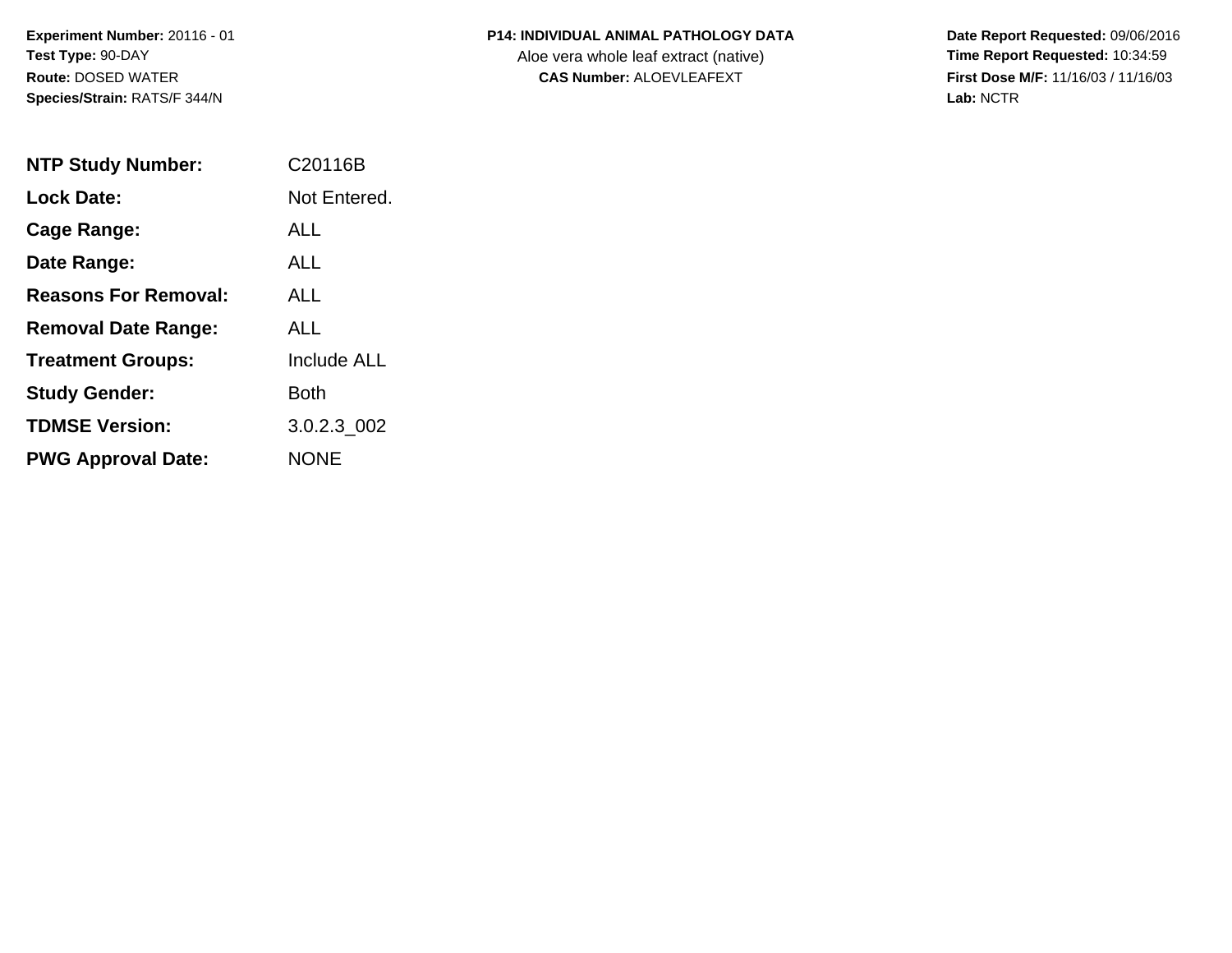### **P14: INDIVIDUAL ANIMAL PATHOLOGY DATA**

Aloe vera whole leaf extract (native)<br>**CAS Number:** ALOEVLEAFEXT

| Species/Strain: RATS/F 344/N    |                             |                                   | Lab: NCTR                  |
|---------------------------------|-----------------------------|-----------------------------------|----------------------------|
| <b>ANIMAL ID: 11</b>            | <b>TRT#: 7</b>              | <b>SEX: Male</b>                  | DAY ON TEST: 100           |
|                                 | DOSE: 2% WLN                | <b>DISP: Terminal Sacrifice</b>   | HISTO: 021420600011        |
|                                 |                             | ORGAN AND ACCOUNTABLE SITE STATUS |                            |
| <b>NORMAL</b>                   |                             |                                   |                            |
| * Adrenal Cortex                | * Adrenal Medulla           | <b>Blood Vessel</b>               | <b>Bone Marrow</b>         |
| * Bone, Femur                   | * Brain, Brain Stem         | Brain, Cerebellum                 | * Brain, Cerebrum          |
| * Epididymis                    | * Esophagus                 | Eye                               | * Harderian Gland          |
| * Heart                         | * Intestine Small, Duodenum | * Intestine Small, Ileum          | * Intestine Small, Jejunum |
| * Islets, Pancreatic            | * Liver                     | * Lung                            | * Lymph Node, Mandibular   |
| * Mammary Gland                 | * Nose                      | * Pancreas                        | * Parathyroid Gland        |
| * Pituitary Gland               | * Prostate                  | * Salivary Glands                 | <b>Seminal Vesicle</b>     |
| * Skin                          | * Spleen                    | Stomach, Forestomach              | * Stomach, Glandular       |
| * Testes                        | * Thymus                    | * Thyroid Gland                   | * Trachea                  |
| * Urinary Bladder               |                             |                                   |                            |
| <b>OBSERVATIONS</b>             |                             |                                   |                            |
| * Intestine Large, Cecum        | <b>Goblet Cell</b>          | Hyperplasia                       | Moderate                   |
| * Intestine Large, Colon        | Goblet Cell                 | Hyperplasia                       | Moderate                   |
|                                 |                             | <b>Infiltration Cellular</b>      | Polymorphnuclr, Mild       |
| * Intestine Large, Rectum       | <b>Goblet Cell</b>          | Hyperplasia                       | Moderate                   |
| * Kidney                        |                             | Nephropathy                       | Chronic, Mild              |
| * Lymph Node, Mesenteric        |                             | Degeneration                      | Cystic, Moderate           |
|                                 |                             | Hyperplasia                       | Lymphoid, Marked           |
| $TGLs = 1-9$ ]<br>[Degeneration |                             |                                   |                            |
| [Hyperplasia<br>$TGLs = 1-9$    |                             |                                   |                            |
| * Preputial Gland               |                             | Inflammation                      | Suppurative, Minimal       |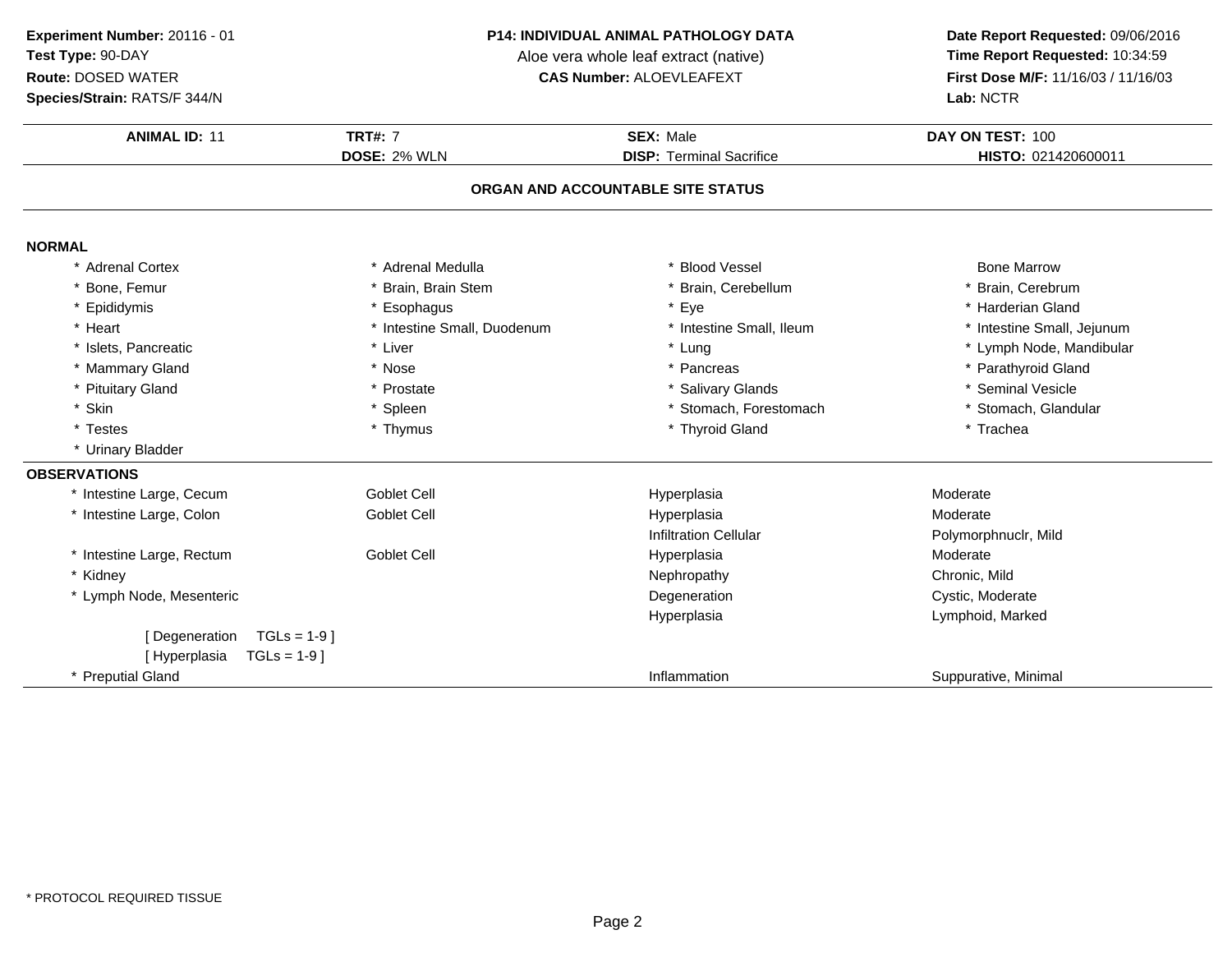**Experiment Number:** 20116 - 01**Test Type:** 90-DAY

### **Route:** DOSED WATER

**Species/Strain:** RATS/F 344/N

#### **P14: INDIVIDUAL ANIMAL PATHOLOGY DATA**

Aloe vera whole leaf extract (native)<br>**CAS Number:** ALOEVLEAFEXT

| <b>ANIMAL ID: 12</b>        | <b>TRT#: 7</b>           | <b>SEX: Male</b>                  | DAY ON TEST: 100     |
|-----------------------------|--------------------------|-----------------------------------|----------------------|
|                             | <b>DOSE: 2% WLN</b>      | <b>DISP: Terminal Sacrifice</b>   | HISTO: 021420600012  |
|                             |                          | ORGAN AND ACCOUNTABLE SITE STATUS |                      |
| <b>NORMAL</b>               |                          |                                   |                      |
| * Adrenal Cortex            | * Adrenal Medulla        | * Blood Vessel                    | <b>Bone Marrow</b>   |
| * Bone, Femur               | * Brain, Brain Stem      | * Brain, Cerebellum               | * Brain, Cerebrum    |
| * Epididymis                | Esophagus                | * Eye                             | * Heart              |
| * Intestine Small, Duodenum | * Intestine Small, Ileum | * Intestine Small, Jejunum        | * Islets. Pancreatic |
| * Liver                     | * Lung                   | * Lymph Node, Mandibular          | * Mammary Gland      |
| * Nose                      | * Pancreas               | * Parathyroid Gland               | * Pituitary Gland    |
| * Prostate                  | * Salivary Glands        | * Seminal Vesicle                 | * Skin               |
| * Spleen                    | * Stomach, Forestomach   | * Stomach, Glandular              | * Testes             |
| * Thymus                    | * Thyroid Gland          | * Trachea                         | * Urinary Bladder    |
| <b>OBSERVATIONS</b>         |                          |                                   |                      |
| * Harderian Gland           |                          | <b>Infiltration Cellular</b>      | Lymphoid, Mild       |
| * Intestine Large, Cecum    | Goblet Cell              | Hyperplasia                       | Minimal              |
| * Intestine Large, Colon    | Goblet Cell              | Hyperplasia                       | Mild                 |
| * Intestine Large, Rectum   | Goblet Cell              | Hyperplasia                       | Minimal              |
| * Kidney                    |                          | Nephropathy                       | Chronic, Minimal     |
| * Lymph Node, Mesenteric    |                          | Hyperplasia                       | Lymphoid, Marked     |
| * Preputial Gland           |                          | Inflammation                      | Suppurative, Mild    |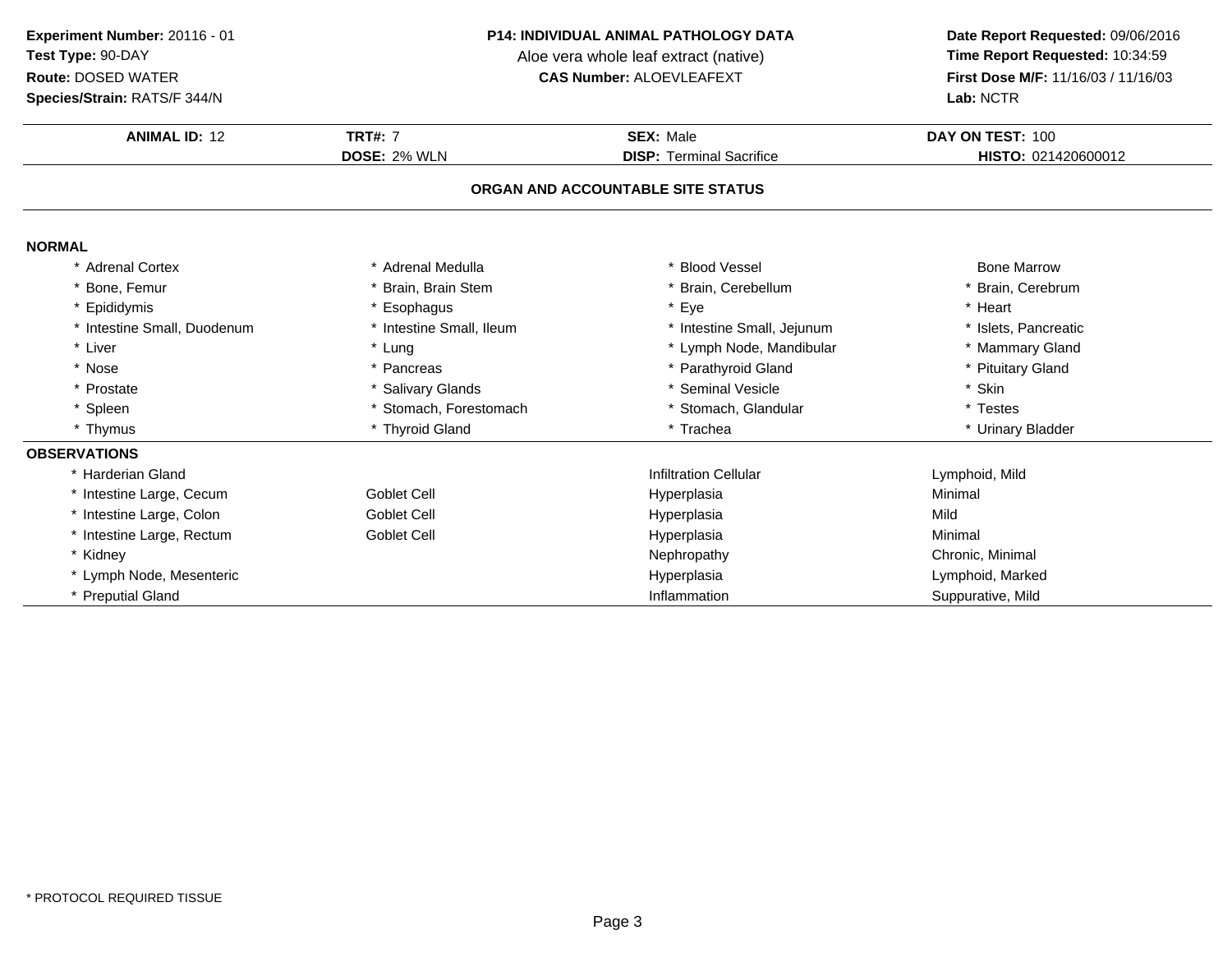**ANIMAL ID:** <sup>21</sup> **TRT#:** <sup>7</sup> **SEX:** Male **DAY ON TEST:** <sup>46</sup> **DOSE:** 2% WLN **DISP:** Moribund Sacrifice **HISTO:** <sup>021420600021</sup> **ORGAN AND ACCOUNTABLE SITE STATUSNORMAL** \* Adrenal Cortexx \* Blood Vessel \* \* Bone, Femur \* Bone, Femur \* \* Brain, Brain Stem \* Brain, Cerebellum \* Brain, Cerebrum \* Epididymis \* Esophagus \* Eyee the second of the second term in the second term in the second term in the second term in the second term in the second term in the second term in the second term in the second term in the second term in the second term \* Intestine Small, Ileum \* Intestine Large, Colon\* Intestine Large, Rectum<br>\* Islets, Pancreatic \* Intestine Small, Duodenum \* \* Intest<br>
\* Liver \* \* Lung \* Intestine Small, Jejunum \* Islets, Pancreatic \* Liver \* Lung \* Lymph Node, Mandibular \* Lymph Node, Mesenteric \* Nose\* Nose  $*$  Pancreas \* Pancreas \* Pancreas \* Pancreas \* Pancreas \* Pancreas \* Salivary Glands \* Parathyroid Glandd **Allen Contains the Contract of Contract Automobile 19 and Street Automobile 19 and Street Automobile 19 and Street Automobile 19 and Street Automobile 19 and Street Automobile 19 and Street Automobile 19 and Street Auto** \* Skinn that is the set of the Spleen term in the store of the store of the store of the store of the store of the store of the store of the store of the store of the store of the store of the store of the store of the store of \* Testes \* Thyroid Gland\* Trachea \* \* Urinary Bladder **MISSING** \* Adrenal Medulla \* Mammary Gland \* Thymus **OBSERVATIONS** \* Adren Medulla Note: Two slides sent for complete section; Per pathologist no recut requestedBone Marroww the contract of the contract of the Hypocellularity that the Mild Mild of the Mild of the Mild of the Mild of the Mild of the Mild of the Mild of the Mild of the Mild of the Mild of the Mild of the Mild of the Mild of th \* Kidneyy Rephropathy Nephropathy Chronic, Minimal \* Mammary Gl Note: Recut attempted\* Preputial Glandd
and
the state of the state of the inflammation
state of the suppurative, Mild
and
the Suppurative, Mild
state of the state of the state of the state of the state of the state of the state of the state of the state of the [ Inflammation TGLs = 1-11 ]\* Prostate Note: Located on slide 11A\* Seminal Vesiclee and the state of the state of the Hypoplasia control of the Marked Marked Street and the Marked Street and Marked Street and Marked Street and Marked Street and Marked Street and Marked Street and Marked Street and Marke [ Hypoplasia TGLs = 2-11A ]\* Thymus Note: Recut/Wet tissue attempted**Experiment Number:** 20116 - 01 **P14: INDIVIDUAL ANIMAL PATHOLOGY DATA Date Report Requested:** 09/06/2016 **Test Type:** 90-DAYAloe vera whole leaf extract (native)<br>**CAS Number:** ALOEVLEAFEXT **Route:** DOSED WATER**First Dose M/F:** 11/16/03 / 11/16/03<br>**Lab:** NCTR **Species/Strain:** RATS/F 344/N**Lab:** NCTR

PRIMARY CAUSE OF DEATH- UNCERTAIN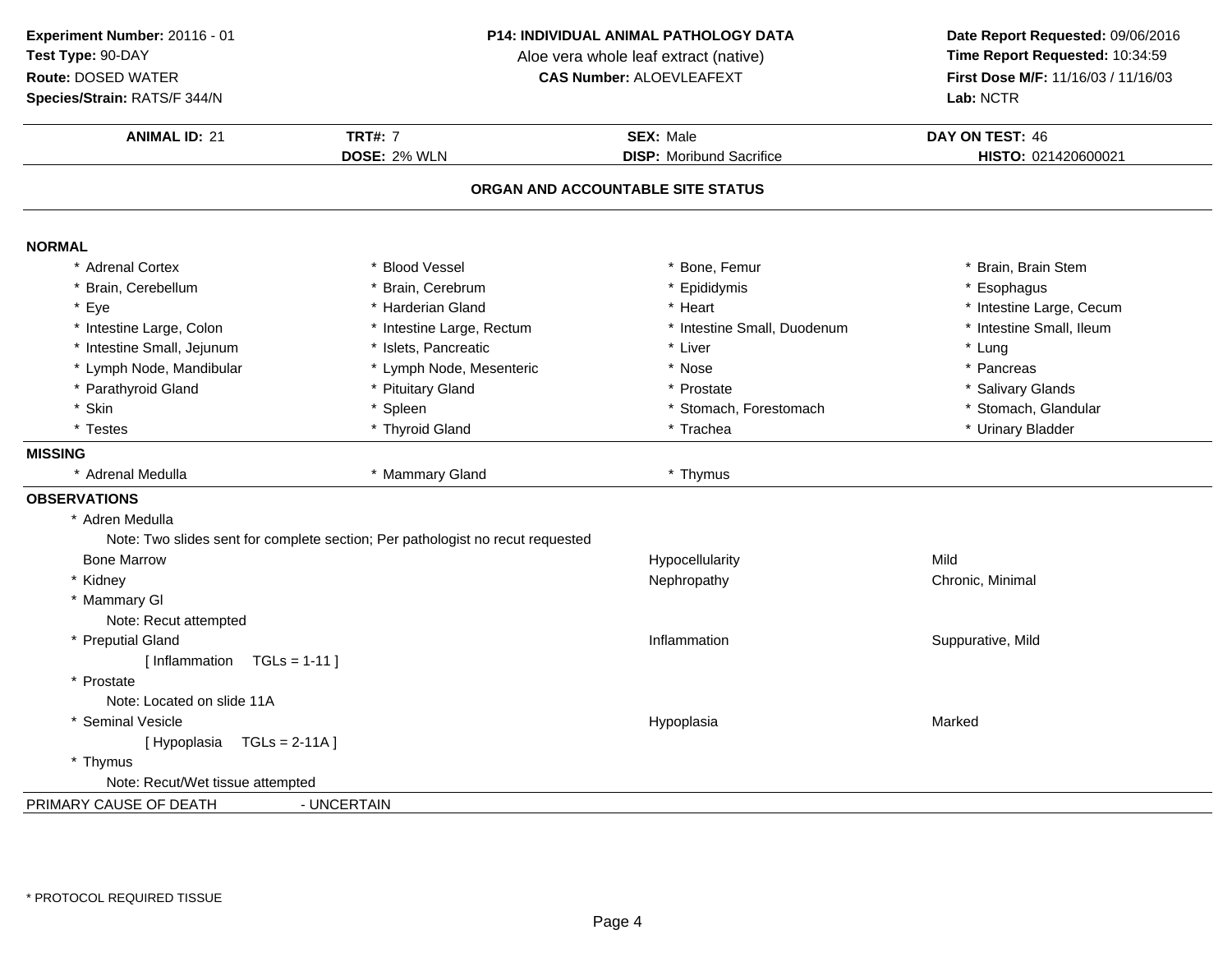**ANIMAL ID:** <sup>22</sup> **TRT#:** <sup>7</sup> **SEX:** Male **DAY ON TEST:** <sup>62</sup> **DOSE:** 2% WLN **DISP:** Moribund Sacrifice **HISTO:** <sup>021420600022</sup> **ORGAN AND ACCOUNTABLE SITE STATUSNORMAL** \*\* Bone, Femur \* Brain, Brain Stem \* Brain, Cerebellum<br>\* Eye \* Brain, Cerebrum \* Epididymis \* Esophagus \* Eye \* Harderian Gland\* Heart \* **Heart** \* intestine Large, Rectum<br>\* Intestine Small. Jeiunum \* \* Islets. Pancreatic \* Intestine Small, Duodenum<br>\* I iver \* Intestine Small, Ileum\* Intestine Small, Jejunum \* \* 1991 \* 1997 \* Islets, Pancreatic \* The state and the state of the state and the state and the state of the state and the state and the state of the state of the state of the state of the stat \* Lung\* Lymph Node, Mandibular \* \* Nose \* \* Pancreas \* Pancreas \* Pancreas \* Pancreas \* Pancreas \* Pancreas \* Pancreas \* Pancreas \* Pancreas \* Pancreas \* Pancreas \* Pancreas \* Pancreas \* Pancreas \* Pancreas \* Pancreas \* Pancreas \* Parathyroid Glandd **the set of the set of the set of the set of the set of the set of the set of the set of the set of the set of the set of the set of the set of the set of the set of the set of the set of the set of the set of the set of** \* Skinn that is the spin of the spin of the spin of the stomach, Forestomach the stomach of the stomach, Glandular \* Testes \* Thyroid Gland\* Trachea \* Vinary Bladder **MISSING** \* Adrenal Cortex \* Adrenal Medulla \* Mammary Gland **OBSERVATIONS** \* Adren Cortex Note: Adrenals missing at trim\* Adren Medulla Note: Adrenals missing at trimBone Marroww the contract of the Hypocellularity and the Mild Mild of the Mild Separate Separate Separate Separate Separate Separate Separate Separate Separate Separate Separate Separate Separate Separate Separate Separate Separate S \* Intestine Large, Cecum Goblet Cell Hyperplasia Mild \* Intestine Large, Colon Goblet Cell Hyperplasia Minimal \* Kidneyy Rephropathy Nephropathy Chronic, Minimal \* Lymph Node, Mesenteric Hyperplasia Lymphoid, Mild \* Mammary Gl Note: Wet tissue attempted\* Preputial Glandd by the contract of the latter of the line of the line of the line of the suppurative, Mild depending to the suppurative, Mild depending to the suppurative, Mild depending to the suppurative,  $\lambda$ \* Seminal Vesiclee and the state of the state of the Hypoplasia control of the Marked Marked State of the Marked State of the Marked State of the Marked State of the Marked State of the Marked State of the State of the Marked State of the [ Hypoplasia TGLs = 1-11A ]\* Thymus Atrophy Moderate**Experiment Number:** 20116 - 01 **P14: INDIVIDUAL ANIMAL PATHOLOGY DATA Date Report Requested:** 09/06/2016 **Test Type:** 90-DAYAloe vera whole leaf extract (native)<br>**CAS Number:** ALOEVLEAFEXT **Route:** DOSED WATER**First Dose M/F:** 11/16/03 / 11/16/03<br>**Lab:** NCTR **Species/Strain:** RATS/F 344/N**Lab:** NCTR

PRIMARY CAUSE OF DEATH- UNCERTAIN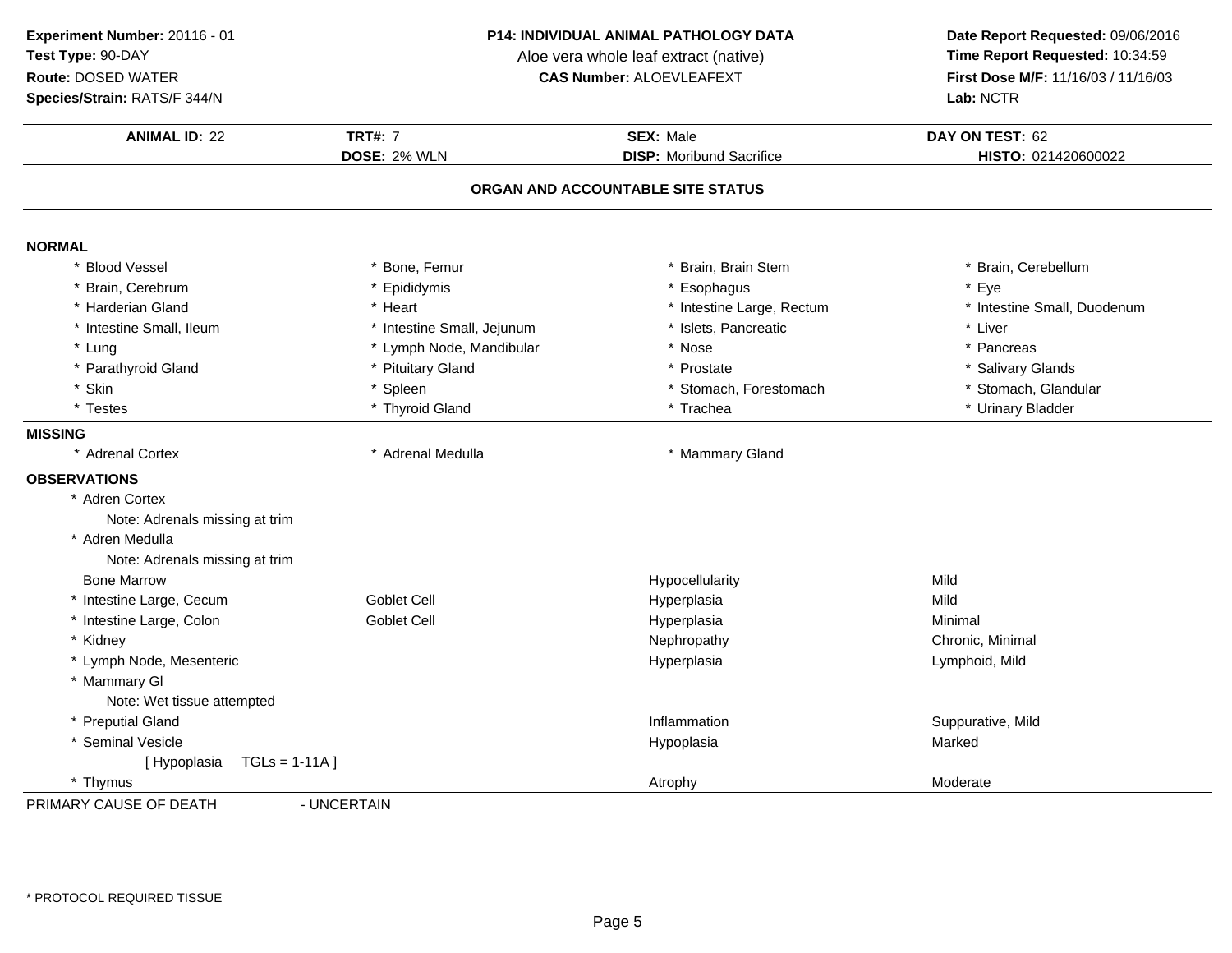**Experiment Number:** 20116 - 01**Test Type:** 90-DAY

### **Route:** DOSED WATER

**Species/Strain:** RATS/F 344/N

#### **P14: INDIVIDUAL ANIMAL PATHOLOGY DATA**

Aloe vera whole leaf extract (native)<br>**CAS Number:** ALOEVLEAFEXT

| <b>ANIMAL ID: 31</b>       | <b>TRT#: 7</b>              | <b>SEX: Male</b>                  | DAY ON TEST: 100           |
|----------------------------|-----------------------------|-----------------------------------|----------------------------|
|                            | <b>DOSE: 2% WLN</b>         | <b>DISP: Terminal Sacrifice</b>   | HISTO: 021420600031        |
|                            |                             | ORGAN AND ACCOUNTABLE SITE STATUS |                            |
| <b>NORMAL</b>              |                             |                                   |                            |
| <b>Adrenal Cortex</b>      | * Adrenal Medulla           | <b>Blood Vessel</b>               | <b>Bone Marrow</b>         |
| Bone, Femur                | * Brain, Brain Stem         | Brain, Cerebellum                 | * Brain, Cerebrum          |
| Epididymis                 | * Esophagus                 | * Eye                             | * Harderian Gland          |
| * Heart                    | * Intestine Small, Duodenum | * Intestine Small, Ileum          | * Intestine Small, Jejunum |
| * Islets, Pancreatic       | * Liver                     | * Lung                            | * Lymph Node, Mandibular   |
| * Nose                     | * Pancreas                  | * Parathyroid Gland               | * Pituitary Gland          |
| Prostate                   | * Salivary Glands           | * Seminal Vesicle                 | * Skin                     |
| * Stomach, Forestomach     | Stomach, Glandular          | * Testes                          | * Thymus                   |
| * Thyroid Gland            | * Trachea                   | * Urinary Bladder                 |                            |
| <b>MISSING</b>             |                             |                                   |                            |
| * Mammary Gland            |                             |                                   |                            |
| <b>OBSERVATIONS</b>        |                             |                                   |                            |
| * Intestine Large, Cecum   | <b>Goblet Cell</b>          | Hyperplasia                       | Mild                       |
|                            |                             | <b>Infiltration Cellular</b>      | Polymorphnuclr, Minimal    |
| * Intestine Large, Colon   | Goblet Cell                 | Hyperplasia                       | Mild                       |
|                            |                             | <b>Infiltration Cellular</b>      | Polymorphnuclr, Minimal    |
| * Intestine Large, Rectum  | Goblet Cell                 | Hyperplasia                       | Mild                       |
| * Kidney                   |                             | Nephropathy                       | Chronic, Minimal           |
| * Lymph Node, Mesenteric   |                             | Hyperplasia                       | Lymphoid, Mild             |
| * Mammary GI               |                             |                                   |                            |
| Note: Wet tissue attempted |                             |                                   |                            |
| * Preputial Gland          |                             | Inflammation                      | Suppurative, Mild          |
| * Spleen                   |                             | Hematopoietic Cell Proliferation  | Minimal                    |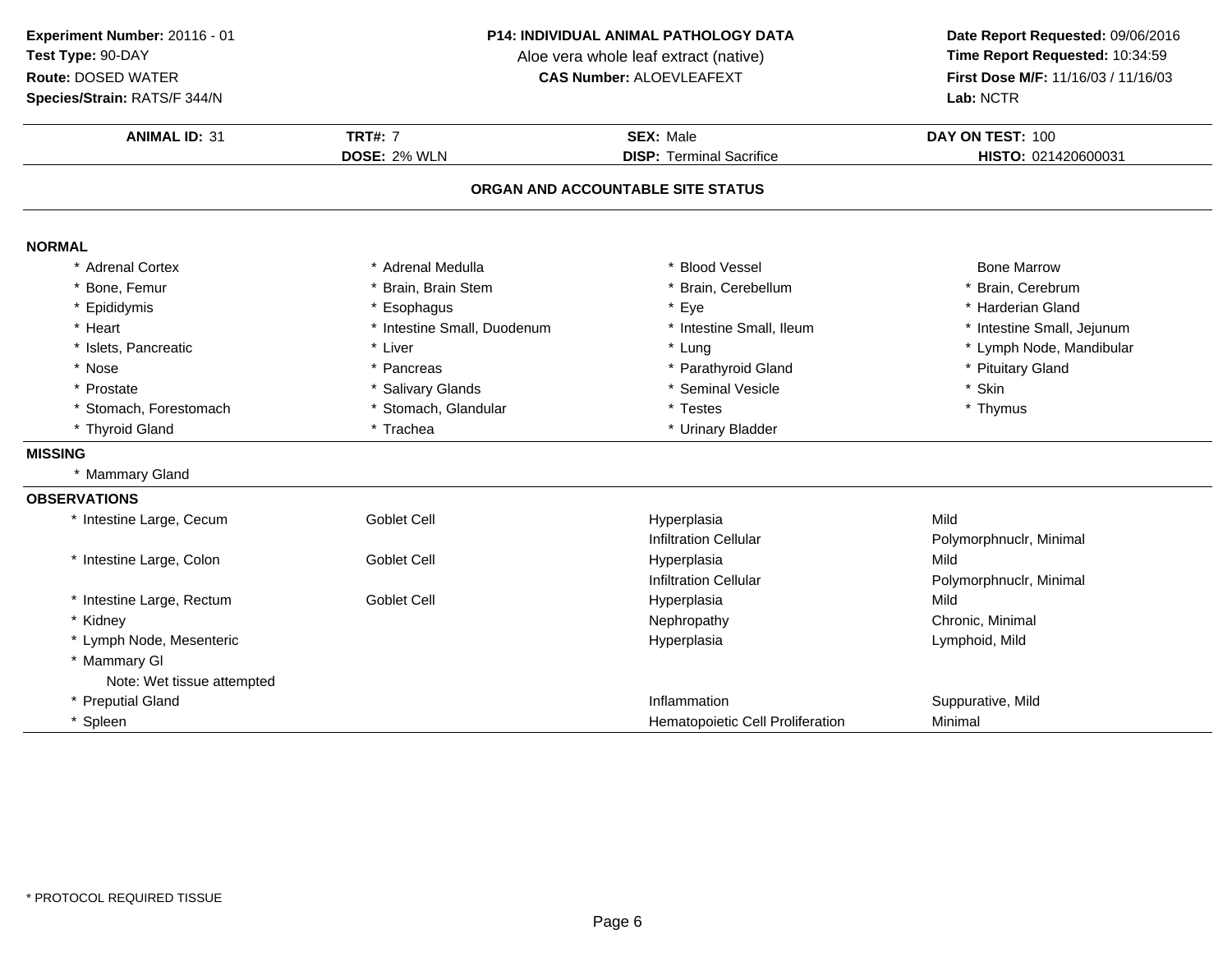**Species/Strain:** RATS/F 344/N

#### **P14: INDIVIDUAL ANIMAL PATHOLOGY DATA**

Aloe vera whole leaf extract (native)<br>**CAS Number:** ALOEVLEAFEXT

| <b>ANIMAL ID: 32</b>      | <b>TRT#: 7</b>              | <b>SEX: Male</b>                  | DAY ON TEST: 100           |
|---------------------------|-----------------------------|-----------------------------------|----------------------------|
|                           | <b>DOSE: 2% WLN</b>         | <b>DISP: Terminal Sacrifice</b>   | HISTO: 021420600032        |
|                           |                             | ORGAN AND ACCOUNTABLE SITE STATUS |                            |
| <b>NORMAL</b>             |                             |                                   |                            |
| * Adrenal Cortex          | * Adrenal Medulla           | * Blood Vessel                    | <b>Bone Marrow</b>         |
| * Bone, Femur             | * Brain, Brain Stem         | * Brain, Cerebellum               | * Brain, Cerebrum          |
| * Epididymis              | * Esophagus                 | * Eye                             | * Harderian Gland          |
| * Heart                   | * Intestine Small, Duodenum | * Intestine Small, Ileum          | * Intestine Small, Jejunum |
| * Islets, Pancreatic      | * Liver                     | * Lung                            | * Lymph Node, Mandibular   |
| * Lymph Node, Mesenteric  | * Mammary Gland             | * Nose                            | * Parathyroid Gland        |
| * Pituitary Gland         | * Preputial Gland           | * Prostate                        | * Salivary Glands          |
| * Seminal Vesicle         | * Skin                      | * Spleen                          | * Stomach, Forestomach     |
| * Stomach, Glandular      | * Testes                    | * Thymus                          | * Thyroid Gland            |
| * Trachea                 | * Urinary Bladder           |                                   |                            |
| <b>OBSERVATIONS</b>       |                             |                                   |                            |
| * Intestine Large, Cecum  | <b>Goblet Cell</b>          | Hyperplasia                       | Moderate                   |
| * Intestine Large, Colon  | Goblet Cell                 | Hyperplasia                       | Moderate                   |
| * Intestine Large, Rectum | Goblet Cell                 | Hyperplasia                       | Moderate                   |
| * Kidney                  |                             | Nephropathy                       | Chronic, Minimal           |
| * Pancreas                | Acinus                      | Degeneration                      | Minimal                    |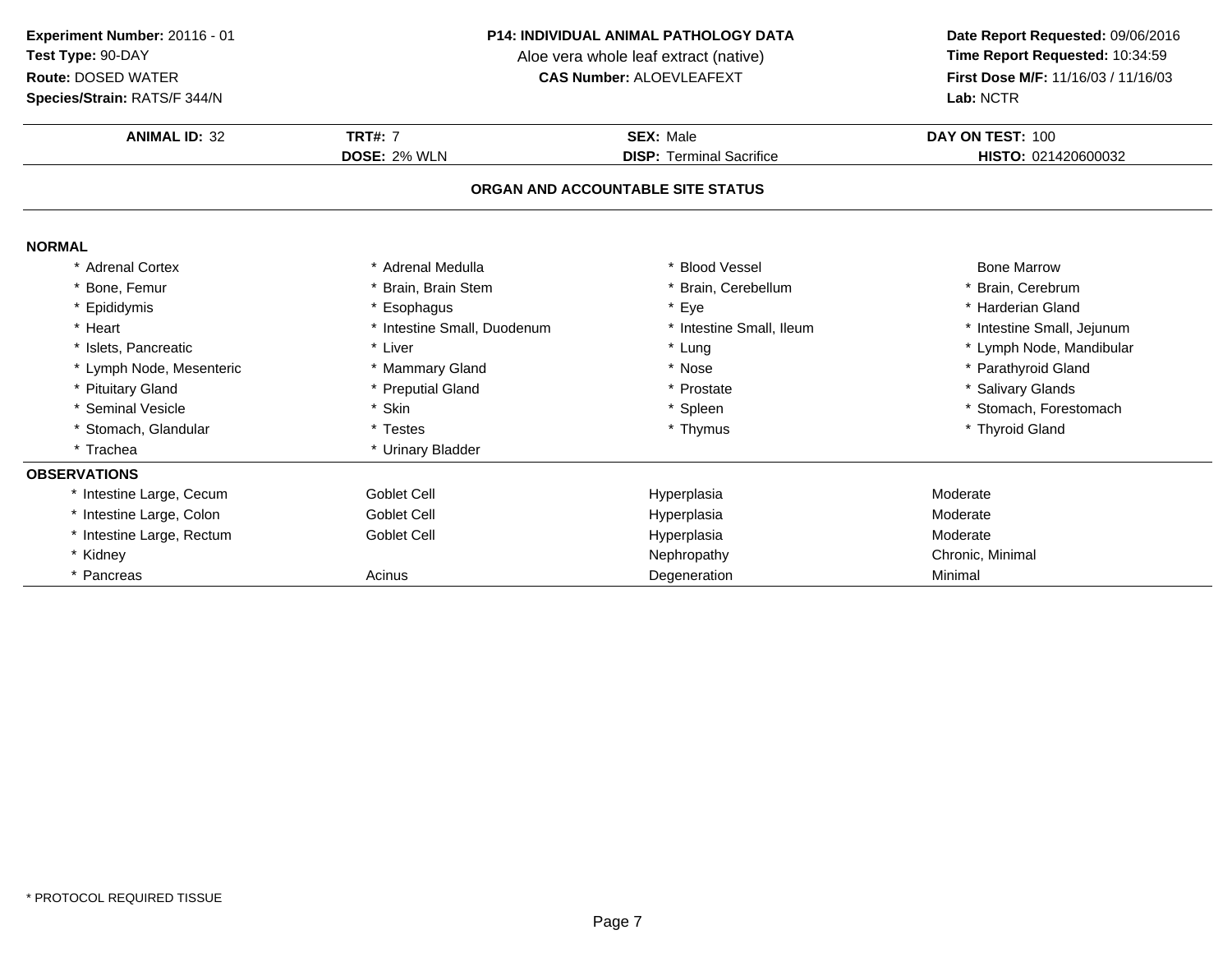### **P14: INDIVIDUAL ANIMAL PATHOLOGY DATA**

Aloe vera whole leaf extract (native)<br>**CAS Number:** ALOEVLEAFEXT

| Species/Strain: RATS/F 344/N |                             |                                   | Lab: NCTR                  |
|------------------------------|-----------------------------|-----------------------------------|----------------------------|
| <b>ANIMAL ID: 41</b>         | <b>TRT#: 7</b>              | <b>SEX: Male</b>                  | DAY ON TEST: 101           |
|                              | <b>DOSE: 2% WLN</b>         | <b>DISP: Terminal Sacrifice</b>   | HISTO: 021420600041        |
|                              |                             | ORGAN AND ACCOUNTABLE SITE STATUS |                            |
| <b>NORMAL</b>                |                             |                                   |                            |
| * Adrenal Cortex             | * Adrenal Medulla           | * Blood Vessel                    | <b>Bone Marrow</b>         |
| * Bone, Femur                | * Brain, Brain Stem         | * Brain, Cerebellum               | Brain, Cerebrum            |
| * Epididymis                 | * Esophagus                 | * Eye                             | <b>Harderian Gland</b>     |
| * Heart                      | * Intestine Small, Duodenum | * Intestine Small, Ileum          | * Intestine Small, Jejunum |
| * Islets, Pancreatic         | * Liver                     | * Lymph Node, Mandibular          | * Mammary Gland            |
| * Nose                       | * Pancreas                  | * Parathyroid Gland               | * Pituitary Gland          |
| * Prostate                   | * Salivary Glands           | * Seminal Vesicle                 | * Skin                     |
| * Spleen                     | * Stomach, Forestomach      | * Stomach, Glandular              | * Testes                   |
| * Thymus                     | * Thyroid Gland             | * Trachea                         | * Urinary Bladder          |
| <b>OBSERVATIONS</b>          |                             |                                   |                            |
| * Intestine Large, Cecum     | <b>Goblet Cell</b>          | Hyperplasia                       | Minimal                    |
| * Intestine Large, Colon     | <b>Goblet Cell</b>          | Hyperplasia                       | Minimal                    |
| * Intestine Large, Rectum    | <b>Goblet Cell</b>          | Hyperplasia                       | Mild                       |
|                              | Anus                        | Inflammation                      | Chronic Active, Minimal    |
| * Kidney                     |                             | Nephropathy                       | Chronic, Minimal           |
| * Lung                       |                             | <b>Infiltration Cellular</b>      | Histiocyte, Minimal        |
| * Lymph Node, Mesenteric     |                             | Hyperplasia                       | Lymphoid, Marked           |
| * Preputial Gland            |                             | Inflammation                      | Suppurative, Minimal       |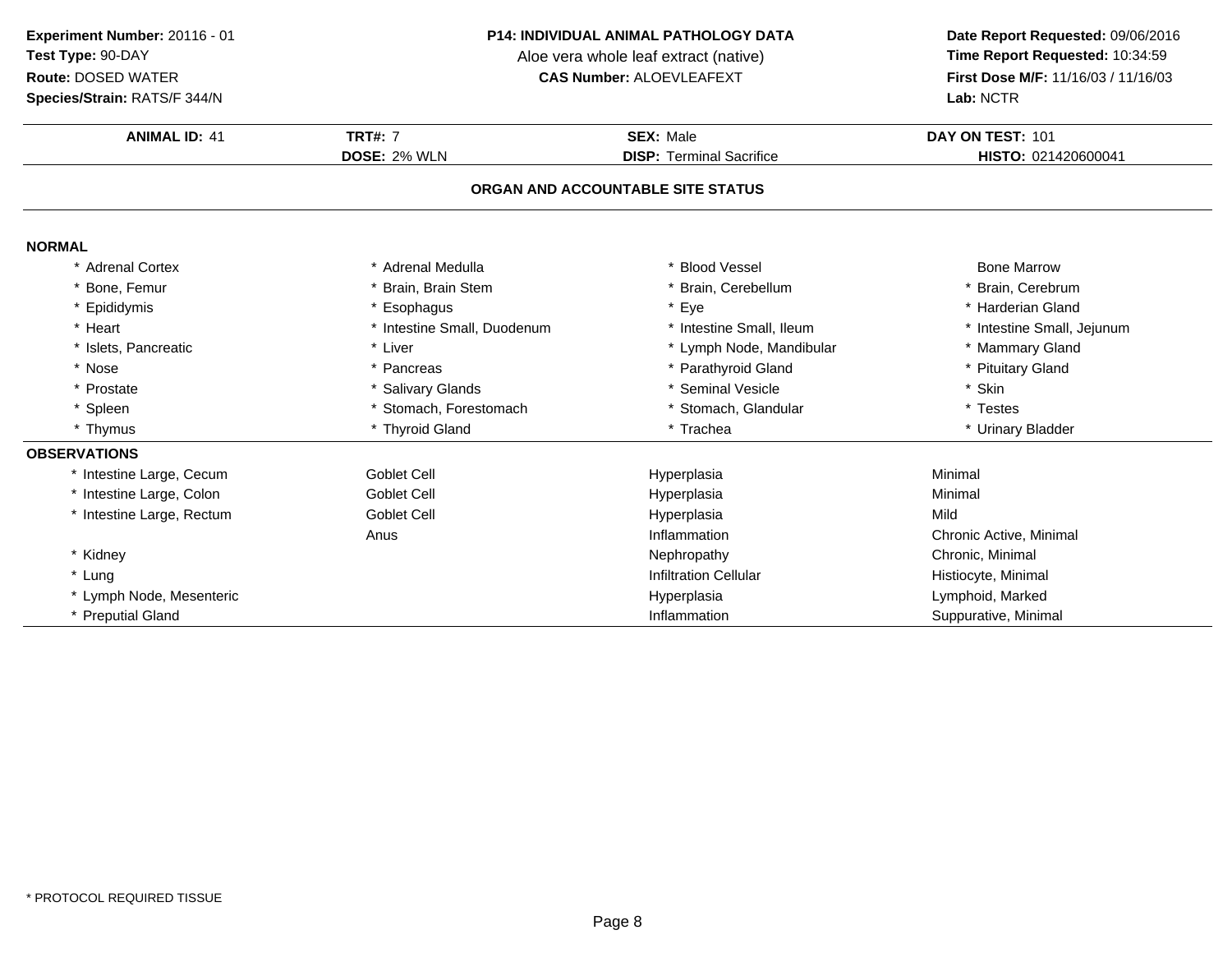**Species/Strain:** RATS/F 344/N

### **P14: INDIVIDUAL ANIMAL PATHOLOGY DATA**

Aloe vera whole leaf extract (native)<br>**CAS Number:** ALOEVLEAFEXT

| <b>Species/Strain: RATS/F 344/N</b> |                             |                                   | Lab: NCTR                  |
|-------------------------------------|-----------------------------|-----------------------------------|----------------------------|
| <b>ANIMAL ID: 42</b>                | <b>TRT#: 7</b>              | <b>SEX: Male</b>                  | DAY ON TEST: 101           |
|                                     | DOSE: 2% WLN                | <b>DISP: Terminal Sacrifice</b>   | HISTO: 021420600042        |
|                                     |                             | ORGAN AND ACCOUNTABLE SITE STATUS |                            |
| <b>NORMAL</b>                       |                             |                                   |                            |
| * Adrenal Cortex                    | * Adrenal Medulla           | <b>Blood Vessel</b>               | <b>Bone Marrow</b>         |
| * Bone, Femur                       | * Brain, Brain Stem         | * Brain, Cerebellum               | * Brain, Cerebrum          |
| * Epididymis                        | * Esophagus                 | $\star$<br>Eye                    | * Harderian Gland          |
| * Heart                             | * Intestine Small, Duodenum | * Intestine Small, Ileum          | * Intestine Small, Jejunum |
| * Islets, Pancreatic                | * Liver                     | * Lung                            | * Lymph Node, Mandibular   |
| * Mammary Gland                     | * Nose                      | * Pancreas                        | * Parathyroid Gland        |
| * Pituitary Gland                   | * Preputial Gland           | Prostate                          | * Salivary Glands          |
| * Seminal Vesicle                   | * Skin                      | * Spleen                          | * Stomach, Forestomach     |
| * Stomach, Glandular                | * Testes                    | * Thymus                          | * Thyroid Gland            |
| * Trachea                           | * Urinary Bladder           |                                   |                            |
| <b>OBSERVATIONS</b>                 |                             |                                   |                            |
| * Intestine Large, Cecum            | <b>Goblet Cell</b>          | Hyperplasia                       | Mild                       |
|                                     |                             | <b>Infiltration Cellular</b>      | Polymorphnuclr, Mild       |
| * Intestine Large, Colon            | <b>Goblet Cell</b>          | Hyperplasia                       | Moderate                   |
|                                     |                             | <b>Infiltration Cellular</b>      | Polymorphnuclr, Mild       |
| * Intestine Large, Rectum           | Goblet Cell                 | Hyperplasia                       | Minimal                    |
| * Kidney                            |                             | Nephropathy                       | Chronic, Minimal           |
| * Lymph Node, Mesenteric            |                             | Hyperplasia                       | Lymphoid, Marked           |
| [Hyperplasia<br>$TGLs = 1-9$ ]      |                             |                                   |                            |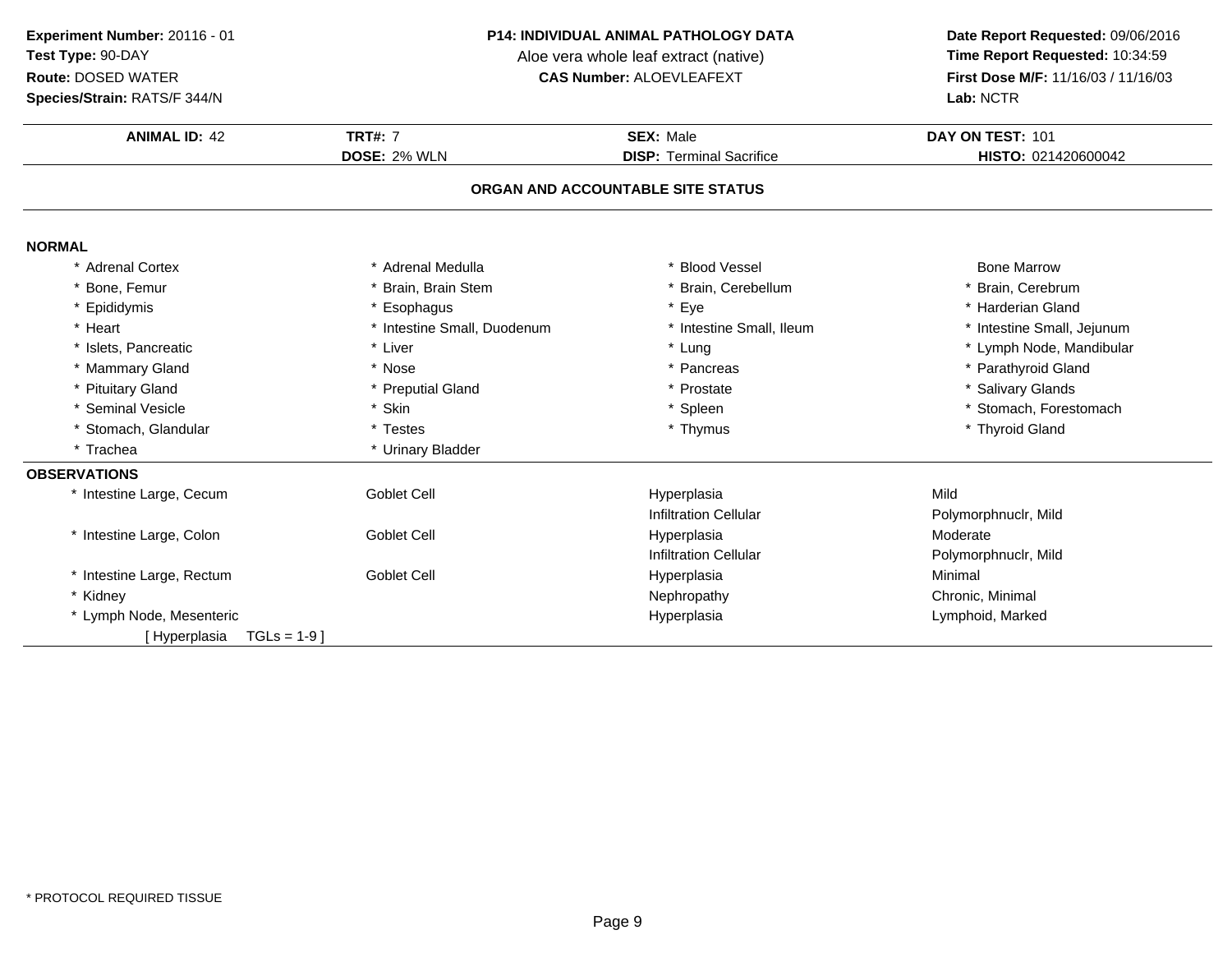**Species/Strain:** RATS/F 344/N

### **P14: INDIVIDUAL ANIMAL PATHOLOGY DATA**

Aloe vera whole leaf extract (native)<br>**CAS Number:** ALOEVLEAFEXT

| <b>ANIMAL ID: 51</b>            | <b>TRT#: 7</b>              | <b>SEX: Male</b>                  | DAY ON TEST: 101           |
|---------------------------------|-----------------------------|-----------------------------------|----------------------------|
|                                 | <b>DOSE: 2% WLN</b>         | <b>DISP: Terminal Sacrifice</b>   | HISTO: 021420600051        |
|                                 |                             | ORGAN AND ACCOUNTABLE SITE STATUS |                            |
| <b>NORMAL</b>                   |                             |                                   |                            |
| * Adrenal Cortex                | * Adrenal Medulla           | * Blood Vessel                    | <b>Bone Marrow</b>         |
| * Bone, Femur                   | * Brain, Brain Stem         | * Brain, Cerebellum               | * Brain, Cerebrum          |
| * Epididymis                    | * Esophagus                 | * Eye                             | * Harderian Gland          |
| * Heart                         | * Intestine Small, Duodenum | * Intestine Small, Ileum          | * Intestine Small, Jejunum |
| * Islets, Pancreatic            | * Liver                     | * Lung                            | * Lymph Node, Mandibular   |
| * Mammary Gland                 | * Nose                      | * Pancreas                        | * Parathyroid Gland        |
| * Pituitary Gland               | * Prostate                  | * Salivary Glands                 | * Seminal Vesicle          |
| * Skin                          | * Spleen                    | * Stomach, Forestomach            | * Stomach, Glandular       |
| * Testes                        | * Thymus                    | * Thyroid Gland                   | * Trachea                  |
| * Urinary Bladder               |                             |                                   |                            |
| <b>MISSING</b>                  |                             |                                   |                            |
| * Intestine Large, Rectum       |                             |                                   |                            |
| <b>OBSERVATIONS</b>             |                             |                                   |                            |
| * Intestine Large, Cecum        | <b>Goblet Cell</b>          | Hyperplasia                       | Moderate                   |
|                                 |                             | <b>Infiltration Cellular</b>      | Polymorphnuclr, Minimal    |
| * Intestine Large, Colon        | <b>Goblet Cell</b>          | Hyperplasia                       | Moderate                   |
|                                 |                             | <b>Infiltration Cellular</b>      | Polymorphnuclr, Moderate   |
| * Int Lg Rectum                 |                             |                                   |                            |
| Note: Wet tissue attempted      |                             |                                   |                            |
| * Kidney                        |                             | Nephropathy                       | Chronic, Minimal           |
| * Lymph Node, Mesenteric        |                             | Hyperplasia                       | Lymphoid, Marked           |
| [Hyperplasia<br>$TGLs = 2-9$ ]  |                             |                                   |                            |
| * Preputial Gland               |                             | Inflammation                      | Suppurative, Mild          |
| I Inflammation<br>$TGLs = 1-12$ |                             |                                   |                            |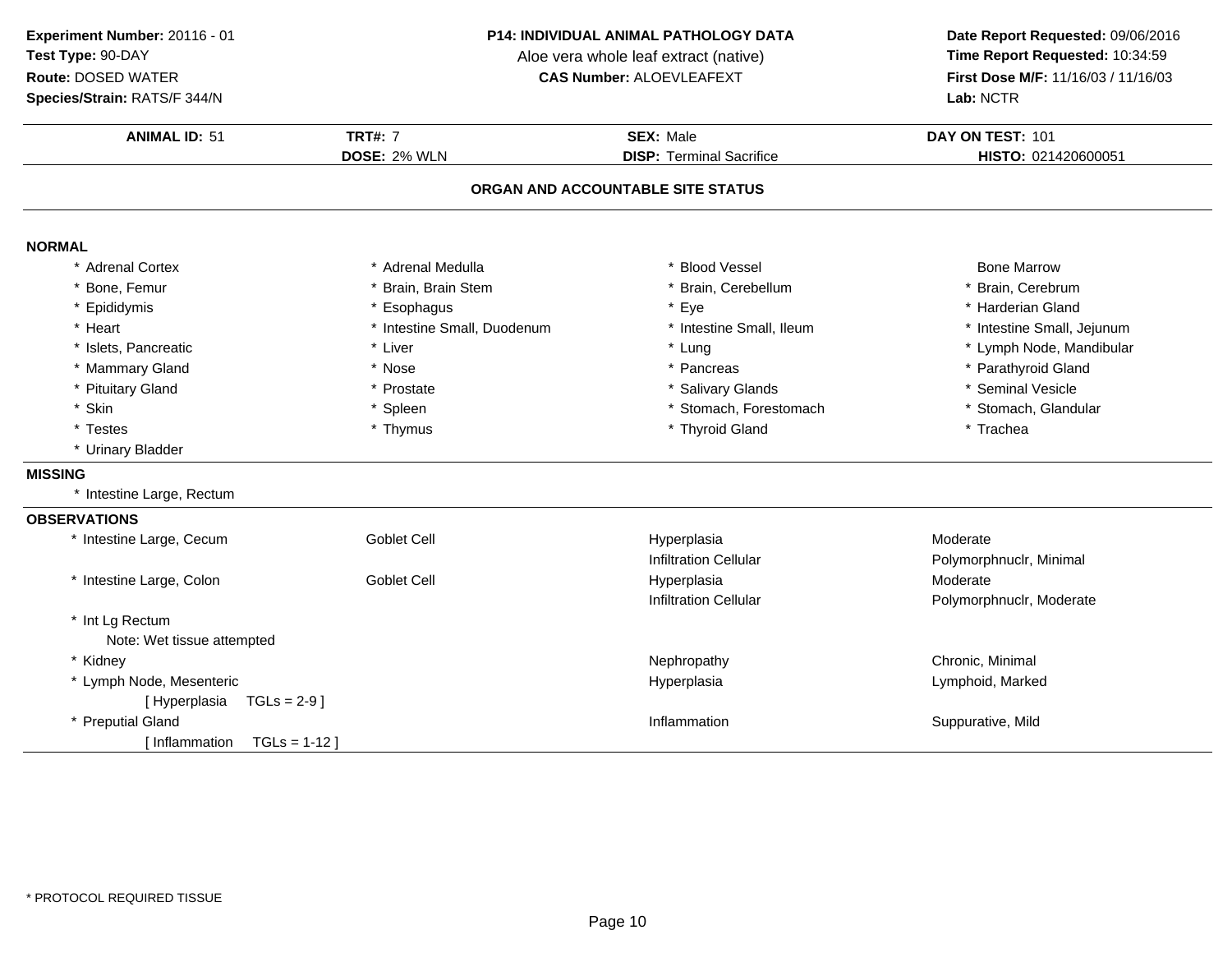**Experiment Number:** 20116 - 01**Test Type:** 90-DAY

### **Route:** DOSED WATER

**Species/Strain:** RATS/F 344/N

#### **P14: INDIVIDUAL ANIMAL PATHOLOGY DATA**

Aloe vera whole leaf extract (native)<br>**CAS Number:** ALOEVLEAFEXT

| <b>ANIMAL ID: 52</b>       | <b>TRT#: 7</b>              | <b>SEX: Male</b>                  | DAY ON TEST: 101     |
|----------------------------|-----------------------------|-----------------------------------|----------------------|
|                            | DOSE: 2% WLN                | <b>DISP: Terminal Sacrifice</b>   | HISTO: 021420600052  |
|                            |                             | ORGAN AND ACCOUNTABLE SITE STATUS |                      |
| <b>NORMAL</b>              |                             |                                   |                      |
| * Adrenal Cortex           | * Adrenal Medulla           | * Blood Vessel                    | <b>Bone Marrow</b>   |
| Bone, Femur                | * Brain, Brain Stem         | * Brain, Cerebellum               | * Brain, Cerebrum    |
| * Epididymis               | * Esophagus                 | * Eye                             | * Harderian Gland    |
| * Heart                    | * Intestine Small, Duodenum | * Intestine Small, Jejunum        | * Islets, Pancreatic |
| * Liver                    | * Lung                      | * Lymph Node, Mandibular          | * Nose               |
| * Pancreas                 | * Parathyroid Gland         | * Pituitary Gland                 | * Prostate           |
| * Salivary Glands          | * Seminal Vesicle           | * Skin                            | * Spleen             |
| * Stomach, Forestomach     | * Stomach, Glandular        | * Testes                          | * Thymus             |
| * Thyroid Gland            | * Trachea                   | * Urinary Bladder                 |                      |
| <b>MISSING</b>             |                             |                                   |                      |
| * Lymph Node, Mesenteric   | * Mammary Gland             |                                   |                      |
| <b>OBSERVATIONS</b>        |                             |                                   |                      |
| * Intestine Large, Cecum   | <b>Goblet Cell</b>          | Hyperplasia                       | Moderate             |
| * Intestine Large, Colon   | <b>Goblet Cell</b>          | Hyperplasia                       | Moderate             |
| * Intestine Large, Rectum  | <b>Goblet Cell</b>          | Hyperplasia                       | Mild                 |
|                            | Anus, Epithelium            | Hyperplasia                       | Squamous, Moderate   |
|                            | Anus                        | Inflammation                      | Chronic Active, Mild |
| * Intestine Small, Ileum   | <b>Goblet Cell</b>          | Hyperplasia                       | Minimal              |
| * Kidney                   |                             | Nephropathy                       | Chronic, Minimal     |
| * Lym Node Mesen           |                             |                                   |                      |
| Note: Wet tissue attempted |                             |                                   |                      |
| * Mammary GI               |                             |                                   |                      |
| Note: Wet tissue attempted |                             |                                   |                      |
| * Nose                     |                             |                                   |                      |
| Note: TGL 1 - NCL          |                             |                                   |                      |
| * Preputial Gland          |                             | Inflammation                      | Suppurative, Mild    |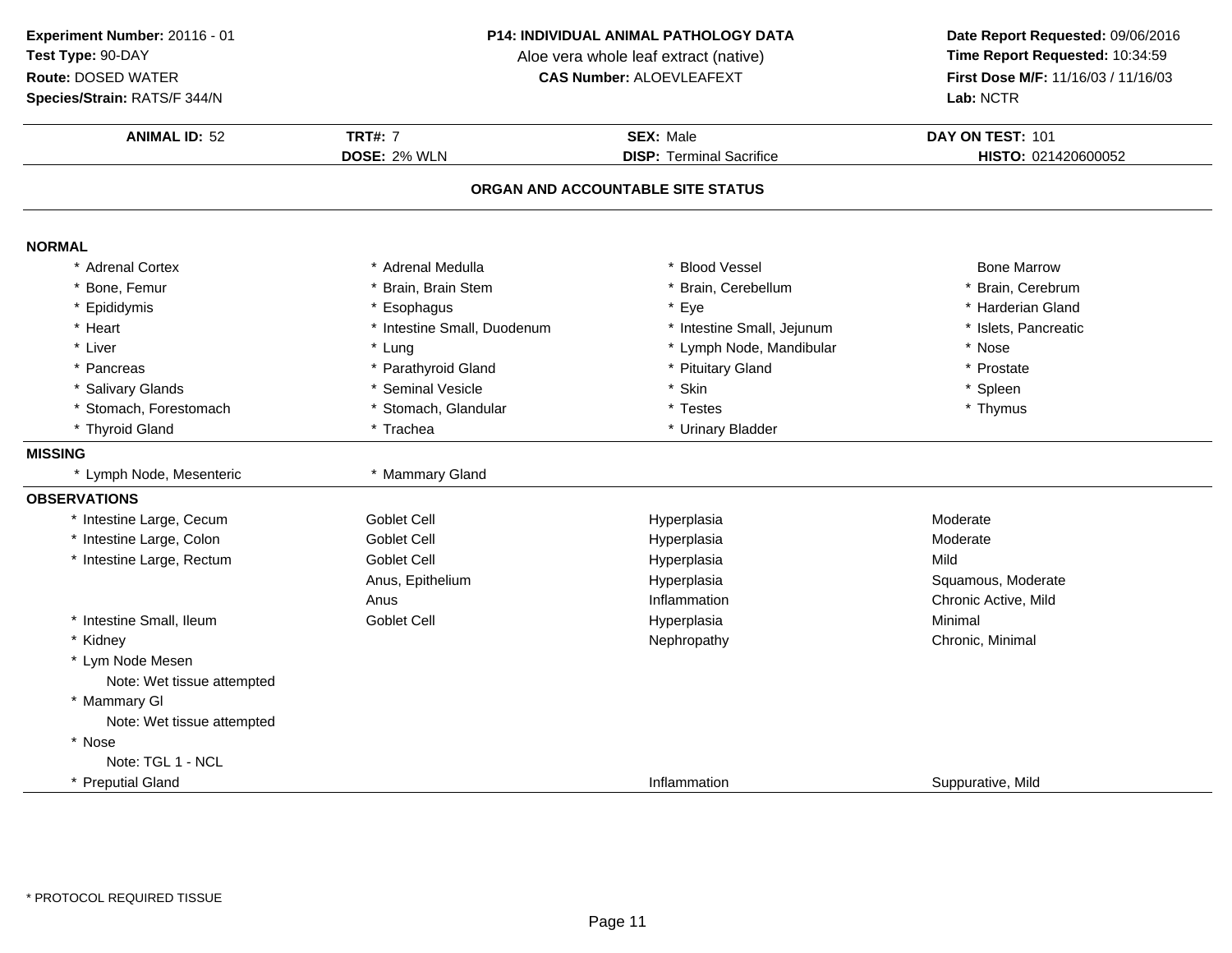**Species/Strain:** RATS/F 344/N

### **P14: INDIVIDUAL ANIMAL PATHOLOGY DATA**

Aloe vera whole leaf extract (native)<br>**CAS Number:** ALOEVLEAFEXT

| Species/Strain: RATS/F 344/N   |                             |                                   | Lab: NCTR                  |
|--------------------------------|-----------------------------|-----------------------------------|----------------------------|
| <b>ANIMAL ID: 61</b>           | <b>TRT#: 7</b>              | <b>SEX: Male</b>                  | DAY ON TEST: 101           |
|                                | DOSE: 2% WLN                | <b>DISP: Terminal Sacrifice</b>   | HISTO: 021420600061        |
|                                |                             | ORGAN AND ACCOUNTABLE SITE STATUS |                            |
| <b>NORMAL</b>                  |                             |                                   |                            |
| * Adrenal Cortex               | * Adrenal Medulla           | * Blood Vessel                    | <b>Bone Marrow</b>         |
| Bone, Femur                    | * Brain, Brain Stem         | * Brain, Cerebellum               | * Brain, Cerebrum          |
| * Epididymis                   | * Esophagus                 | Eye                               | * Harderian Gland          |
| * Heart                        | * Intestine Small, Duodenum | * Intestine Small, Ileum          | * Intestine Small, Jejunum |
| * Islets, Pancreatic           | * Liver                     | * Lung                            | * Lymph Node, Mandibular   |
| * Mammary Gland                | * Nose                      | Pancreas                          | * Parathyroid Gland        |
| * Pituitary Gland              | * Prostate                  | * Salivary Glands                 | * Seminal Vesicle          |
| * Skin                         | * Spleen                    | * Stomach, Forestomach            | * Stomach, Glandular       |
| * Testes                       | * Thymus                    | * Thyroid Gland                   | * Trachea                  |
| * Urinary Bladder              |                             |                                   |                            |
| <b>OBSERVATIONS</b>            |                             |                                   |                            |
| * Intestine Large, Cecum       | <b>Goblet Cell</b>          | Hyperplasia                       | Minimal                    |
| * Intestine Large, Colon       | <b>Goblet Cell</b>          | Hyperplasia                       | Minimal                    |
| * Intestine Large, Rectum      | Anus                        | Hyperplasia                       | Squamous, Mild             |
|                                | <b>Goblet Cell</b>          | Hyperplasia                       | Minimal                    |
|                                | Anus                        | Inflammation                      | Chronic Active, Mild       |
| * Kidney                       |                             | Nephropathy                       | Chronic, Minimal           |
| * Lymph Node, Mesenteric       |                             | Hyperplasia                       | Lymphoid, Marked           |
| $TGLs = 1-9$ ]<br>[Hyperplasia |                             |                                   |                            |
| * Preputial Gland              |                             | Inflammation                      | Suppurative, Moderate      |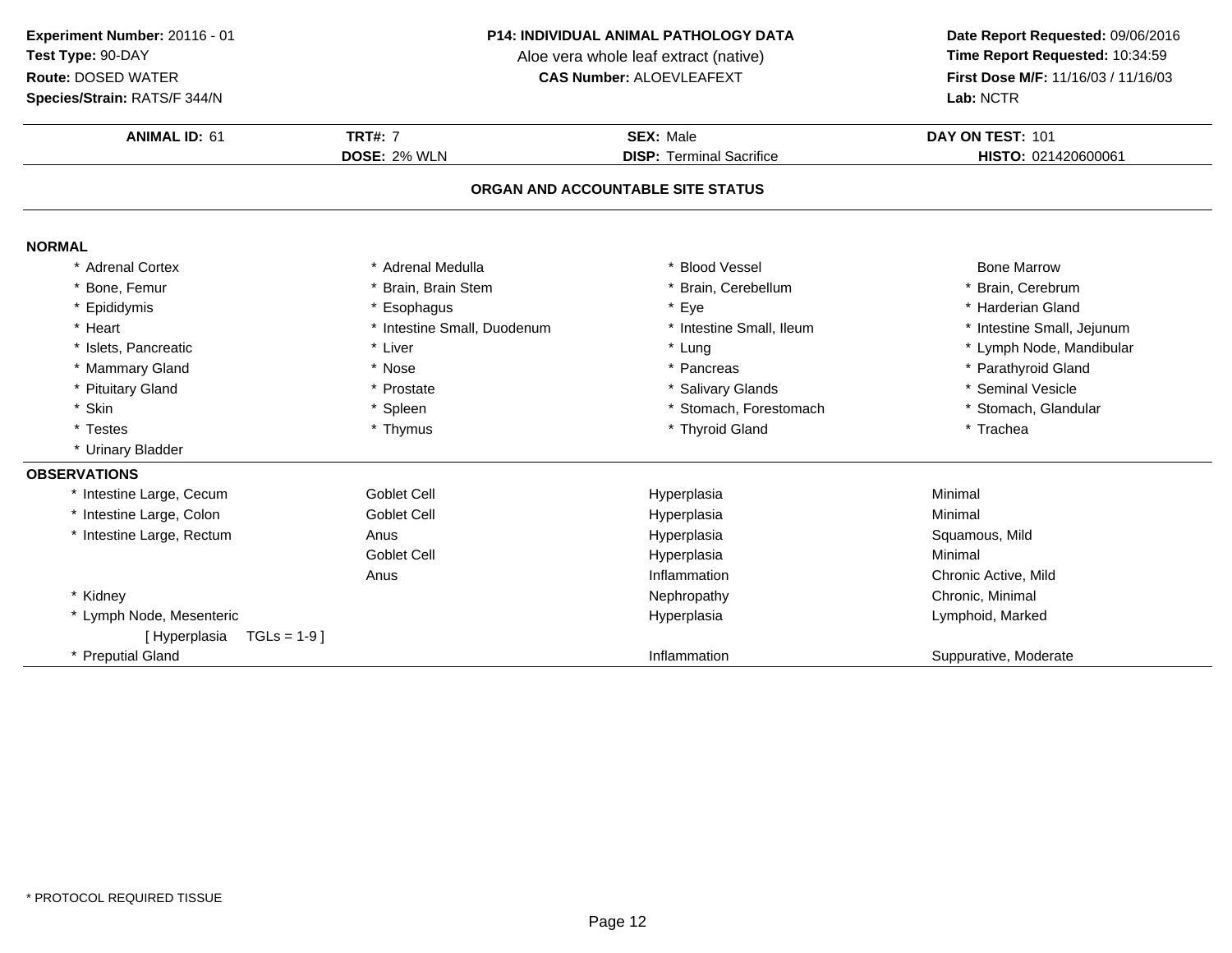### **P14: INDIVIDUAL ANIMAL PATHOLOGY DATA**

Aloe vera whole leaf extract (native)<br>**CAS Number:** ALOEVLEAFEXT

| Species/Strain: RATS/F 344/N   |                             |                                   | Lab: NCTR                  |
|--------------------------------|-----------------------------|-----------------------------------|----------------------------|
| <b>ANIMAL ID: 62</b>           | <b>TRT#: 7</b>              | <b>SEX: Male</b>                  | DAY ON TEST: 101           |
|                                | DOSE: 2% WLN                | <b>DISP: Terminal Sacrifice</b>   | HISTO: 021420600062        |
|                                |                             | ORGAN AND ACCOUNTABLE SITE STATUS |                            |
| <b>NORMAL</b>                  |                             |                                   |                            |
| * Adrenal Cortex               | * Adrenal Medulla           | <b>Blood Vessel</b>               | <b>Bone Marrow</b>         |
| Bone, Femur                    | Brain, Brain Stem           | Brain, Cerebellum                 | Brain, Cerebrum            |
| Epididymis                     | * Esophagus                 | Eye                               | * Harderian Gland          |
| * Heart                        | * Intestine Small, Duodenum | * Intestine Small, Ileum          | * Intestine Small, Jejunum |
| * Islets, Pancreatic           | * Liver                     | * Lung                            | * Lymph Node, Mandibular   |
| * Mammary Gland                | * Nose                      | * Pancreas                        | * Parathyroid Gland        |
| <b>Pituitary Gland</b>         | * Preputial Gland           | * Prostate                        | * Salivary Glands          |
| * Seminal Vesicle              | * Skin                      | * Spleen                          | * Stomach, Forestomach     |
| * Stomach, Glandular           | * Testes                    | * Thymus                          | * Thyroid Gland            |
| * Trachea                      | * Urinary Bladder           |                                   |                            |
| <b>OBSERVATIONS</b>            |                             |                                   |                            |
| * Intestine Large, Cecum       | <b>Goblet Cell</b>          | Hyperplasia                       | Moderate                   |
|                                |                             | <b>Infiltration Cellular</b>      | Polymorphnuclr, Mild       |
| * Intestine Large, Colon       | <b>Goblet Cell</b>          | Hyperplasia                       | Moderate                   |
| * Intestine Large, Rectum      | <b>Goblet Cell</b>          | Hyperplasia                       | Moderate                   |
|                                | Anus                        | Hyperplasia                       | Squamous, Moderate         |
|                                | Anus                        | Inflammation                      | Chronic Active, Mild       |
| * Kidney                       |                             | Nephropathy                       | Chronic, Minimal           |
| * Lymph Node, Mesenteric       |                             | Hyperplasia                       | Lymphoid, Marked           |
| $TGLs = 1-9$ ]<br>[Hyperplasia |                             |                                   |                            |
|                                |                             |                                   |                            |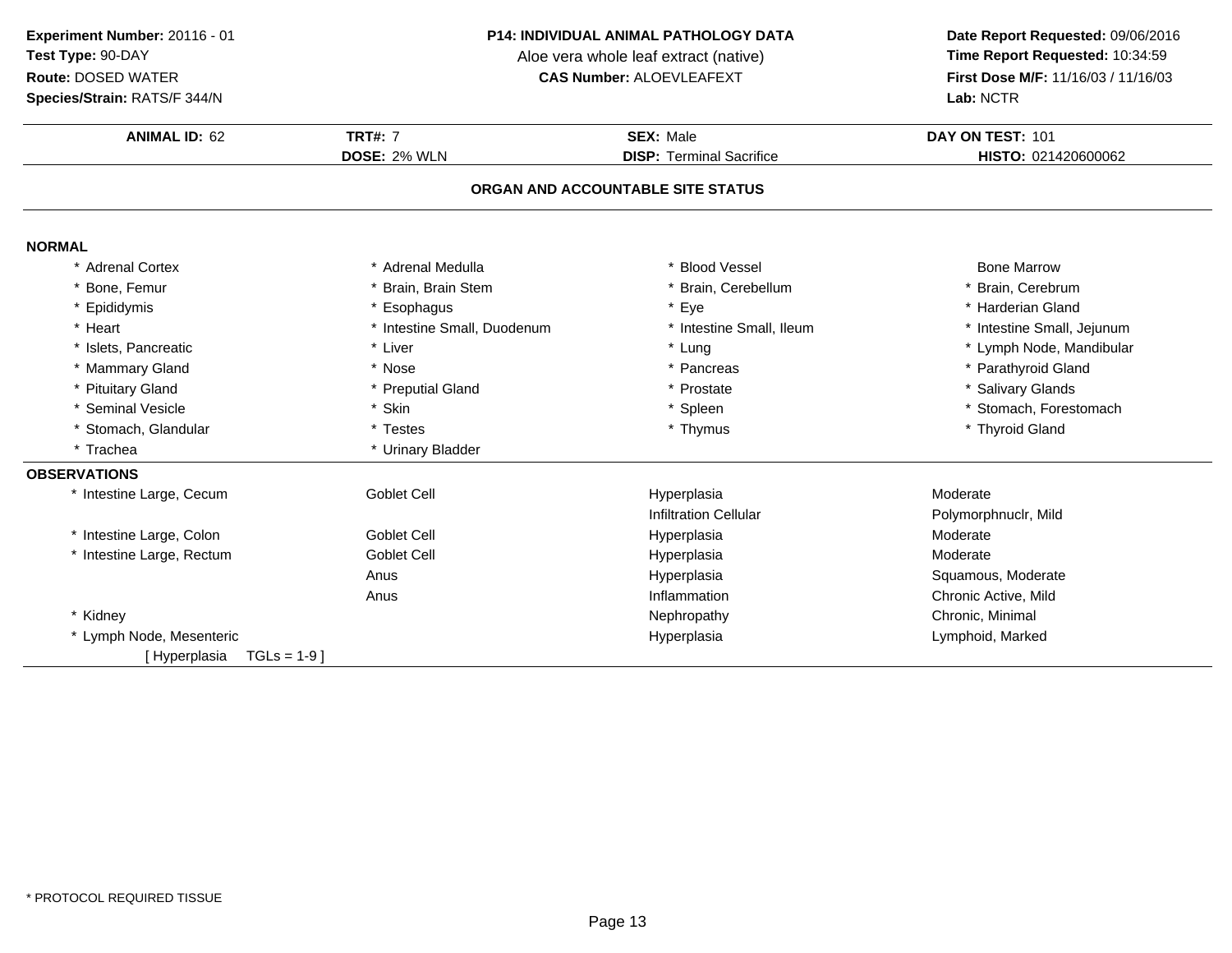**Species/Strain:** RATS/F 344/N

### **P14: INDIVIDUAL ANIMAL PATHOLOGY DATA**

Aloe vera whole leaf extract (native)<br>**CAS Number:** ALOEVLEAFEXT

| <b>ANIMAL ID: 71</b>             | <b>TRT#: 5</b>             | <b>SEX: Male</b>                  | DAY ON TEST: 100            |
|----------------------------------|----------------------------|-----------------------------------|-----------------------------|
|                                  | <b>DOSE: CONTROL</b>       | <b>DISP: Terminal Sacrifice</b>   | HISTO: 021420600071         |
|                                  |                            | ORGAN AND ACCOUNTABLE SITE STATUS |                             |
| <b>NORMAL</b>                    |                            |                                   |                             |
| * Adrenal Cortex                 | * Adrenal Medulla          | * Blood Vessel                    | <b>Bone Marrow</b>          |
| * Bone, Femur                    | Brain, Brain Stem          | * Brain, Cerebellum               | * Brain, Cerebrum           |
| * Epididymis                     | * Esophagus                | * Eye                             | * Harderian Gland           |
| * Heart                          | * Intestine Large, Cecum   | * Intestine Large, Colon          | * Intestine Small, Duodenum |
| * Intestine Small, Ileum         | * Intestine Small, Jejunum | * Islets, Pancreatic              | * Lung                      |
| * Lymph Node, Mandibular         | * Mammary Gland            | * Nose                            | * Pancreas                  |
| * Parathyroid Gland              | * Pituitary Gland          | * Prostate                        | * Salivary Glands           |
| * Seminal Vesicle                | * Skin                     | * Stomach, Forestomach            | * Stomach, Glandular        |
| * Testes                         | * Thymus                   | * Thyroid Gland                   | * Trachea                   |
| * Urinary Bladder                |                            |                                   |                             |
| <b>MISSING</b>                   |                            |                                   |                             |
| * Intestine Large, Rectum        |                            |                                   |                             |
| <b>OBSERVATIONS</b>              |                            |                                   |                             |
| * Int Lg Rectum                  |                            |                                   |                             |
| Note: Recut/Wet tissue attempted |                            |                                   |                             |
| * Kidney                         |                            | Nephropathy                       | Chronic, Minimal            |
| * Liver                          |                            | Vacuolization Cytoplasmic         | Minimal                     |
| * Lymph Node, Mesenteric         |                            | Hyperplasia                       | Lymphoid, Moderate          |
| * Preputial Gland                |                            | Inflammation                      | Suppurative, Mild           |
| Spleen                           |                            | Hyperplasia                       | Lymphoid, Minimal           |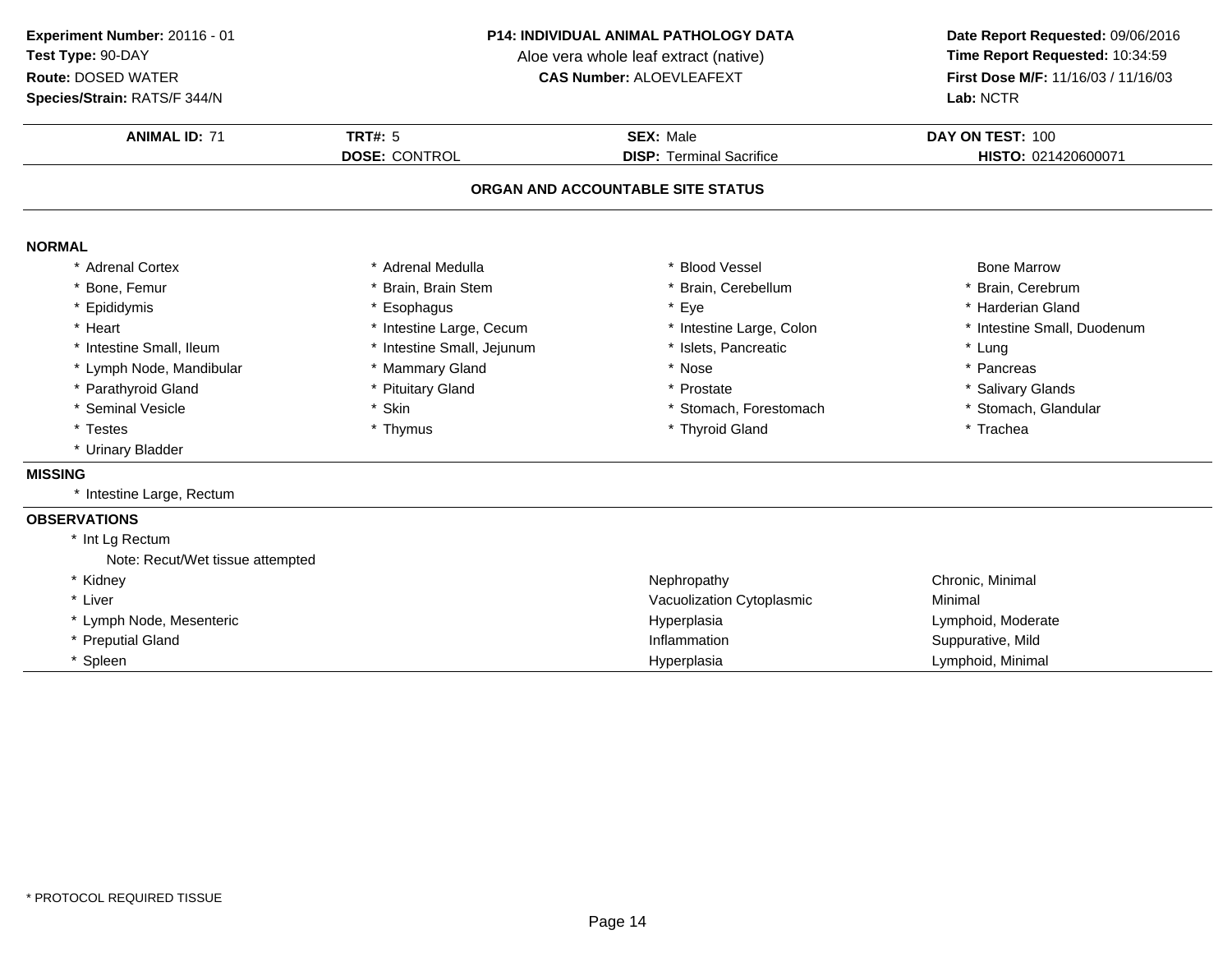**Species/Strain:** RATS/F 344/N

#### **P14: INDIVIDUAL ANIMAL PATHOLOGY DATA**

Aloe vera whole leaf extract (native)<br>**CAS Number:** ALOEVLEAFEXT

| <b>ANIMAL ID: 72</b>        | <b>TRT#: 5</b>           | <b>SEX: Male</b>                  | DAY ON TEST: 100          |
|-----------------------------|--------------------------|-----------------------------------|---------------------------|
|                             | <b>DOSE: CONTROL</b>     | <b>DISP: Terminal Sacrifice</b>   | HISTO: 021420600072       |
|                             |                          | ORGAN AND ACCOUNTABLE SITE STATUS |                           |
| <b>NORMAL</b>               |                          |                                   |                           |
| * Adrenal Cortex            | * Adrenal Medulla        | * Blood Vessel                    | <b>Bone Marrow</b>        |
| * Bone, Femur               | * Brain, Brain Stem      | * Brain, Cerebellum               | * Brain, Cerebrum         |
| * Epididymis                | * Esophagus              | * Eye                             | * Harderian Gland         |
| * Heart                     | * Intestine Large, Cecum | * Intestine Large, Colon          | * Intestine Large, Rectum |
| * Intestine Small, Duodenum | * Intestine Small, Ileum | * Intestine Small, Jejunum        | * Islets, Pancreatic      |
| * Liver                     | * Lung                   | * Lymph Node, Mandibular          | * Mammary Gland           |
| * Nose                      | * Parathyroid Gland      | * Prostate                        | * Salivary Glands         |
| * Seminal Vesicle           | * Skin                   | * Spleen                          | * Stomach, Forestomach    |
| * Stomach, Glandular        | * Testes                 | * Thymus                          | * Thyroid Gland           |
| * Trachea                   | * Urinary Bladder        |                                   |                           |
| <b>MISSING</b>              |                          |                                   |                           |
| * Pituitary Gland           |                          |                                   |                           |
| <b>OBSERVATIONS</b>         |                          |                                   |                           |
| * Kidney                    |                          | Nephropathy                       | Chronic, Minimal          |
| * Lymph Node, Mesenteric    |                          | Hyperplasia                       | Lymphoid, Mild            |
| * Pancreas                  | Acinus                   | Degeneration                      | Minimal                   |
| <b>Pituitary GI</b>         |                          |                                   |                           |
| Note: Wet tissue attempted  |                          |                                   |                           |
| * Preputial Gland           |                          | Inflammation                      | Suppurative, Mild         |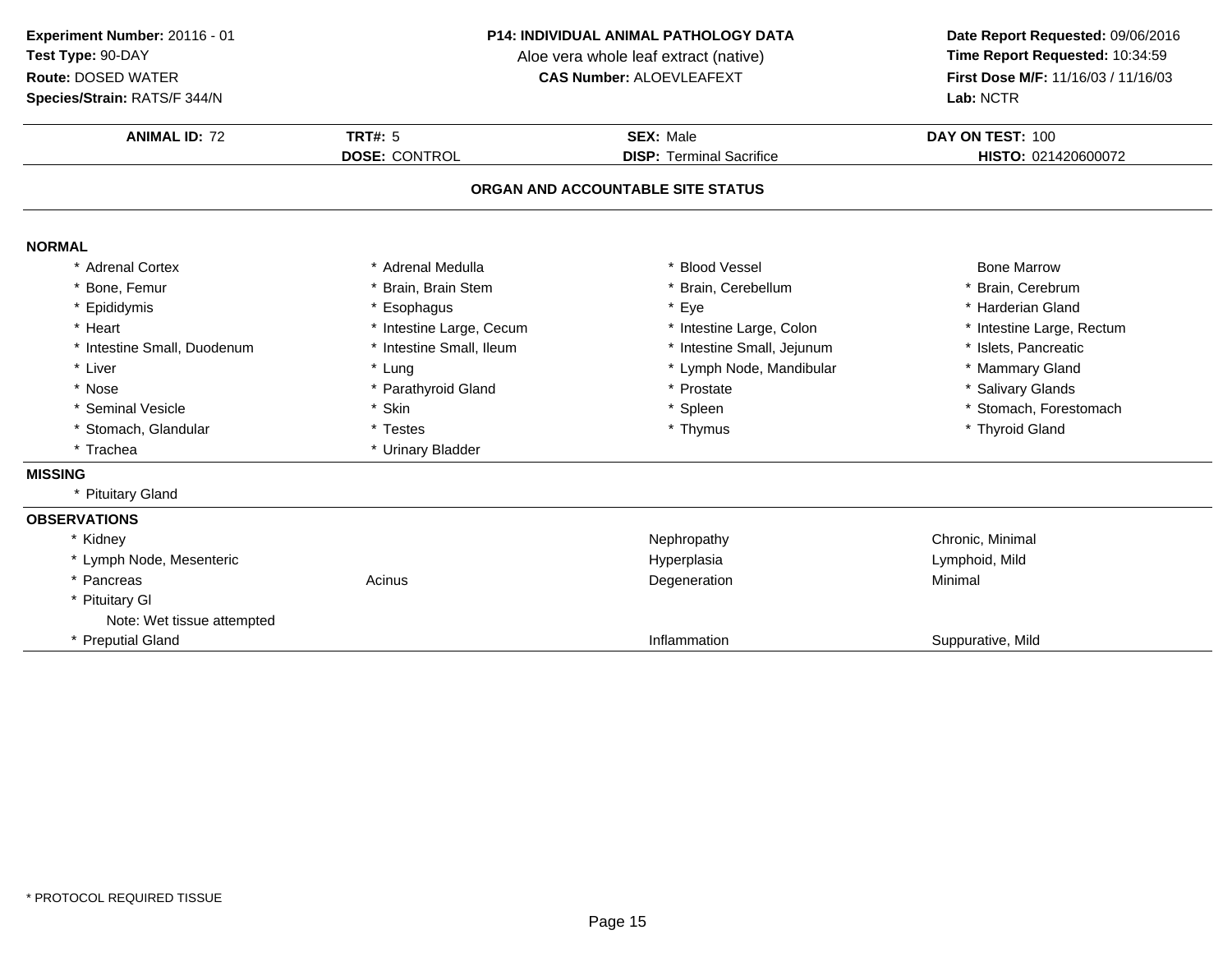**Species/Strain:** RATS/F 344/N

#### **P14: INDIVIDUAL ANIMAL PATHOLOGY DATA**

Aloe vera whole leaf extract (native)<br>**CAS Number:** ALOEVLEAFEXT

| <b>ANIMAL ID: 81</b>        | <b>TRT#: 5</b>           | <b>SEX: Male</b>                  | DAY ON TEST: 100          |
|-----------------------------|--------------------------|-----------------------------------|---------------------------|
|                             | <b>DOSE: CONTROL</b>     | <b>DISP: Terminal Sacrifice</b>   | HISTO: 021420600081       |
|                             |                          | ORGAN AND ACCOUNTABLE SITE STATUS |                           |
| <b>NORMAL</b>               |                          |                                   |                           |
| * Adrenal Cortex            | * Adrenal Medulla        | * Blood Vessel                    | <b>Bone Marrow</b>        |
| * Bone, Femur               | * Brain, Brain Stem      | * Brain, Cerebellum               | * Brain, Cerebrum         |
| * Epididymis                | * Esophagus              | * Eye                             | * Harderian Gland         |
| * Heart                     | * Intestine Large, Cecum | * Intestine Large, Colon          | * Intestine Large, Rectum |
| * Intestine Small, Duodenum | * Intestine Small, Ileum | * Intestine Small, Jejunum        | * Islets, Pancreatic      |
| * Liver                     | * Lung                   | * Lymph Node, Mandibular          | * Mammary Gland           |
| * Nose                      | * Pancreas               | * Parathyroid Gland               | * Preputial Gland         |
| * Prostate                  | * Salivary Glands        | * Seminal Vesicle                 | * Skin                    |
| * Spleen                    | * Stomach, Forestomach   | * Stomach, Glandular              | * Testes                  |
| * Thymus                    | * Thyroid Gland          | * Trachea                         |                           |
| <b>MISSING</b>              |                          |                                   |                           |
| * Pituitary Gland           |                          |                                   |                           |
| <b>OBSERVATIONS</b>         |                          |                                   |                           |
| * Kidney                    |                          | Nephropathy                       | Chronic, Minimal          |
| * Lymph Node, Mesenteric    |                          | Hyperplasia                       | Lymphoid, Mild            |
| * Pituitary GI              |                          |                                   |                           |
| Note: Wet tissue attempted  |                          |                                   |                           |
| * Urinary Bladder           |                          | <b>Dilatation</b>                 | Marked                    |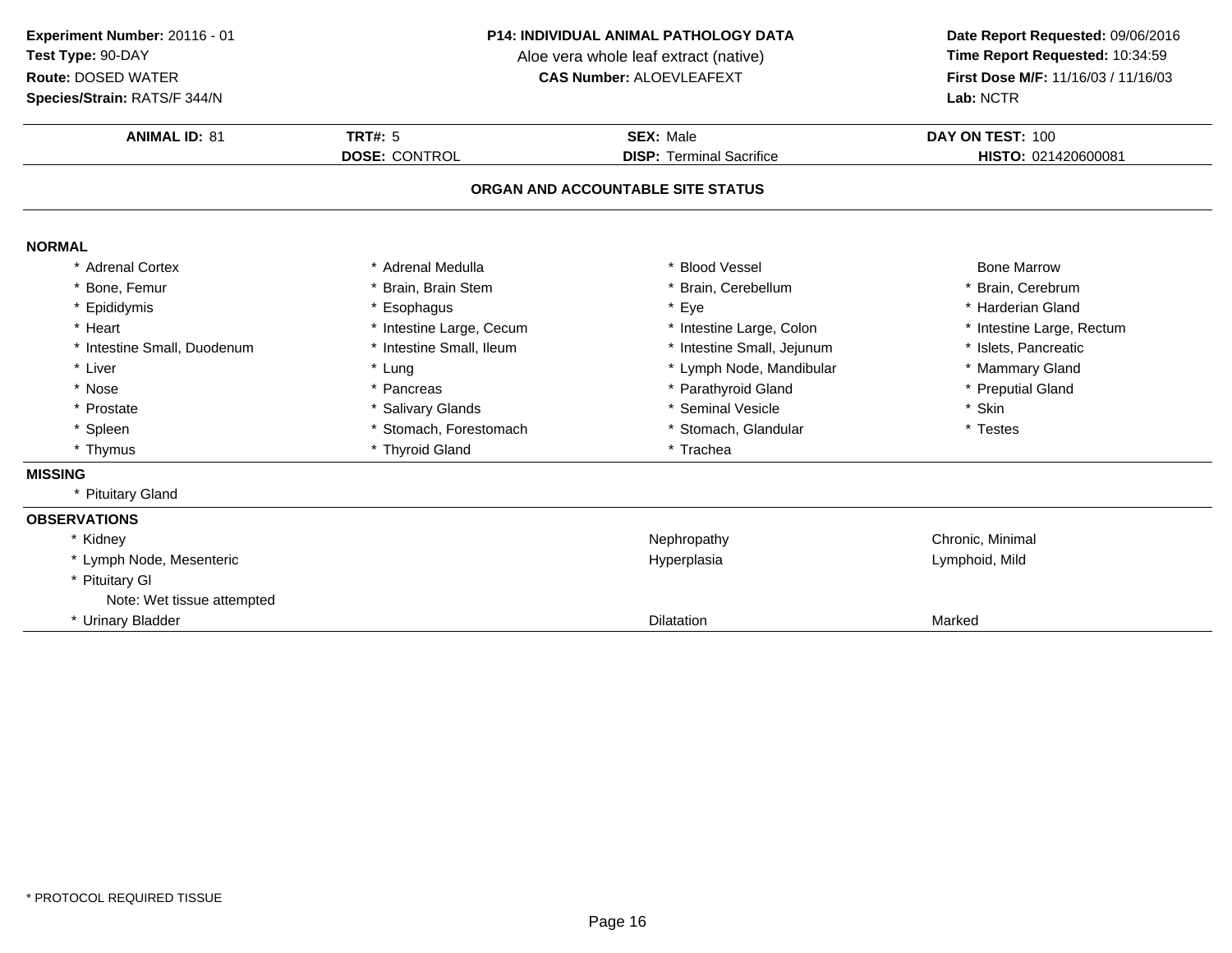**Species/Strain:** RATS/F 344/N

### **P14: INDIVIDUAL ANIMAL PATHOLOGY DATA**

Aloe vera whole leaf extract (native)<br>**CAS Number:** ALOEVLEAFEXT

| <b>ANIMAL ID: 82</b>           | <b>TRT#: 5</b>             | <b>SEX: Male</b>                  | DAY ON TEST: 100            |
|--------------------------------|----------------------------|-----------------------------------|-----------------------------|
|                                | <b>DOSE: CONTROL</b>       | <b>DISP: Terminal Sacrifice</b>   | HISTO: 021420600082         |
|                                |                            | ORGAN AND ACCOUNTABLE SITE STATUS |                             |
| <b>NORMAL</b>                  |                            |                                   |                             |
| * Adrenal Cortex               | * Adrenal Medulla          | * Blood Vessel                    | <b>Bone Marrow</b>          |
| Bone, Femur                    | * Brain, Brain Stem        | * Brain, Cerebellum               | * Brain, Cerebrum           |
| Epididymis                     | * Esophagus                | * Eye                             | * Harderian Gland           |
| * Intestine Large, Cecum       | * Intestine Large, Colon   | * Intestine Large, Rectum         | * Intestine Small, Duodenum |
| * Intestine Small, Ileum       | * Intestine Small, Jejunum | * Islets, Pancreatic              | * Liver                     |
| * Lung                         | * Lymph Node, Mandibular   | * Mammary Gland                   | * Nose                      |
| * Pancreas                     | * Parathyroid Gland        | * Prostate                        | * Salivary Glands           |
| * Seminal Vesicle              | * Skin                     | * Spleen                          | * Stomach, Forestomach      |
| * Stomach, Glandular           | * Testes                   | * Thymus                          | * Thyroid Gland             |
| * Trachea                      | * Urinary Bladder          |                                   |                             |
| <b>MISSING</b>                 |                            |                                   |                             |
| * Pituitary Gland              |                            |                                   |                             |
| <b>OBSERVATIONS</b>            |                            |                                   |                             |
| * Heart                        |                            | Cardiomyopathy                    | Minimal                     |
| * Kidney                       |                            | Nephropathy                       | Chronic, Minimal            |
| * Lymph Node, Mesenteric       |                            | Hyperplasia                       | Lymphoid, Mild              |
| * Pituitary GI                 |                            |                                   |                             |
| Note: Wet tissue attempted     |                            |                                   |                             |
| * Preputial Gland              |                            | Inflammation                      | Suppurative, Moderate       |
| [Inflammation<br>$TGLs = 1-12$ |                            |                                   |                             |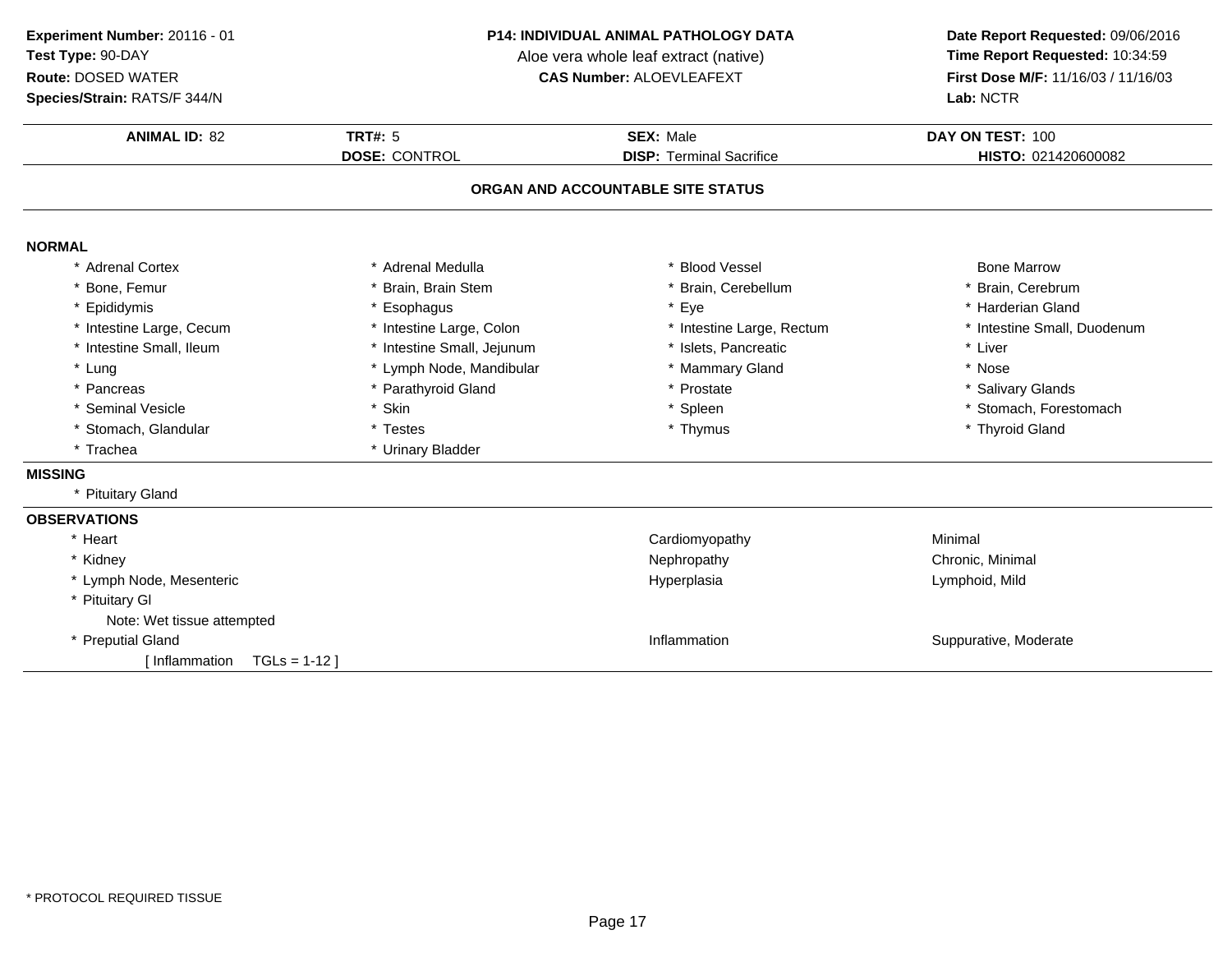**Species/Strain:** RATS/F 344/N

#### **P14: INDIVIDUAL ANIMAL PATHOLOGY DATA**

Aloe vera whole leaf extract (native)<br>**CAS Number:** ALOEVLEAFEXT

| <b>ANIMAL ID: 91</b>        | <b>TRT#: 5</b>           | <b>SEX: Male</b>                  | DAY ON TEST: 100          |
|-----------------------------|--------------------------|-----------------------------------|---------------------------|
|                             | <b>DOSE: CONTROL</b>     | <b>DISP: Terminal Sacrifice</b>   | HISTO: 021420600091       |
|                             |                          | ORGAN AND ACCOUNTABLE SITE STATUS |                           |
| <b>NORMAL</b>               |                          |                                   |                           |
| <b>Adrenal Cortex</b>       | * Adrenal Medulla        | * Blood Vessel                    | <b>Bone Marrow</b>        |
| Bone, Femur                 | * Brain, Brain Stem      | * Brain, Cerebellum               | Brain, Cerebrum           |
| * Epididymis                | * Esophagus              | * Eye                             | * Harderian Gland         |
| * Heart                     | * Intestine Large, Cecum | * Intestine Large, Colon          | * Intestine Large, Rectum |
| * Intestine Small, Duodenum | * Intestine Small, Ileum | * Intestine Small, Jejunum        | * Islets, Pancreatic      |
| * Liver                     | * Lung                   | * Lymph Node, Mandibular          | * Lymph Node, Mesenteric  |
| * Mammary Gland             | * Nose                   | * Pancreas                        | * Parathyroid Gland       |
| * Pituitary Gland           | * Prostate               | * Salivary Glands                 | * Seminal Vesicle         |
| * Skin                      | * Spleen                 | * Stomach, Forestomach            | * Stomach, Glandular      |
| * Testes                    | * Thymus                 | * Thyroid Gland                   | * Trachea                 |
| * Urinary Bladder           |                          |                                   |                           |
| <b>OBSERVATIONS</b>         |                          |                                   |                           |
| * Kidney                    |                          | Nephropathy                       | Chronic, Minimal          |
| * Preputial Gland           |                          | Inflammation                      | Suppurative, Minimal      |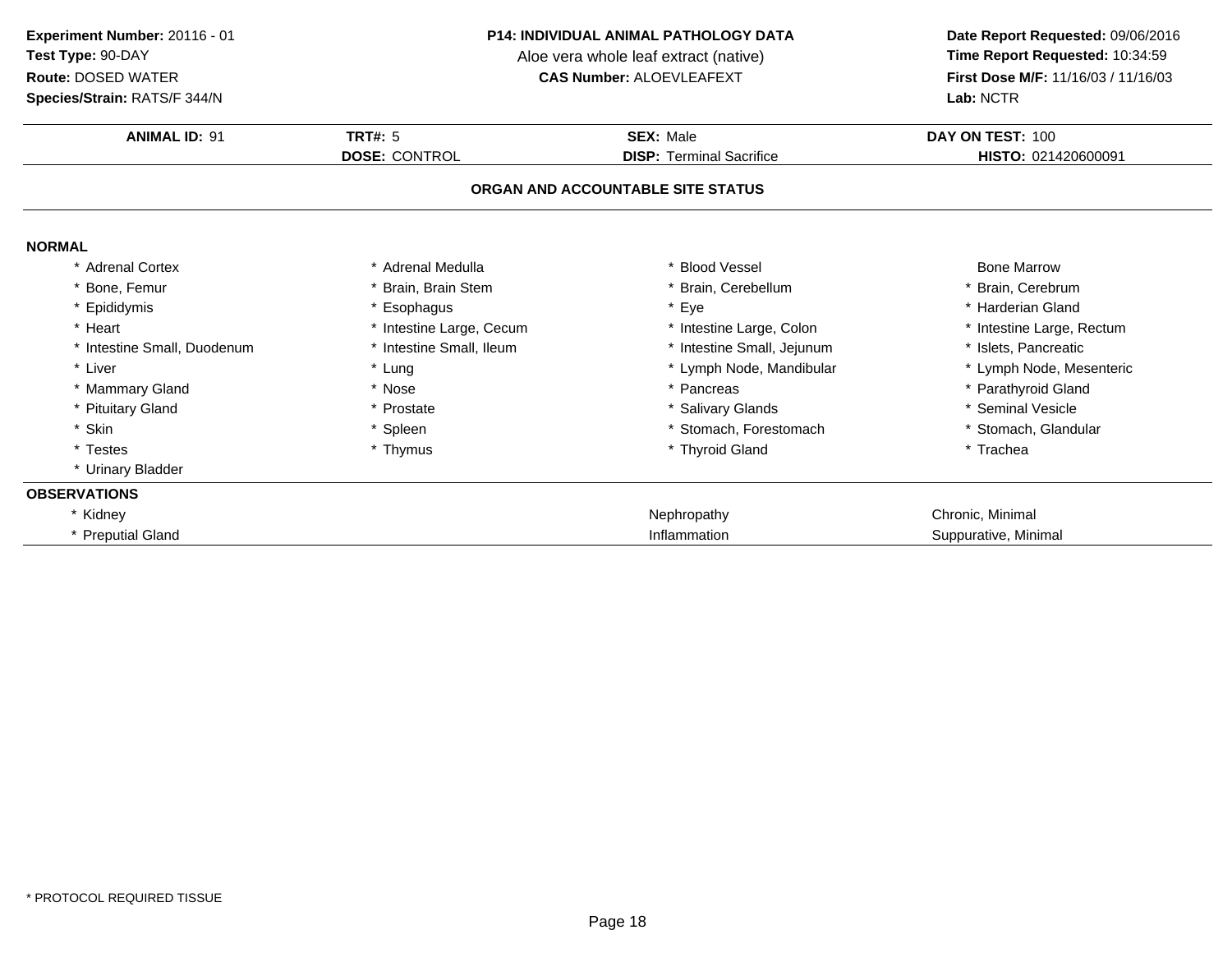**Species/Strain:** RATS/F 344/N

#### **P14: INDIVIDUAL ANIMAL PATHOLOGY DATA**

Aloe vera whole leaf extract (native)<br>**CAS Number:** ALOEVLEAFEXT

| <b>ANIMAL ID: 92</b>     | <b>TRT#: 5</b>             | <b>SEX: Male</b>                  | DAY ON TEST: 100            |
|--------------------------|----------------------------|-----------------------------------|-----------------------------|
|                          | <b>DOSE: CONTROL</b>       | <b>DISP: Terminal Sacrifice</b>   | HISTO: 021420600092         |
|                          |                            | ORGAN AND ACCOUNTABLE SITE STATUS |                             |
| <b>NORMAL</b>            |                            |                                   |                             |
| * Adrenal Cortex         | * Adrenal Medulla          | * Blood Vessel                    | <b>Bone Marrow</b>          |
| * Bone, Femur            | Brain, Brain Stem          | * Brain, Cerebellum               | * Brain, Cerebrum           |
| * Epididymis             | * Esophagus                | * Eye                             | * Harderian Gland           |
| * Intestine Large, Cecum | * Intestine Large, Colon   | * Intestine Large, Rectum         | * Intestine Small, Duodenum |
| * Intestine Small, Ileum | * Intestine Small, Jejunum | * Islets, Pancreatic              | * Liver                     |
| * Lung                   | * Lymph Node, Mandibular   | * Lymph Node, Mesenteric          | * Mammary Gland             |
| * Nose                   | * Pancreas                 | * Parathyroid Gland               | * Pituitary Gland           |
| * Preputial Gland        | * Prostate                 | * Salivary Glands                 | * Seminal Vesicle           |
| * Skin                   | * Spleen                   | * Stomach, Forestomach            | * Stomach, Glandular        |
| * Testes                 | * Thymus                   | * Thyroid Gland                   | * Trachea                   |
| * Urinary Bladder        |                            |                                   |                             |
| <b>OBSERVATIONS</b>      |                            |                                   |                             |
| * Heart                  |                            | Cardiomyopathy                    | Mild                        |
| * Kidney                 |                            | Nephropathy                       | Chronic, Minimal            |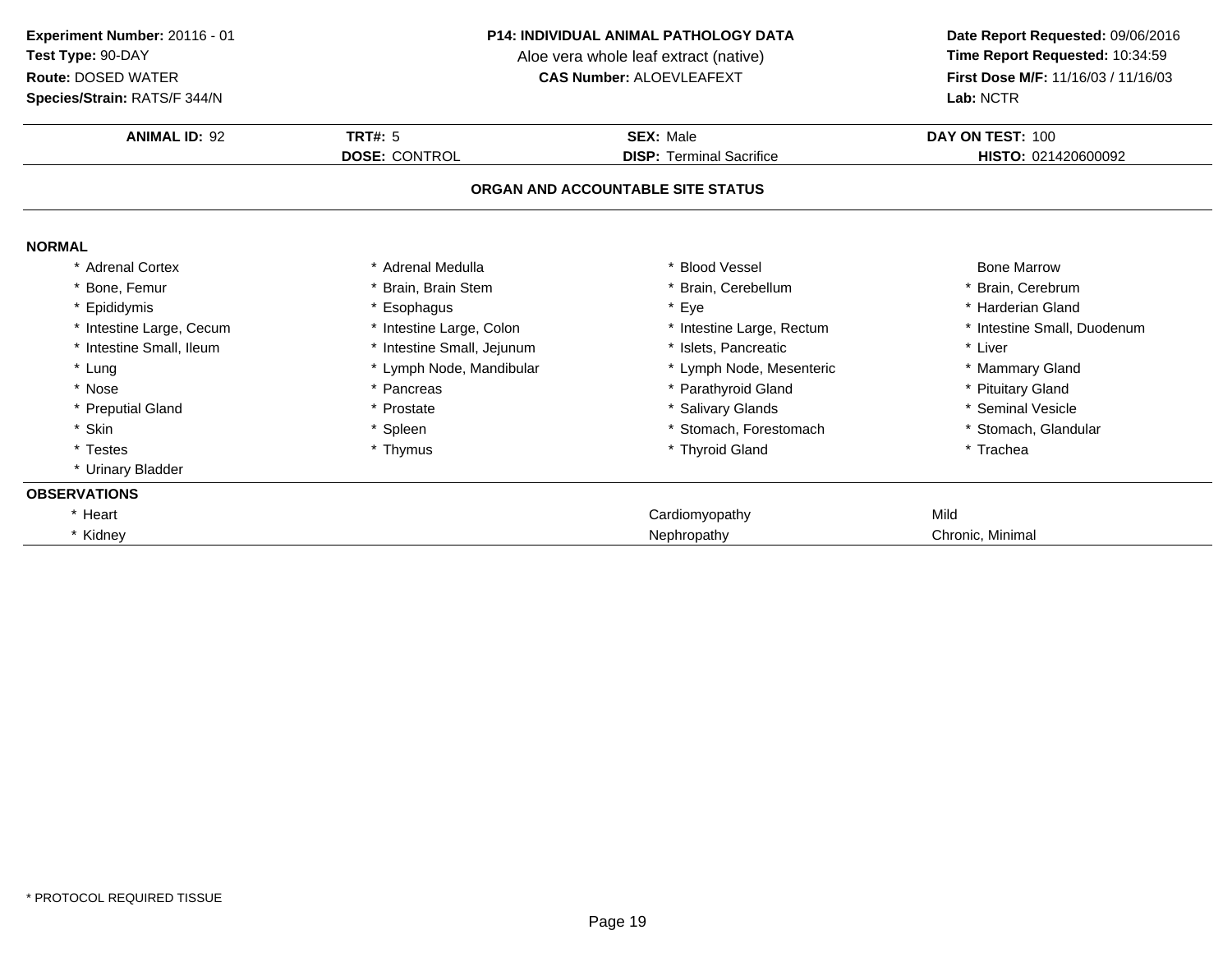### **Species/Strain:** RATS/F 344/N

### **P14: INDIVIDUAL ANIMAL PATHOLOGY DATA**

Aloe vera whole leaf extract (native)<br>**CAS Number:** ALOEVLEAFEXT

| <b>ANIMAL ID: 101</b>      | <b>TRT#: 5</b>            | <b>SEX: Male</b>                  | DAY ON TEST: 101         |
|----------------------------|---------------------------|-----------------------------------|--------------------------|
|                            | <b>DOSE: CONTROL</b>      | <b>DISP: Terminal Sacrifice</b>   | HISTO: 021420600101      |
|                            |                           | ORGAN AND ACCOUNTABLE SITE STATUS |                          |
| <b>NORMAL</b>              |                           |                                   |                          |
| <b>Adrenal Cortex</b>      | <b>Blood Vessel</b>       | <b>Bone Marrow</b>                | * Bone, Femur            |
| Brain, Brain Stem          | * Brain, Cerebellum       | * Brain, Cerebrum                 | * Epididymis             |
| Esophagus                  | * Eye                     | * Harderian Gland                 | * Intestine Large, Cecum |
| * Intestine Large, Colon   | * Intestine Large, Rectum | * Intestine Small, Duodenum       | * Intestine Small, Ileum |
| * Intestine Small, Jejunum | * Islets, Pancreatic      | * Lung                            | * Lymph Node, Mandibular |
| * Mammary Gland            | * Nose                    | * Pancreas                        | * Parathyroid Gland      |
| * Pituitary Gland          | * Prostate                | * Salivary Glands                 | * Seminal Vesicle        |
| * Skin                     | * Spleen                  | * Stomach, Forestomach            | * Stomach, Glandular     |
| * Testes                   | * Thymus                  | * Thyroid Gland                   | * Trachea                |
| * Urinary Bladder          |                           |                                   |                          |
| <b>MISSING</b>             |                           |                                   |                          |
| * Adrenal Medulla          |                           |                                   |                          |
| <b>OBSERVATIONS</b>        |                           |                                   |                          |
| * Adren Medulla            |                           |                                   |                          |
| Note: Wet tissue attempted |                           |                                   |                          |
| * Heart                    |                           | Cardiomyopathy                    | Minimal                  |
| * Kidney                   |                           | Nephropathy                       | Chronic, Minimal         |
| * Liver                    |                           | Inflammation                      | Chronic Active, Minimal  |
| * Lymph Node, Mesenteric   |                           | Hyperplasia                       | Lymphoid, Mild           |
| * Preputial Gland          |                           | Inflammation                      | Suppurative, Mild        |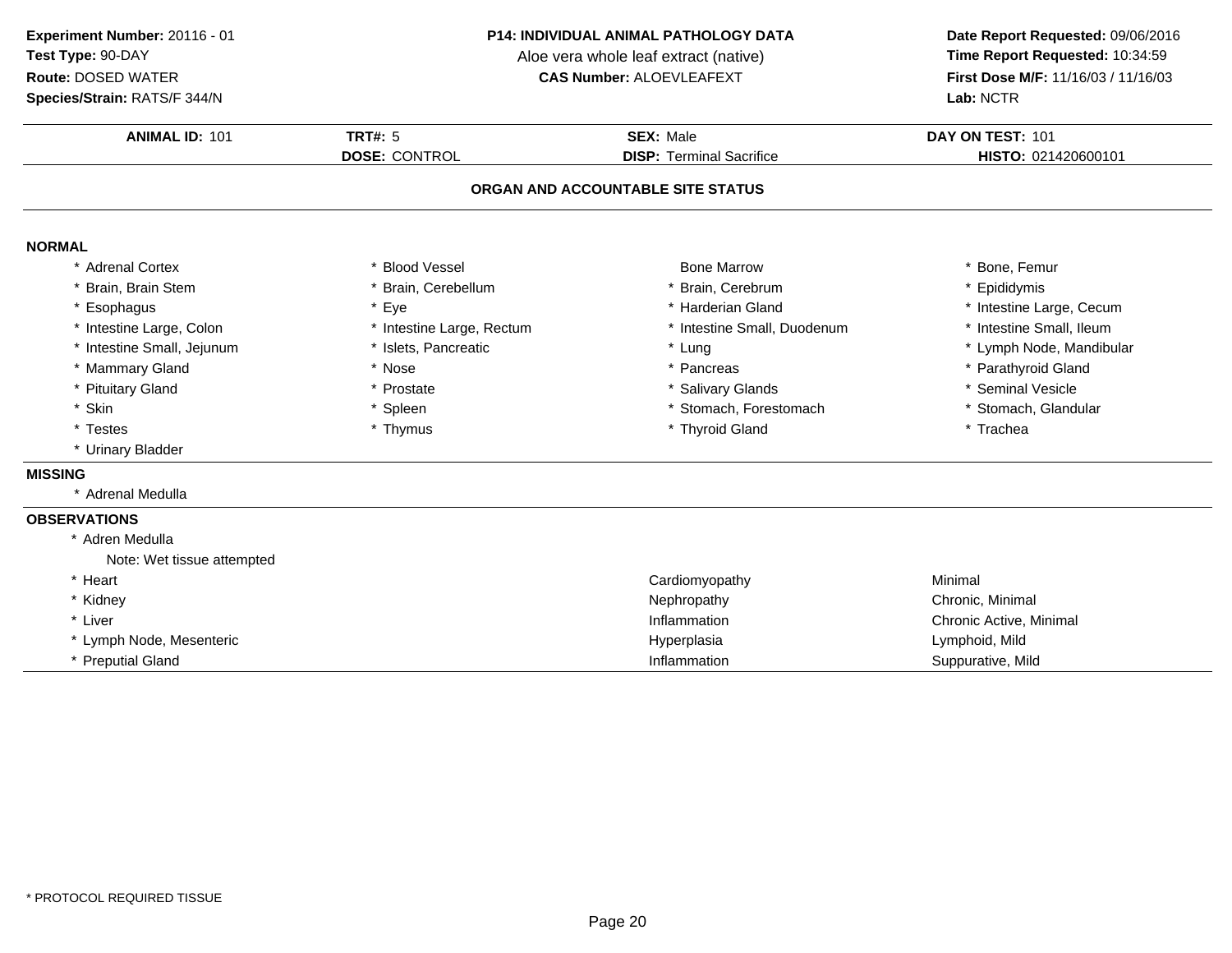**Species/Strain:** RATS/F 344/N

#### **P14: INDIVIDUAL ANIMAL PATHOLOGY DATA**

Aloe vera whole leaf extract (native)<br>**CAS Number:** ALOEVLEAFEXT

| <b>ANIMAL ID: 102</b>     | <b>TRT#: 5</b>           | <b>SEX: Male</b>                  | DAY ON TEST: 101          |
|---------------------------|--------------------------|-----------------------------------|---------------------------|
|                           | <b>DOSE: CONTROL</b>     | <b>DISP: Terminal Sacrifice</b>   | HISTO: 021420600102       |
|                           |                          | ORGAN AND ACCOUNTABLE SITE STATUS |                           |
| <b>NORMAL</b>             |                          |                                   |                           |
| * Adrenal Cortex          | * Adrenal Medulla        | <b>Blood Vessel</b>               | <b>Bone Marrow</b>        |
| * Bone, Femur             | * Brain, Brain Stem      | * Brain, Cerebellum               | * Brain, Cerebrum         |
| * Epididymis              | * Esophagus              | * Eye                             | * Harderian Gland         |
| * Heart                   | * Intestine Large, Cecum | * Intestine Large, Colon          | * Intestine Large, Rectum |
| Intestine Small, Duodenum | * Intestine Small, Ileum | * Intestine Small, Jejunum        | * Islets, Pancreatic      |
| * Liver                   | * Lung                   | * Lymph Node, Mandibular          | * Mammary Gland           |
| * Nose                    | * Pancreas               | * Parathyroid Gland               | * Pituitary Gland         |
| * Preputial Gland         | * Prostate               | * Salivary Glands                 | * Seminal Vesicle         |
| * Skin                    | * Spleen                 | Stomach, Forestomach              | * Stomach, Glandular      |
| * Testes                  | * Thymus                 | * Thyroid Gland                   | * Trachea                 |
| * Urinary Bladder         |                          |                                   |                           |
| <b>OBSERVATIONS</b>       |                          |                                   |                           |
| * Kidney                  |                          | Nephropathy                       | Chronic, Minimal          |
| * Lymph Node, Mesenteric  |                          | Hyperplasia                       | Lymphoid, Moderate        |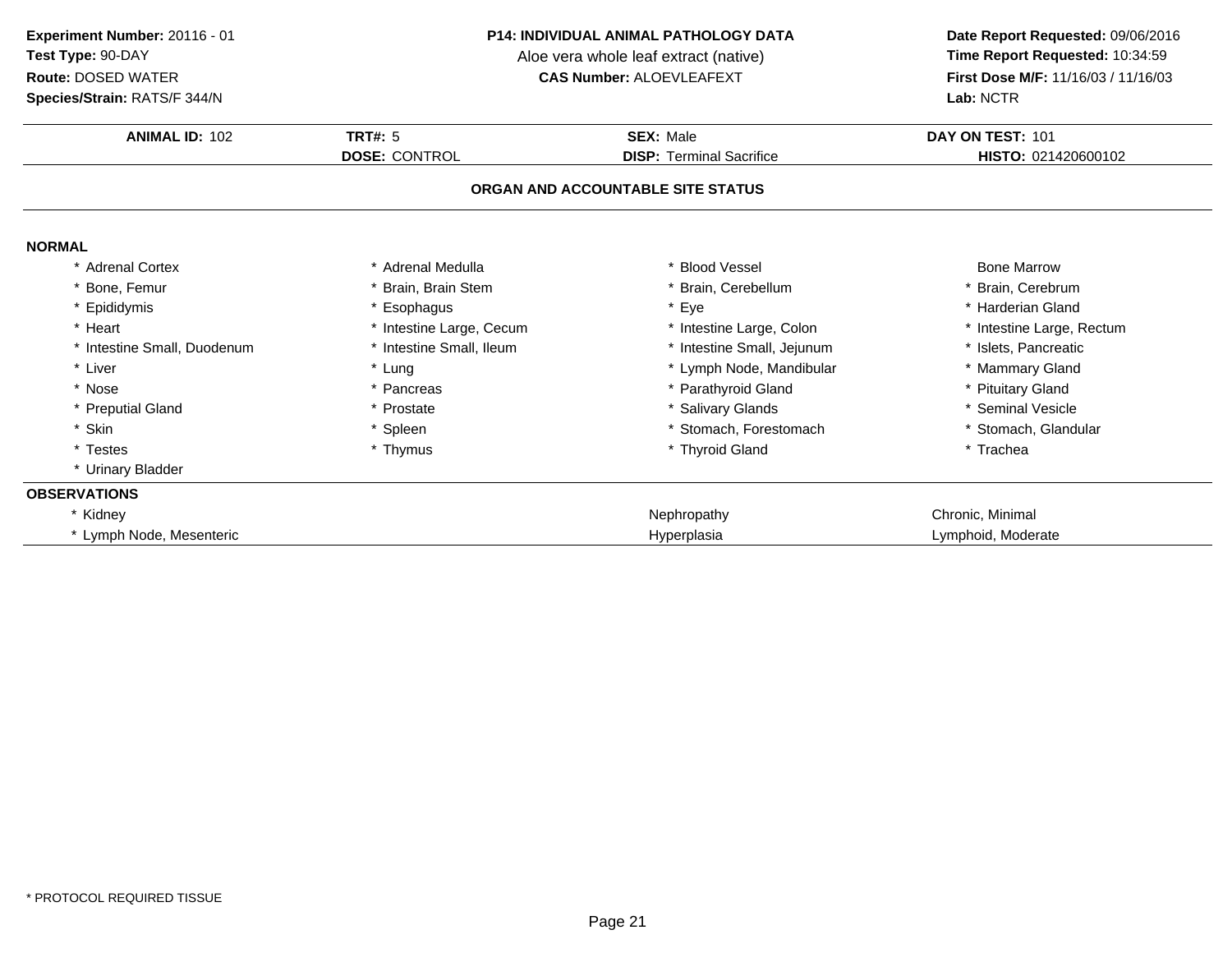**Species/Strain:** RATS/F 344/N

#### **P14: INDIVIDUAL ANIMAL PATHOLOGY DATA**

Aloe vera whole leaf extract (native)<br>**CAS Number:** ALOEVLEAFEXT

| <b>ANIMAL ID: 111</b>                               | TRT#: $5$                  | <b>SEX: Male</b>                  | DAY ON TEST: 101            |
|-----------------------------------------------------|----------------------------|-----------------------------------|-----------------------------|
|                                                     | <b>DOSE: CONTROL</b>       | <b>DISP: Terminal Sacrifice</b>   | HISTO: 021420600111         |
|                                                     |                            | ORGAN AND ACCOUNTABLE SITE STATUS |                             |
| <b>NORMAL</b>                                       |                            |                                   |                             |
| * Adrenal Cortex                                    | * Adrenal Medulla          | * Blood Vessel                    | <b>Bone Marrow</b>          |
| Bone, Femur                                         | * Brain, Brain Stem        | * Brain, Cerebellum               | * Brain, Cerebrum           |
| * Epididymis                                        | * Esophagus                | * Eye                             | * Harderian Gland           |
| * Heart                                             | * Intestine Large, Cecum   | * Intestine Large, Colon          | * Intestine Small, Duodenum |
| * Intestine Small, Ileum                            | * Intestine Small, Jejunum | * Islets. Pancreatic              | * Liver                     |
| * Lung                                              | * Lymph Node, Mandibular   | * Mammary Gland                   | * Nose                      |
| * Pancreas                                          | * Parathyroid Gland        | * Pituitary Gland                 | * Preputial Gland           |
| * Prostate                                          | * Salivary Glands          | * Seminal Vesicle                 | * Skin                      |
| * Spleen                                            | * Stomach, Forestomach     | * Stomach, Glandular              | * Testes                    |
| * Thymus                                            | * Thyroid Gland            | * Trachea                         | * Urinary Bladder           |
| <b>MISSING</b>                                      |                            |                                   |                             |
| * Intestine Large, Rectum                           |                            |                                   |                             |
| <b>OBSERVATIONS</b>                                 |                            |                                   |                             |
| * Int Lg Rectum<br>Note: Recut/Wet tissue attempted |                            |                                   |                             |
| * Kidney                                            |                            | Nephropathy                       | Chronic, Minimal            |
| * Lymph Node, Mesenteric                            |                            | Hyperplasia                       | Lymphoid, Mild              |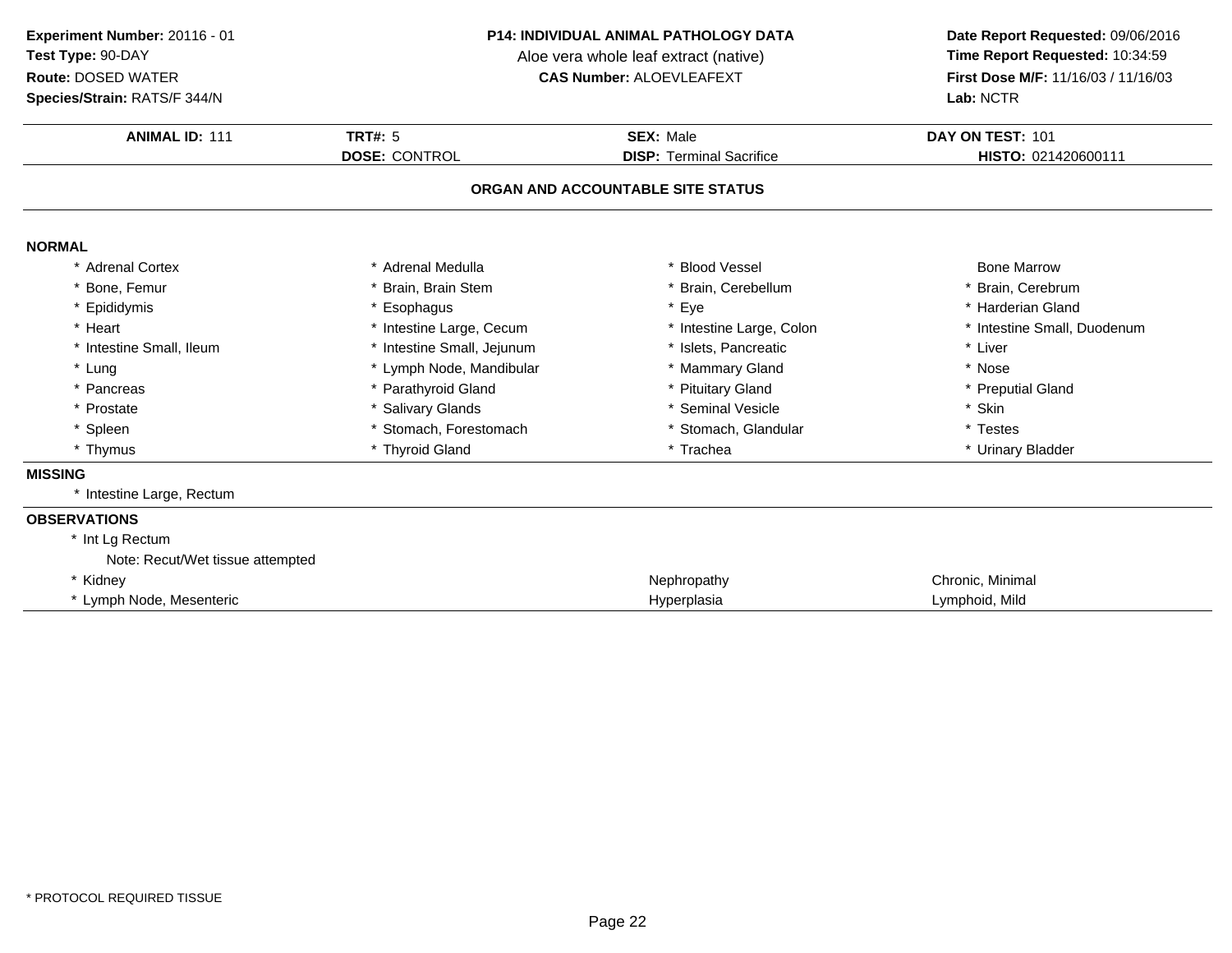### **Species/Strain:** RATS/F 344/N

#### **P14: INDIVIDUAL ANIMAL PATHOLOGY DATA**

Aloe vera whole leaf extract (native)<br>**CAS Number:** ALOEVLEAFEXT

| <b>ANIMAL ID: 112</b>    | <b>TRT#: 5</b>             | <b>SEX: Male</b>                  | DAY ON TEST: 101            |
|--------------------------|----------------------------|-----------------------------------|-----------------------------|
|                          | <b>DOSE: CONTROL</b>       | <b>DISP: Terminal Sacrifice</b>   | HISTO: 021420600112         |
|                          |                            | ORGAN AND ACCOUNTABLE SITE STATUS |                             |
| <b>NORMAL</b>            |                            |                                   |                             |
| * Adrenal Cortex         | * Adrenal Medulla          | * Blood Vessel                    | <b>Bone Marrow</b>          |
| Bone, Femur              | * Brain, Brain Stem        | * Brain, Cerebellum               | * Brain, Cerebrum           |
| * Epididymis             | * Esophagus                | * Eye                             | * Harderian Gland           |
| * Intestine Large, Cecum | * Intestine Large, Colon   | * Intestine Large, Rectum         | * Intestine Small, Duodenum |
| * Intestine Small, Ileum | * Intestine Small, Jejunum | * Islets. Pancreatic              | * Lung                      |
| * Lymph Node, Mandibular | * Mammary Gland            | * Nose                            | * Pancreas                  |
| * Parathyroid Gland      | * Pituitary Gland          | * Prostate                        | * Salivary Glands           |
| * Seminal Vesicle        | * Skin                     | * Spleen                          | * Stomach, Forestomach      |
| * Stomach, Glandular     | * Testes                   | * Thymus                          | * Thyroid Gland             |
| * Trachea                | * Urinary Bladder          |                                   |                             |
| <b>OBSERVATIONS</b>      |                            |                                   |                             |
| * Heart                  |                            | Cardiomyopathy                    | Minimal                     |
| * Kidney                 |                            | Nephropathy                       | Chronic, Minimal            |
| * Liver                  |                            | Vacuolization Cytoplasmic         | Minimal                     |
| * Lymph Node, Mesenteric |                            | Hyperplasia                       | Lymphoid, Mild              |
| * Preputial Gland        |                            | Inflammation                      | Suppurative, Mild           |
| * Testes                 |                            |                                   |                             |
| Note: TGL 1 - NCL        |                            |                                   |                             |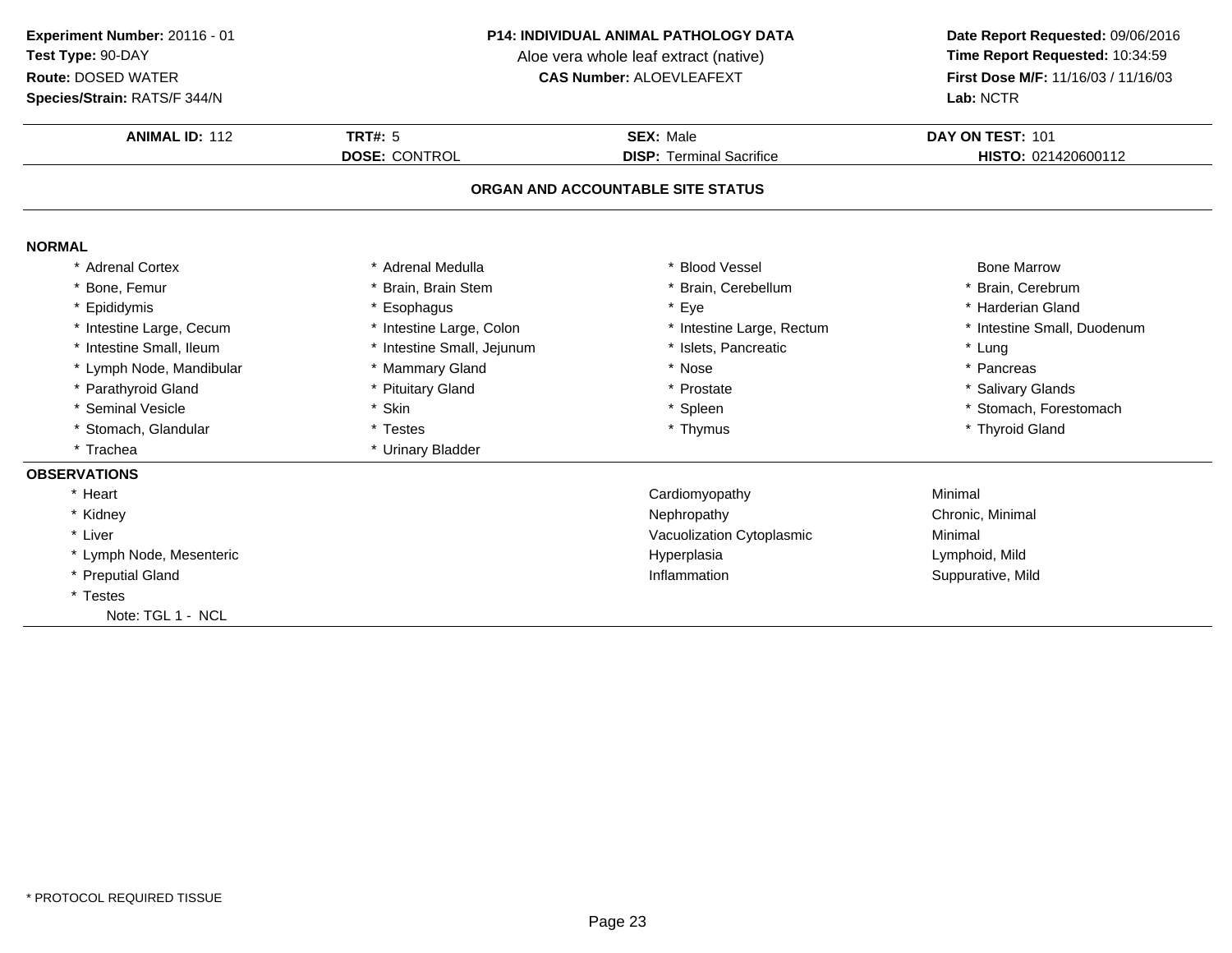**Species/Strain:** RATS/F 344/N

#### **P14: INDIVIDUAL ANIMAL PATHOLOGY DATA**

Aloe vera whole leaf extract (native)<br>**CAS Number:** ALOEVLEAFEXT

| Species/Strain: RATS/F 344/N |                          |                                   | Lab: NCTR                 |
|------------------------------|--------------------------|-----------------------------------|---------------------------|
| <b>ANIMAL ID: 121</b>        | <b>TRT#: 5</b>           | <b>SEX: Male</b>                  | DAY ON TEST: 101          |
|                              | DOSE: CONTROL            | <b>DISP: Terminal Sacrifice</b>   | HISTO: 021420600121       |
|                              |                          | ORGAN AND ACCOUNTABLE SITE STATUS |                           |
| <b>NORMAL</b>                |                          |                                   |                           |
| <b>Adrenal Cortex</b>        | * Adrenal Medulla        | * Blood Vessel                    | <b>Bone Marrow</b>        |
| * Bone, Femur                | * Brain, Brain Stem      | * Brain, Cerebellum               | * Brain, Cerebrum         |
| Epididymis                   | * Esophagus              | * Eye                             | * Harderian Gland         |
| * Heart                      | * Intestine Large, Cecum | * Intestine Large, Colon          | * Intestine Large, Rectum |
| * Intestine Small, Duodenum  | * Intestine Small, Ileum | * Intestine Small, Jejunum        | * Islets, Pancreatic      |
| * Liver                      | * Lung                   | * Lymph Node, Mandibular          | * Mammary Gland           |
| * Nose                       | * Pancreas               | * Parathyroid Gland               | * Pituitary Gland         |
| * Prostate                   | * Salivary Glands        | * Seminal Vesicle                 | * Skin                    |
| * Spleen                     | * Stomach, Forestomach   | * Stomach, Glandular              | * Testes                  |
| * Thymus                     | * Thyroid Gland          | * Trachea                         | * Urinary Bladder         |
| <b>OBSERVATIONS</b>          |                          |                                   |                           |
| * Kidney                     |                          | Nephropathy                       | Chronic, Minimal          |
| * Lymph Node, Mesenteric     |                          | Hyperplasia                       | Lymphoid, Minimal         |
| * Preputial Gland            |                          | Inflammation                      | Suppurative, Moderate     |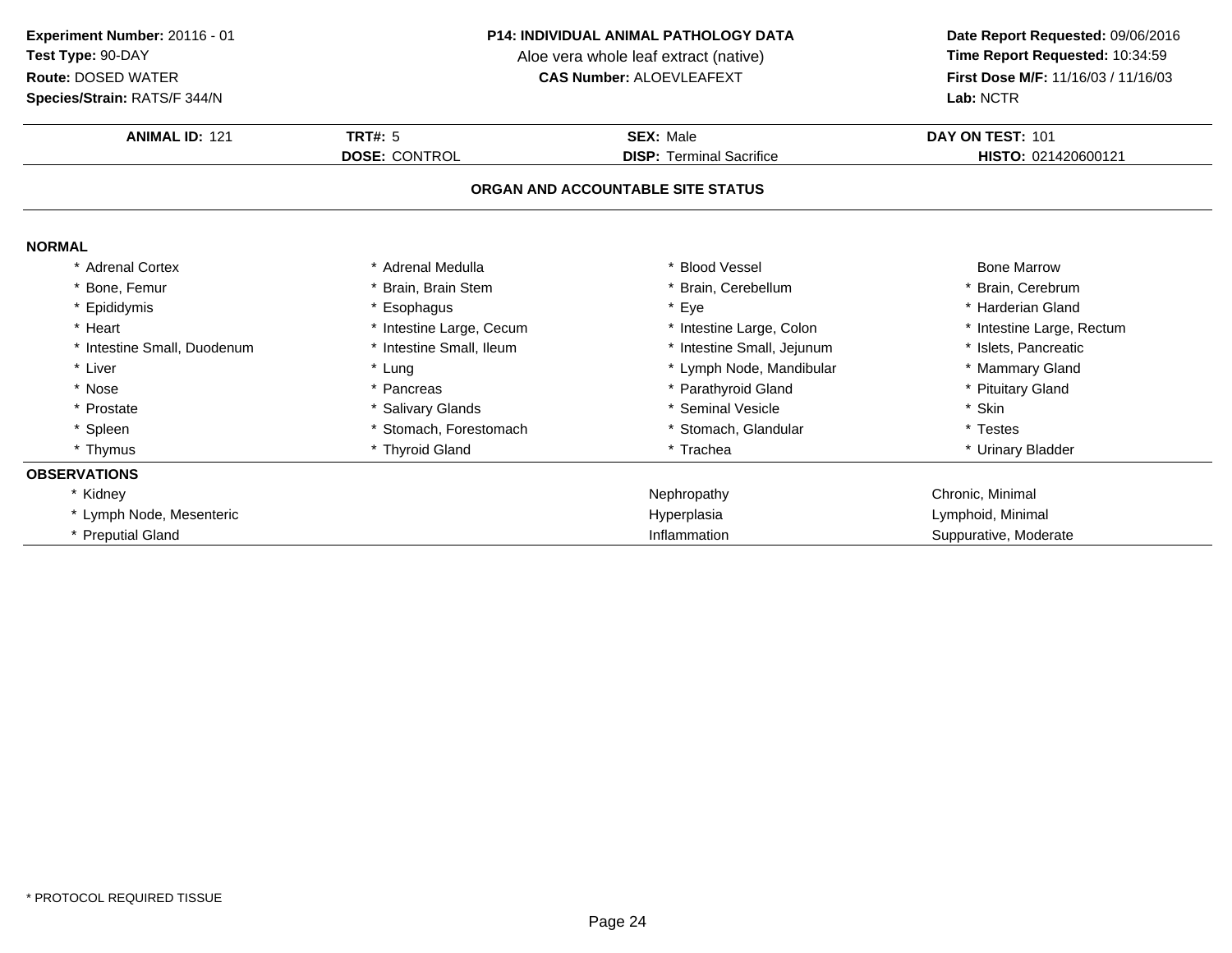**Species/Strain:** RATS/F 344/N

#### **P14: INDIVIDUAL ANIMAL PATHOLOGY DATA**

Aloe vera whole leaf extract (native)<br>**CAS Number:** ALOEVLEAFEXT

| <b>ANIMAL ID: 122</b>       | TRT#: 5                  | <b>SEX: Male</b>                  | DAY ON TEST: 101          |
|-----------------------------|--------------------------|-----------------------------------|---------------------------|
|                             | <b>DOSE: CONTROL</b>     | <b>DISP: Terminal Sacrifice</b>   | HISTO: 021420600122       |
|                             |                          | ORGAN AND ACCOUNTABLE SITE STATUS |                           |
| <b>NORMAL</b>               |                          |                                   |                           |
| * Adrenal Cortex            | * Adrenal Medulla        | * Blood Vessel                    | <b>Bone Marrow</b>        |
| * Bone, Femur               | * Brain, Brain Stem      | * Brain, Cerebellum               | * Brain, Cerebrum         |
| * Epididymis                | * Esophagus              | * Eye                             | * Harderian Gland         |
| * Heart                     | * Intestine Large, Cecum | * Intestine Large, Colon          | * Intestine Large, Rectum |
| * Intestine Small, Duodenum | * Intestine Small, Ileum | * Intestine Small, Jejunum        | * Islets, Pancreatic      |
| * Lung                      | * Lymph Node, Mandibular | * Lymph Node, Mesenteric          | * Mammary Gland           |
| * Nose                      | * Pancreas               | * Parathyroid Gland               | * Pituitary Gland         |
| * Preputial Gland           | * Prostate               | * Salivary Glands                 | * Seminal Vesicle         |
| * Skin                      | * Spleen                 | * Stomach, Forestomach            | * Stomach, Glandular      |
| * Testes                    | * Thymus                 | * Thyroid Gland                   | * Trachea                 |
| * Urinary Bladder           |                          |                                   |                           |
| <b>OBSERVATIONS</b>         |                          |                                   |                           |
| * Kidney                    |                          | Nephropathy                       | Chronic, Minimal          |
| * Liver                     |                          | Inflammation                      | Chronic Active, Mild      |
|                             |                          | Vacuolization Cytoplasmic         | Minimal                   |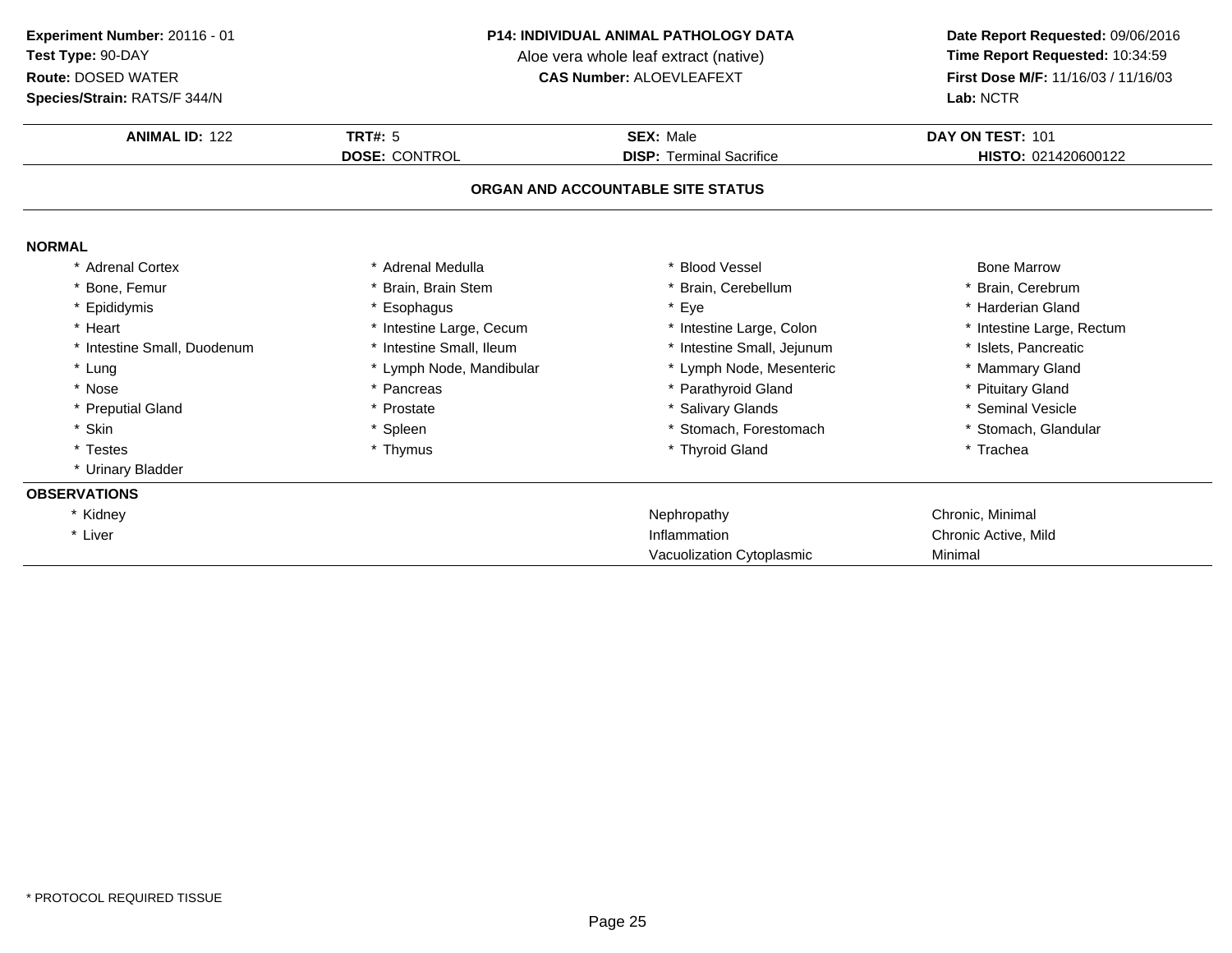| Experiment Number: 20116 - 01<br>Test Type: 90-DAY<br><b>Route: DOSED WATER</b><br>Species/Strain: RATS/F 344/N | <b>P14: INDIVIDUAL ANIMAL PATHOLOGY DATA</b><br>Aloe vera whole leaf extract (native)<br><b>CAS Number: ALOEVLEAFEXT</b> |                                   | Date Report Requested: 09/06/2016<br>Time Report Requested: 10:34:59<br><b>First Dose M/F: 11/16/03 / 11/16/03</b><br>Lab: NCTR |  |
|-----------------------------------------------------------------------------------------------------------------|--------------------------------------------------------------------------------------------------------------------------|-----------------------------------|---------------------------------------------------------------------------------------------------------------------------------|--|
| <b>ANIMAL ID: 131</b>                                                                                           | <b>TRT#: 6</b>                                                                                                           | <b>SEX: Male</b>                  | DAY ON TEST: 100                                                                                                                |  |
|                                                                                                                 | <b>DOSE: 1% WLN</b>                                                                                                      | <b>DISP: Terminal Sacrifice</b>   | HISTO: 021420600131                                                                                                             |  |
|                                                                                                                 |                                                                                                                          | ORGAN AND ACCOUNTABLE SITE STATUS |                                                                                                                                 |  |
| <b>NORMAL</b>                                                                                                   |                                                                                                                          |                                   |                                                                                                                                 |  |
| * Intestine Large, Cecum                                                                                        | * Liver                                                                                                                  | * Spleen                          |                                                                                                                                 |  |
| <b>OBSERVATIONS</b>                                                                                             |                                                                                                                          |                                   |                                                                                                                                 |  |
| * Intestine Large, Colon                                                                                        | Goblet Cell                                                                                                              | Hyperplasia                       | Minimal                                                                                                                         |  |
| * Kidney                                                                                                        |                                                                                                                          | Nephropathy                       | Chronic, Minimal                                                                                                                |  |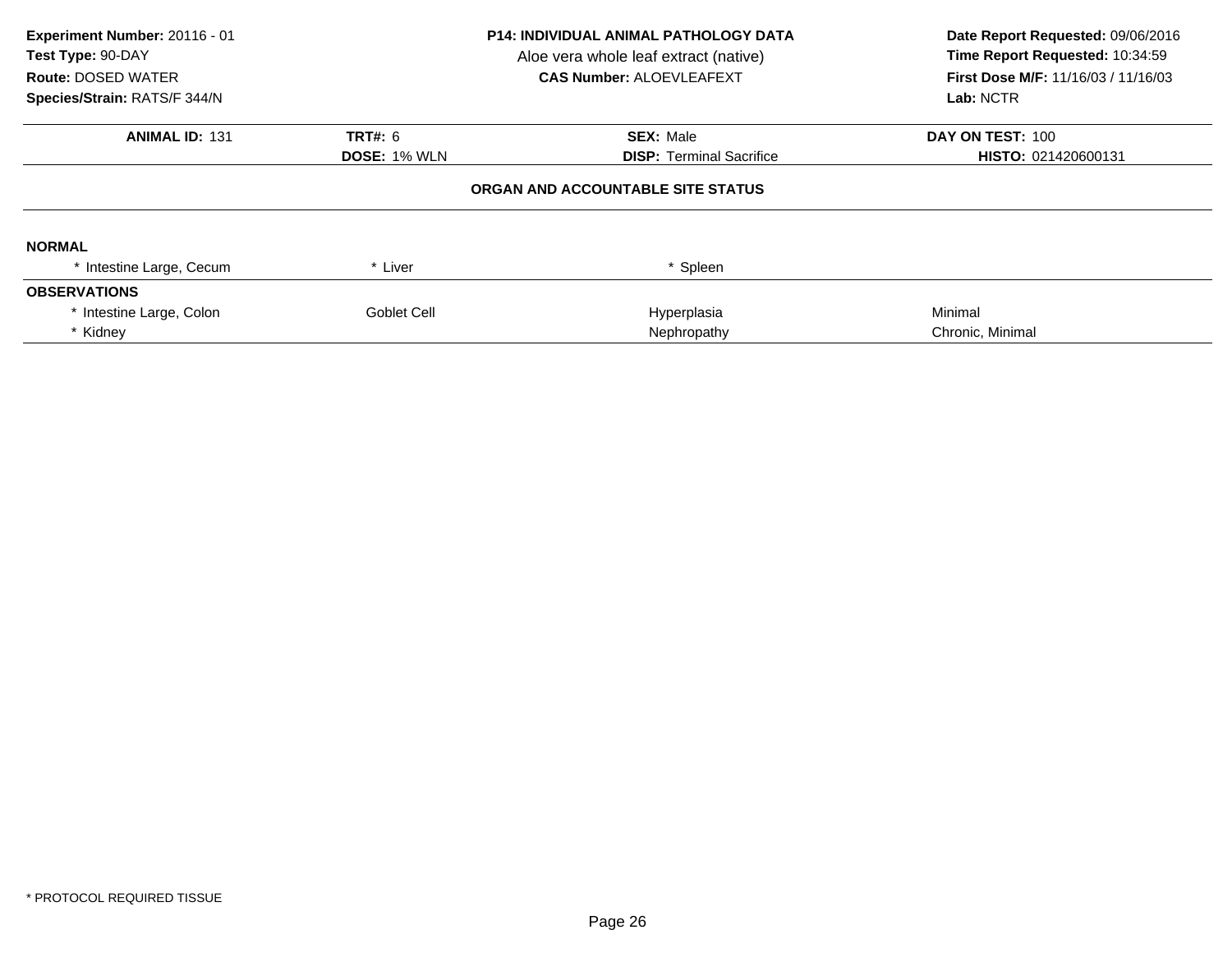| Experiment Number: 20116 - 01<br>Test Type: 90-DAY<br><b>Route: DOSED WATER</b><br>Species/Strain: RATS/F 344/N | <b>P14: INDIVIDUAL ANIMAL PATHOLOGY DATA</b><br>Aloe vera whole leaf extract (native)<br><b>CAS Number: ALOEVLEAFEXT</b> |                                   | Date Report Requested: 09/06/2016<br>Time Report Requested: 10:34:59<br>First Dose M/F: 11/16/03 / 11/16/03<br>Lab: NCTR |  |
|-----------------------------------------------------------------------------------------------------------------|--------------------------------------------------------------------------------------------------------------------------|-----------------------------------|--------------------------------------------------------------------------------------------------------------------------|--|
| <b>ANIMAL ID: 132</b>                                                                                           | <b>TRT#: 6</b>                                                                                                           | <b>SEX: Male</b>                  | DAY ON TEST: 100                                                                                                         |  |
|                                                                                                                 | <b>DOSE: 1% WLN</b>                                                                                                      | <b>DISP:</b> Terminal Sacrifice   | <b>HISTO: 021420600132</b>                                                                                               |  |
|                                                                                                                 |                                                                                                                          | ORGAN AND ACCOUNTABLE SITE STATUS |                                                                                                                          |  |
| <b>NORMAL</b>                                                                                                   |                                                                                                                          |                                   |                                                                                                                          |  |
| * Intestine Large, Cecum                                                                                        | * Liver                                                                                                                  | * Spleen                          |                                                                                                                          |  |
| <b>OBSERVATIONS</b>                                                                                             |                                                                                                                          |                                   |                                                                                                                          |  |
| * Intestine Large, Colon                                                                                        | Goblet Cell                                                                                                              | Hyperplasia                       | Mild                                                                                                                     |  |
| * Kidney                                                                                                        |                                                                                                                          | Nephropathy                       | Chronic, Minimal                                                                                                         |  |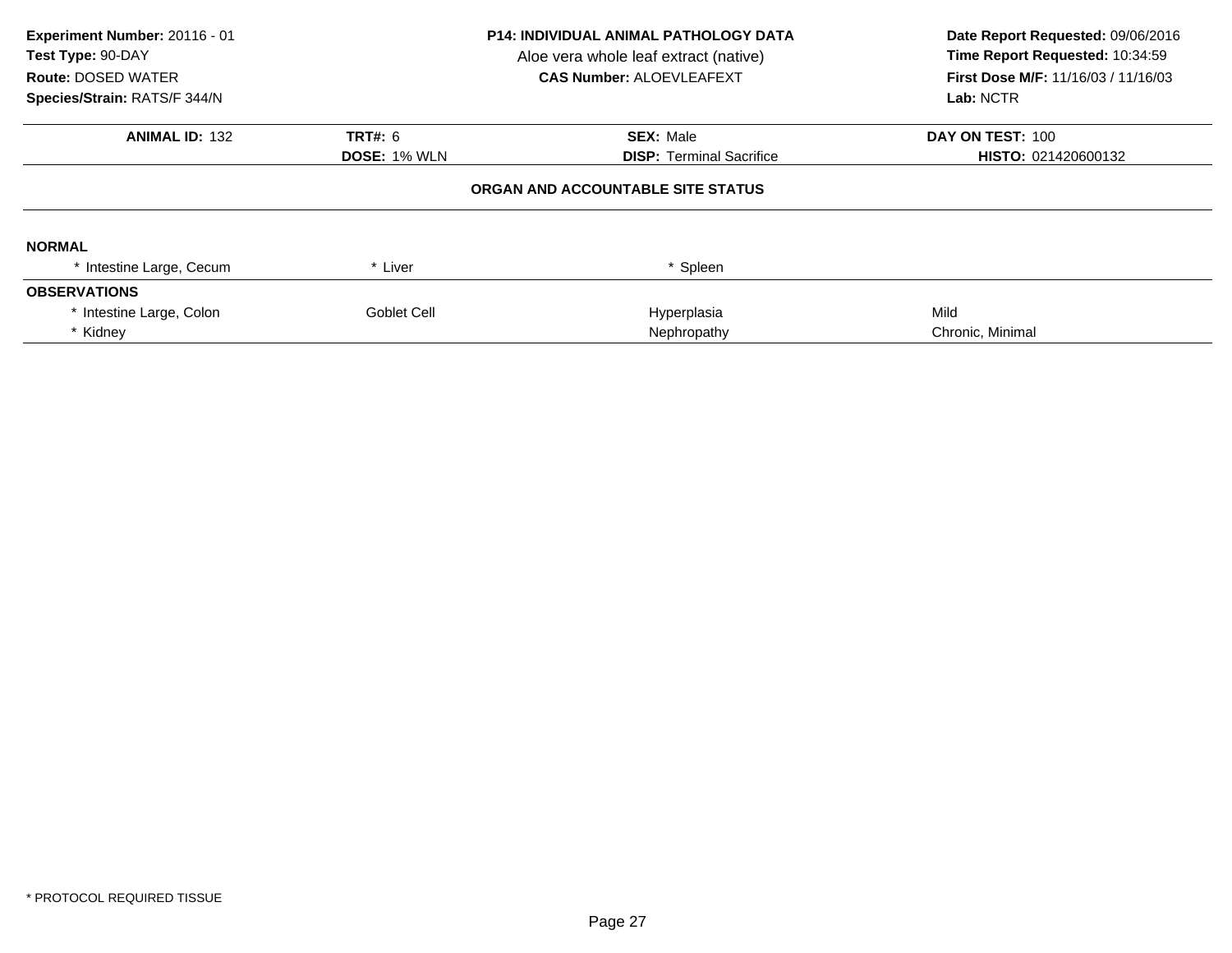| Experiment Number: 20116 - 01<br>Test Type: 90-DAY<br><b>Route: DOSED WATER</b><br>Species/Strain: RATS/F 344/N |                     | <b>P14: INDIVIDUAL ANIMAL PATHOLOGY DATA</b><br>Aloe vera whole leaf extract (native)<br><b>CAS Number: ALOEVLEAFEXT</b> | Date Report Requested: 09/06/2016<br>Time Report Requested: 10:34:59<br><b>First Dose M/F: 11/16/03 / 11/16/03</b><br>Lab: NCTR |  |
|-----------------------------------------------------------------------------------------------------------------|---------------------|--------------------------------------------------------------------------------------------------------------------------|---------------------------------------------------------------------------------------------------------------------------------|--|
| <b>ANIMAL ID: 141</b>                                                                                           | <b>TRT#: 6</b>      | <b>SEX: Male</b>                                                                                                         | DAY ON TEST: 100                                                                                                                |  |
|                                                                                                                 | <b>DOSE: 1% WLN</b> | <b>DISP: Terminal Sacrifice</b>                                                                                          | HISTO: 021420600141                                                                                                             |  |
|                                                                                                                 |                     | ORGAN AND ACCOUNTABLE SITE STATUS                                                                                        |                                                                                                                                 |  |
| <b>NORMAL</b>                                                                                                   |                     |                                                                                                                          |                                                                                                                                 |  |
| * Liver                                                                                                         | * Spleen            |                                                                                                                          |                                                                                                                                 |  |
| <b>OBSERVATIONS</b>                                                                                             |                     |                                                                                                                          |                                                                                                                                 |  |
| * Intestine Large, Cecum                                                                                        | Goblet Cell         | Hyperplasia                                                                                                              | Minimal                                                                                                                         |  |
| * Intestine Large, Colon                                                                                        | Goblet Cell         | Hyperplasia                                                                                                              | Moderate                                                                                                                        |  |
|                                                                                                                 |                     | <b>Infiltration Cellular</b>                                                                                             | Polymorphnuclr, Mild                                                                                                            |  |
| * Kidnev                                                                                                        |                     | Nephropathy                                                                                                              | Chronic, Minimal                                                                                                                |  |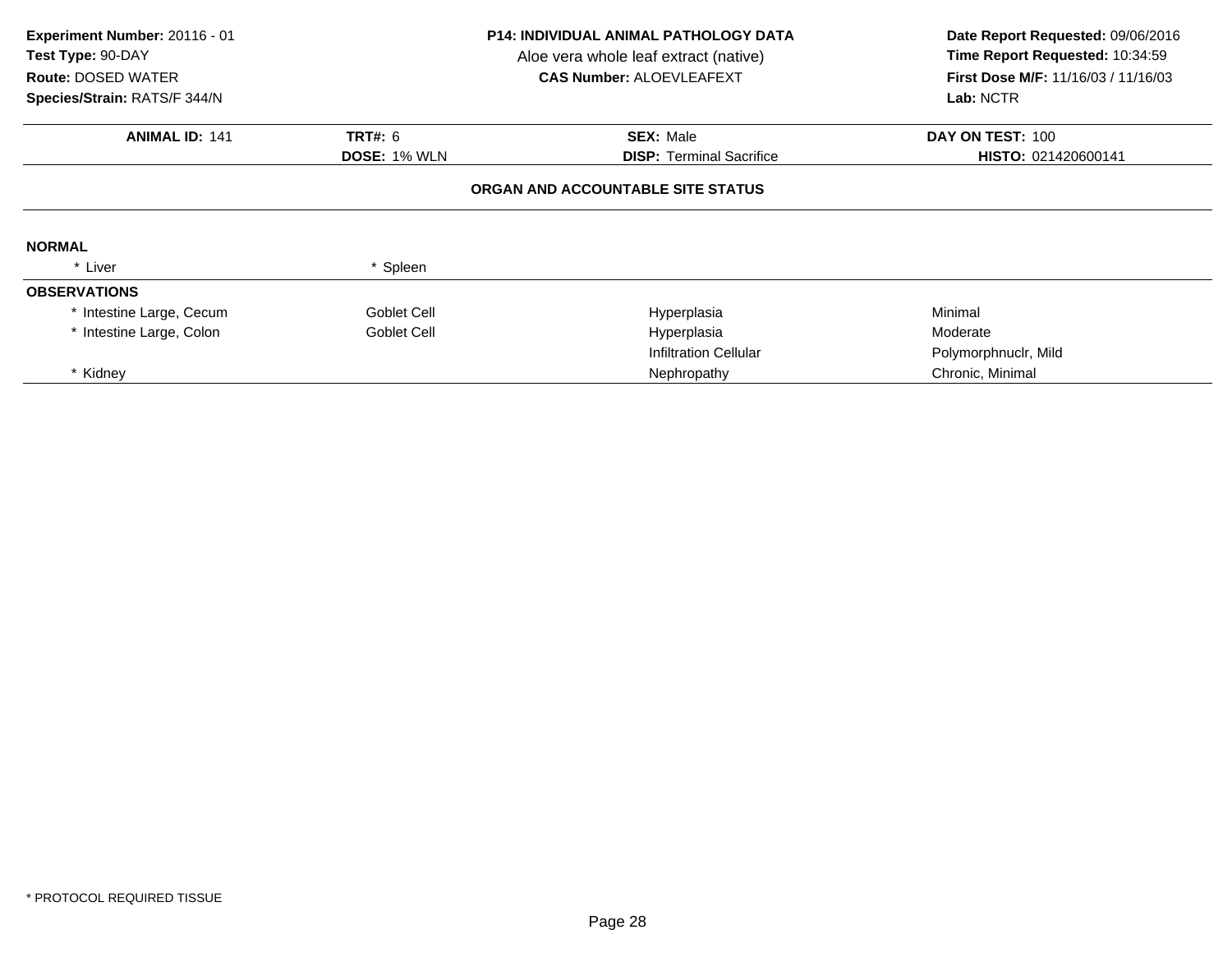**Experiment Number:** 20116 - 01**Test Type:** 90-DAY**Route:** DOSED WATER**Species/Strain:** RATS/F 344/N

#### **P14: INDIVIDUAL ANIMAL PATHOLOGY DATA**

Aloe vera whole leaf extract (native)<br>**CAS Number:** ALOEVLEAFEXT

| <b>ANIMAL ID: 142</b>         | <b>TRT#: 6</b>      | <b>SEX: Male</b>                        | DAY ON TEST: 100        |
|-------------------------------|---------------------|-----------------------------------------|-------------------------|
|                               | <b>DOSE: 1% WLN</b> | <b>DISP:</b> Terminal Sacrifice         | HISTO: 021420600142     |
| <b>OBSERVATIONS</b>           |                     |                                         |                         |
| * Intestine Large, Cecum      | Goblet Cell         | Hyperplasia                             | Moderate                |
|                               |                     | <b>Infiltration Cellular</b>            | Polymorphnuclr, Minimal |
| * Intestine Large, Colon      | Goblet Cell         | Hyperplasia                             | Mild                    |
| * Kidney                      |                     | Nephropathy                             | Chronic, Minimal        |
| * Liver                       |                     | Hepatodiaphragmatic Nodule              |                         |
| [ Hepatodiaphragmatic Nodule  | $TGLS = 2-4$        |                                         |                         |
| Lymph Node, Mesenteric        |                     | Hyperplasia                             | Lymphoid, Marked        |
| $TGLs = 1-9$<br>[ Hyperplasia |                     |                                         |                         |
| Spleen                        |                     | <b>Hematopoietic Cell Proliferation</b> | Minimal                 |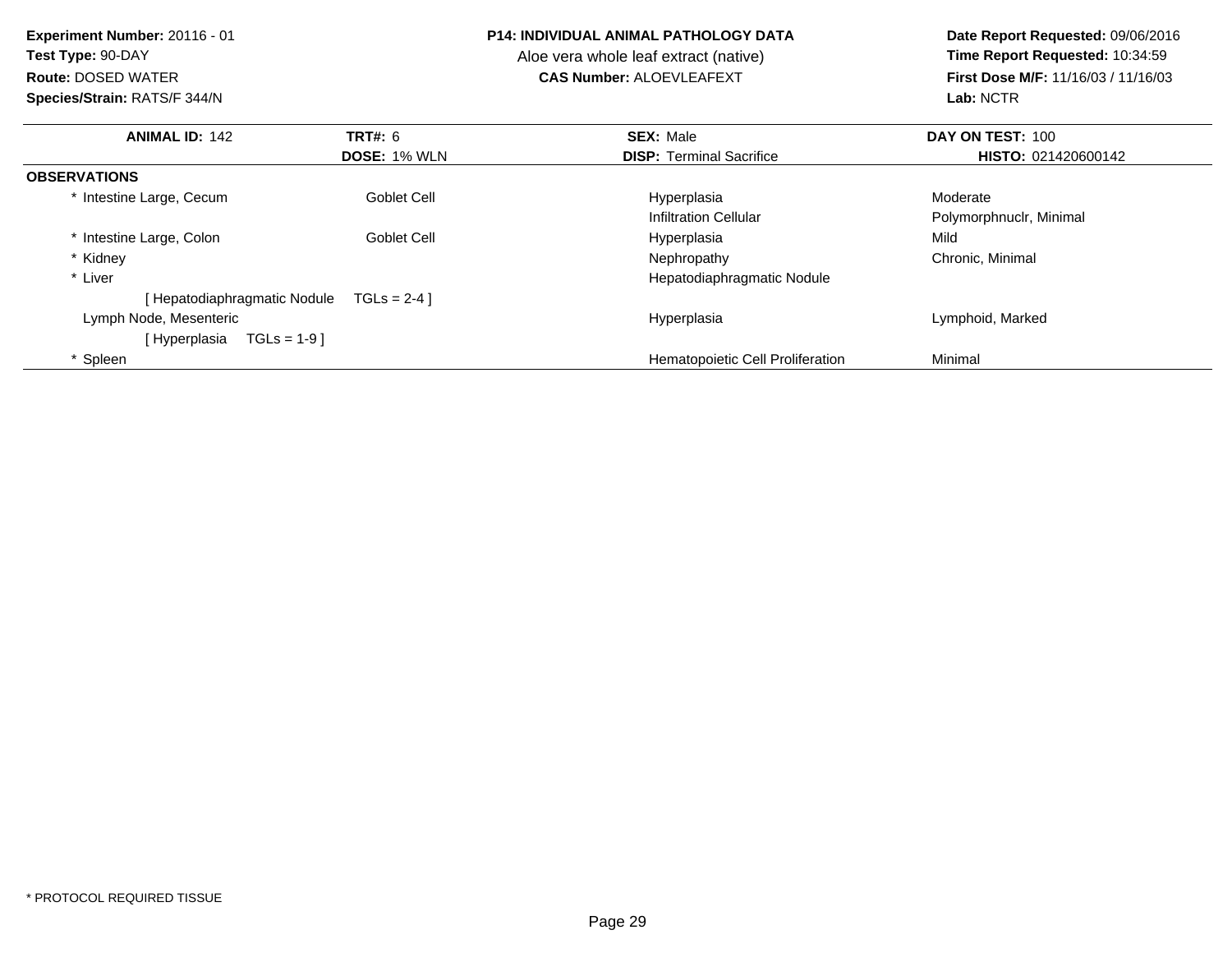| Experiment Number: 20116 - 01<br>Test Type: 90-DAY<br><b>Route: DOSED WATER</b><br>Species/Strain: RATS/F 344/N | <b>P14: INDIVIDUAL ANIMAL PATHOLOGY DATA</b><br>Aloe vera whole leaf extract (native)<br><b>CAS Number: ALOEVLEAFEXT</b> |                                   | Date Report Requested: 09/06/2016<br>Time Report Requested: 10:34:59<br><b>First Dose M/F: 11/16/03 / 11/16/03</b><br>Lab: NCTR |  |
|-----------------------------------------------------------------------------------------------------------------|--------------------------------------------------------------------------------------------------------------------------|-----------------------------------|---------------------------------------------------------------------------------------------------------------------------------|--|
| <b>ANIMAL ID: 151</b>                                                                                           | <b>TRT#: 6</b>                                                                                                           | <b>SEX: Male</b>                  | DAY ON TEST: 100                                                                                                                |  |
|                                                                                                                 | <b>DOSE: 1% WLN</b>                                                                                                      | <b>DISP: Terminal Sacrifice</b>   | HISTO: 021420600151                                                                                                             |  |
|                                                                                                                 |                                                                                                                          | ORGAN AND ACCOUNTABLE SITE STATUS |                                                                                                                                 |  |
| <b>NORMAL</b>                                                                                                   |                                                                                                                          |                                   |                                                                                                                                 |  |
| * Intestine Large, Cecum                                                                                        | * Liver                                                                                                                  | * Spleen                          |                                                                                                                                 |  |
| <b>OBSERVATIONS</b>                                                                                             |                                                                                                                          |                                   |                                                                                                                                 |  |
| * Intestine Large, Colon                                                                                        | Goblet Cell                                                                                                              | Hyperplasia                       | Minimal                                                                                                                         |  |
| * Kidney                                                                                                        |                                                                                                                          | Nephropathy                       | Chronic, Minimal                                                                                                                |  |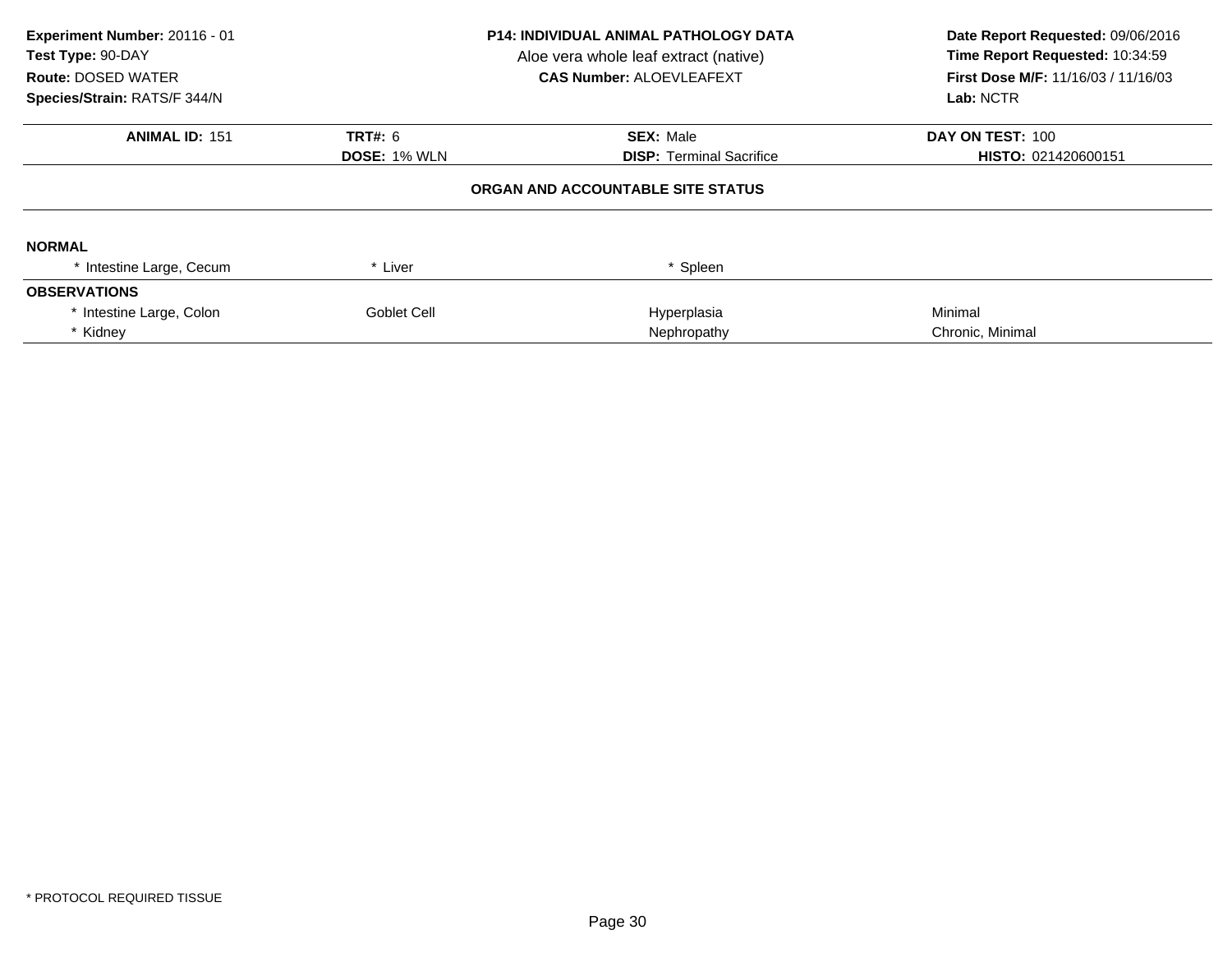| Experiment Number: 20116 - 01<br>Test Type: 90-DAY<br><b>Route: DOSED WATER</b><br>Species/Strain: RATS/F 344/N | <b>P14: INDIVIDUAL ANIMAL PATHOLOGY DATA</b><br>Aloe vera whole leaf extract (native)<br><b>CAS Number: ALOEVLEAFEXT</b> |                                   | Date Report Requested: 09/06/2016<br>Time Report Requested: 10:34:59<br>First Dose M/F: 11/16/03 / 11/16/03<br>Lab: NCTR |  |
|-----------------------------------------------------------------------------------------------------------------|--------------------------------------------------------------------------------------------------------------------------|-----------------------------------|--------------------------------------------------------------------------------------------------------------------------|--|
| <b>ANIMAL ID: 152</b>                                                                                           | <b>TRT#: 6</b>                                                                                                           | <b>SEX: Male</b>                  | DAY ON TEST: 100                                                                                                         |  |
|                                                                                                                 | <b>DOSE: 1% WLN</b>                                                                                                      | <b>DISP:</b> Terminal Sacrifice   | <b>HISTO: 021420600152</b>                                                                                               |  |
|                                                                                                                 |                                                                                                                          | ORGAN AND ACCOUNTABLE SITE STATUS |                                                                                                                          |  |
| <b>NORMAL</b>                                                                                                   |                                                                                                                          |                                   |                                                                                                                          |  |
| * Intestine Large, Cecum                                                                                        | * Liver                                                                                                                  | * Spleen                          |                                                                                                                          |  |
| <b>OBSERVATIONS</b>                                                                                             |                                                                                                                          |                                   |                                                                                                                          |  |
| * Intestine Large, Colon                                                                                        | Goblet Cell                                                                                                              | Hyperplasia                       | Minimal                                                                                                                  |  |
| * Kidney                                                                                                        |                                                                                                                          | Nephropathy                       | Chronic, Minimal                                                                                                         |  |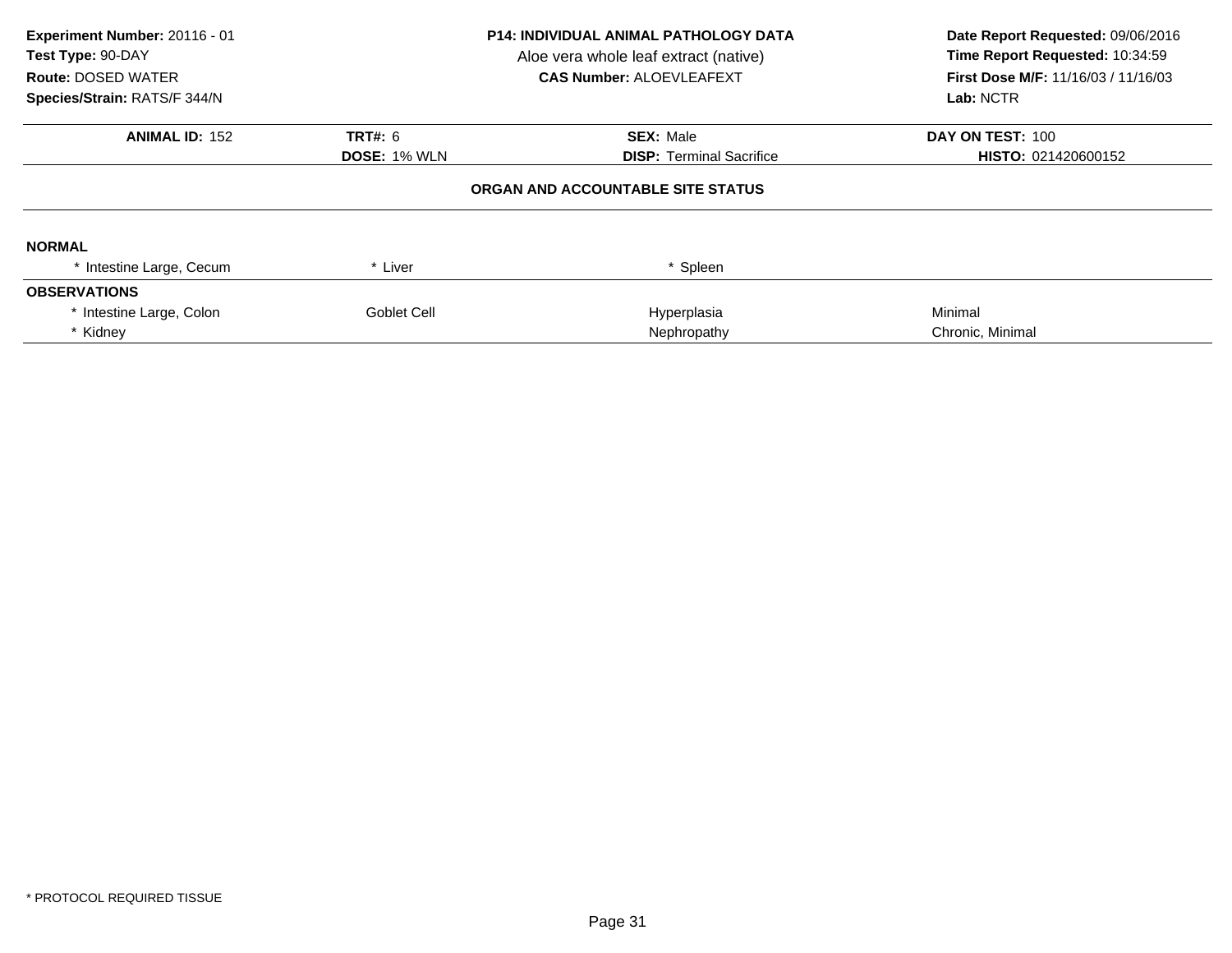| Experiment Number: 20116 - 01<br>Test Type: 90-DAY<br><b>Route: DOSED WATER</b><br>Species/Strain: RATS/F 344/N |                     | <b>P14: INDIVIDUAL ANIMAL PATHOLOGY DATA</b><br>Aloe vera whole leaf extract (native)<br><b>CAS Number: ALOEVLEAFEXT</b> | Date Report Requested: 09/06/2016<br>Time Report Requested: 10:34:59<br>First Dose M/F: 11/16/03 / 11/16/03<br>Lab: NCTR |  |
|-----------------------------------------------------------------------------------------------------------------|---------------------|--------------------------------------------------------------------------------------------------------------------------|--------------------------------------------------------------------------------------------------------------------------|--|
| <b>ANIMAL ID: 162</b>                                                                                           | <b>TRT#: 6</b>      | <b>SEX: Male</b>                                                                                                         | DAY ON TEST: 101                                                                                                         |  |
|                                                                                                                 | <b>DOSE: 1% WLN</b> | <b>DISP: Terminal Sacrifice</b>                                                                                          | HISTO: 021420600162                                                                                                      |  |
|                                                                                                                 |                     | ORGAN AND ACCOUNTABLE SITE STATUS                                                                                        |                                                                                                                          |  |
| <b>NORMAL</b>                                                                                                   |                     |                                                                                                                          |                                                                                                                          |  |
| * Liver                                                                                                         | * Spleen            |                                                                                                                          |                                                                                                                          |  |
| <b>OBSERVATIONS</b>                                                                                             |                     |                                                                                                                          |                                                                                                                          |  |
| * Intestine Large, Cecum                                                                                        | Goblet Cell         | Hyperplasia                                                                                                              | Mild                                                                                                                     |  |
| * Intestine Large, Colon                                                                                        | Goblet Cell         | Hyperplasia                                                                                                              | Moderate                                                                                                                 |  |
|                                                                                                                 |                     | <b>Infiltration Cellular</b>                                                                                             | Polymorphnuclr, Marked                                                                                                   |  |
| * Kidnev                                                                                                        |                     | Nephropathy                                                                                                              | Chronic, Minimal                                                                                                         |  |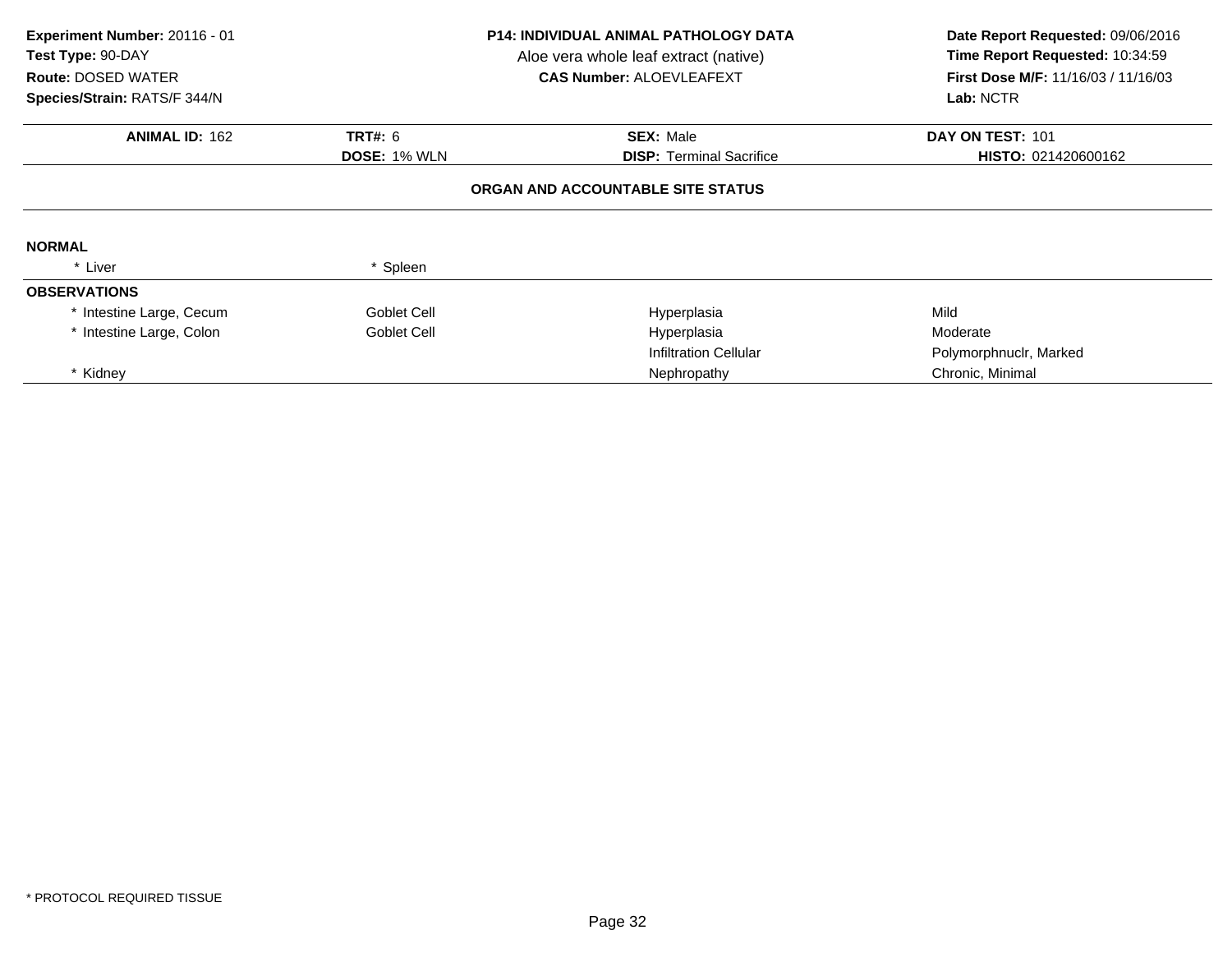| Experiment Number: 20116 - 01<br>Test Type: 90-DAY<br><b>Route: DOSED WATER</b><br>Species/Strain: RATS/F 344/N | <b>P14: INDIVIDUAL ANIMAL PATHOLOGY DATA</b><br>Aloe vera whole leaf extract (native)<br><b>CAS Number: ALOEVLEAFEXT</b> |                                   | Date Report Requested: 09/06/2016<br>Time Report Requested: 10:34:59<br>First Dose M/F: 11/16/03 / 11/16/03<br>Lab: NCTR |  |
|-----------------------------------------------------------------------------------------------------------------|--------------------------------------------------------------------------------------------------------------------------|-----------------------------------|--------------------------------------------------------------------------------------------------------------------------|--|
|                                                                                                                 |                                                                                                                          |                                   |                                                                                                                          |  |
| <b>ANIMAL ID: 171</b>                                                                                           | TRT#: 6                                                                                                                  | <b>SEX: Male</b>                  | DAY ON TEST: 101                                                                                                         |  |
|                                                                                                                 | <b>DOSE: 1% WLN</b>                                                                                                      | <b>DISP:</b> Terminal Sacrifice   | HISTO: 021420600171                                                                                                      |  |
| <b>NORMAL</b>                                                                                                   |                                                                                                                          | ORGAN AND ACCOUNTABLE SITE STATUS |                                                                                                                          |  |
| * Liver                                                                                                         | * Spleen                                                                                                                 |                                   |                                                                                                                          |  |
| <b>OBSERVATIONS</b>                                                                                             |                                                                                                                          |                                   |                                                                                                                          |  |
| * Intestine Large, Cecum                                                                                        | Goblet Cell                                                                                                              | Hyperplasia                       | Mild                                                                                                                     |  |
| * Intestine Large, Colon                                                                                        | Goblet Cell                                                                                                              | Hyperplasia                       | Mild                                                                                                                     |  |
| * Kidney                                                                                                        |                                                                                                                          | Nephropathy                       | Chronic, Minimal                                                                                                         |  |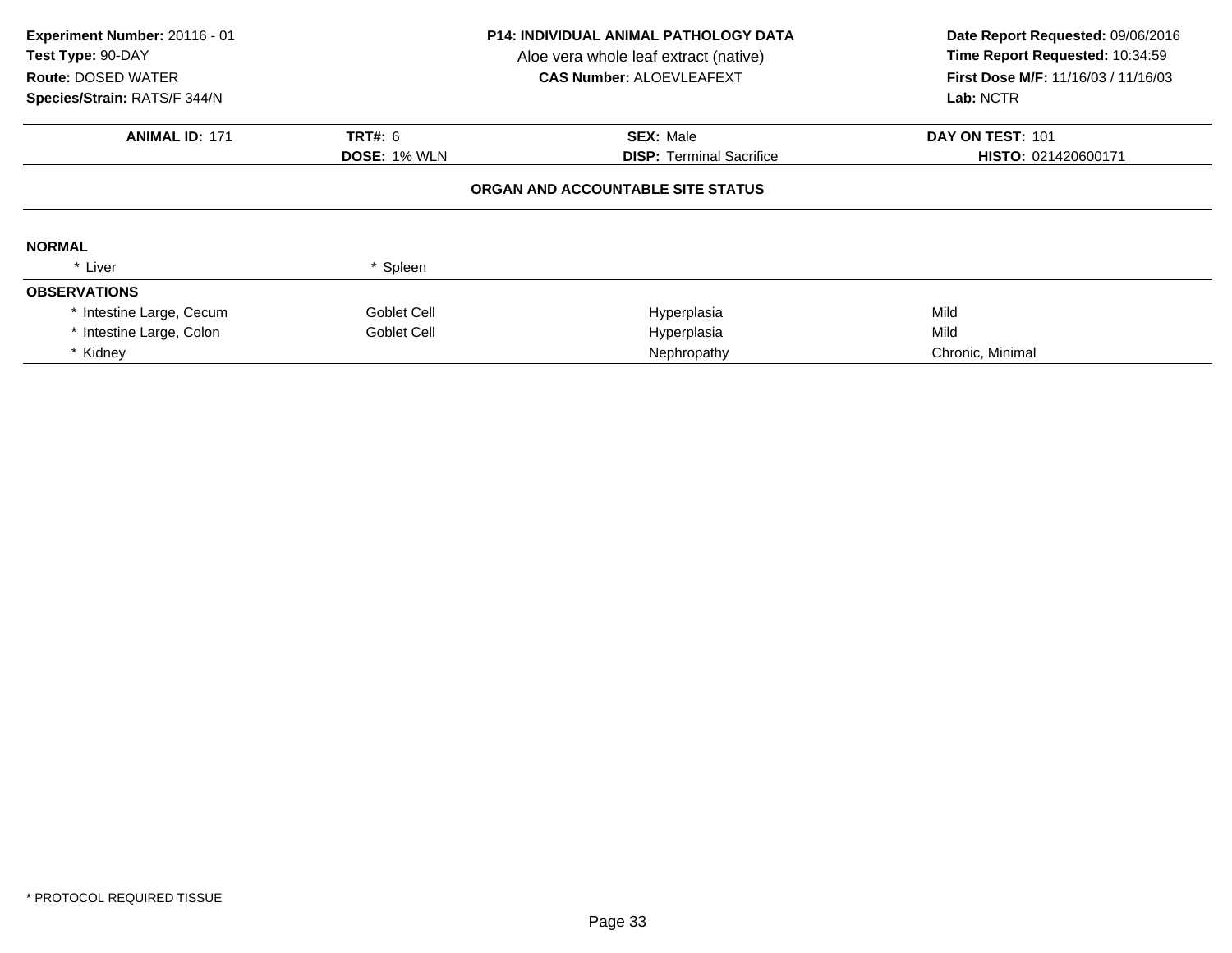| Experiment Number: 20116 - 01<br>Test Type: 90-DAY<br><b>Route: DOSED WATER</b><br>Species/Strain: RATS/F 344/N |                     | <b>P14: INDIVIDUAL ANIMAL PATHOLOGY DATA</b><br>Aloe vera whole leaf extract (native)<br><b>CAS Number: ALOEVLEAFEXT</b> | Date Report Requested: 09/06/2016<br>Time Report Requested: 10:34:59<br>First Dose M/F: 11/16/03 / 11/16/03<br>Lab: NCTR |  |
|-----------------------------------------------------------------------------------------------------------------|---------------------|--------------------------------------------------------------------------------------------------------------------------|--------------------------------------------------------------------------------------------------------------------------|--|
| <b>ANIMAL ID: 172</b>                                                                                           | TRT#: 6             | <b>SEX: Male</b>                                                                                                         | DAY ON TEST: 101                                                                                                         |  |
|                                                                                                                 | <b>DOSE: 1% WLN</b> | <b>DISP:</b> Terminal Sacrifice                                                                                          | <b>HISTO: 021420600172</b>                                                                                               |  |
|                                                                                                                 |                     | ORGAN AND ACCOUNTABLE SITE STATUS                                                                                        |                                                                                                                          |  |
| <b>NORMAL</b>                                                                                                   |                     |                                                                                                                          |                                                                                                                          |  |
| * Liver                                                                                                         |                     |                                                                                                                          |                                                                                                                          |  |
| <b>OBSERVATIONS</b>                                                                                             |                     |                                                                                                                          |                                                                                                                          |  |
| * Intestine Large, Cecum                                                                                        | Goblet Cell         | Hyperplasia                                                                                                              | Mild                                                                                                                     |  |
| * Intestine Large, Colon                                                                                        | Goblet Cell         | Hyperplasia                                                                                                              | Mild                                                                                                                     |  |
|                                                                                                                 |                     | <b>Infiltration Cellular</b>                                                                                             | Polymorphnuclr, Minimal                                                                                                  |  |
| * Kidney                                                                                                        |                     | Nephropathy                                                                                                              | Chronic, Minimal                                                                                                         |  |
| * Spleen                                                                                                        |                     | Hyperplasia                                                                                                              | Lymphoid, Minimal                                                                                                        |  |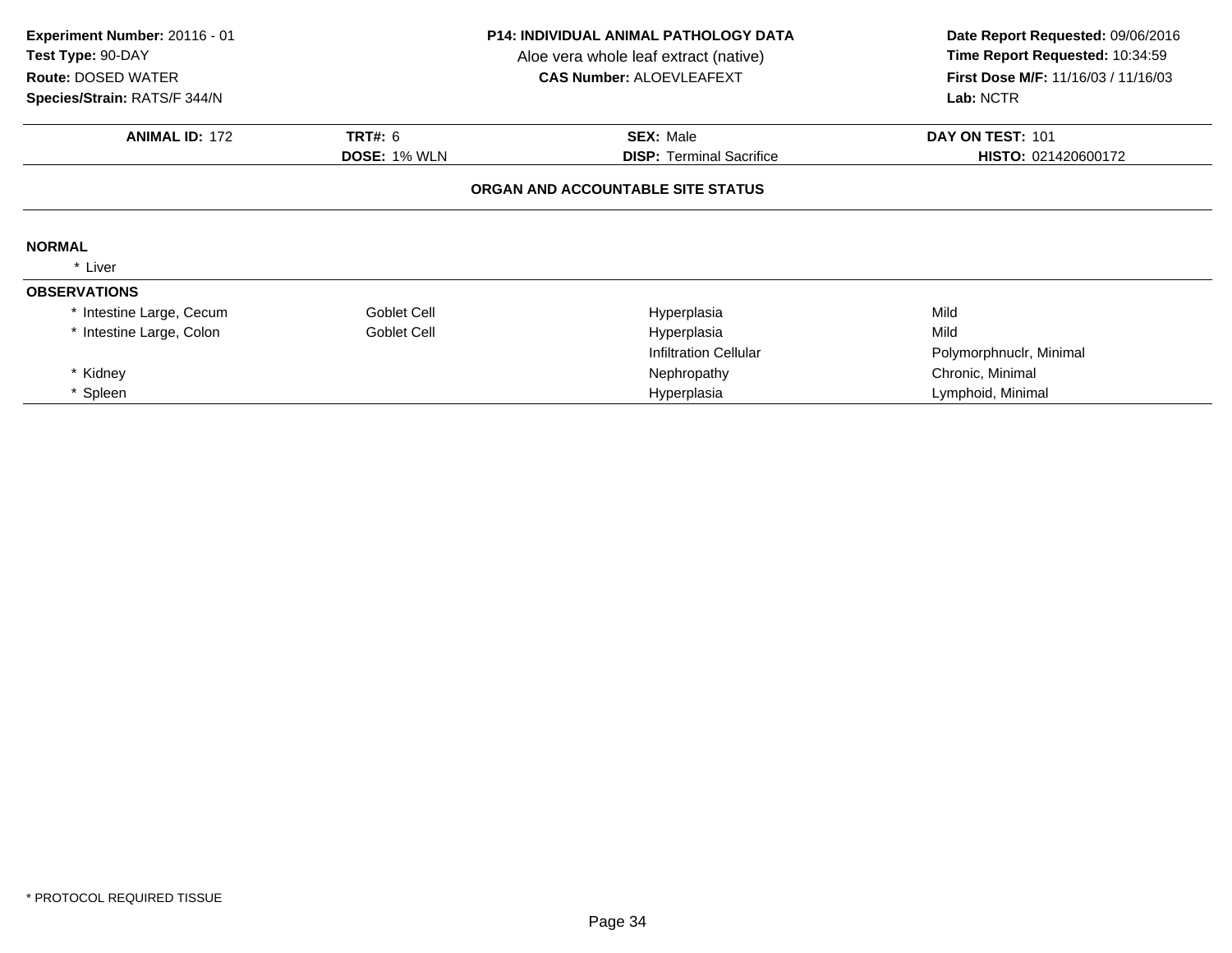| Experiment Number: 20116 - 01  |                     | P14: INDIVIDUAL ANIMAL PATHOLOGY DATA | Date Report Requested: 09/06/2016   |
|--------------------------------|---------------------|---------------------------------------|-------------------------------------|
| Test Type: 90-DAY              |                     | Aloe vera whole leaf extract (native) | Time Report Requested: 10:34:59     |
| <b>Route: DOSED WATER</b>      |                     | <b>CAS Number: ALOEVLEAFEXT</b>       | First Dose M/F: 11/16/03 / 11/16/03 |
| Species/Strain: RATS/F 344/N   |                     |                                       | Lab: NCTR                           |
| <b>ANIMAL ID: 181</b>          | <b>TRT#: 6</b>      | <b>SEX: Male</b>                      | DAY ON TEST: 101                    |
|                                | <b>DOSE: 1% WLN</b> | <b>DISP:</b> Terminal Sacrifice       | HISTO: 021420600181                 |
|                                |                     | ORGAN AND ACCOUNTABLE SITE STATUS     |                                     |
| <b>NORMAL</b>                  |                     |                                       |                                     |
| * Liver                        | * Spleen            |                                       |                                     |
| <b>OBSERVATIONS</b>            |                     |                                       |                                     |
| * Intestine Large, Cecum       | Goblet Cell         | Hyperplasia                           | Moderate                            |
| * Intestine Large, Colon       | Goblet Cell         | Hyperplasia                           | Moderate                            |
|                                |                     | <b>Infiltration Cellular</b>          | Polymorphnuclr, Moderate            |
| * Kidney                       |                     | Nephropathy                           | Chronic, Minimal                    |
| Lymph Node, Mesenteric         |                     | Hyperplasia                           | Lymphoid, Marked                    |
| $TGLs = 1-9$ ]<br>[Hyperplasia |                     |                                       |                                     |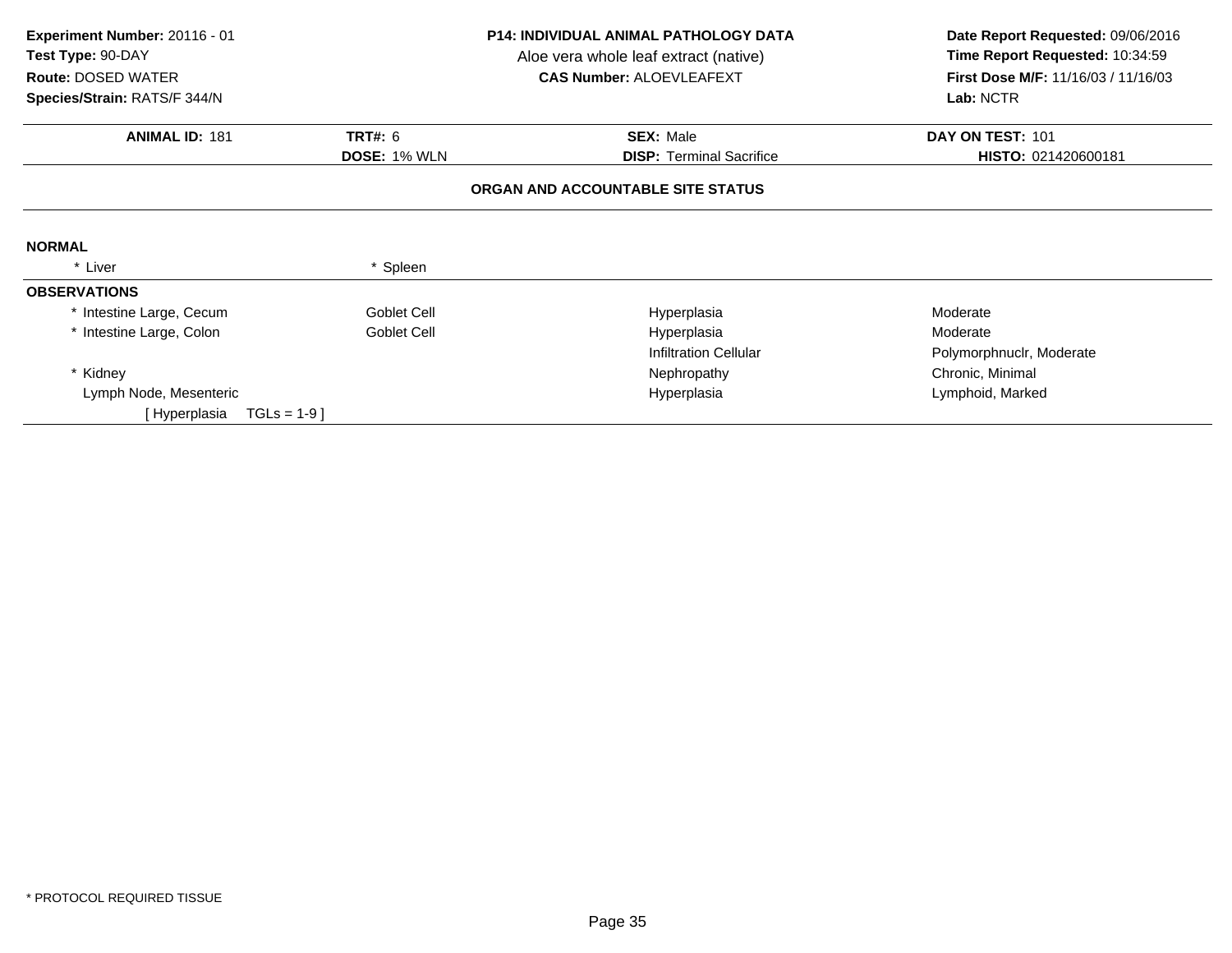| Experiment Number: 20116 - 01<br>Test Type: 90-DAY<br><b>Route: DOSED WATER</b><br>Species/Strain: RATS/F 344/N | <b>P14: INDIVIDUAL ANIMAL PATHOLOGY DATA</b><br>Aloe vera whole leaf extract (native)<br><b>CAS Number: ALOEVLEAFEXT</b> |                                   | Date Report Requested: 09/06/2016<br>Time Report Requested: 10:34:59<br>First Dose M/F: 11/16/03 / 11/16/03<br>Lab: NCTR |
|-----------------------------------------------------------------------------------------------------------------|--------------------------------------------------------------------------------------------------------------------------|-----------------------------------|--------------------------------------------------------------------------------------------------------------------------|
| <b>ANIMAL ID: 182</b>                                                                                           | <b>TRT#: 6</b>                                                                                                           | <b>SEX: Male</b>                  | DAY ON TEST: 101                                                                                                         |
|                                                                                                                 | <b>DOSE: 1% WLN</b>                                                                                                      | <b>DISP: Terminal Sacrifice</b>   | HISTO: 021420600182                                                                                                      |
|                                                                                                                 |                                                                                                                          | ORGAN AND ACCOUNTABLE SITE STATUS |                                                                                                                          |
| <b>NORMAL</b>                                                                                                   |                                                                                                                          |                                   |                                                                                                                          |
| * Intestine Large, Cecum                                                                                        | Intestine Large, Colon                                                                                                   | * Liver                           | * Spleen                                                                                                                 |
| <b>OBSERVATIONS</b>                                                                                             |                                                                                                                          |                                   |                                                                                                                          |
| * Kidney                                                                                                        |                                                                                                                          | Nephropathy                       | Chronic, Minimal                                                                                                         |
| Lymph Node, Mesenteric                                                                                          |                                                                                                                          | Hyperplasia                       | Lymphoid, Marked                                                                                                         |
| $TGLs = 1-9$ ]<br>[ Hyperplasia                                                                                 |                                                                                                                          |                                   |                                                                                                                          |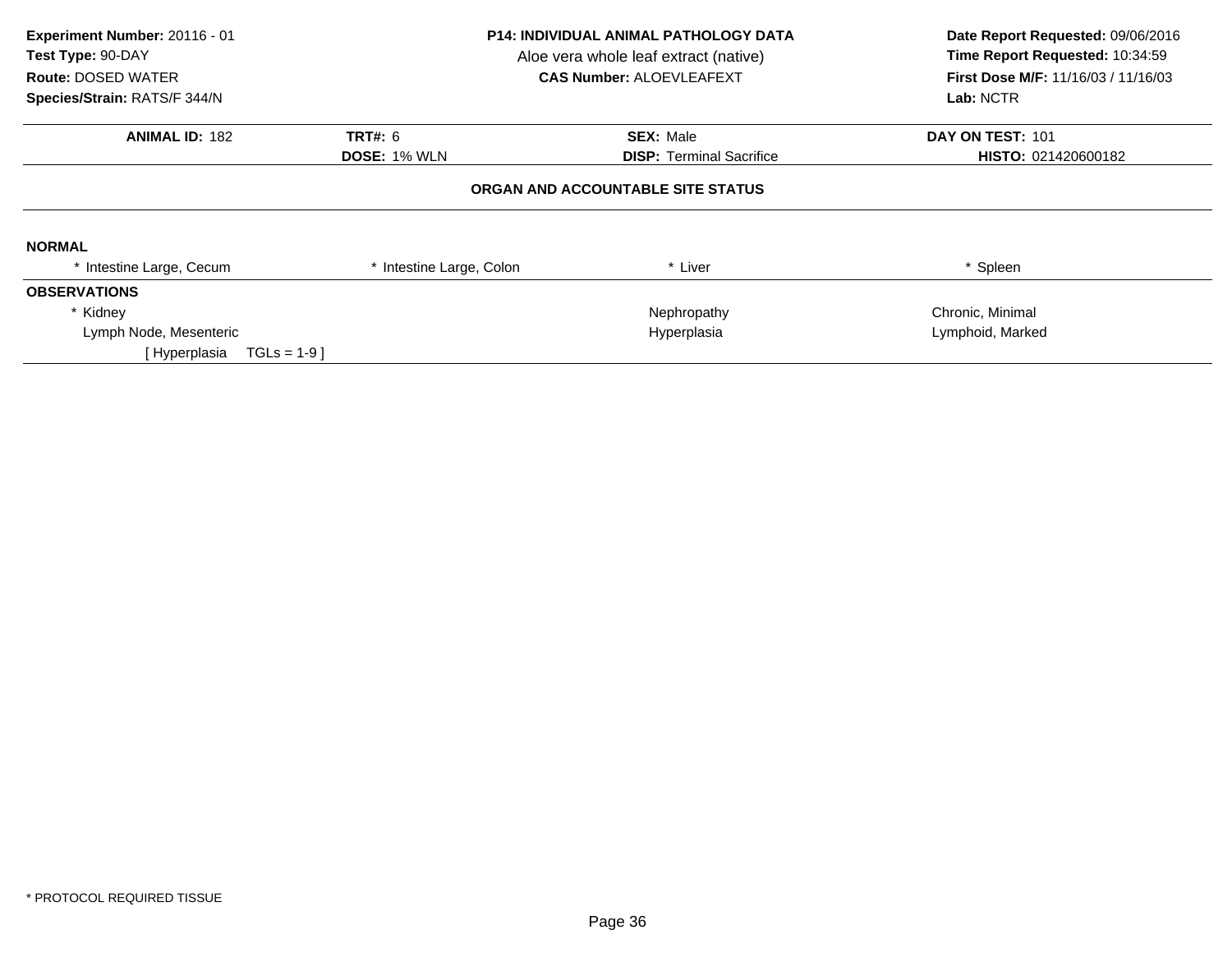**Species/Strain:** RATS/F 344/N

#### **P14: INDIVIDUAL ANIMAL PATHOLOGY DATA**

Aloe vera whole leaf extract (native)<br>**CAS Number:** ALOEVLEAFEXT

| <b>Species/Strain: RATS/F 344/N</b> |                             |                                   | Lab: NCTR                  |
|-------------------------------------|-----------------------------|-----------------------------------|----------------------------|
| <b>ANIMAL ID: 191</b>               | <b>TRT#: 8</b>              | <b>SEX: Male</b>                  | DAY ON TEST: 100           |
|                                     | DOSE: 3% WLN                | <b>DISP: Terminal Sacrifice</b>   | HISTO: 021420600191        |
|                                     |                             | ORGAN AND ACCOUNTABLE SITE STATUS |                            |
| <b>NORMAL</b>                       |                             |                                   |                            |
| * Adrenal Cortex                    | * Adrenal Medulla           | * Blood Vessel                    | <b>Bone Marrow</b>         |
| * Bone, Femur                       | * Brain, Brain Stem         | * Brain, Cerebellum               | * Brain, Cerebrum          |
| * Epididymis                        | * Esophagus                 | * Eye                             | * Harderian Gland          |
| * Heart                             | * Intestine Small, Duodenum | * Intestine Small, Ileum          | * Intestine Small, Jejunum |
| * Islets, Pancreatic                | * Liver                     | * Lung                            | * Lymph Node, Mandibular   |
| * Mammary Gland                     | * Nose                      | * Pancreas                        | * Parathyroid Gland        |
| * Prostate                          | * Salivary Glands           | * Seminal Vesicle                 | * Skin                     |
| * Spleen                            | * Stomach, Forestomach      | * Stomach, Glandular              | * Testes                   |
| * Thymus                            | * Thyroid Gland             | * Trachea                         | * Urinary Bladder          |
| <b>MISSING</b>                      |                             |                                   |                            |
| * Pituitary Gland                   |                             |                                   |                            |
| <b>OBSERVATIONS</b>                 |                             |                                   |                            |
| * Intestine Large, Cecum            | <b>Goblet Cell</b>          | Hyperplasia                       | Mild                       |
| Intestine Large, Colon              | Goblet Cell                 | Hyperplasia                       | Moderate                   |
|                                     |                             | <b>Infiltration Cellular</b>      | Polymorphnuclr, Moderate   |
| * Intestine Large, Rectum           | <b>Goblet Cell</b>          | Hyperplasia                       | Mild                       |
| * Kidney                            |                             | Nephropathy                       | Chronic, Mild              |
| * Lymph Node, Mesenteric            |                             | Hyperplasia                       | Lymphoid, Marked           |
| * Pituitary GI                      |                             |                                   |                            |
| Note: Wet tissue attempted          |                             |                                   |                            |
| * Preputial Gland                   |                             | Inflammation                      | Suppurative, Mild          |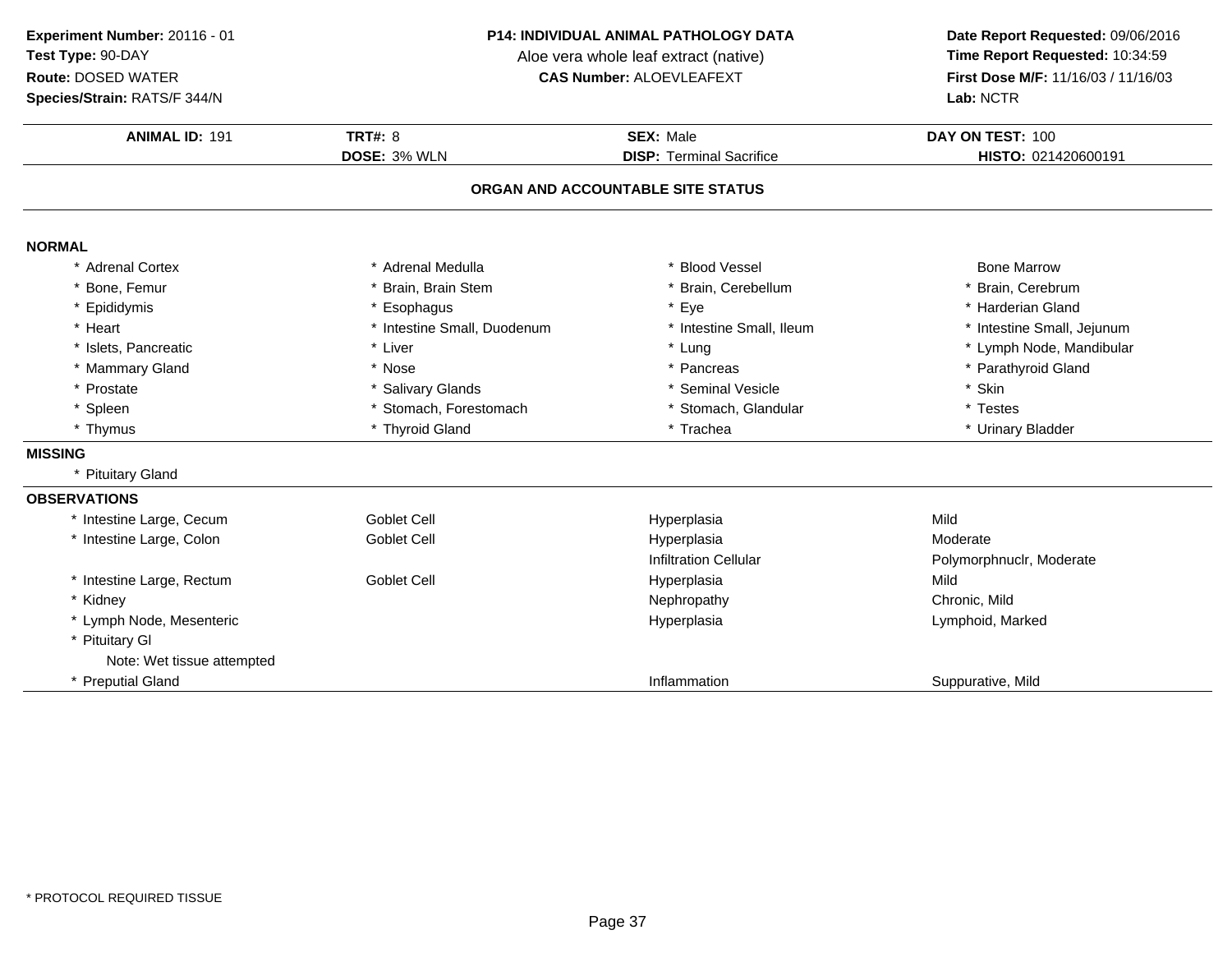**Species/Strain:** RATS/F 344/N

#### **P14: INDIVIDUAL ANIMAL PATHOLOGY DATA**

Aloe vera whole leaf extract (native)<br>**CAS Number:** ALOEVLEAFEXT

| Species/Strain: RATS/F 344/N |                           |                                   | Lab: NCTR                |
|------------------------------|---------------------------|-----------------------------------|--------------------------|
| <b>ANIMAL ID: 192</b>        | TRT#: $8$                 | SEX: Male                         | DAY ON TEST: 31          |
|                              | <b>DOSE: 3% WLN</b>       | <b>DISP:</b> Moribund Sacrifice   | HISTO: 021420600192      |
|                              |                           | ORGAN AND ACCOUNTABLE SITE STATUS |                          |
| <b>NORMAL</b>                |                           |                                   |                          |
| * Adrenal Cortex             | * Adrenal Medulla         | * Blood Vessel                    | * Bone, Femur            |
| * Brain, Brain Stem          | Brain, Cerebellum         | * Brain, Cerebrum                 | * Esophagus              |
| * Eye                        | * Harderian Gland         | * Heart                           | * Intestine Large, Cecum |
| * Intestine Large, Colon     | * Intestine Large, Rectum | * Intestine Small, Duodenum       | * Intestine Small, Ileum |
| * Intestine Small, Jejunum   | * Islets, Pancreatic      | * Kidney                          | * Liver                  |
| * Lung                       | * Lymph Node, Mandibular  | * Lymph Node, Mesenteric          | * Mammary Gland          |
| * Nose                       | * Pancreas                | * Parathyroid Gland               | * Pituitary Gland        |
| * Preputial Gland            | * Prostate                | * Salivary Glands                 | * Seminal Vesicle        |
| * Skin                       | * Spleen                  | * Stomach, Glandular              | * Thyroid Gland          |
| * Trachea                    | * Urinary Bladder         |                                   |                          |
| <b>OBSERVATIONS</b>          |                           |                                   |                          |
| <b>Bone Marrow</b>           |                           | Hypocellularity                   | Mild                     |
| * Epididymis                 |                           | Hypospermia                       | Marked                   |
| * Stomach, Forestomach       |                           | Hyperkeratosis                    | Mild                     |
| * Testes                     |                           | Hypoplasia                        | Moderate                 |
| * Thymus                     |                           | Atrophy                           | Moderate                 |
| PRIMARY CAUSE OF DEATH       | - UNCERTAIN               |                                   |                          |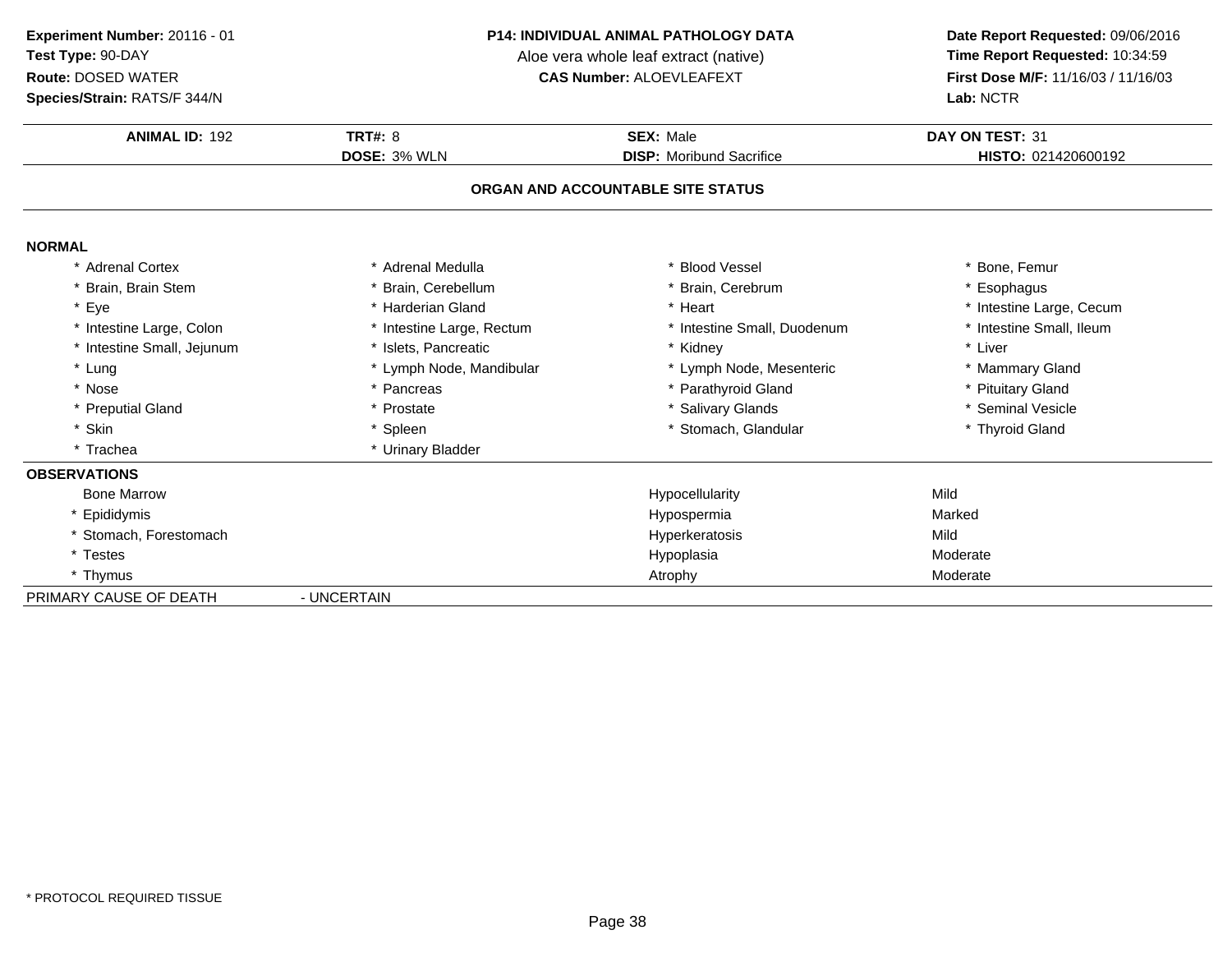**Experiment Number:** 20116 - 01**Test Type:** 90-DAY

### **Route:** DOSED WATER

**Species/Strain:** RATS/F 344/N

#### **P14: INDIVIDUAL ANIMAL PATHOLOGY DATA**

Aloe vera whole leaf extract (native)<br>**CAS Number:** ALOEVLEAFEXT

| <b>ANIMAL ID: 201</b>      | <b>TRT#: 8</b>            | <b>SEX: Male</b>                  | DAY ON TEST: 31          |
|----------------------------|---------------------------|-----------------------------------|--------------------------|
|                            | DOSE: 3% WLN              | <b>DISP:</b> Moribund Sacrifice   | HISTO: 021420600201      |
|                            |                           | ORGAN AND ACCOUNTABLE SITE STATUS |                          |
| <b>NORMAL</b>              |                           |                                   |                          |
| * Adrenal Cortex           | * Adrenal Medulla         | * Blood Vessel                    | * Bone, Femur            |
| Brain, Brain Stem          | * Brain, Cerebellum       | * Brain, Cerebrum                 | * Esophagus              |
| * Eye                      | * Harderian Gland         | * Heart                           | * Intestine Large, Cecum |
| * Intestine Large, Colon   | * Intestine Large, Rectum | * Intestine Small, Duodenum       | * Intestine Small, Ileum |
| * Intestine Small, Jejunum | * Islets, Pancreatic      | * Kidney                          | * Liver                  |
| * Lung                     | * Lymph Node, Mandibular  | * Lymph Node, Mesenteric          | * Mammary Gland          |
| * Nose                     | * Pancreas                | * Parathyroid Gland               | * Pituitary Gland        |
| * Prostate                 | * Salivary Glands         | * Seminal Vesicle                 | * Skin                   |
| * Spleen                   | * Stomach, Glandular      | * Thyroid Gland                   | * Trachea                |
| * Urinary Bladder          |                           |                                   |                          |
| <b>OBSERVATIONS</b>        |                           |                                   |                          |
| <b>Bone Marrow</b>         |                           | Hypocellularity                   | Moderate                 |
| * Epididymis               |                           | Hypospermia                       | Marked                   |
| * Preputial Gland          |                           | Inflammation                      | Suppurative, Marked      |
| * Stomach, Forestomach     |                           | Hyperkeratosis                    | Mild                     |
| * Testes                   |                           | Hypoplasia                        | Moderate                 |
| * Thymus                   |                           | Atrophy                           | Marked                   |
| PRIMARY CAUSE OF DEATH     | - UNCERTAIN               |                                   |                          |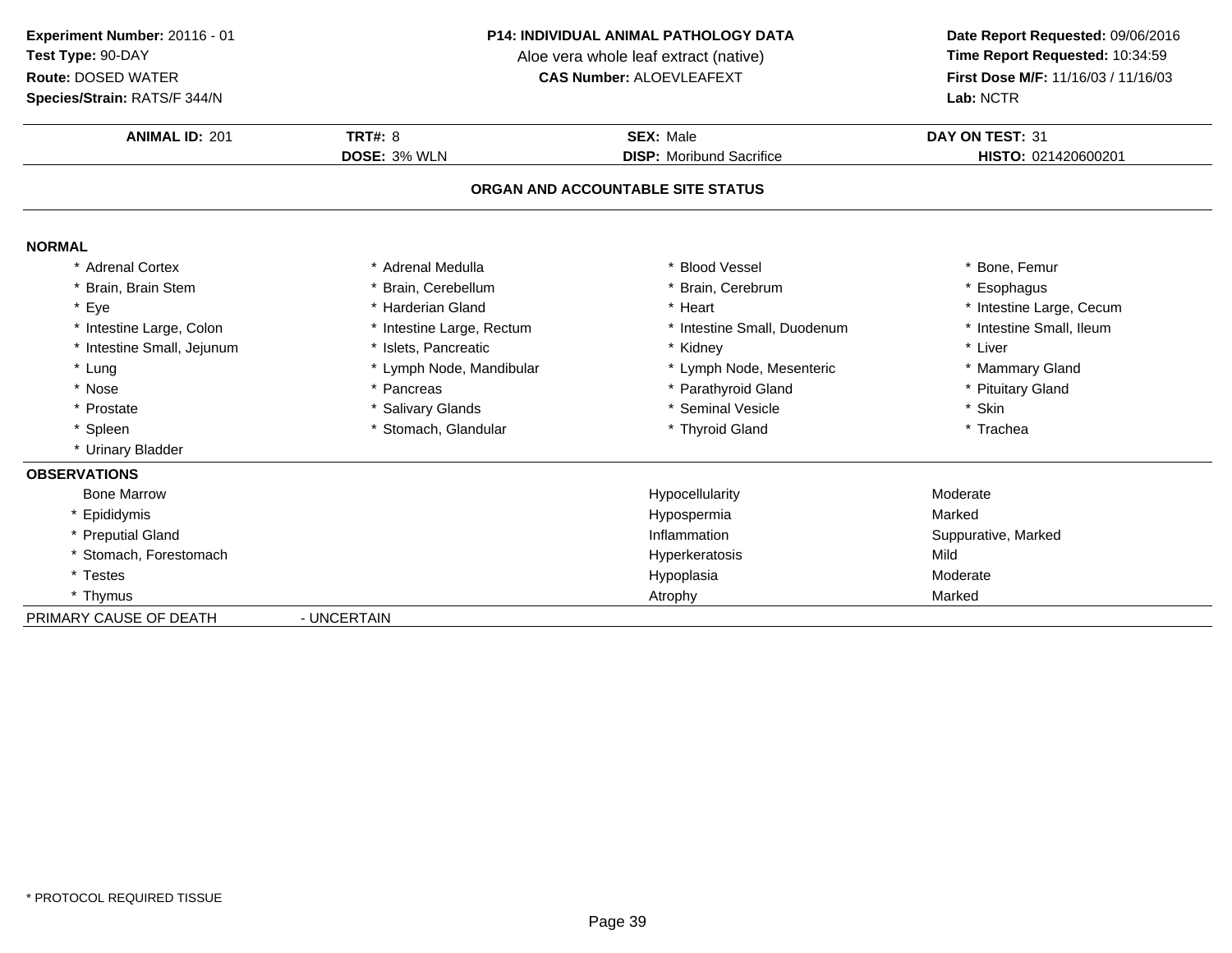### **Species/Strain:** RATS/F 344/N

#### **P14: INDIVIDUAL ANIMAL PATHOLOGY DATA**

Aloe vera whole leaf extract (native)<br>**CAS Number:** ALOEVLEAFEXT

| <b>ANIMAL ID: 202</b>           | <b>TRT#: 8</b><br>DOSE: 3% WLN | <b>SEX: Male</b><br><b>DISP:</b> Moribund Sacrifice | DAY ON TEST: 34<br>HISTO: 021420600202 |
|---------------------------------|--------------------------------|-----------------------------------------------------|----------------------------------------|
|                                 |                                | ORGAN AND ACCOUNTABLE SITE STATUS                   |                                        |
|                                 |                                |                                                     |                                        |
| <b>NORMAL</b>                   |                                |                                                     |                                        |
| * Adrenal Cortex                | * Adrenal Medulla              | * Blood Vessel                                      | * Bone, Femur                          |
| * Brain, Brain Stem             | Brain, Cerebellum              | * Brain, Cerebrum                                   | * Esophagus                            |
| * Eye                           | * Harderian Gland              | * Heart                                             | * Intestine Large, Cecum               |
| * Intestine Large, Colon        | * Intestine Large, Rectum      | * Intestine Small, Duodenum                         | * Intestine Small, Ileum               |
| * Intestine Small, Jejunum      | * Islets, Pancreatic           | * Kidney                                            | * Liver                                |
| * Lung                          | * Lymph Node, Mandibular       | * Lymph Node, Mesenteric                            | * Mammary Gland                        |
| * Nose                          | * Pancreas                     | * Parathyroid Gland                                 | * Pituitary Gland                      |
| * Prostate                      | * Salivary Glands              | * Skin                                              | * Spleen                               |
| * Stomach, Forestomach          | * Stomach, Glandular           | * Thymus                                            | * Thyroid Gland                        |
| * Trachea                       | * Urinary Bladder              |                                                     |                                        |
| <b>OBSERVATIONS</b>             |                                |                                                     |                                        |
| <b>Bone Marrow</b>              |                                | Hypocellularity                                     | Moderate                               |
| <b>Coagulating Gland</b>        |                                | Hypoplasia                                          | Marked                                 |
| $TGLs = 5-11A$ ]<br>[Hypoplasia |                                |                                                     |                                        |
| Epididymis                      |                                | Hypospermia                                         | Marked                                 |
| * Preputial Gland               |                                | Inflammation                                        | Suppurative, Mild                      |
| $TGLs = 1-11$<br>[Inflammation  |                                |                                                     |                                        |
| * Seminal Vesicle               |                                | Hypoplasia                                          | Marked                                 |
| $TGLs = 4-11A$ ]<br>[Hypoplasia |                                |                                                     |                                        |
| * Spleen                        |                                |                                                     |                                        |
| Note: 2 - NCL                   |                                |                                                     |                                        |
| * Testes                        |                                | Hypoplasia                                          | Moderate                               |
| $TGLs = 3-11$<br>[Hypoplasia    |                                |                                                     |                                        |
| PRIMARY CAUSE OF DEATH          | - UNCERTAIN                    |                                                     |                                        |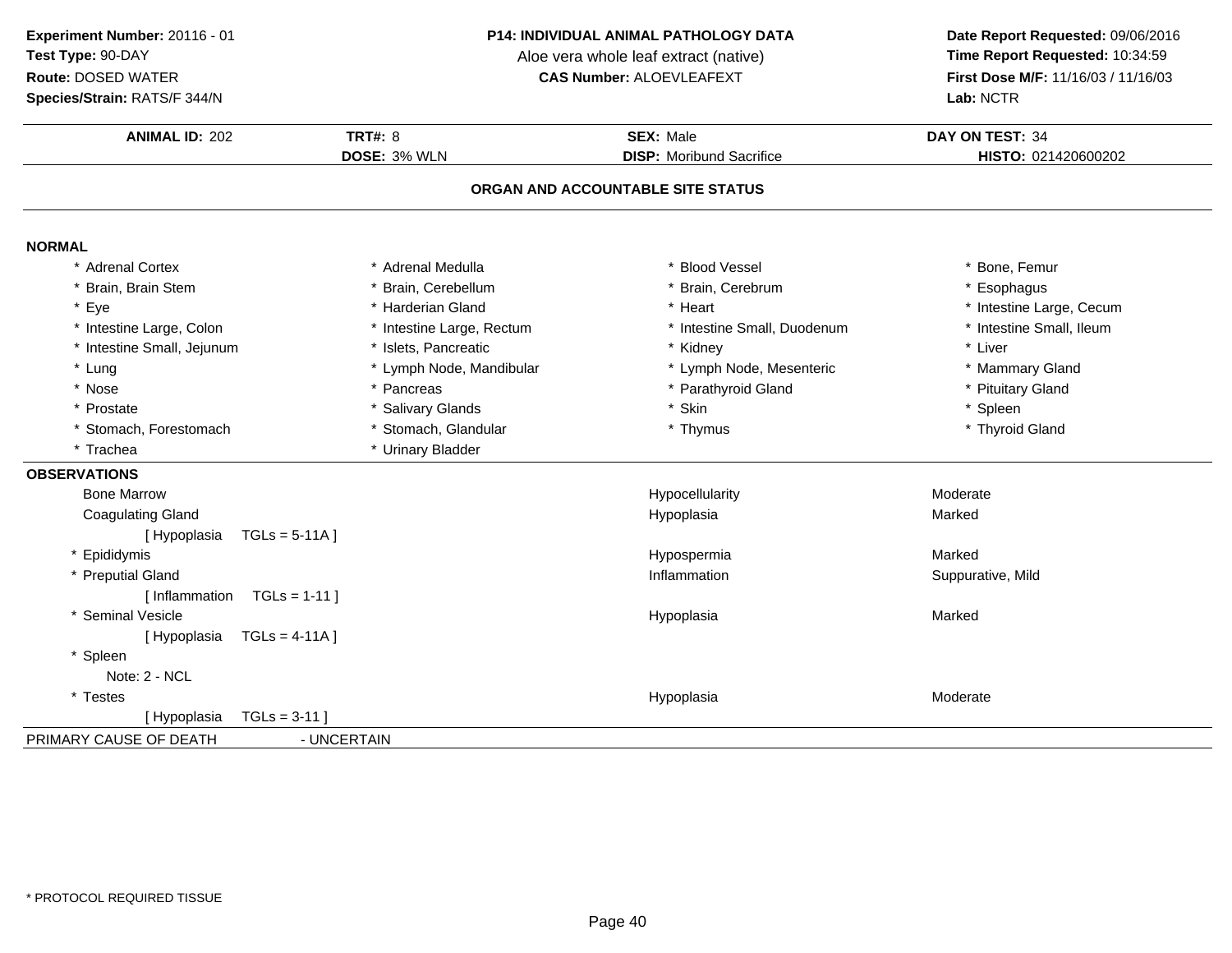**Species/Strain:** RATS/F 344/N

#### **P14: INDIVIDUAL ANIMAL PATHOLOGY DATA**

Aloe vera whole leaf extract (native)<br>**CAS Number:** ALOEVLEAFEXT

| Species/Strain: RATS/F 344/N   |                             |                                   | Lab: NCTR                  |  |
|--------------------------------|-----------------------------|-----------------------------------|----------------------------|--|
| <b>ANIMAL ID: 211</b>          | <b>TRT#: 8</b>              | <b>SEX: Male</b>                  | DAY ON TEST: 100           |  |
|                                | DOSE: 3% WLN                | <b>DISP: Terminal Sacrifice</b>   | HISTO: 021420600211        |  |
|                                |                             | ORGAN AND ACCOUNTABLE SITE STATUS |                            |  |
| <b>NORMAL</b>                  |                             |                                   |                            |  |
| * Adrenal Cortex               | * Adrenal Medulla           | <b>Blood Vessel</b>               | <b>Bone Marrow</b>         |  |
| * Bone, Femur                  | * Brain, Brain Stem         | Brain, Cerebellum                 | Brain, Cerebrum            |  |
| * Epididymis                   | * Esophagus                 | Eye                               | * Harderian Gland          |  |
| * Heart                        | * Intestine Small, Duodenum | * Intestine Small, Ileum          | * Intestine Small, Jejunum |  |
| * Islets, Pancreatic           | * Liver                     | * Lung                            | * Lymph Node, Mandibular   |  |
| * Mammary Gland                | * Nose                      | * Pancreas                        | * Parathyroid Gland        |  |
| * Pituitary Gland              | * Prostate                  | * Salivary Glands                 | * Seminal Vesicle          |  |
| * Skin                         | * Stomach, Forestomach      | * Stomach, Glandular              | * Testes                   |  |
| * Thymus                       | * Thyroid Gland             | * Trachea                         |                            |  |
| <b>MISSING</b>                 |                             |                                   |                            |  |
| * Intestine Large, Rectum      |                             |                                   |                            |  |
| <b>OBSERVATIONS</b>            |                             |                                   |                            |  |
| * Intestine Large, Cecum       | <b>Goblet Cell</b>          | Hyperplasia                       | Moderate                   |  |
| * Intestine Large, Colon       | Goblet Cell                 | Hyperplasia                       | Moderate                   |  |
| * Int Lg Rectum                |                             |                                   |                            |  |
| Note: Recut attempted          |                             |                                   |                            |  |
| * Kidney                       |                             | Nephropathy                       | Chronic, Minimal           |  |
| * Lymph Node, Mesenteric       |                             | Hyperplasia                       | Lymphoid, Marked           |  |
| [Hyperplasia<br>$TGLs = 1-9$ ] |                             |                                   |                            |  |
| * Preputial Gland              |                             | Inflammation                      | Suppurative, Moderate      |  |
| * Spleen                       |                             | Hyperplasia                       | Lymphoid, Minimal          |  |
| * Urinary Bladder              |                             | <b>Dilatation</b>                 | Marked                     |  |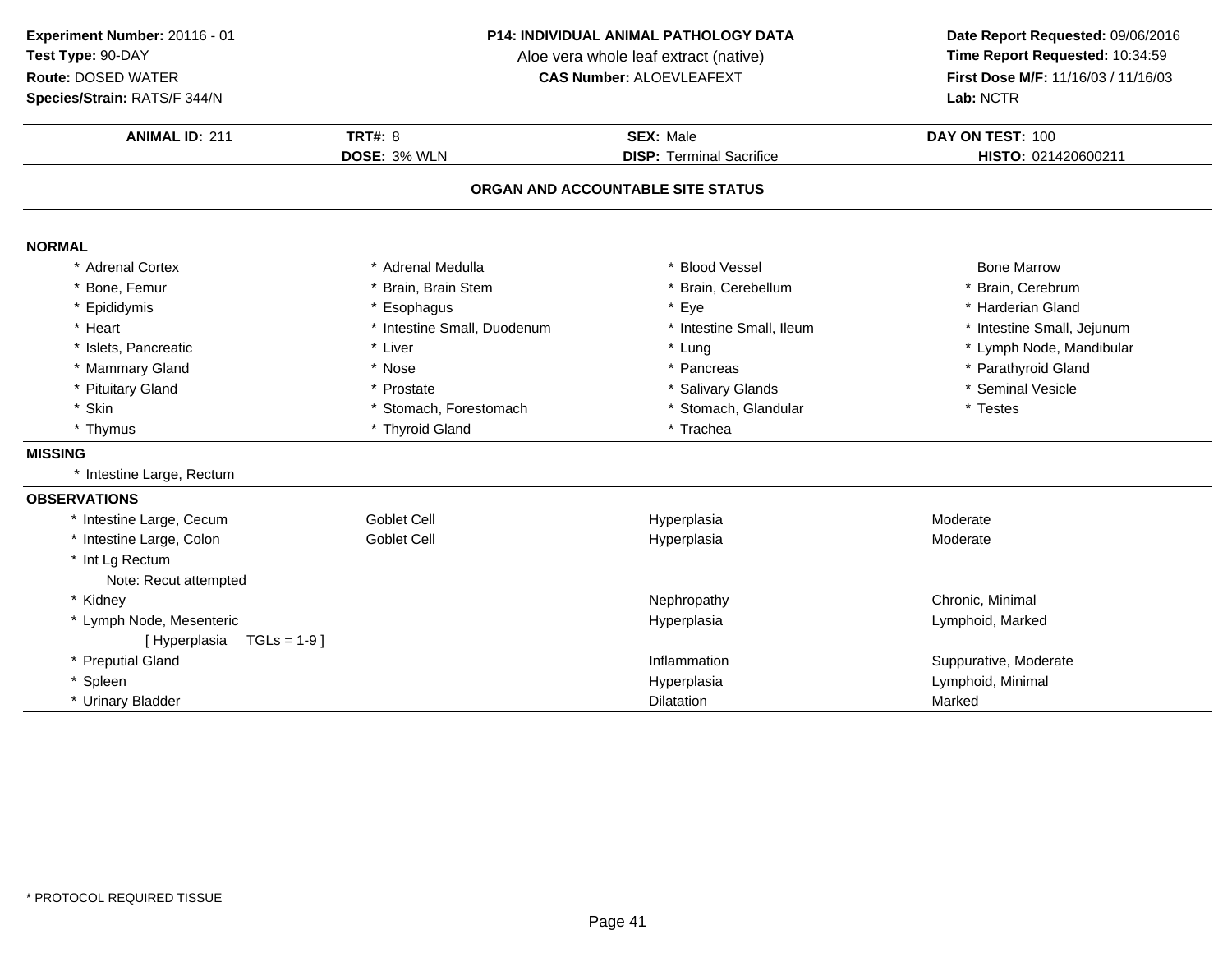### **Species/Strain:** RATS/F 344/N

#### **P14: INDIVIDUAL ANIMAL PATHOLOGY DATA**

Aloe vera whole leaf extract (native)<br>**CAS Number:** ALOEVLEAFEXT

| <b>ANIMAL ID: 212</b>          | <b>TRT#: 8</b>            | <b>SEX: Male</b>                  | DAY ON TEST: 100         |
|--------------------------------|---------------------------|-----------------------------------|--------------------------|
|                                | DOSE: 3% WLN              | <b>DISP: Terminal Sacrifice</b>   | HISTO: 021420600212      |
|                                |                           | ORGAN AND ACCOUNTABLE SITE STATUS |                          |
| <b>NORMAL</b>                  |                           |                                   |                          |
| * Adrenal Cortex               | * Adrenal Medulla         | * Blood Vessel                    | <b>Bone Marrow</b>       |
| * Bone, Femur                  | Brain, Brain Stem         | Brain, Cerebellum                 | Brain, Cerebrum          |
| * Epididymis                   | * Esophagus               | Eye<br>$\star$                    | * Harderian Gland        |
| * Heart                        | * Intestine Large, Rectum | Intestine Small, Duodenum         | * Intestine Small, Ileum |
| * Intestine Small, Jejunum     | * Islets, Pancreatic      | * Liver                           | * Lung                   |
| * Lymph Node, Mandibular       | * Mammary Gland           | * Nose                            | * Pancreas               |
| * Parathyroid Gland            | * Pituitary Gland         | * Prostate                        | * Salivary Glands        |
| * Seminal Vesicle              | * Skin                    | * Stomach, Forestomach            | * Stomach, Glandular     |
| * Testes                       | * Thymus                  | * Thyroid Gland                   | * Trachea                |
| <b>OBSERVATIONS</b>            |                           |                                   |                          |
| * Intestine Large, Cecum       | <b>Goblet Cell</b>        | Hyperplasia                       | Moderate                 |
|                                |                           | <b>Infiltration Cellular</b>      | Polymorphnuclr, Mild     |
| * Intestine Large, Colon       | <b>Goblet Cell</b>        | Hyperplasia                       | Moderate                 |
|                                |                           | <b>Infiltration Cellular</b>      | Polymorphnuclr, Mild     |
| * Kidney                       |                           | Nephropathy                       | Chronic, Minimal         |
| * Lymph Node, Mesenteric       |                           | Hyperplasia                       | Lymphoid, Marked         |
| $TGLs = 1-9$ ]<br>[Hyperplasia |                           |                                   |                          |
| * Preputial Gland              |                           | Inflammation                      | Suppurative, Mild        |
| * Spleen                       |                           | Hematopoietic Cell Proliferation  | Minimal                  |
| * Urinary Bladder              |                           | Hemorrhage                        | Mild                     |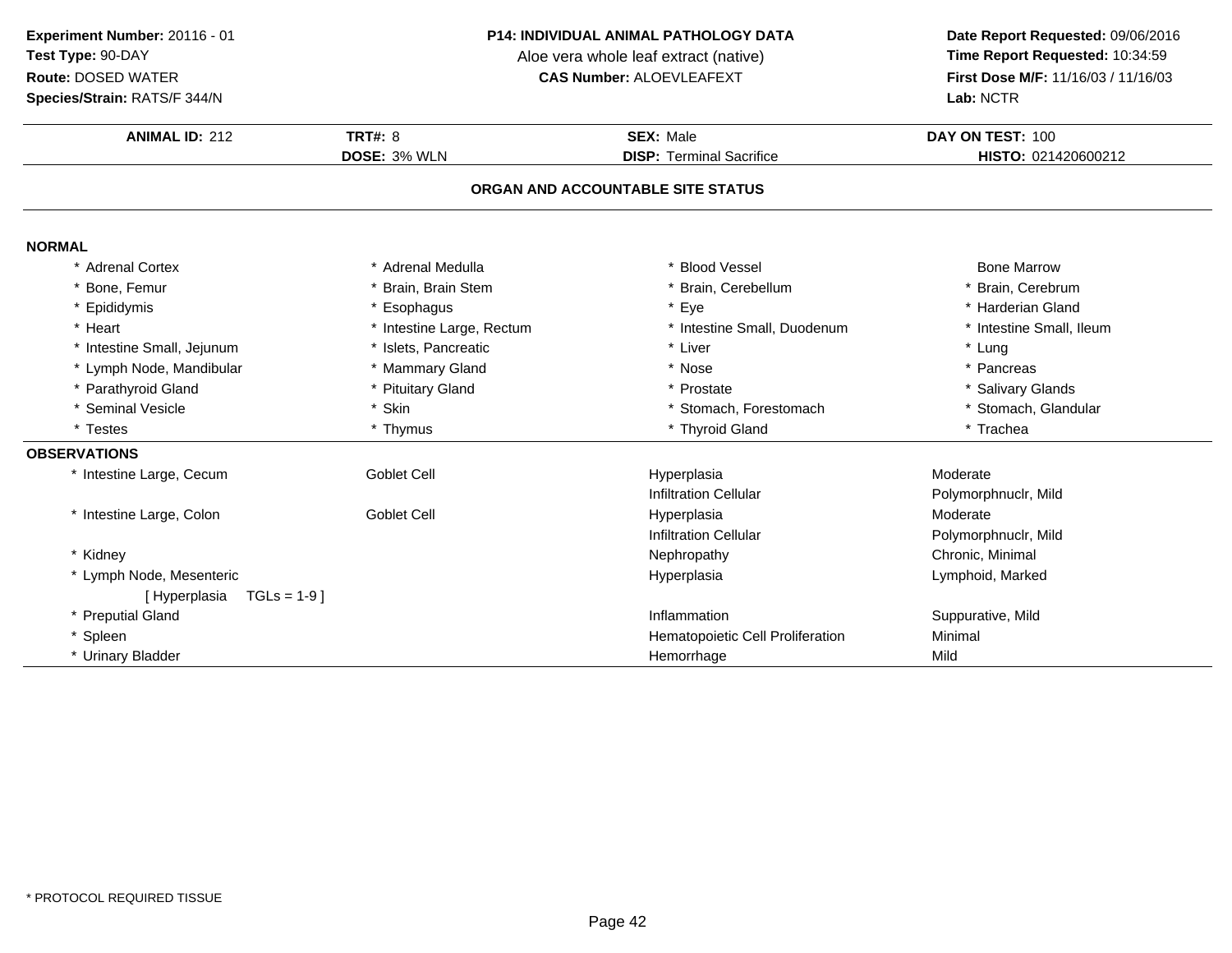**Species/Strain:** RATS/F 344/N

#### **P14: INDIVIDUAL ANIMAL PATHOLOGY DATA**

Aloe vera whole leaf extract (native)<br>**CAS Number:** ALOEVLEAFEXT

| <b>ANIMAL ID: 221</b>             | <b>TRT#: 8</b>             | <b>SEX: Male</b>                | DAY ON TEST: 34             |  |  |
|-----------------------------------|----------------------------|---------------------------------|-----------------------------|--|--|
|                                   | DOSE: 3% WLN               | <b>DISP:</b> Moribund Sacrifice | HISTO: 021420600221         |  |  |
| ORGAN AND ACCOUNTABLE SITE STATUS |                            |                                 |                             |  |  |
| <b>NORMAL</b>                     |                            |                                 |                             |  |  |
| * Adrenal Cortex                  | * Adrenal Medulla          | * Blood Vessel                  | * Bone, Femur               |  |  |
| * Brain, Brain Stem               | * Brain, Cerebellum        | * Brain, Cerebrum               | * Epididymis                |  |  |
| * Esophagus                       | * Eye                      | * Harderian Gland               | * Heart                     |  |  |
| * Intestine Large, Cecum          | * Intestine Large, Colon   | * Intestine Large, Rectum       | * Intestine Small, Duodenum |  |  |
| * Intestine Small, Ileum          | * Intestine Small, Jejunum | * Islets, Pancreatic            | * Kidney                    |  |  |
| * Liver                           | * Lung                     | * Lymph Node, Mandibular        | * Lymph Node, Mesenteric    |  |  |
| * Mammary Gland                   | * Nose                     | * Pancreas                      | * Parathyroid Gland         |  |  |
| * Pituitary Gland                 | * Prostate                 | * Salivary Glands               | * Skin                      |  |  |
| * Spleen                          | * Stomach, Forestomach     | * Stomach, Glandular            | * Testes                    |  |  |
| * Thyroid Gland                   | * Trachea                  | * Urinary Bladder               |                             |  |  |
| <b>OBSERVATIONS</b>               |                            |                                 |                             |  |  |
| <b>Bone Marrow</b>                |                            | Hypocellularity                 | Mild                        |  |  |
| <b>Coagulating Gland</b>          |                            | Hypoplasia                      | Marked                      |  |  |
| [Hypoplasia                       | $TGLs = 3-11A$ ]           |                                 |                             |  |  |
| Lymph Node                        | Inguinal                   | Hyperplasia                     | Lymphoid, Mild              |  |  |
| [Hyperplasia                      | $TGLs = 2-14$ ]            |                                 |                             |  |  |
| * Preputial Gland                 |                            | Inflammation                    | Suppurative, Moderate       |  |  |
| Note: TGL 4 - NCL                 |                            |                                 |                             |  |  |
| * Prostate                        |                            |                                 |                             |  |  |
| Note: Located on slide 11A        |                            |                                 |                             |  |  |
| * Seminal Vesicle                 |                            | Hypoplasia                      | Marked                      |  |  |
| [Hypoplasia                       | $TGLs = 1-11A$ ]           |                                 |                             |  |  |
| * Thymus                          |                            | Atrophy                         | Minimal                     |  |  |
| PRIMARY CAUSE OF DEATH            | - UNCERTAIN                |                                 |                             |  |  |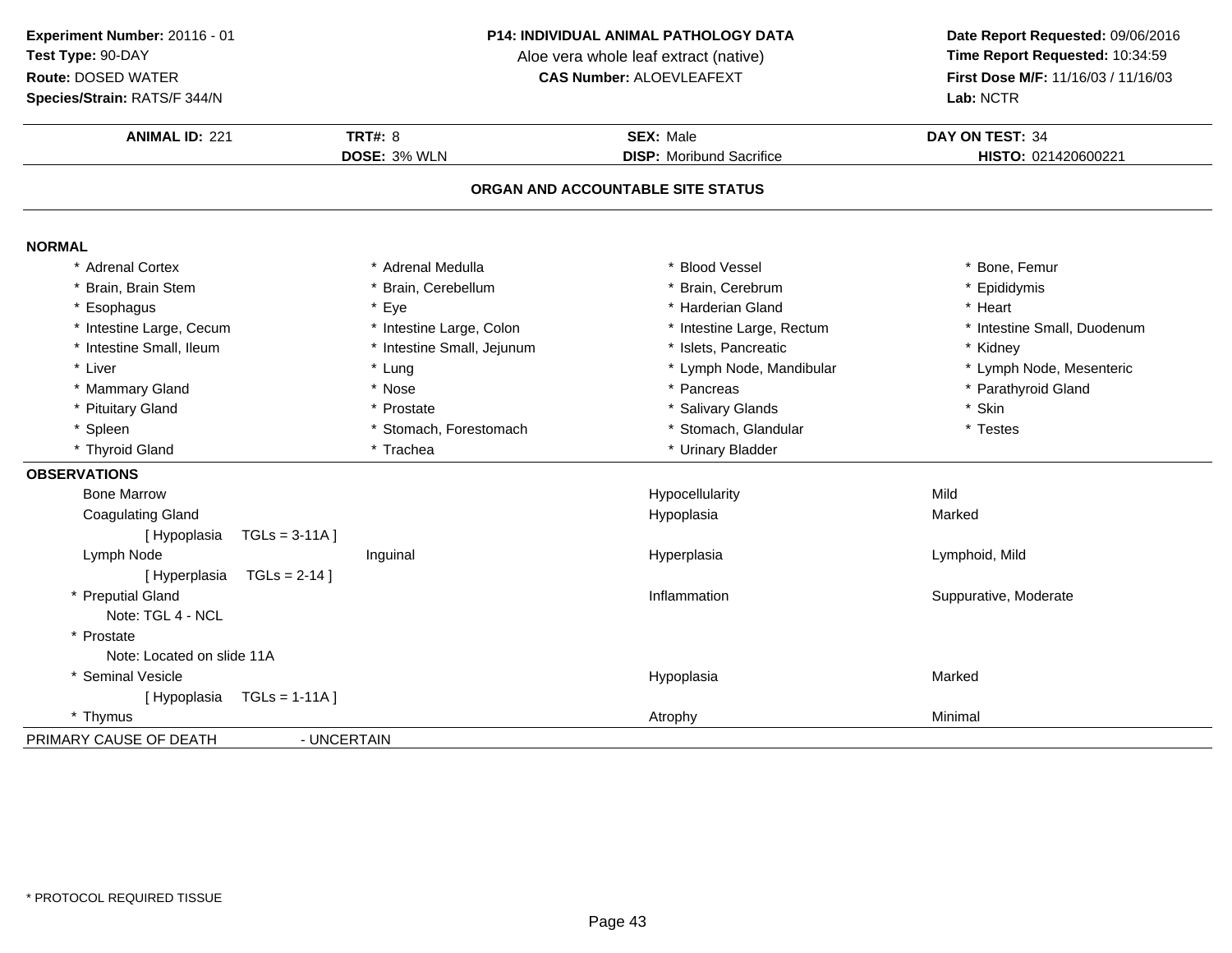### **Species/Strain:** RATS/F 344/N

#### **P14: INDIVIDUAL ANIMAL PATHOLOGY DATA**

Aloe vera whole leaf extract (native)<br>**CAS Number:** ALOEVLEAFEXT

| <b>ANIMAL ID: 222</b>             | TRT#: $8$                   | <b>SEX: Male</b>                | DAY ON TEST: 101     |  |  |
|-----------------------------------|-----------------------------|---------------------------------|----------------------|--|--|
|                                   | DOSE: 3% WLN                | <b>DISP: Terminal Sacrifice</b> | HISTO: 021420600222  |  |  |
| ORGAN AND ACCOUNTABLE SITE STATUS |                             |                                 |                      |  |  |
| <b>NORMAL</b>                     |                             |                                 |                      |  |  |
| * Adrenal Cortex                  | * Adrenal Medulla           | * Blood Vessel                  | <b>Bone Marrow</b>   |  |  |
| Bone, Femur                       | * Brain, Brain Stem         | * Brain, Cerebellum             | * Brain, Cerebrum    |  |  |
| Epididymis                        | * Esophagus                 | * Eye                           | * Harderian Gland    |  |  |
| * Heart                           | * Intestine Small, Duodenum | * Intestine Small, Jejunum      | * Islets, Pancreatic |  |  |
| * Liver                           | * Lung                      | * Lymph Node, Mandibular        | * Mammary Gland      |  |  |
| * Nose                            | * Pancreas                  | * Parathyroid Gland             | * Pituitary Gland    |  |  |
| * Prostate                        | * Salivary Glands           | * Seminal Vesicle               | * Skin               |  |  |
| * Spleen                          | * Stomach, Forestomach      | * Stomach, Glandular            | * Testes             |  |  |
| * Thymus                          | * Thyroid Gland             | * Trachea                       | * Urinary Bladder    |  |  |
| <b>OBSERVATIONS</b>               |                             |                                 |                      |  |  |
| * Intestine Large, Cecum          | <b>Goblet Cell</b>          | Hyperplasia                     | Moderate             |  |  |
| * Intestine Large, Colon          | Goblet Cell                 | Hyperplasia                     | Mild                 |  |  |
| * Intestine Large, Rectum         | <b>Goblet Cell</b>          | Hyperplasia                     | Moderate             |  |  |
|                                   | Anus                        | Hyperplasia                     | Squamous, Mild       |  |  |
|                                   | Anus                        | Inflammation                    | Chronic Active, Mild |  |  |
| * Intestine Small, Ileum          | <b>Goblet Cell</b>          | Hyperplasia                     | Mild                 |  |  |
| * Kidney                          |                             | Nephropathy                     | Chronic, Minimal     |  |  |
| * Lymph Node, Mesenteric          |                             | Degeneration                    | Cystic, Mild         |  |  |
|                                   |                             | Hyperplasia                     | Lymphoid, Marked     |  |  |
| [ Degeneration                    | $TGLs = 1-9$ ]              |                                 |                      |  |  |
| $TGLs = 1-9$ ]<br>[Hyperplasia    |                             |                                 |                      |  |  |
| * Preputial Gland                 |                             | Inflammation                    | Suppurative, Minimal |  |  |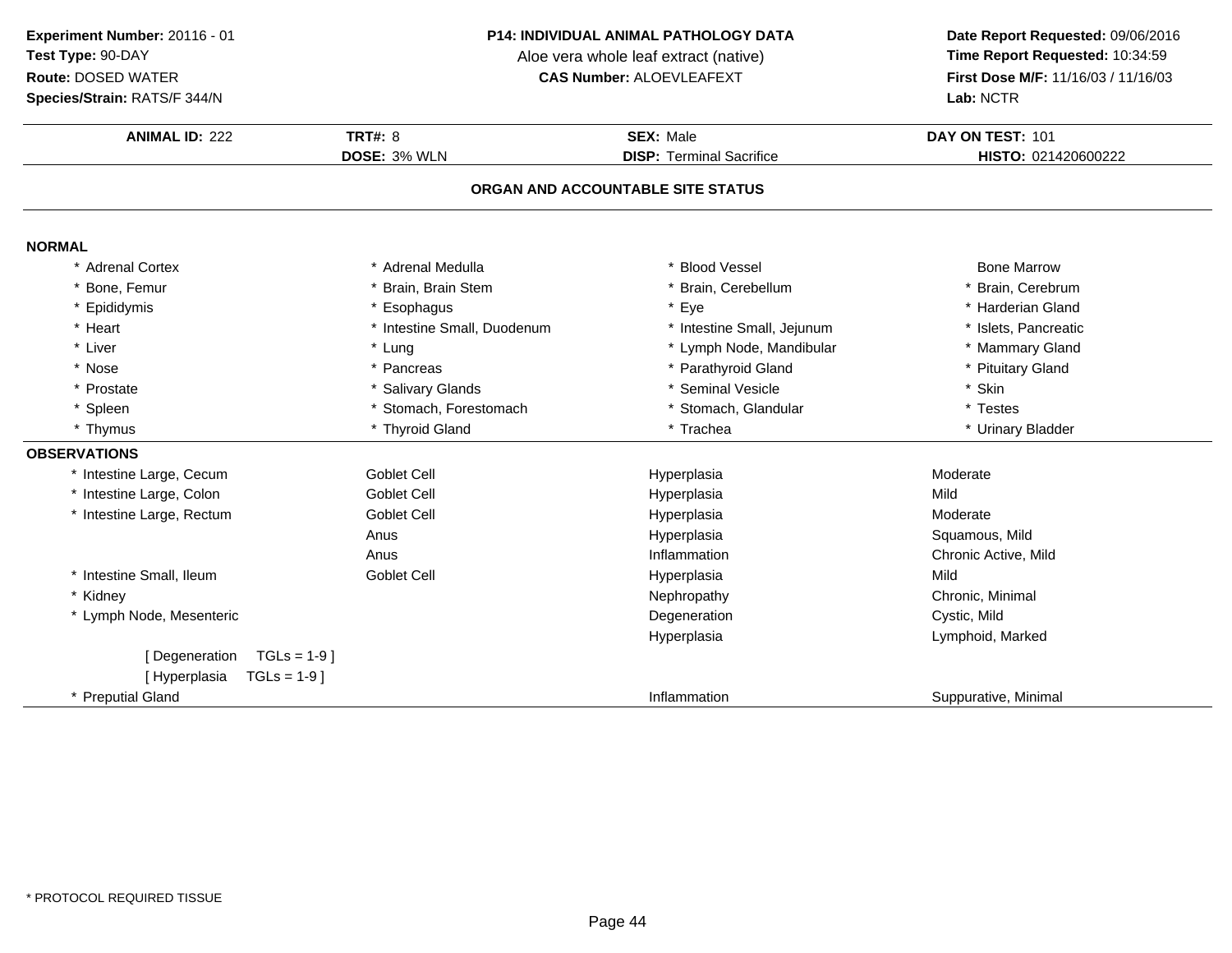**Experiment Number:** 20116 - 01**Test Type:** 90-DAY

**Route:** DOSED WATER

**Species/Strain:** RATS/F 344/N

#### **P14: INDIVIDUAL ANIMAL PATHOLOGY DATA**

Aloe vera whole leaf extract (native)<br>**CAS Number:** ALOEVLEAFEXT

| <b>ANIMAL ID: 231</b>           | <b>TRT#: 8</b><br>DOSE: 3% WLN | <b>SEX: Male</b><br><b>DISP:</b> Moribund Sacrifice | DAY ON TEST: 34<br>HISTO: 021420600231 |
|---------------------------------|--------------------------------|-----------------------------------------------------|----------------------------------------|
|                                 |                                | ORGAN AND ACCOUNTABLE SITE STATUS                   |                                        |
| <b>NORMAL</b>                   |                                |                                                     |                                        |
| * Adrenal Cortex                | * Adrenal Medulla              | * Blood Vessel                                      | <b>Bone Marrow</b>                     |
| * Bone, Femur                   | * Brain, Brain Stem            | * Brain, Cerebellum                                 | * Brain, Cerebrum                      |
| * Epididymis                    | * Esophagus                    | * Eye                                               | * Harderian Gland                      |
| * Heart                         | * Intestine Small, Duodenum    | * Intestine Small, Ileum                            | * Intestine Small, Jejunum             |
| * Islets, Pancreatic            | * Kidney                       | * Liver                                             | * Lung                                 |
| * Lymph Node, Mandibular        | * Nose                         | * Pancreas                                          | * Parathyroid Gland                    |
| * Pituitary Gland               | * Prostate                     | * Salivary Glands                                   | * Skin                                 |
| * Spleen                        | * Stomach, Forestomach         | * Stomach, Glandular                                | * Testes                               |
| * Thyroid Gland                 | * Trachea                      | * Urinary Bladder                                   |                                        |
| <b>MISSING</b>                  |                                |                                                     |                                        |
| * Mammary Gland                 |                                |                                                     |                                        |
| <b>OBSERVATIONS</b>             |                                |                                                     |                                        |
| <b>Coagulating Gland</b>        |                                | Hypoplasia                                          | Marked                                 |
| [Hypoplasia<br>$TGLs = 2-11A$ ] |                                |                                                     |                                        |
| * Intestine Large, Cecum        | <b>Goblet Cell</b>             | Hyperplasia                                         | Mild                                   |
| * Intestine Large, Colon        | <b>Goblet Cell</b>             | Hyperplasia                                         | Moderate                               |
| * Intestine Large, Rectum       | <b>Goblet Cell</b>             | Hyperplasia                                         | Mild                                   |
| * Lymph Node, Mesenteric        |                                | Hyperplasia                                         | Lymphoid, Moderate                     |
| * Mammary GI                    |                                |                                                     |                                        |
| Note: Recut attempted           |                                |                                                     |                                        |
| * Preputial Gland               |                                | Inflammation                                        | Suppurative, Mild                      |
| * Prostate                      |                                |                                                     |                                        |
| Note: Located on slide 11A      |                                |                                                     |                                        |
| * Seminal Vesicle               |                                | Hypoplasia                                          | Marked                                 |
| $TGLs = 1-11A$<br>[Hypoplasia   |                                |                                                     |                                        |
| * Thymus                        |                                | Atrophy                                             | Minimal                                |
| PRIMARY CAUSE OF DEATH          | - UNCERTAIN                    |                                                     |                                        |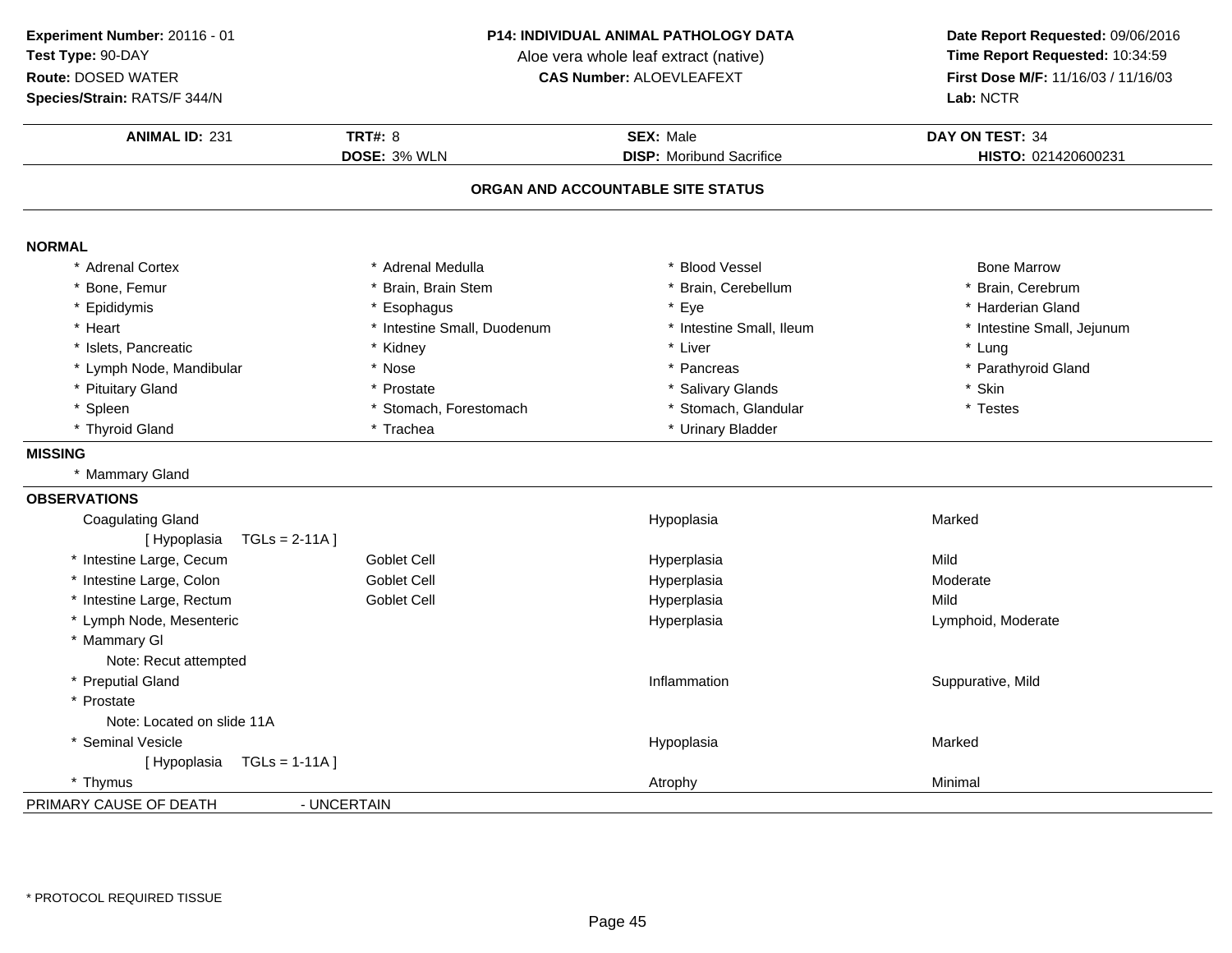**Species/Strain:** RATS/F 344/N

#### **P14: INDIVIDUAL ANIMAL PATHOLOGY DATA**

Aloe vera whole leaf extract (native)<br>**CAS Number:** ALOEVLEAFEXT

| <b>ANIMAL ID: 232</b>        | <b>TRT#: 8</b>              | <b>SEX: Male</b>                  | DAY ON TEST: 101           |
|------------------------------|-----------------------------|-----------------------------------|----------------------------|
|                              | <b>DOSE: 3% WLN</b>         | <b>DISP: Terminal Sacrifice</b>   | HISTO: 021420600232        |
|                              |                             | ORGAN AND ACCOUNTABLE SITE STATUS |                            |
| <b>NORMAL</b>                |                             |                                   |                            |
| * Adrenal Cortex             | * Adrenal Medulla           | * Blood Vessel                    | <b>Bone Marrow</b>         |
| * Bone, Femur                | * Brain. Brain Stem         | * Brain, Cerebellum               | * Brain, Cerebrum          |
| * Epididymis                 | * Esophagus                 | * Eye                             | * Harderian Gland          |
| * Heart                      | * Intestine Small, Duodenum | * Intestine Small, Ileum          | * Intestine Small, Jejunum |
| * Islets, Pancreatic         | * Lung                      | * Lymph Node, Mandibular          | * Mammary Gland            |
| * Nose                       | * Pancreas                  | * Parathyroid Gland               | * Pituitary Gland          |
| * Preputial Gland            | * Prostate                  | * Salivary Glands                 | * Seminal Vesicle          |
| * Skin                       | * Spleen                    | * Stomach, Forestomach            | * Stomach, Glandular       |
| * Testes                     | * Thymus                    | * Thyroid Gland                   | * Trachea                  |
| <b>OBSERVATIONS</b>          |                             |                                   |                            |
| * Intestine Large, Cecum     | <b>Goblet Cell</b>          | Hyperplasia                       | Moderate                   |
|                              |                             | <b>Infiltration Cellular</b>      | Polymorphnuclr, Mild       |
| * Intestine Large, Colon     | <b>Goblet Cell</b>          | Hyperplasia                       | Mild                       |
| * Intestine Large, Rectum    | <b>Goblet Cell</b>          | Hyperplasia                       | Mild                       |
|                              | Anus                        | Hyperplasia                       | Squamous, Moderate         |
|                              | Anus                        | Inflammation                      | Chronic Active, Moderate   |
| * Kidney                     |                             | Nephropathy                       | Chronic, Minimal           |
| * Liver                      |                             | Inflammation                      | Chronic Active, Minimal    |
| * Lymph Node, Mesenteric     |                             | Hyperplasia                       | Lymphoid, Marked           |
| [Hyperplasia<br>$TGLs = 1-9$ |                             |                                   |                            |
| * Urinary Bladder            |                             | <b>Dilatation</b>                 | Marked                     |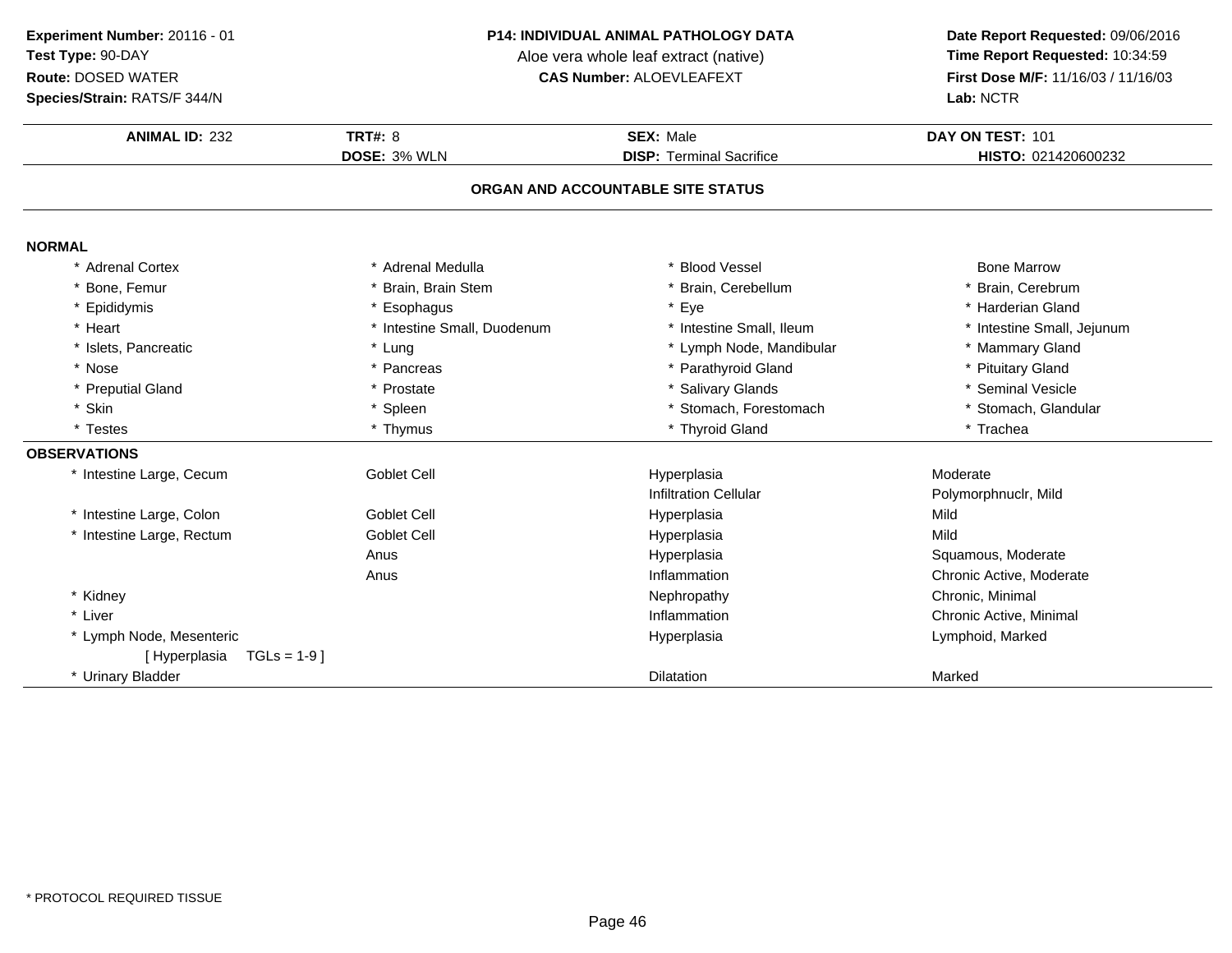**Species/Strain:** RATS/F 344/N

#### **P14: INDIVIDUAL ANIMAL PATHOLOGY DATA**

Aloe vera whole leaf extract (native)<br>**CAS Number:** ALOEVLEAFEXT

| <b>ANIMAL ID: 241</b>                         | <b>TRT#: 8</b>              | <b>SEX: Male</b>                            | DAY ON TEST: 101                     |
|-----------------------------------------------|-----------------------------|---------------------------------------------|--------------------------------------|
|                                               | DOSE: 3% WLN                | <b>DISP: Terminal Sacrifice</b>             | HISTO: 021420600241                  |
|                                               |                             | ORGAN AND ACCOUNTABLE SITE STATUS           |                                      |
| <b>NORMAL</b>                                 |                             |                                             |                                      |
| * Adrenal Cortex                              | * Blood Vessel              | <b>Bone Marrow</b>                          | * Bone, Femur                        |
| Brain, Brain Stem                             | * Brain, Cerebellum         | Brain, Cerebrum                             | * Epididymis                         |
| Esophagus                                     | * Eye                       | * Harderian Gland                           | * Heart                              |
| * Intestine Large, Rectum                     | * Intestine Small, Duodenum | * Intestine Small, Ileum                    | * Intestine Small, Jejunum           |
| Islets, Pancreatic                            | * Liver                     | * Lung                                      | * Lymph Node, Mandibular             |
| * Mammary Gland                               | * Nose                      | * Pancreas                                  | * Parathyroid Gland                  |
| * Salivary Glands                             | * Seminal Vesicle           | * Skin                                      | * Spleen                             |
| * Stomach, Forestomach                        | * Stomach, Glandular        | * Testes                                    | * Thymus                             |
| * Thyroid Gland                               | * Trachea                   | * Urinary Bladder                           |                                      |
| <b>MISSING</b>                                |                             |                                             |                                      |
| * Adrenal Medulla                             | * Pituitary Gland           |                                             |                                      |
| <b>OBSERVATIONS</b>                           |                             |                                             |                                      |
| * Adren Medulla<br>Note: Wet tissue attempted |                             |                                             |                                      |
| * Intestine Large, Cecum                      | Goblet Cell                 | Hyperplasia<br><b>Infiltration Cellular</b> | Marked<br>Polymorphnuclr, Mild       |
| * Intestine Large, Colon                      | Goblet Cell                 | Hyperplasia<br><b>Infiltration Cellular</b> | Moderate<br>Polymorphnuclr, Moderate |
| * Kidney                                      |                             | Nephropathy                                 | Chronic, Minimal                     |
| * Lymph Node, Mesenteric                      |                             | Hyperplasia                                 | Lymphoid, Marked                     |
| [Hyperplasia<br>$TGLs = 1-9$ ]                |                             |                                             |                                      |
| * Pituitary GI                                |                             |                                             |                                      |
| Note: Wet tissue attempted                    |                             |                                             |                                      |
| * Preputial Gland                             |                             | Inflammation                                | Suppurative, Minimal                 |
| * Prostate                                    |                             | Inflammation                                | Suppurative, Minimal                 |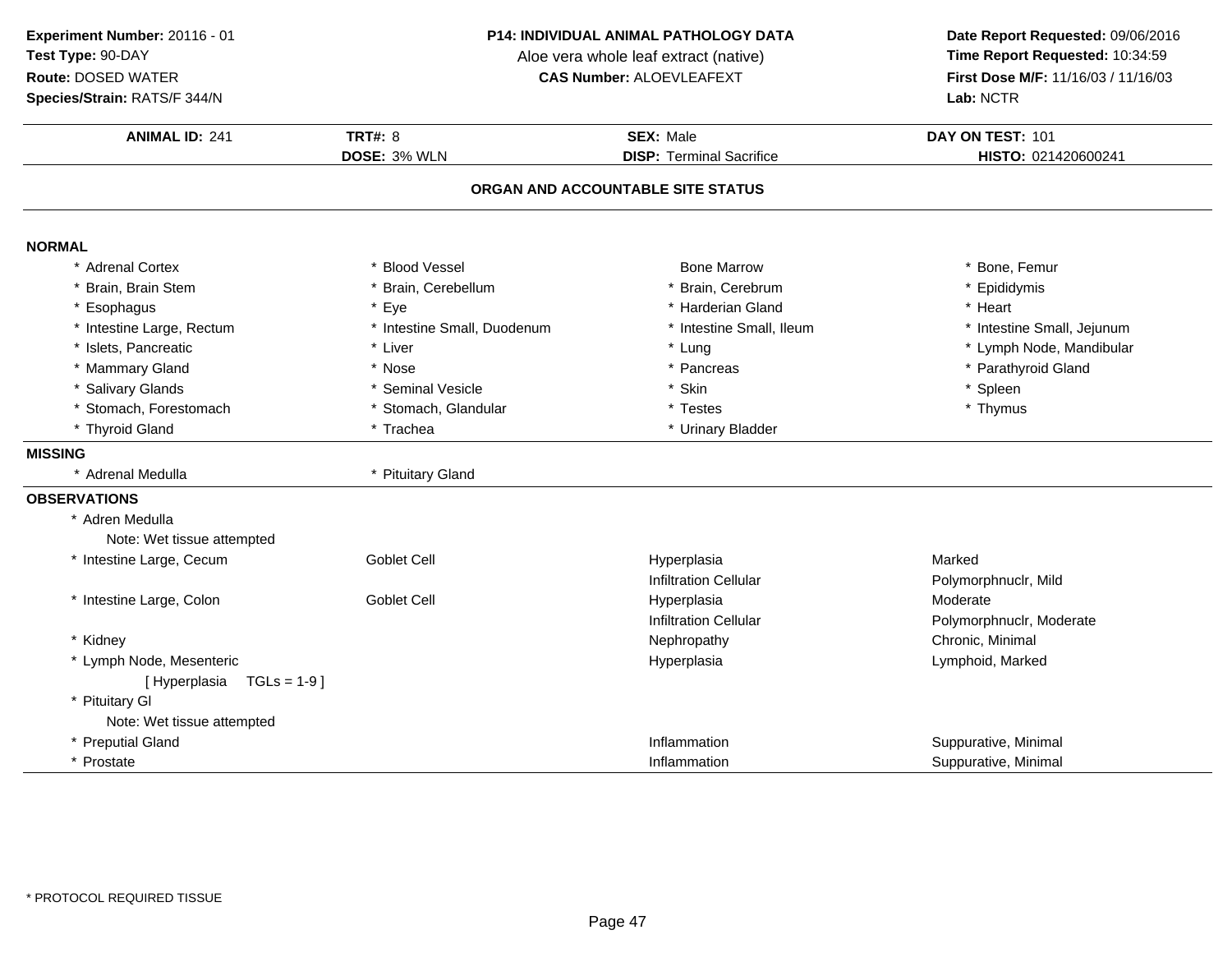**Experiment Number:** 20116 - 01**Test Type:** 90-DAY

### **Route:** DOSED WATER

**Species/Strain:** RATS/F 344/N

#### **P14: INDIVIDUAL ANIMAL PATHOLOGY DATA**

Aloe vera whole leaf extract (native)<br>**CAS Number:** ALOEVLEAFEXT

| <b>ANIMAL ID: 242</b>             | <b>TRT#: 8</b>              | <b>SEX: Male</b>                  | DAY ON TEST: 101           |
|-----------------------------------|-----------------------------|-----------------------------------|----------------------------|
|                                   | DOSE: 3% WLN                | <b>DISP: Terminal Sacrifice</b>   | HISTO: 021420600242        |
|                                   |                             | ORGAN AND ACCOUNTABLE SITE STATUS |                            |
|                                   |                             |                                   |                            |
| <b>NORMAL</b><br>* Adrenal Cortex | * Adrenal Medulla           | * Blood Vessel                    | <b>Bone Marrow</b>         |
| * Bone, Femur                     | * Brain. Brain Stem         | * Brain, Cerebellum               | * Brain, Cerebrum          |
| * Epididymis                      | * Esophagus                 | * Eye                             | * Harderian Gland          |
| * Heart                           | * Intestine Small, Duodenum | * Intestine Small, Ileum          | * Intestine Small, Jejunum |
| * Islets, Pancreatic              | * Liver                     | * Lung                            | * Lymph Node, Mandibular   |
| * Mammary Gland                   | * Nose                      | * Pancreas                        | * Parathyroid Gland        |
| * Pituitary Gland                 | * Preputial Gland           | * Prostate                        | * Salivary Glands          |
| * Seminal Vesicle                 | * Skin                      | * Spleen                          | * Stomach, Forestomach     |
| * Stomach, Glandular              | * Testes                    | * Thymus                          | * Thyroid Gland            |
| * Trachea                         | * Urinary Bladder           |                                   |                            |
| <b>OBSERVATIONS</b>               |                             |                                   |                            |
| * Intestine Large, Cecum          | <b>Goblet Cell</b>          | Hyperplasia                       | Moderate                   |
| * Intestine Large, Colon          | <b>Goblet Cell</b>          | Hyperplasia                       | Moderate                   |
| * Intestine Large, Rectum         | <b>Goblet Cell</b>          | Hyperplasia                       | Moderate                   |
|                                   | Anus                        | Hyperplasia                       | Squamous, Marked           |
|                                   | Anus                        | Inflammation                      | Chronic Active, Moderate   |
| * Kidney                          |                             | Nephropathy                       | Chronic, Minimal           |
| * Lymph Node, Mesenteric          |                             | Hyperplasia                       | Lymphoid, Marked           |
| $TGLs = 1-9$ ]<br>Hyperplasia     |                             |                                   |                            |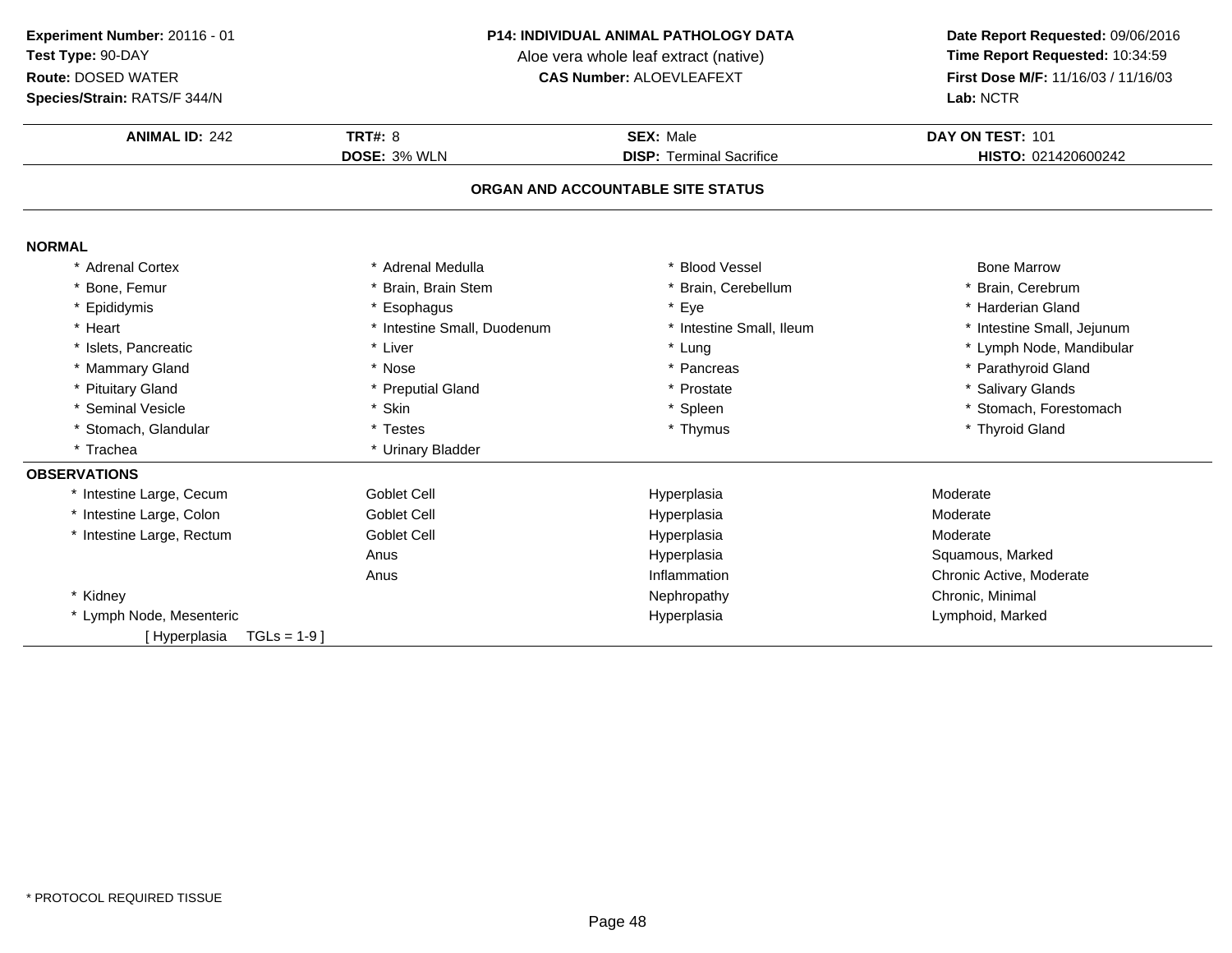**Species/Strain:** RATS/F 344/N

#### **P14: INDIVIDUAL ANIMAL PATHOLOGY DATA**

Aloe vera whole leaf extract (native)<br>**CAS Number:** ALOEVLEAFEXT

| <b>ANIMAL ID: 251</b>        | <b>TRT#: 1</b>             | <b>SEX: Female</b>                | DAY ON TEST: 100            |
|------------------------------|----------------------------|-----------------------------------|-----------------------------|
|                              | <b>DOSE: CONTROL</b>       | <b>DISP: Terminal Sacrifice</b>   | HISTO: 021420600251         |
|                              |                            | ORGAN AND ACCOUNTABLE SITE STATUS |                             |
| <b>NORMAL</b>                |                            |                                   |                             |
| * Adrenal Cortex             | * Adrenal Medulla          | * Blood Vessel                    | <b>Bone Marrow</b>          |
| * Bone, Femur                | Brain, Brain Stem          | Brain, Cerebellum                 | Brain, Cerebrum             |
| * Esophagus                  | * Eye                      | * Harderian Gland                 | * Heart                     |
| * Intestine Large, Cecum     | * Intestine Large, Colon   | * Intestine Large, Rectum         | * Intestine Small, Duodenum |
| * Intestine Small, Ileum     | * Intestine Small, Jejunum | * Islets, Pancreatic              | * Liver                     |
| * Lung                       | * Mammary Gland            | * Nose                            | * Ovary                     |
| * Pancreas                   | * Parathyroid Gland        | * Pituitary Gland                 | * Salivary Glands           |
| * Skin                       | Spleen                     | * Stomach, Forestomach            | * Stomach, Glandular        |
| * Thymus                     | * Thyroid Gland            | * Trachea                         | * Urinary Bladder           |
| <b>OBSERVATIONS</b>          |                            |                                   |                             |
| * Clitoral Gland             |                            | Inflammation                      | Suppurative, Mild           |
| * Kidney                     | <b>Renal Tubule</b>        | Mineralization                    | Mild                        |
| * Lymph Node, Mandibular     |                            | Hyperplasia                       | Lymphoid, Mild              |
| * Lymph Node, Mesenteric     |                            | Hyperplasia                       | Lymphoid, Moderate          |
| * Uterus                     | Lumen                      | <b>Dilatation</b>                 | Marked                      |
| $TGLs = 1-12$<br>[Dilatation |                            |                                   |                             |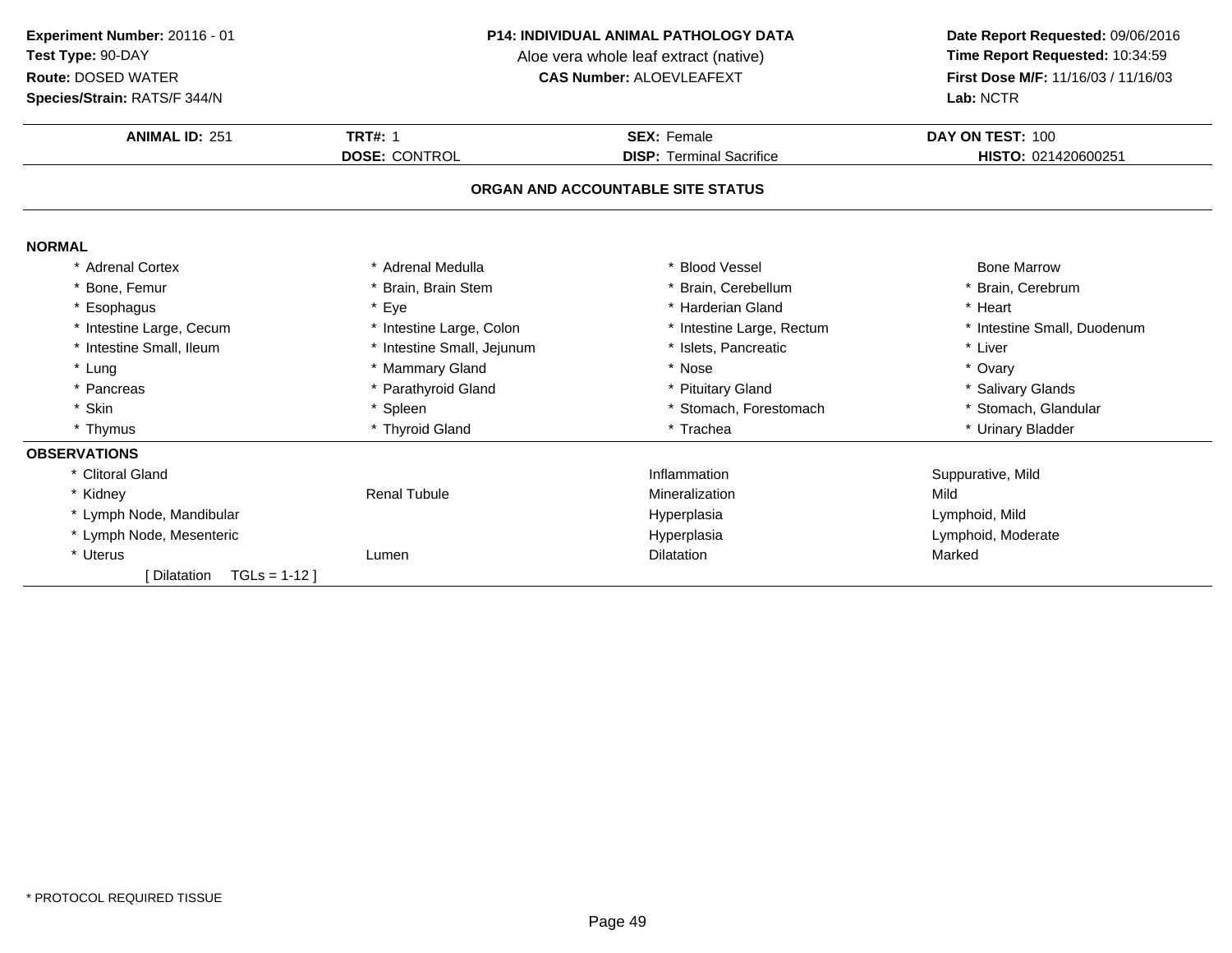**Species/Strain:** RATS/F 344/N

#### **P14: INDIVIDUAL ANIMAL PATHOLOGY DATA**

Aloe vera whole leaf extract (native)<br>**CAS Number:** ALOEVLEAFEXT

| Species/Strain: RATS/F 344/N |                           | Lab: NCTR                         |                          |  |
|------------------------------|---------------------------|-----------------------------------|--------------------------|--|
| <b>ANIMAL ID: 252</b>        | <b>TRT#: 1</b>            | <b>SEX: Female</b>                | DAY ON TEST: 100         |  |
|                              | <b>DOSE: CONTROL</b>      | <b>DISP: Terminal Sacrifice</b>   | HISTO: 021420600252      |  |
|                              |                           | ORGAN AND ACCOUNTABLE SITE STATUS |                          |  |
| <b>NORMAL</b>                |                           |                                   |                          |  |
| * Adrenal Cortex             | * Adrenal Medulla         | <b>Blood Vessel</b>               | <b>Bone Marrow</b>       |  |
| * Bone, Femur                | Brain, Brain Stem         | Brain, Cerebellum                 | Brain, Cerebrum          |  |
| * Esophagus                  | * Eye                     | * Heart                           | * Intestine Large, Cecum |  |
| * Intestine Large, Colon     | * Intestine Large, Rectum | * Intestine Small, Duodenum       | * Intestine Small, Ileum |  |
| * Intestine Small, Jejunum   | * Islets, Pancreatic      | * Liver                           | * Lung                   |  |
| * Lymph Node, Mandibular     | * Mammary Gland           | * Nose                            | * Ovary                  |  |
| * Pancreas                   | * Parathyroid Gland       | * Pituitary Gland                 | * Salivary Glands        |  |
| * Skin                       | Spleen                    | * Stomach, Forestomach            | * Stomach, Glandular     |  |
| * Thymus                     | * Thyroid Gland           | * Trachea                         | * Urinary Bladder        |  |
| <b>OBSERVATIONS</b>          |                           |                                   |                          |  |
| * Clitoral Gland             |                           | <b>Infiltration Cellular</b>      | Lymphoid, Mild           |  |
| * Harderian Gland            |                           | <b>Infiltration Cellular</b>      | Lymphoid, Minimal        |  |
| * Kidney                     | <b>Renal Tubule</b>       | Mineralization                    | Mild                     |  |
| * Lymph Node, Mesenteric     |                           | Hyperplasia                       | Lymphoid, Mild           |  |
| * Uterus                     | Lumen                     | <b>Dilatation</b>                 | Mild                     |  |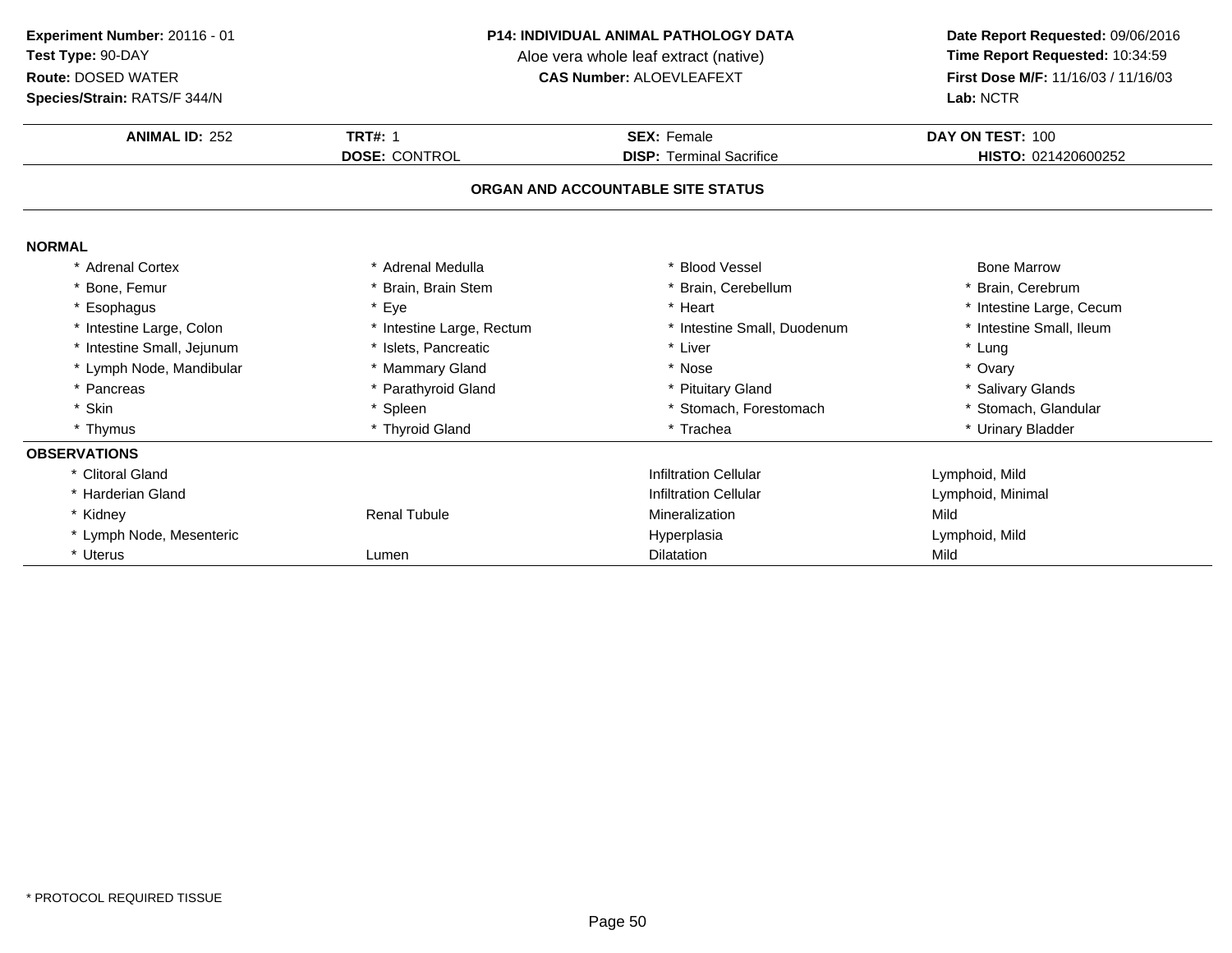**Species/Strain:** RATS/F 344/N

#### **P14: INDIVIDUAL ANIMAL PATHOLOGY DATA**

Aloe vera whole leaf extract (native)<br>**CAS Number:** ALOEVLEAFEXT

| <b>ANIMAL ID: 261</b>             | <b>TRT#: 1</b>             | <b>SEX: Female</b>              | DAY ON TEST: 100            |  |  |
|-----------------------------------|----------------------------|---------------------------------|-----------------------------|--|--|
|                                   | <b>DOSE: CONTROL</b>       | <b>DISP: Terminal Sacrifice</b> | HISTO: 021420600261         |  |  |
| ORGAN AND ACCOUNTABLE SITE STATUS |                            |                                 |                             |  |  |
| <b>NORMAL</b>                     |                            |                                 |                             |  |  |
| * Adrenal Cortex                  | * Adrenal Medulla          | * Blood Vessel                  | <b>Bone Marrow</b>          |  |  |
| * Bone, Femur                     | Brain, Brain Stem          | * Brain, Cerebellum             | * Brain, Cerebrum           |  |  |
| * Esophagus                       | * Eye                      | * Harderian Gland               | * Heart                     |  |  |
| * Intestine Large, Cecum          | * Intestine Large, Colon   | * Intestine Large, Rectum       | * Intestine Small, Duodenum |  |  |
| * Intestine Small, Ileum          | * Intestine Small, Jejunum | * Islets, Pancreatic            | * Liver                     |  |  |
| * Lung                            | * Lymph Node, Mandibular   | * Mammary Gland                 | * Nose                      |  |  |
| * Ovary                           | * Pancreas                 | * Parathyroid Gland             | * Pituitary Gland           |  |  |
| * Salivary Glands                 | * Skin                     | * Spleen                        | * Stomach, Forestomach      |  |  |
| * Stomach, Glandular              | * Thymus                   | * Thyroid Gland                 | * Trachea                   |  |  |
| * Urinary Bladder                 |                            |                                 |                             |  |  |
| <b>OBSERVATIONS</b>               |                            |                                 |                             |  |  |
| * Clitoral Gland                  |                            | Inflammation                    | Suppurative, Mild           |  |  |
| * Kidney                          | <b>Renal Tubule</b>        | Mineralization                  | Moderate                    |  |  |
| * Lymph Node, Mesenteric          |                            | Hyperplasia                     | Lymphoid, Mild              |  |  |
| * Uterus                          | Lumen                      | <b>Dilatation</b>               | Mild                        |  |  |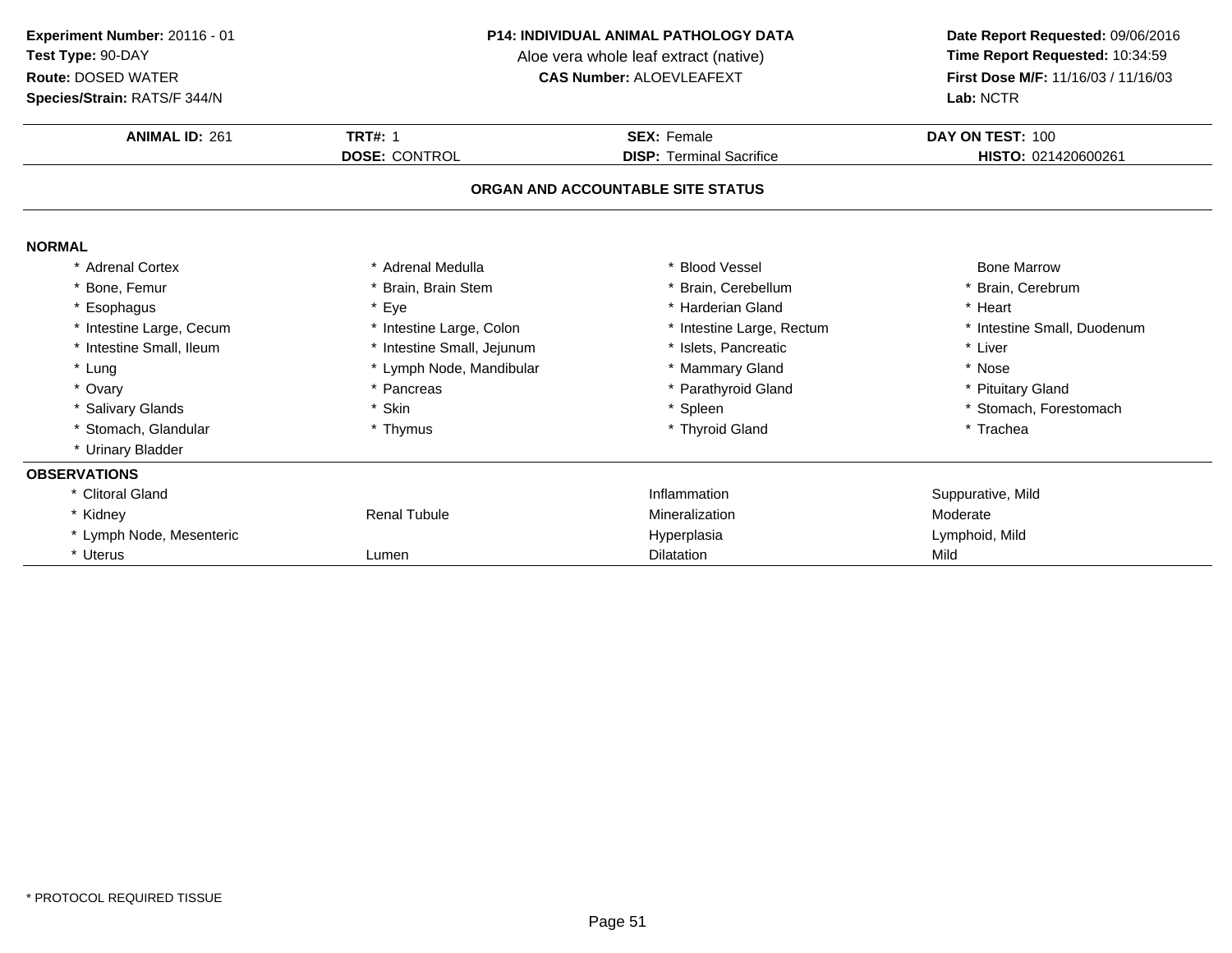**Species/Strain:** RATS/F 344/N

#### **P14: INDIVIDUAL ANIMAL PATHOLOGY DATA**

Aloe vera whole leaf extract (native)<br>**CAS Number:** ALOEVLEAFEXT

| <b>Species/Strain: RATS/F 344/N</b> |                            |                                   |                             |
|-------------------------------------|----------------------------|-----------------------------------|-----------------------------|
| <b>ANIMAL ID: 262</b>               | <b>TRT#: 1</b>             | <b>SEX: Female</b>                | DAY ON TEST: 100            |
|                                     | <b>DOSE: CONTROL</b>       | <b>DISP: Terminal Sacrifice</b>   | HISTO: 021420600262         |
|                                     |                            | ORGAN AND ACCOUNTABLE SITE STATUS |                             |
| <b>NORMAL</b>                       |                            |                                   |                             |
| * Adrenal Cortex                    | * Adrenal Medulla          | * Blood Vessel                    | <b>Bone Marrow</b>          |
| * Bone, Femur                       | Brain, Brain Stem          | * Brain, Cerebellum               | * Brain, Cerebrum           |
| * Clitoral Gland                    | * Esophagus                | * Eye                             | * Heart                     |
| * Intestine Large, Cecum            | * Intestine Large, Colon   | * Intestine Large, Rectum         | * Intestine Small, Duodenum |
| * Intestine Small, Ileum            | * Intestine Small, Jejunum | * Islets, Pancreatic              | * Liver                     |
| * Lung                              | * Lymph Node, Mandibular   | * Lymph Node, Mesenteric          | * Mammary Gland             |
| * Nose                              | * Ovary                    | * Pancreas                        | * Parathyroid Gland         |
| * Pituitary Gland                   | * Salivary Glands          | * Skin                            | * Spleen                    |
| * Stomach, Forestomach              | * Stomach, Glandular       | * Thymus                          | * Thyroid Gland             |
| * Trachea                           | * Urinary Bladder          | * Uterus                          |                             |
| <b>OBSERVATIONS</b>                 |                            |                                   |                             |
| * Harderian Gland                   |                            | <b>Infiltration Cellular</b>      | Lymphoid, Minimal           |
| * Kidney                            | <b>Renal Tubule</b>        | Mineralization                    | Mild                        |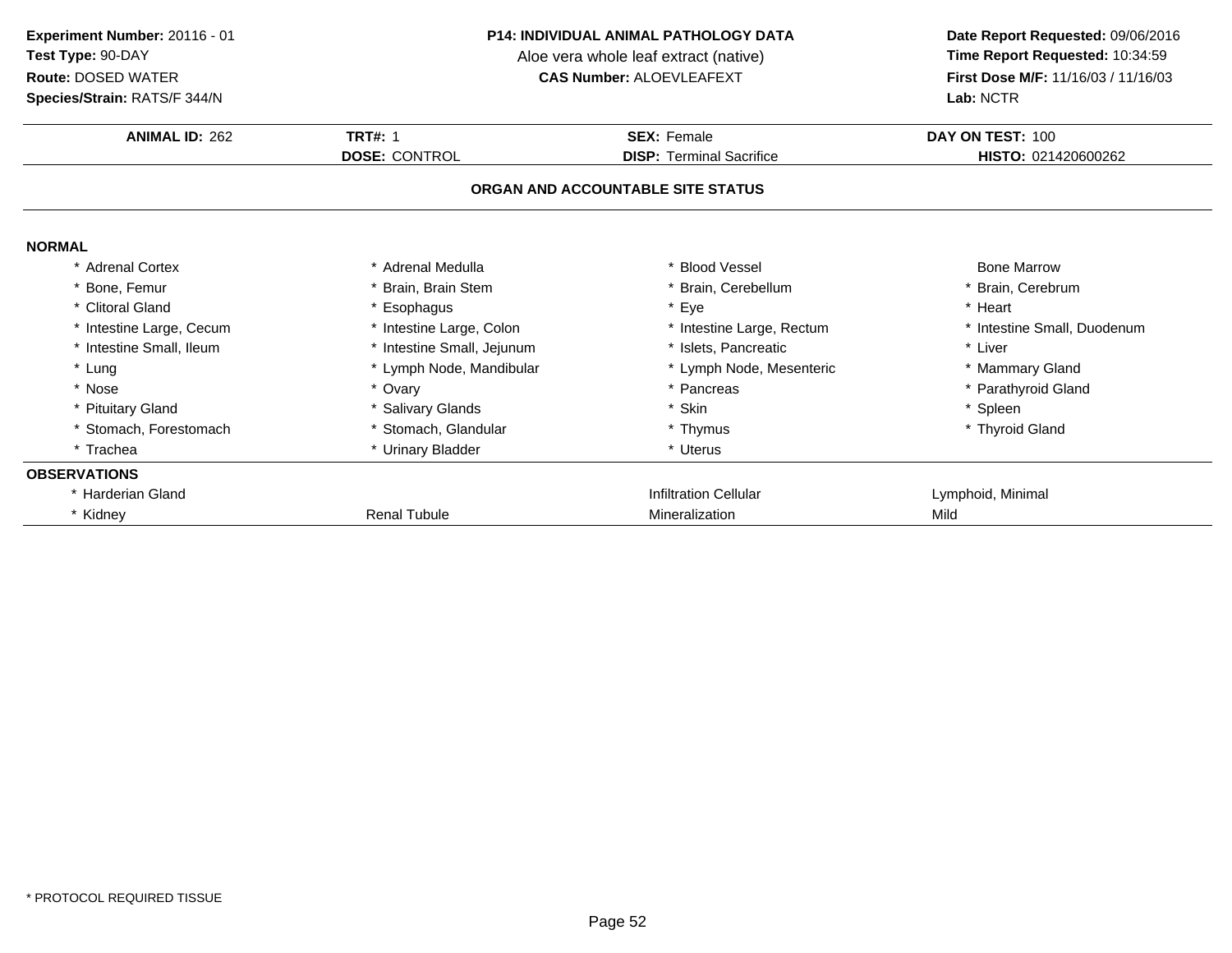**Species/Strain:** RATS/F 344/N

#### **P14: INDIVIDUAL ANIMAL PATHOLOGY DATA**

Aloe vera whole leaf extract (native)<br>**CAS Number:** ALOEVLEAFEXT

| Species/Strain: RATS/F 344/N |                            |                                   | Lab: NCTR                   |
|------------------------------|----------------------------|-----------------------------------|-----------------------------|
| <b>ANIMAL ID: 271</b>        | <b>TRT#: 1</b>             | <b>SEX: Female</b>                | DAY ON TEST: 100            |
|                              | <b>DOSE: CONTROL</b>       | <b>DISP: Terminal Sacrifice</b>   | HISTO: 021420600271         |
|                              |                            | ORGAN AND ACCOUNTABLE SITE STATUS |                             |
| <b>NORMAL</b>                |                            |                                   |                             |
| * Adrenal Cortex             | * Adrenal Medulla          | <b>Blood Vessel</b>               | <b>Bone Marrow</b>          |
| * Bone, Femur                | Brain, Brain Stem          | * Brain, Cerebellum               | Brain, Cerebrum             |
| * Esophagus                  | * Eye                      | * Harderian Gland                 | * Heart                     |
| * Intestine Large, Cecum     | * Intestine Large, Colon   | * Intestine Large, Rectum         | * Intestine Small, Duodenum |
| * Intestine Small, Ileum     | * Intestine Small, Jejunum | * Islets, Pancreatic              | * Liver                     |
| * Lung                       | * Lymph Node, Mandibular   | * Mammary Gland                   | * Nose                      |
| * Ovary                      | * Pancreas                 | * Parathyroid Gland               | * Pituitary Gland           |
| * Salivary Glands            | * Skin                     | * Spleen                          | * Stomach, Forestomach      |
| * Stomach, Glandular         | * Thymus                   | * Thyroid Gland                   | * Trachea                   |
| * Urinary Bladder            | * Uterus                   |                                   |                             |
| <b>OBSERVATIONS</b>          |                            |                                   |                             |
| * Clitoral Gland             |                            | <b>Infiltration Cellular</b>      | Lymphoid, Mild              |
| * Kidney                     | <b>Renal Tubule</b>        | Mineralization                    | Mild                        |
| * Lymph Node, Mesenteric     |                            | Hyperplasia                       | Lymphoid, Mild              |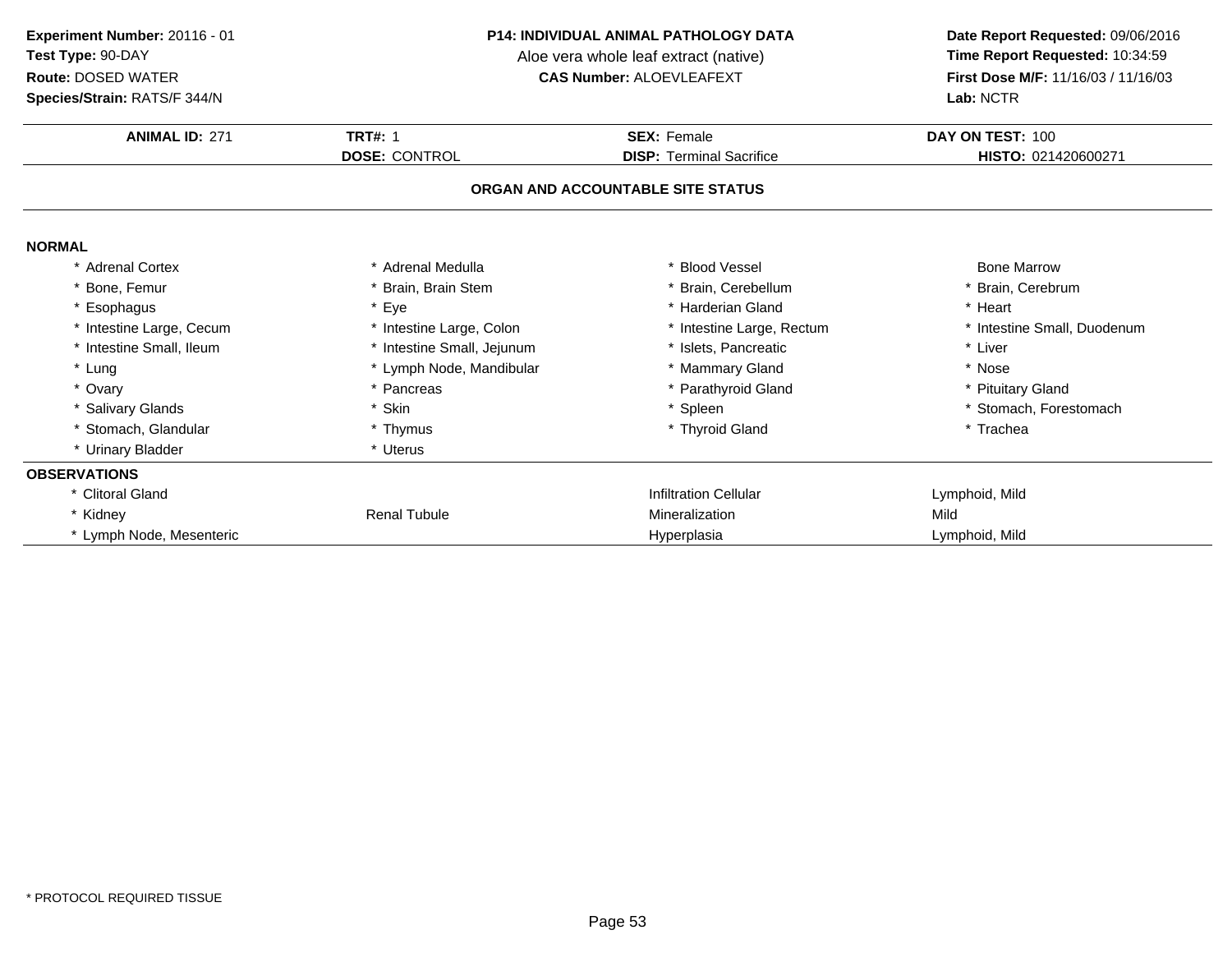**Species/Strain:** RATS/F 344/N

#### **P14: INDIVIDUAL ANIMAL PATHOLOGY DATA**

Aloe vera whole leaf extract (native)<br>**CAS Number:** ALOEVLEAFEXT

| <b>ANIMAL ID: 272</b>       | <b>TRT#: 1</b>           | <b>SEX: Female</b>                | DAY ON TEST: 100          |
|-----------------------------|--------------------------|-----------------------------------|---------------------------|
|                             | <b>DOSE: CONTROL</b>     | <b>DISP: Terminal Sacrifice</b>   | HISTO: 021420600272       |
|                             |                          | ORGAN AND ACCOUNTABLE SITE STATUS |                           |
| <b>NORMAL</b>               |                          |                                   |                           |
| * Adrenal Cortex            | Adrenal Medulla          | <b>Blood Vessel</b>               | <b>Bone Marrow</b>        |
| * Bone, Femur               | Brain, Brain Stem        | * Brain, Cerebellum               | * Brain, Cerebrum         |
| * Clitoral Gland            | Esophagus                | Eye                               | * Harderian Gland         |
| * Heart                     | * Intestine Large, Cecum | * Intestine Large, Colon          | * Intestine Large, Rectum |
| * Intestine Small, Duodenum | * Intestine Small, Ileum | * Intestine Small, Jejunum        | * Islets, Pancreatic      |
| * Liver                     | * Lung                   | * Lymph Node, Mandibular          | * Mammary Gland           |
| * Nose                      | * Ovary                  | * Pancreas                        | * Pituitary Gland         |
| * Salivary Glands           | * Skin                   | * Spleen                          | * Stomach, Forestomach    |
| * Stomach, Glandular        | * Thymus                 | * Thyroid Gland                   | * Trachea                 |
| * Urinary Bladder           | * Uterus                 |                                   |                           |
| <b>MISSING</b>              |                          |                                   |                           |
| * Parathyroid Gland         |                          |                                   |                           |
| <b>OBSERVATIONS</b>         |                          |                                   |                           |
| * Kidney                    | <b>Renal Tubule</b>      | Mineralization                    | Mild                      |
| * Lymph Node, Mesenteric    |                          | Hyperplasia                       | Lymphoid, Mild            |
| * Parathyroid GI            |                          |                                   |                           |
| Note: Recut attempted       |                          |                                   |                           |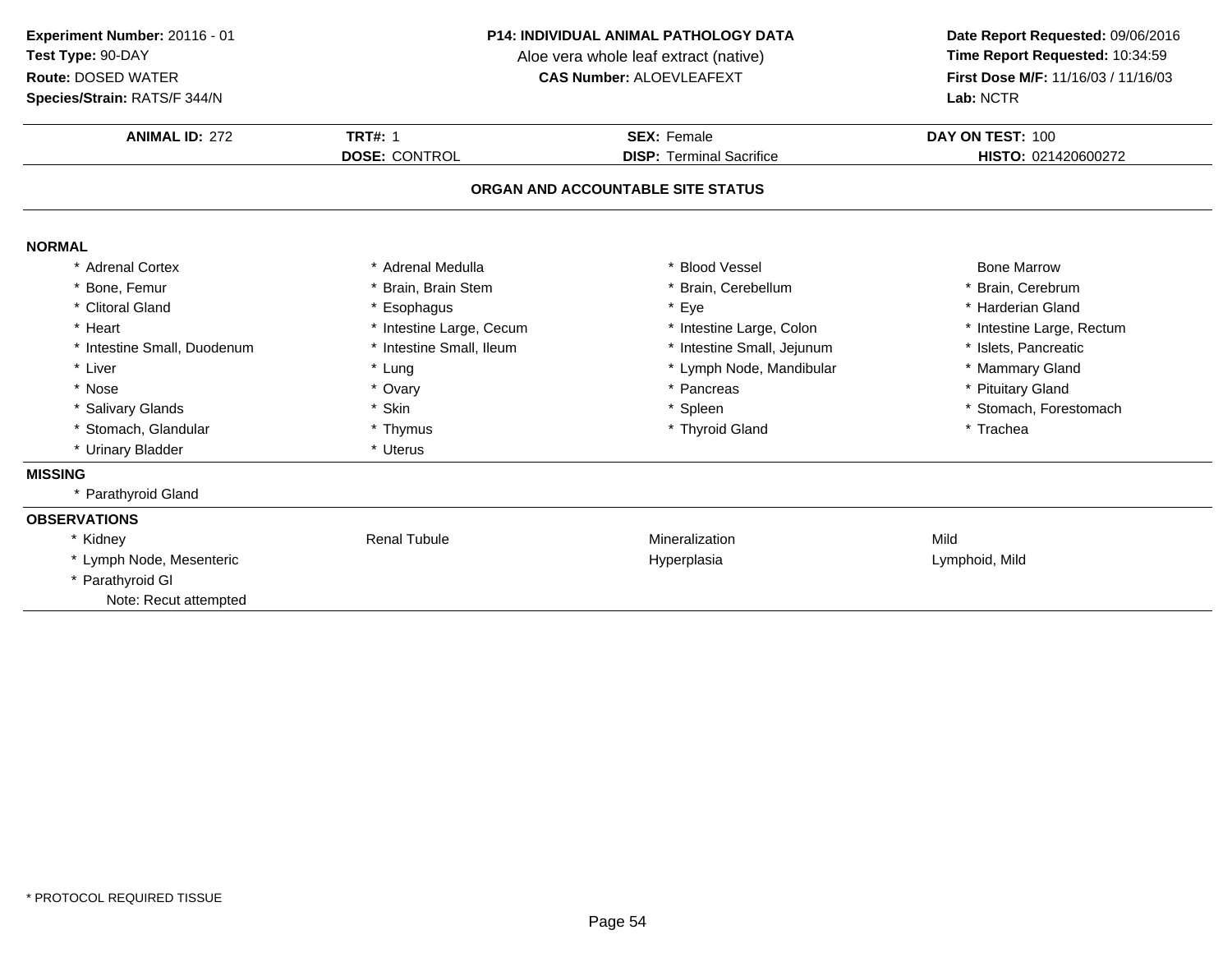#### **Species/Strain:** RATS/F 344/N

#### **P14: INDIVIDUAL ANIMAL PATHOLOGY DATA**

Aloe vera whole leaf extract (native)<br>**CAS Number:** ALOEVLEAFEXT

| <b>ANIMAL ID: 281</b>             | <b>TRT#: 1</b>              | <b>SEX: Female</b>              | DAY ON TEST: 101           |  |  |
|-----------------------------------|-----------------------------|---------------------------------|----------------------------|--|--|
|                                   | <b>DOSE: CONTROL</b>        | <b>DISP: Terminal Sacrifice</b> | HISTO: 021420600281        |  |  |
| ORGAN AND ACCOUNTABLE SITE STATUS |                             |                                 |                            |  |  |
| <b>NORMAL</b>                     |                             |                                 |                            |  |  |
| <b>Adrenal Cortex</b>             | * Adrenal Medulla           | * Blood Vessel                  | <b>Bone Marrow</b>         |  |  |
| * Bone, Femur                     | * Brain, Brain Stem         | * Brain, Cerebellum             | * Brain, Cerebrum          |  |  |
| * Esophagus                       | * Eye                       | * Heart                         | * Intestine Large, Colon   |  |  |
| * Intestine Large, Rectum         | * Intestine Small, Duodenum | * Intestine Small, Ileum        | * Intestine Small, Jejunum |  |  |
| * Islets, Pancreatic              | * Liver                     | * Lung                          | * Lymph Node, Mandibular   |  |  |
| * Mammary Gland                   | * Nose                      | * Ovary                         | * Pancreas                 |  |  |
| * Parathyroid Gland               | * Pituitary Gland           | * Salivary Glands               | * Skin                     |  |  |
| * Spleen                          | * Stomach, Forestomach      | * Stomach, Glandular            | * Thymus                   |  |  |
| * Thyroid Gland                   | * Trachea                   | * Urinary Bladder               | * Uterus                   |  |  |
| <b>OBSERVATIONS</b>               |                             |                                 |                            |  |  |
| * Clitoral Gland                  |                             | <b>Infiltration Cellular</b>    | Lymphoid, Moderate         |  |  |
| * Harderian Gland                 |                             | <b>Infiltration Cellular</b>    | Lymphoid, Minimal          |  |  |
| * Intestine Large, Cecum          | <b>Goblet Cell</b>          | Hyperplasia                     | Minimal                    |  |  |
| * Kidney                          | <b>Renal Tubule</b>         | <b>Mineralization</b>           | Mild                       |  |  |
| * Lymph Node, Mesenteric          |                             | Hyperplasia                     | Lymphoid, Mild             |  |  |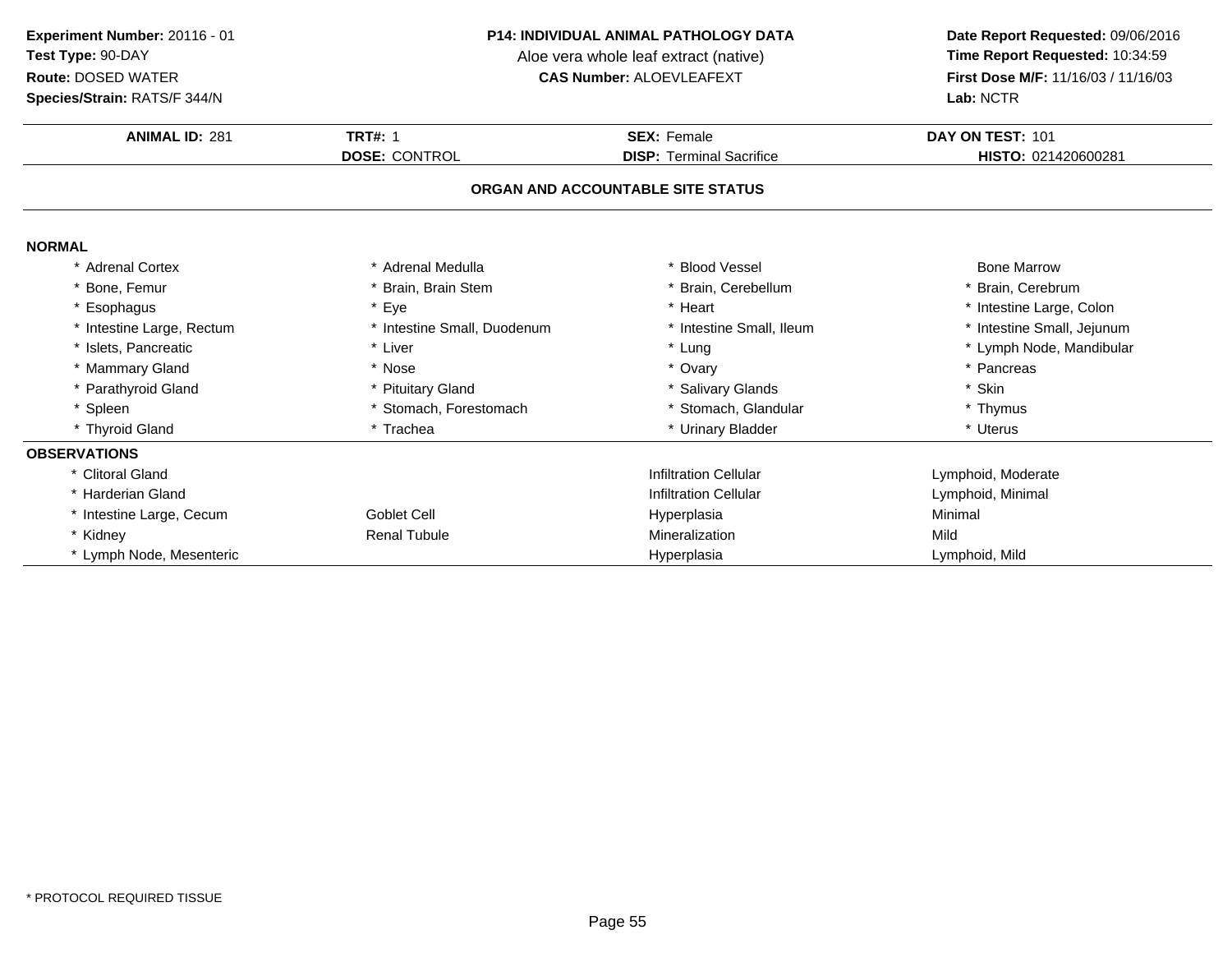**Species/Strain:** RATS/F 344/N

#### **P14: INDIVIDUAL ANIMAL PATHOLOGY DATA**

Aloe vera whole leaf extract (native)<br>**CAS Number:** ALOEVLEAFEXT

| <b>Species/Strain: RATS/F 344/N</b> |                            | Lab: NCTR                         |                             |  |
|-------------------------------------|----------------------------|-----------------------------------|-----------------------------|--|
| <b>ANIMAL ID: 282</b>               | <b>TRT#: 1</b>             | <b>SEX: Female</b>                | DAY ON TEST: 101            |  |
|                                     | <b>DOSE: CONTROL</b>       | <b>DISP: Terminal Sacrifice</b>   | HISTO: 021420600282         |  |
|                                     |                            | ORGAN AND ACCOUNTABLE SITE STATUS |                             |  |
| <b>NORMAL</b>                       |                            |                                   |                             |  |
| * Adrenal Cortex                    | * Adrenal Medulla          | * Blood Vessel                    | <b>Bone Marrow</b>          |  |
| * Bone, Femur                       | Brain, Brain Stem          | * Brain, Cerebellum               | * Brain, Cerebrum           |  |
| Esophagus                           | * Eye                      | * Harderian Gland                 | * Heart                     |  |
| * Intestine Large, Cecum            | * Intestine Large, Colon   | * Intestine Large, Rectum         | * Intestine Small, Duodenum |  |
| * Intestine Small, Ileum            | * Intestine Small, Jejunum | * Islets, Pancreatic              | * Liver                     |  |
| * Lung                              | * Lymph Node, Mandibular   | * Lymph Node, Mesenteric          | * Mammary Gland             |  |
| * Nose                              | * Ovary                    | * Pancreas                        | * Parathyroid Gland         |  |
| * Pituitary Gland                   | * Salivary Glands          | * Skin                            | * Spleen                    |  |
| * Stomach, Forestomach              | Stomach, Glandular         | * Thymus                          | * Thyroid Gland             |  |
| * Trachea                           | * Urinary Bladder          | * Uterus                          |                             |  |
| <b>OBSERVATIONS</b>                 |                            |                                   |                             |  |
| * Clitoral Gland                    |                            | Inflammation                      | Suppurative, Moderate       |  |
| * Kidney                            | <b>Renal Tubule</b>        | Mineralization                    | Mild                        |  |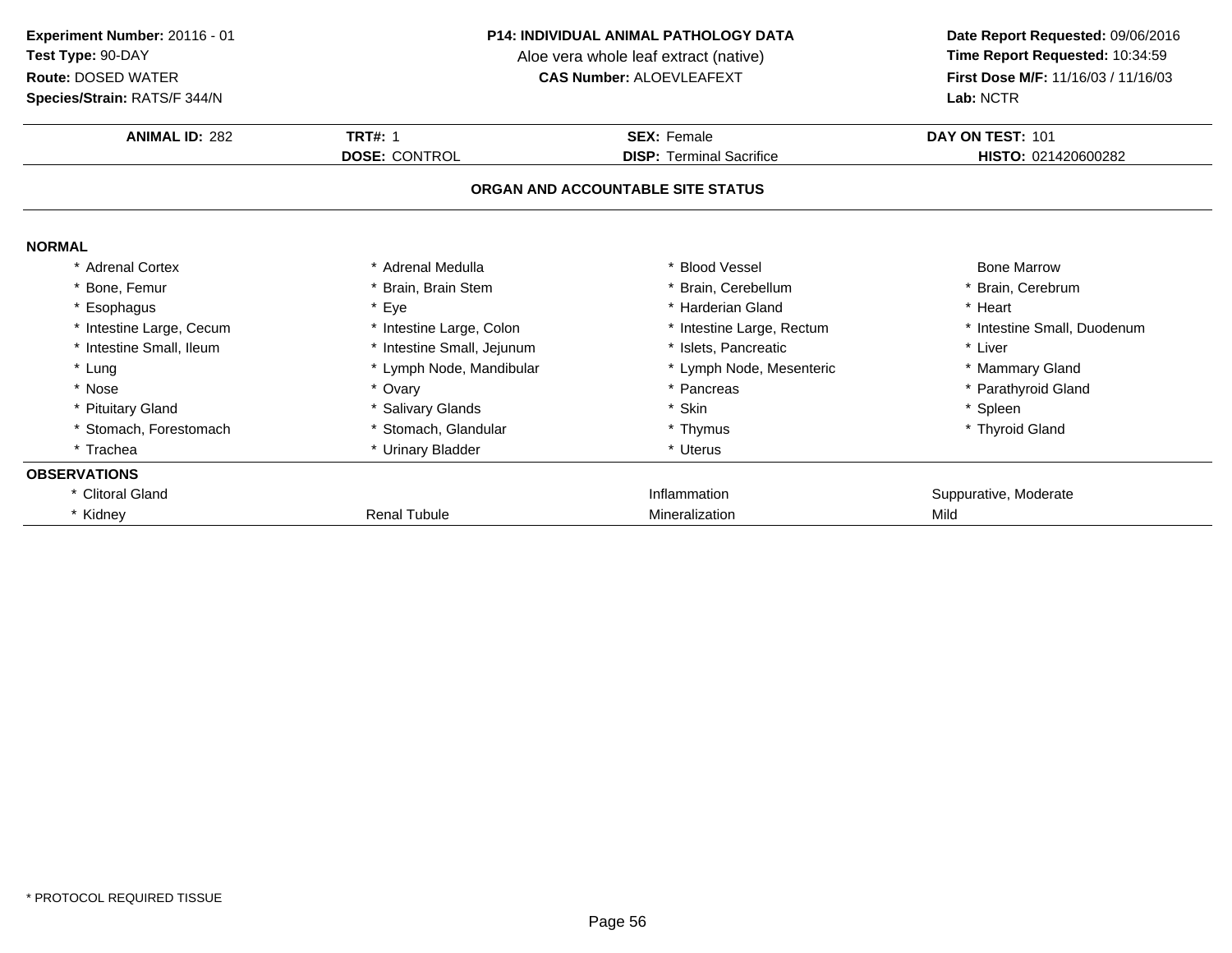**Species/Strain:** RATS/F 344/N

#### **P14: INDIVIDUAL ANIMAL PATHOLOGY DATA**

Aloe vera whole leaf extract (native)<br>**CAS Number:** ALOEVLEAFEXT

| <b>Species/Strain: RATS/F 344/N</b> |                            |                                   | Lab: NCTR                   |  |
|-------------------------------------|----------------------------|-----------------------------------|-----------------------------|--|
| <b>ANIMAL ID: 291</b>               | <b>TRT#: 1</b>             | <b>SEX: Female</b>                | DAY ON TEST: 101            |  |
|                                     | <b>DOSE: CONTROL</b>       | <b>DISP: Terminal Sacrifice</b>   | HISTO: 021420600291         |  |
|                                     |                            | ORGAN AND ACCOUNTABLE SITE STATUS |                             |  |
| <b>NORMAL</b>                       |                            |                                   |                             |  |
| * Adrenal Cortex                    | * Adrenal Medulla          | * Blood Vessel                    | <b>Bone Marrow</b>          |  |
| * Bone, Femur                       | Brain, Brain Stem          | * Brain, Cerebellum               | * Brain, Cerebrum           |  |
| Esophagus                           | * Eye                      | * Harderian Gland                 | * Heart                     |  |
| * Intestine Large, Cecum            | * Intestine Large, Colon   | * Intestine Large, Rectum         | * Intestine Small, Duodenum |  |
| * Intestine Small, Ileum            | * Intestine Small, Jejunum | * Islets, Pancreatic              | * Liver                     |  |
| * Lung                              | * Lymph Node, Mandibular   | * Lymph Node, Mesenteric          | * Mammary Gland             |  |
| * Nose                              | * Ovary                    | * Pancreas                        | * Parathyroid Gland         |  |
| * Pituitary Gland                   | * Salivary Glands          | * Skin                            | * Spleen                    |  |
| * Stomach, Forestomach              | * Stomach, Glandular       | * Thymus                          | * Thyroid Gland             |  |
| * Trachea                           | * Urinary Bladder          | * Uterus                          |                             |  |
| <b>OBSERVATIONS</b>                 |                            |                                   |                             |  |
| * Clitoral Gland                    |                            | Inflammation                      | Suppurative, Minimal        |  |
| * Kidney                            | <b>Renal Tubule</b>        | Mineralization                    | Moderate                    |  |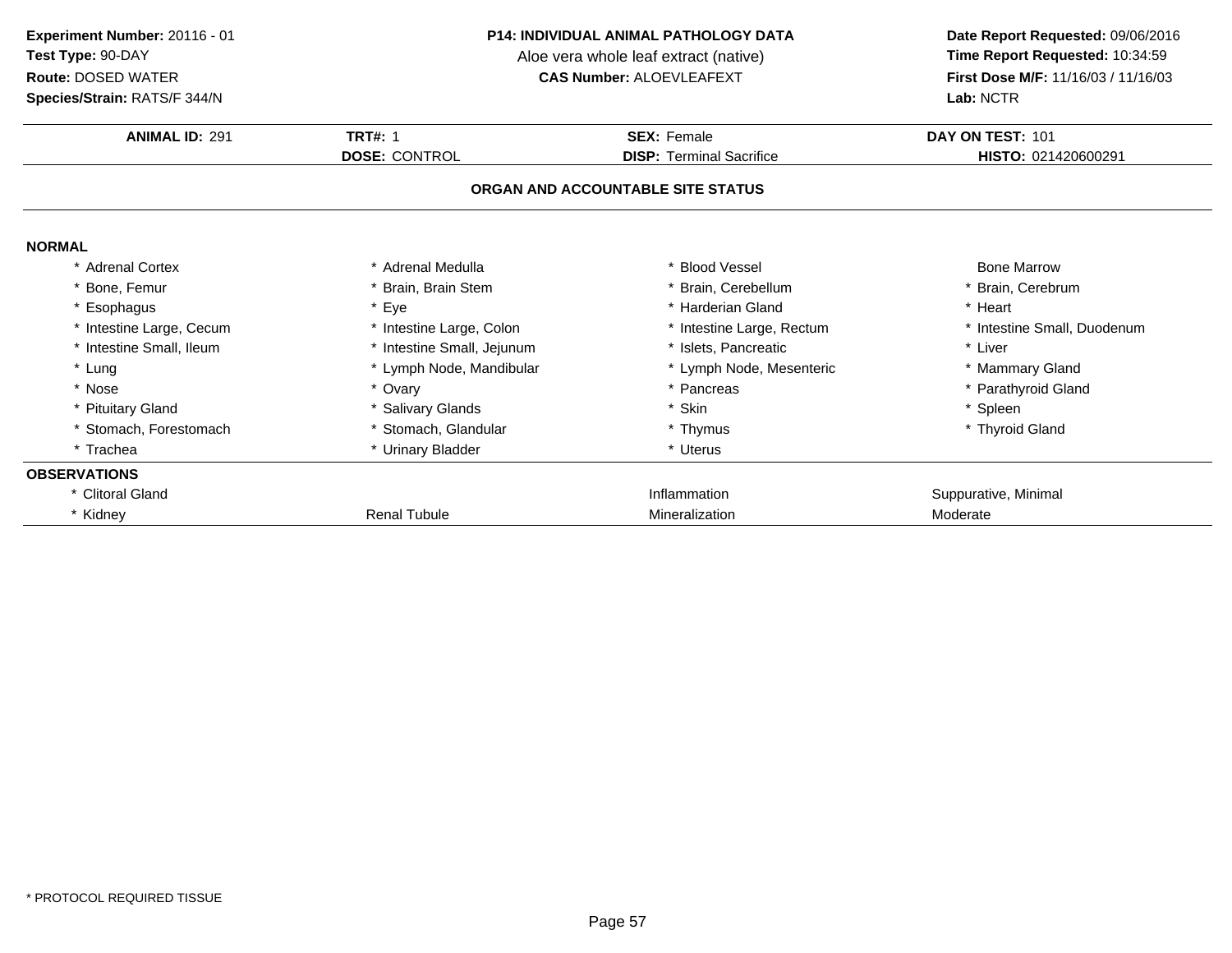**Species/Strain:** RATS/F 344/N

#### **P14: INDIVIDUAL ANIMAL PATHOLOGY DATA**

Aloe vera whole leaf extract (native)<br>**CAS Number:** ALOEVLEAFEXT

| <b>ANIMAL ID: 292</b>      | <b>TRT#: 1</b>             | <b>SEX: Female</b>                | DAY ON TEST: 101            |
|----------------------------|----------------------------|-----------------------------------|-----------------------------|
|                            | <b>DOSE: CONTROL</b>       | <b>DISP: Terminal Sacrifice</b>   | HISTO: 021420600292         |
|                            |                            | ORGAN AND ACCOUNTABLE SITE STATUS |                             |
| <b>NORMAL</b>              |                            |                                   |                             |
| * Adrenal Cortex           | * Adrenal Medulla          | * Blood Vessel                    | <b>Bone Marrow</b>          |
| * Bone, Femur              | <b>Brain, Brain Stem</b>   | * Brain, Cerebellum               | * Brain, Cerebrum           |
| * Clitoral Gland           | * Esophagus                | * Eye                             | * Harderian Gland           |
| * Heart                    | * Intestine Large, Cecum   | * Intestine Large, Colon          | * Intestine Small, Duodenum |
| * Intestine Small, Ileum   | * Intestine Small, Jejunum | * Islets, Pancreatic              | * Lung                      |
| * Lymph Node, Mandibular   | * Mammary Gland            | * Nose                            | * Ovary                     |
| * Pancreas                 | * Parathyroid Gland        | * Pituitary Gland                 | * Salivary Glands           |
| * Skin                     | * Spleen                   | * Stomach, Forestomach            | * Stomach, Glandular        |
| * Thymus                   | * Thyroid Gland            | * Trachea                         | * Urinary Bladder           |
| * Uterus                   |                            |                                   |                             |
| <b>MISSING</b>             |                            |                                   |                             |
| * Intestine Large, Rectum  |                            |                                   |                             |
| <b>OBSERVATIONS</b>        |                            |                                   |                             |
| * Int Lg Rectum            |                            |                                   |                             |
| Note: Wet tissue attempted |                            |                                   |                             |
| * Kidney                   | <b>Renal Tubule</b>        | Mineralization                    | Moderate                    |
| * Liver                    |                            | Inflammation                      | Chronic Active, Minimal     |
| * Lymph Node, Mesenteric   |                            | Hyperplasia                       | Lymphoid, Mild              |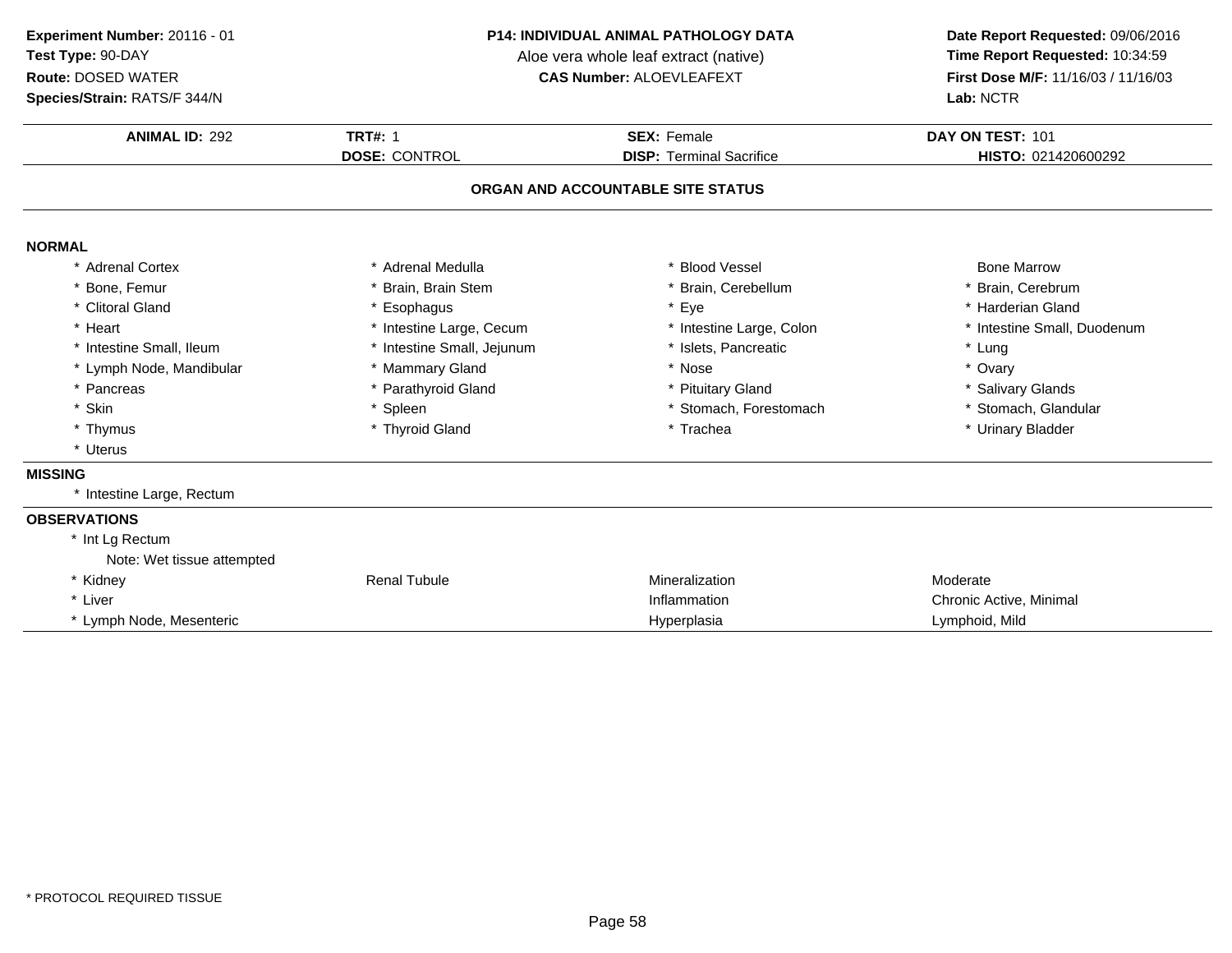**Species/Strain:** RATS/F 344/N

#### **P14: INDIVIDUAL ANIMAL PATHOLOGY DATA**

Aloe vera whole leaf extract (native)<br>**CAS Number:** ALOEVLEAFEXT

| <b>Species/Strain: RATS/F 344/N</b> |                          | Lab: NCTR                         |                           |  |
|-------------------------------------|--------------------------|-----------------------------------|---------------------------|--|
| <b>ANIMAL ID: 301</b>               | <b>TRT#: 1</b>           | <b>SEX: Female</b>                | DAY ON TEST: 101          |  |
|                                     | <b>DOSE: CONTROL</b>     | <b>DISP: Terminal Sacrifice</b>   | HISTO: 021420600301       |  |
|                                     |                          | ORGAN AND ACCOUNTABLE SITE STATUS |                           |  |
| <b>NORMAL</b>                       |                          |                                   |                           |  |
| * Adrenal Cortex                    | * Adrenal Medulla        | * Blood Vessel                    | <b>Bone Marrow</b>        |  |
| * Bone, Femur                       | Brain, Brain Stem        | * Brain, Cerebellum               | * Brain, Cerebrum         |  |
| * Clitoral Gland                    | * Esophagus              | * Eye                             | * Harderian Gland         |  |
| * Heart                             | * Intestine Large, Cecum | * Intestine Large, Colon          | * Intestine Large, Rectum |  |
| * Intestine Small, Duodenum         | * Intestine Small, Ileum | * Intestine Small, Jejunum        | * Islets, Pancreatic      |  |
| * Liver                             | * Lung                   | * Lymph Node, Mandibular          | * Mammary Gland           |  |
| * Nose                              | * Ovary                  | * Pancreas                        | * Parathyroid Gland       |  |
| * Pituitary Gland                   | * Salivary Glands        | * Skin                            | * Spleen                  |  |
| * Stomach, Forestomach              | * Stomach, Glandular     | * Thymus                          | * Thyroid Gland           |  |
| * Trachea                           | * Urinary Bladder        | * Uterus                          |                           |  |
| <b>OBSERVATIONS</b>                 |                          |                                   |                           |  |
| * Kidney                            | <b>Renal Tubule</b>      | Mineralization                    | Mild                      |  |
| * Lymph Node, Mesenteric            |                          | Hyperplasia                       | Lymphoid, Mild            |  |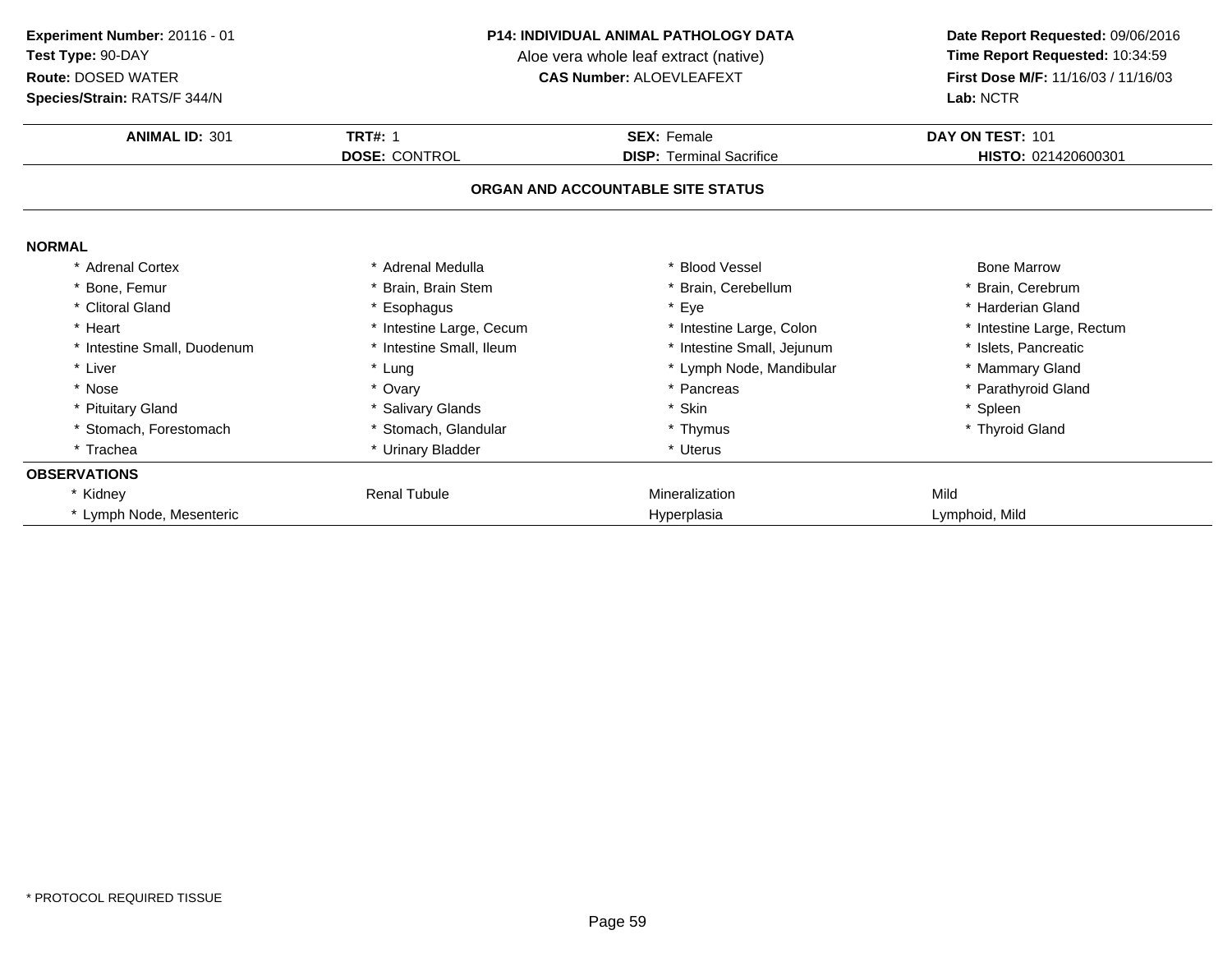**Species/Strain:** RATS/F 344/N

#### **P14: INDIVIDUAL ANIMAL PATHOLOGY DATA**

Aloe vera whole leaf extract (native)<br>**CAS Number:** ALOEVLEAFEXT

| Species/Strain: RATS/F 344/N |                            |                                   | Lab: NCTR                   |
|------------------------------|----------------------------|-----------------------------------|-----------------------------|
| <b>ANIMAL ID: 302</b>        | <b>TRT#: 1</b>             | <b>SEX: Female</b>                | DAY ON TEST: 101            |
|                              | <b>DOSE: CONTROL</b>       | <b>DISP: Terminal Sacrifice</b>   | HISTO: 021420600302         |
|                              |                            | ORGAN AND ACCOUNTABLE SITE STATUS |                             |
| <b>NORMAL</b>                |                            |                                   |                             |
| * Adrenal Cortex             | * Adrenal Medulla          | <b>Blood Vessel</b>               | <b>Bone Marrow</b>          |
| * Bone, Femur                | Brain, Brain Stem          | Brain, Cerebellum                 | Brain, Cerebrum             |
| * Esophagus                  | * Eye                      | * Harderian Gland                 | * Heart                     |
| * Intestine Large, Cecum     | * Intestine Large, Colon   | * Intestine Large, Rectum         | * Intestine Small, Duodenum |
| * Intestine Small, Ileum     | * Intestine Small, Jejunum | * Islets, Pancreatic              | * Liver                     |
| * Lung                       | * Lymph Node, Mandibular   | * Mammary Gland                   | * Nose                      |
| * Ovary                      | * Pancreas                 | * Parathyroid Gland               | * Pituitary Gland           |
| * Salivary Glands            | * Skin                     | * Spleen                          | * Stomach, Forestomach      |
| * Stomach, Glandular         | * Thymus                   | * Thyroid Gland                   | * Trachea                   |
| * Urinary Bladder            | * Uterus                   |                                   |                             |
| <b>OBSERVATIONS</b>          |                            |                                   |                             |
| * Clitoral Gland             |                            | <b>Infiltration Cellular</b>      | Lymphoid, Minimal           |
| * Kidney                     | <b>Renal Tubule</b>        | Mineralization                    | Moderate                    |
| * Lymph Node, Mesenteric     |                            | Hyperplasia                       | Lymphoid, Mild              |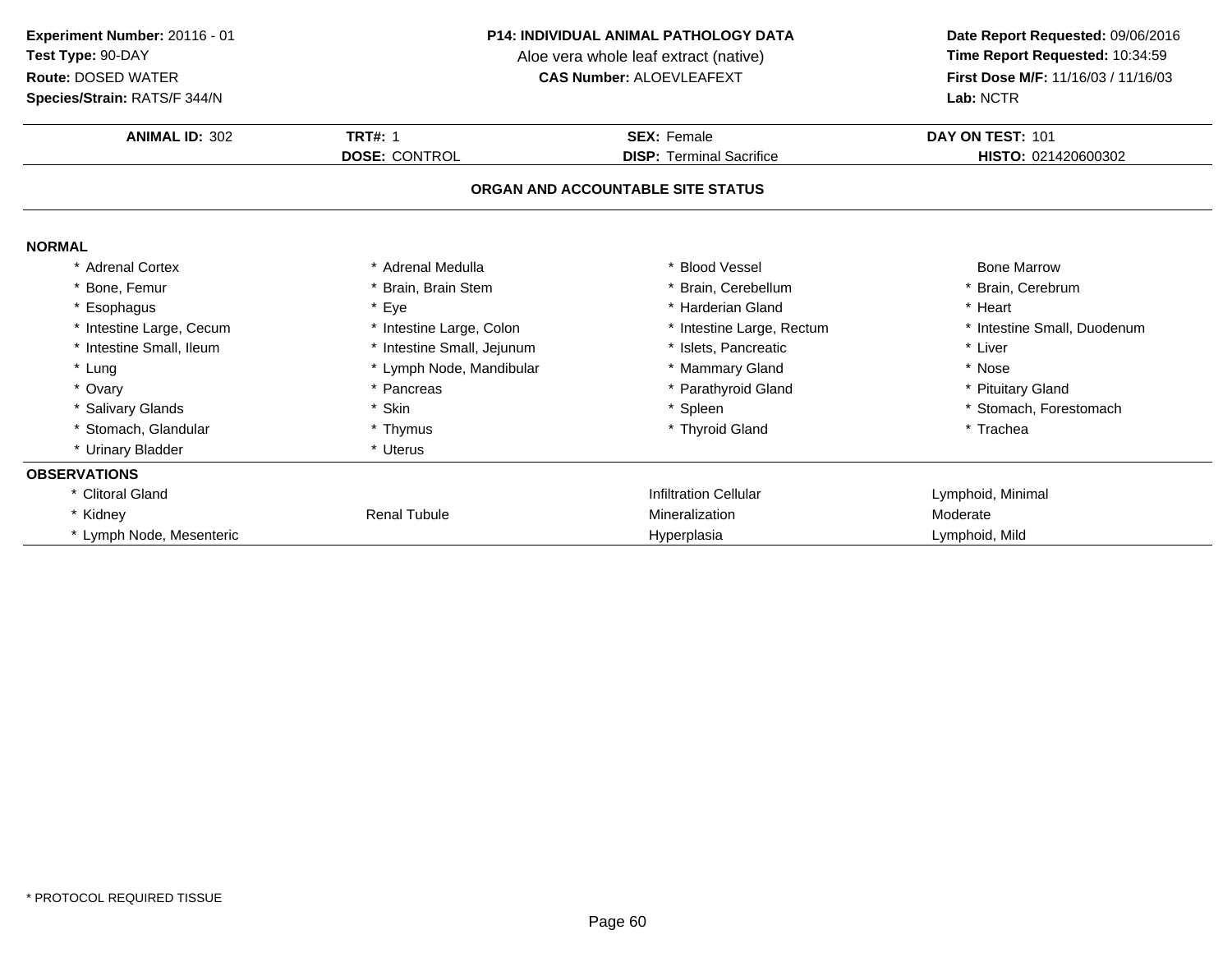**Species/Strain:** RATS/F 344/N

#### **P14: INDIVIDUAL ANIMAL PATHOLOGY DATA**

Aloe vera whole leaf extract (native)<br>**CAS Number:** ALOEVLEAFEXT

| <b>ANIMAL ID: 311</b>          | <b>TRT#: 4</b>           | <b>SEX: Female</b>                | DAY ON TEST: 100        |
|--------------------------------|--------------------------|-----------------------------------|-------------------------|
|                                | DOSE: 3% WLN             | <b>DISP: Terminal Sacrifice</b>   | HISTO: 021420600311     |
|                                |                          | ORGAN AND ACCOUNTABLE SITE STATUS |                         |
| <b>NORMAL</b>                  |                          |                                   |                         |
| * Adrenal Cortex               | * Adrenal Medulla        | * Blood Vessel                    | <b>Bone Marrow</b>      |
| * Bone, Femur                  | * Brain, Brain Stem      | * Brain, Cerebellum               | * Brain, Cerebrum       |
| * Esophagus                    | * Eye                    | * Harderian Gland                 | * Heart                 |
| * Intestine Small, Duodenum    | * Intestine Small, Ileum | * Intestine Small, Jejunum        | * Islets, Pancreatic    |
| * Liver                        | * Lung                   | * Lymph Node, Mandibular          | * Mammary Gland         |
| * Nose                         | * Ovary                  | * Pancreas                        | * Parathyroid Gland     |
| * Pituitary Gland              | * Salivary Glands        | * Skin                            | * Spleen                |
| * Stomach, Forestomach         | * Stomach, Glandular     | * Thymus                          | * Thyroid Gland         |
| * Trachea                      | * Urinary Bladder        | * Uterus                          |                         |
| <b>OBSERVATIONS</b>            |                          |                                   |                         |
| * Clitoral Gland               |                          | Inflammation                      | Suppurative, Moderate   |
| * Intestine Large, Cecum       | <b>Goblet Cell</b>       | Hyperplasia                       | Moderate                |
|                                |                          | <b>Infiltration Cellular</b>      | Polymorphnuclr, Minimal |
| * Intestine Large, Colon       | <b>Goblet Cell</b>       | Hyperplasia                       | Moderate                |
| * Intestine Large, Rectum      | <b>Goblet Cell</b>       | Hyperplasia                       | Moderate                |
|                                | Anus, Epithelium         | Hyperplasia                       | Squamous, Moderate      |
|                                | Anus                     | Inflammation                      | Chronic Active, Mild    |
| * Kidney                       | <b>Renal Tubule</b>      | Mineralization                    | Mild                    |
| * Lymph Node, Mesenteric       |                          | Hyperplasia                       | Lymphoid, Marked        |
| $TGLs = 1-9$ ]<br>[Hyperplasia |                          |                                   |                         |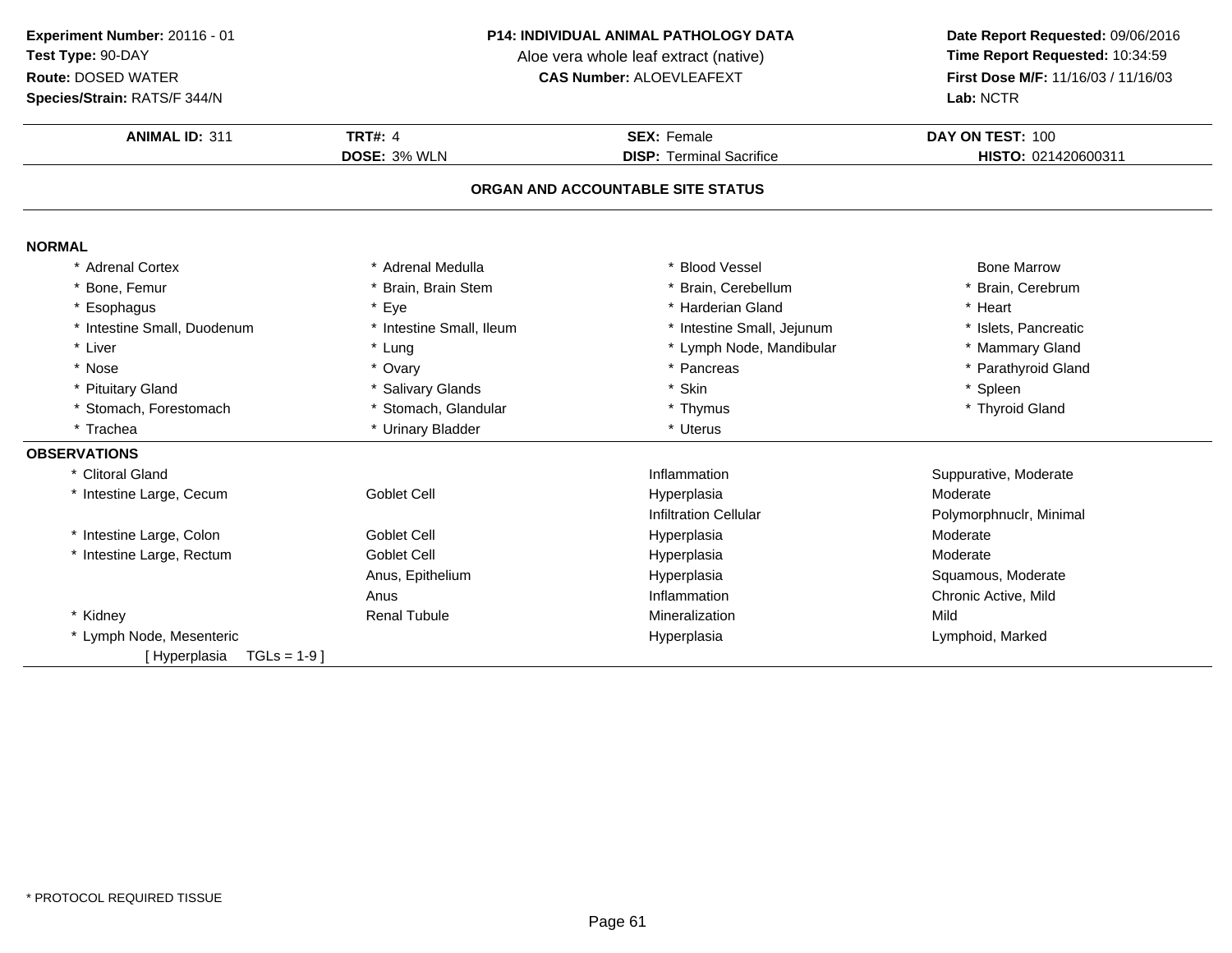**ANIMAL ID:** <sup>312</sup> **TRT#:** <sup>4</sup> **SEX:** Female **DAY ON TEST:** <sup>100</sup> **DOSE:** 3% WLN **DISP:** Terminal Sacrifice **HISTO:** <sup>021420600312</sup> **ORGAN AND ACCOUNTABLE SITE STATUSNORMAL** \* Adrenal Cortex \* Adrenal Medullaa the second vessel and the Second Vessel and the Second Bone Marrow \* Brain, Cerebrum \* Bone, Femur \* Brain, Brain Stem \* Brain, Cerebellum \* Brain, Cerebrum \* Esophaguss \* Eye e the settlement of the state of the state of the state of the state of the state of the state of the state of the state of the state of the state of the state of the state of the state of the state of the state of the sta \* Intestine Large, Rectum\* Intestine Small, Duodenum \* 1992)<br>
\* Lung \* Lymph Node, Mandibular \* Lymph Node, Mandibular \* Mammary Gland \* Islets, Pancreatic \* Lung\* Lung \* Lymph Node, Mandibular \* Mammary Gland<br>\* Ovary \* Pancreas \* Parathyroid Gland \* Nose \* Ovary \* Pancreas \* Parathyroid Gland \* Salivary Glands \* Skin\* Skin \* Spleen \* Spleen \* Spleen \* Stomach, Forestomach \* Thymus \* Stomach, Forestomach \* Thymus \* Trachea \* Stomach, Glandular **\*** Thymus \* Thyroid Gland \* Trachea \* Urinary Bladder \* Uterus **MISSING** \* Pituitary Gland**OBSERVATIONS** \* Clitoral Glandd
and
the contract of the state of the inflammation
state of the suppurative, Mild
state of the Suppurative, Mild
state of the Suppurative, Mild
state of the Suppurative, Mild
state of the Suppurative, Mild
state of the Su \* Intestine Large, Cecum Goblet Cell Hyperplasia Minimal \* Intestine Large, Colon Goblet Cell Hyperplasia Mild \* Kidney Renal Tubulee metallization metalization and the Mild Nephropathy Chronic, Minimal \* Liver \* Liver **Inflammation Inflammation**  Chronic Active, Minimal \* Lymph Node, Mesentericc and the contract of the contract of the contract of the Hyperplasia Lymphoid, Mild \* Pituitary Gl Note: Wet tissue attempted**Experiment Number:** 20116 - 01 **P14: INDIVIDUAL ANIMAL PATHOLOGY DATA Date Report Requested:** 09/06/2016 **Test Type:** 90-DAYAloe vera whole leaf extract (native)<br>**CAS Number:** ALOEVLEAFEXT **Route:** DOSED WATER**First Dose M/F:** 11/16/03 / 11/16/03<br>**Lab:** NCTR **Species/Strain:** RATS/F 344/N**Lab:** NCTR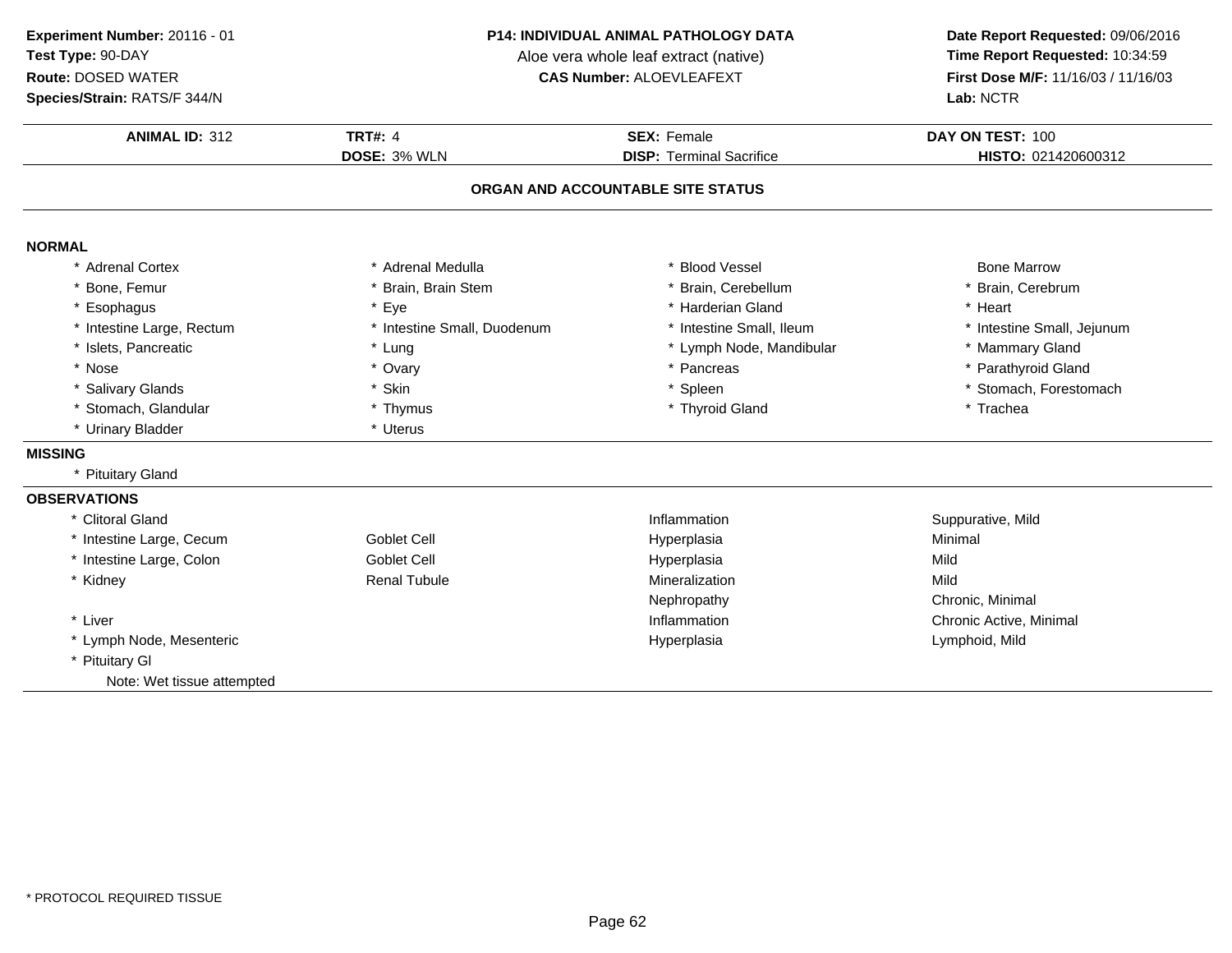**Species/Strain:** RATS/F 344/N

#### **P14: INDIVIDUAL ANIMAL PATHOLOGY DATA**

Aloe vera whole leaf extract (native)<br>**CAS Number:** ALOEVLEAFEXT

| Species/Strain: RATS/F 344/N |                            |                                   | Lab: NCTR            |
|------------------------------|----------------------------|-----------------------------------|----------------------|
| <b>ANIMAL ID: 321</b>        | <b>TRT#: 4</b>             | <b>SEX: Female</b>                | DAY ON TEST: 100     |
|                              | DOSE: 3% WLN               | <b>DISP: Terminal Sacrifice</b>   | HISTO: 021420600321  |
|                              |                            | ORGAN AND ACCOUNTABLE SITE STATUS |                      |
| <b>NORMAL</b>                |                            |                                   |                      |
| * Adrenal Cortex             | * Adrenal Medulla          | * Blood Vessel                    | <b>Bone Marrow</b>   |
| Bone, Femur                  | * Brain, Brain Stem        | * Brain, Cerebellum               | * Brain, Cerebrum    |
| Esophagus                    | * Eye                      | * Harderian Gland                 | * Heart              |
| * Intestine Small, Duodenum  | * Intestine Small, Jejunum | * Islets, Pancreatic              | * Liver              |
| * Lung                       | * Lymph Node, Mandibular   | * Mammary Gland                   | * Nose               |
| * Pancreas                   | * Parathyroid Gland        | * Pituitary Gland                 | * Salivary Glands    |
| Skin                         | * Spleen                   | * Stomach, Forestomach            | * Stomach, Glandular |
| * Thymus                     | * Thyroid Gland            | * Trachea                         | * Urinary Bladder    |
| * Uterus                     |                            |                                   |                      |
| <b>OBSERVATIONS</b>          |                            |                                   |                      |
| * Clitoral Gland             |                            | Inflammation                      | Suppurative, Mild    |
| * Intestine Large, Cecum     | <b>Goblet Cell</b>         | Hyperplasia                       | Mild                 |
|                              |                            | <b>Infiltration Cellular</b>      | Polymorphnuclr, Mild |
| * Intestine Large, Colon     | <b>Goblet Cell</b>         | Hyperplasia                       | Moderate             |
| * Intestine Large, Rectum    | <b>Goblet Cell</b>         | Hyperplasia                       | Minimal              |
| * Intestine Small, Ileum     | <b>Goblet Cell</b>         | Hyperplasia                       | Mild                 |
| * Kidney                     | <b>Renal Tubule</b>        | Mineralization                    | Mild                 |
| * Lymph Node, Mesenteric     |                            | Hyperplasia                       | Lymphoid, Marked     |
| [Hyperplasia TGLs = 1-9]     |                            |                                   |                      |
| * Ovary                      | <b>Interstit Cell</b>      | Hyperplasia                       | Mild                 |
| * Uterus                     |                            |                                   |                      |
| Note: TGL 2 - NCL            |                            |                                   |                      |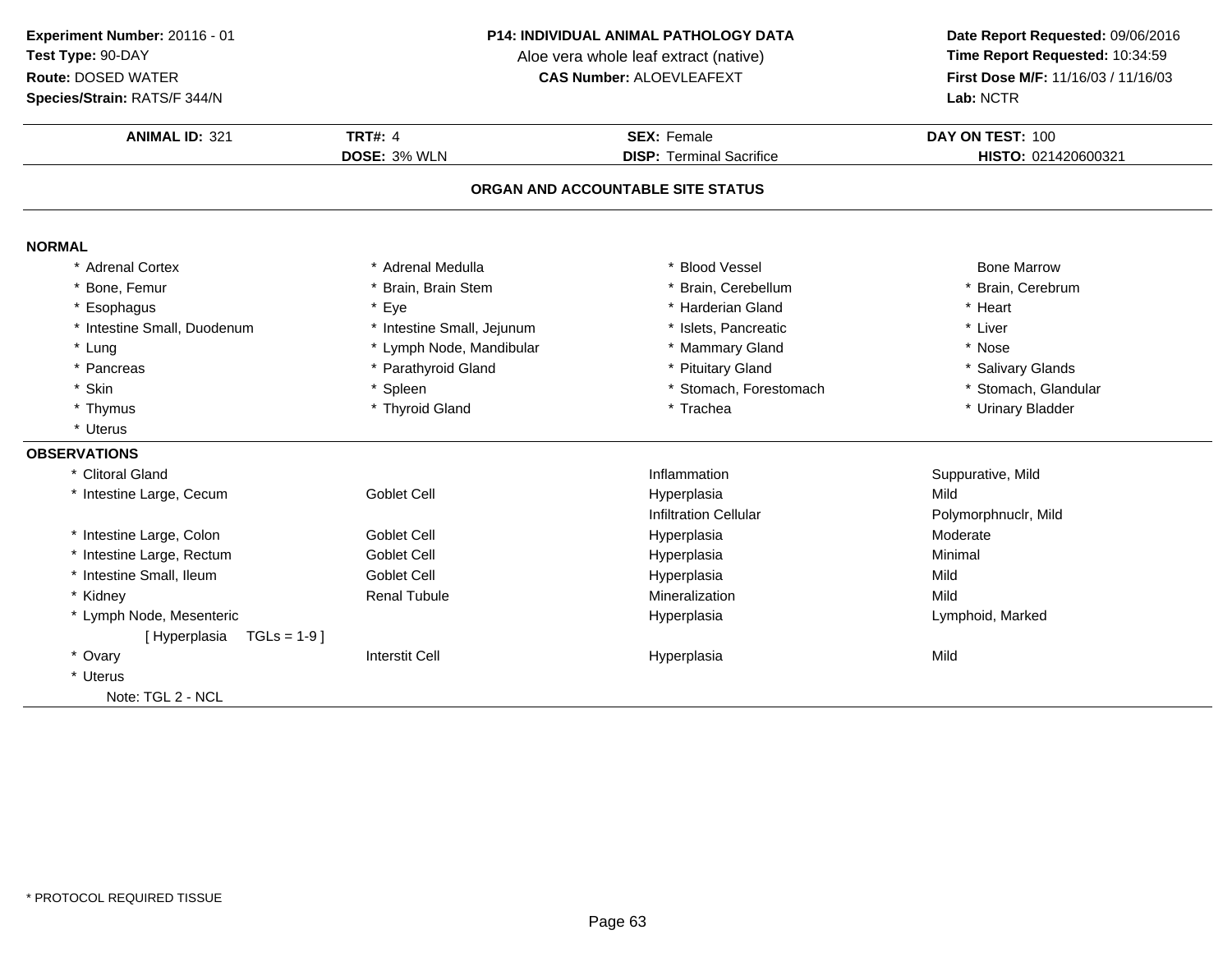**ANIMAL ID:** <sup>322</sup> **TRT#:** <sup>4</sup> **SEX:** Female **DAY ON TEST:** <sup>31</sup> **DOSE:** 3% WLN **DISP:** Moribund Sacrifice **HISTO:** <sup>021420600322</sup> **ORGAN AND ACCOUNTABLE SITE STATUSNORMAL** \* Adrenal Cortexx \* Blood Vessel \* \* Bone, Femur \* Bone, Femur \* \* Brain, Brain Stem \* Brain, Cerebellum \* Brain, Cerebrum \* Esophagus \* Eye \* Harderian Gland\* Heart \* Heart \* Intestine Large, Cecum<br>\* Intestine Small. Duodenum \* \* Intestine Small. Ileum \* Intestine Large, Colon<br>\* Intestine Small, Jejunum \* Intestine Large, Rectum\* Intestine Small, Duodenum \* 1ntestine Small, Duodenum \* Intestine Small, Intesting \* Intesting \* Intesting \* Intesting \* Intesting \* Intesting \* Intesting \* Intesting \* Intesting \* Intesting \* Intesting \* Intesting \* Int \* Islets, Pancreaticc \* Liver \* Liver \* Lung \* Lymph Node, Mandibular \* Lymph Node, Mesenteric \* Mammary Gland \* Nose \* Ovary \* Pancreas \* Parathyroid Gland\* Pituitary Gland<br>
\* Stomach, Forestomach<br>
\* Stomach, Glandular \* Skinn that is the set of the Spleen term in the store of the store of the store of the store of the store of the store of the store of the store of the store of the store of the store of the store of the store of the store of \* Thyroid Glandd **a** \* Trachea \* Trachea \* \* Urinary Bladder \* Urinary Bradder \* \* Uterus **MISSING** \* Adrenal Medulla**OBSERVATIONS** \* Adren Medulla Note: Two slides sent for complete section; Per pathologist no recut requestedBone Marroww metal control of the extension of the Hypocellularity and the Moderate Moderate \* Clitoral Gland Infiltration Cellular Lymphoid, Minimal \* Kidney Renal Tubulee Mineralization e Minimal \* Thymuss and the contract of the contract of the contract of the contract of the contract of the contract of the contract of the contract of the contract of the contract of the contract of the contract of the contract of the cont PRIMARY CAUSE OF DEATH - UNCERTAIN **Experiment Number:** 20116 - 01 **P14: INDIVIDUAL ANIMAL PATHOLOGY DATA Date Report Requested:** 09/06/2016 **Test Type:** 90-DAYAloe vera whole leaf extract (native)<br>**CAS Number:** ALOEVLEAFEXT **Route:** DOSED WATER**First Dose M/F:** 11/16/03 / 11/16/03<br>**Lab:** NCTR **Species/Strain:** RATS/F 344/N**Lab:** NCTR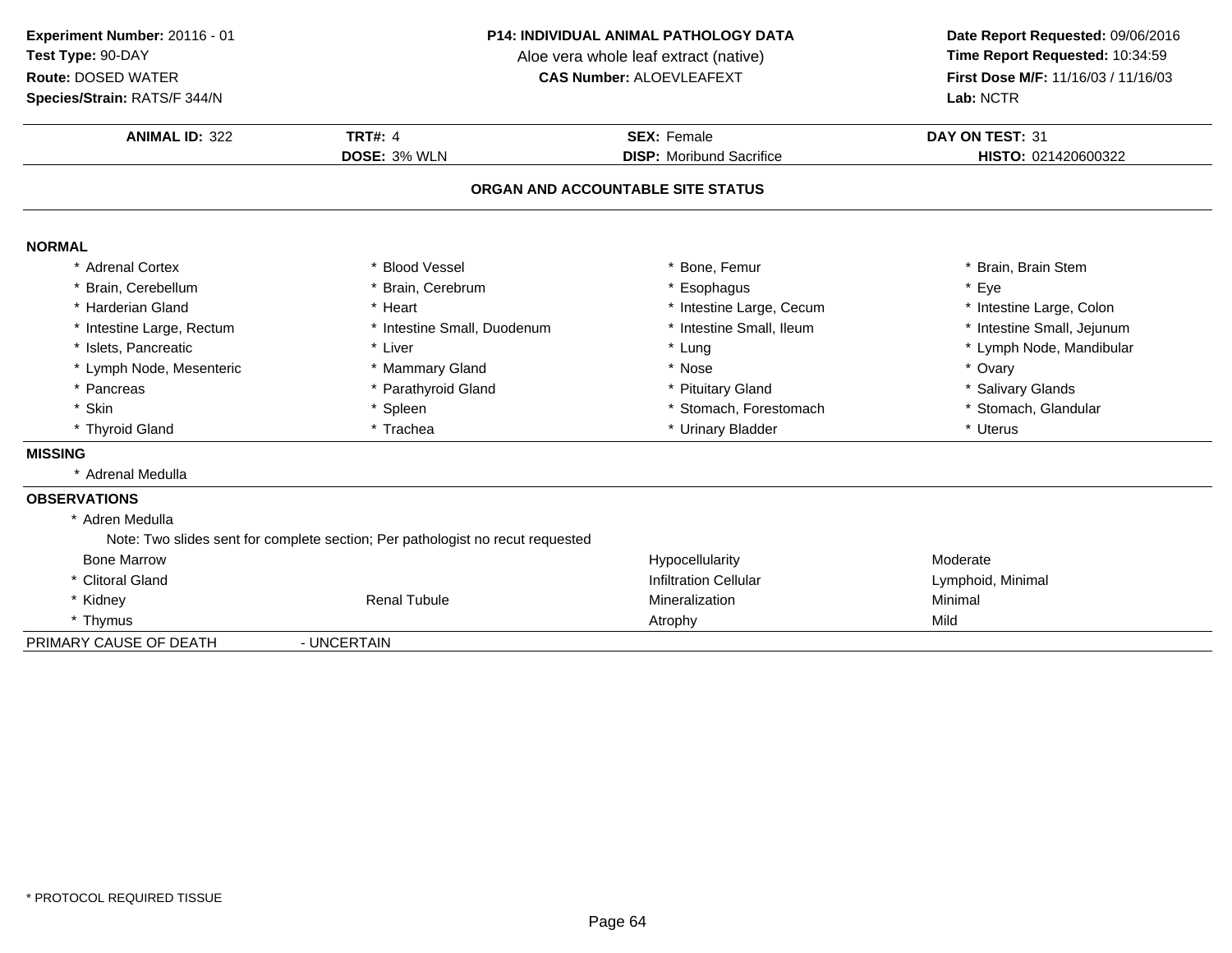| <b>Experiment Number: 20116 - 01</b> | <b>P14: INDIVIDUAL ANIMAL PATHOLOGY DATA</b> |                                       | Date Report Requested: 09/06/2016                                             |  |
|--------------------------------------|----------------------------------------------|---------------------------------------|-------------------------------------------------------------------------------|--|
| Test Type: 90-DAY                    |                                              | Aloe vera whole leaf extract (native) | Time Report Requested: 10:34:59<br><b>First Dose M/F: 11/16/03 / 11/16/03</b> |  |
| <b>Route: DOSED WATER</b>            |                                              | <b>CAS Number: ALOEVLEAFEXT</b>       |                                                                               |  |
| Species/Strain: RATS/F 344/N         |                                              |                                       | <b>Lab: NCTR</b>                                                              |  |
| <b>ANIMAL ID: 331</b>                | <b>TRT#: 4</b>                               | <b>SEX: Female</b>                    | DAY ON TEST: 26                                                               |  |
|                                      | <b>DOSE: 3% WLN</b>                          | <b>DISP: Natural Death</b>            | <b>HISTO: 021420600331</b>                                                    |  |

### \*\*\* NECROPSIED - NO MICROSCOPIC EXAMINATION

Animal Note: No Tissue Taken due to advanced autolysis.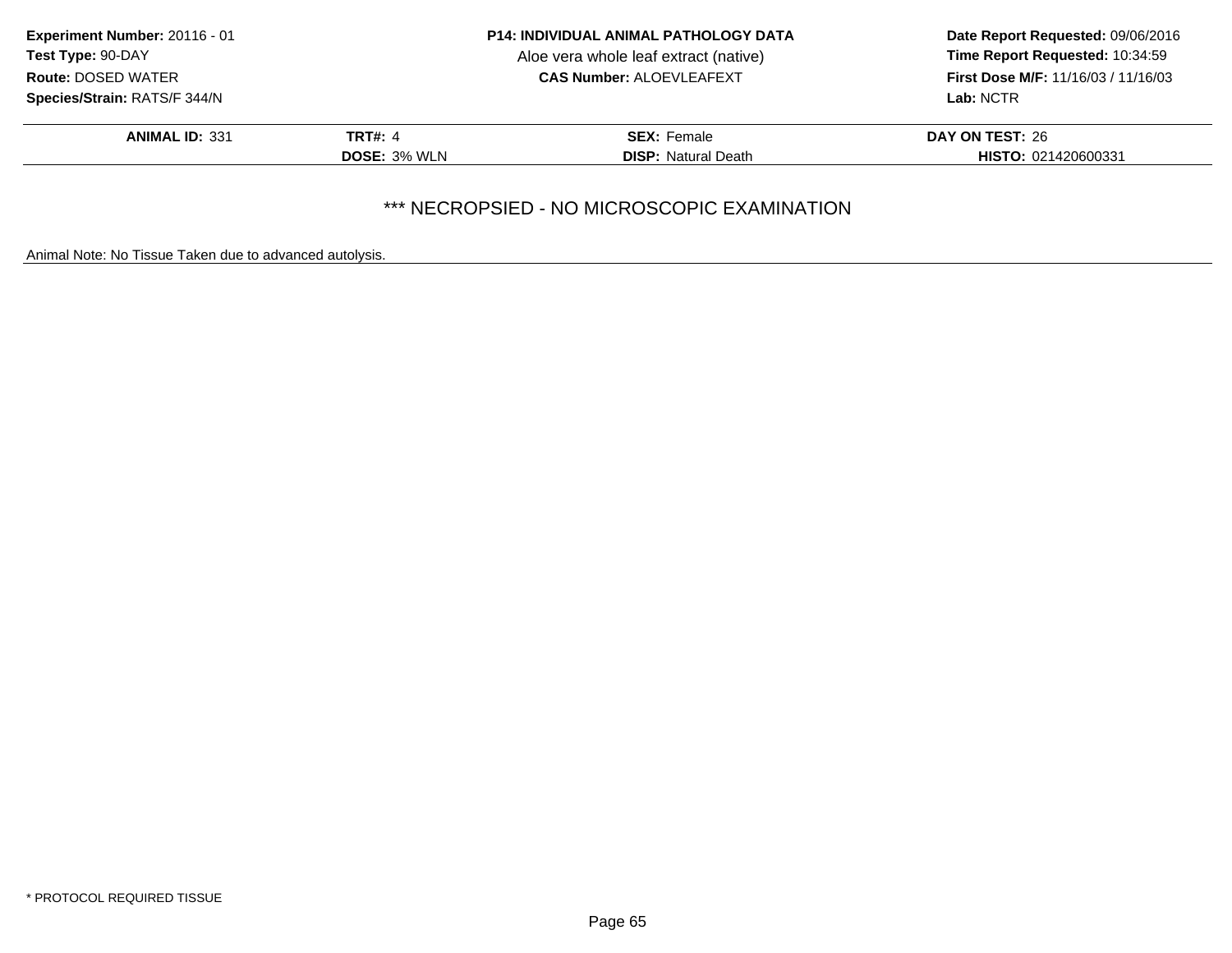**Species/Strain:** RATS/F 344/N

#### **P14: INDIVIDUAL ANIMAL PATHOLOGY DATA**

Aloe vera whole leaf extract (native)<br>**CAS Number:** ALOEVLEAFEXT

| <b>ANIMAL ID: 332</b>          | <b>TRT#: 4</b>           | <b>SEX: Female</b>                | DAY ON TEST: 100         |
|--------------------------------|--------------------------|-----------------------------------|--------------------------|
|                                | DOSE: 3% WLN             | <b>DISP: Terminal Sacrifice</b>   | HISTO: 021420600332      |
|                                |                          | ORGAN AND ACCOUNTABLE SITE STATUS |                          |
|                                |                          |                                   |                          |
| <b>NORMAL</b>                  |                          |                                   |                          |
| * Adrenal Cortex               | * Adrenal Medulla        | <b>Blood Vessel</b>               | <b>Bone Marrow</b>       |
| * Bone, Femur                  | * Brain, Brain Stem      | Brain, Cerebellum                 | * Brain, Cerebrum        |
| * Esophagus                    | * Eye                    | * Harderian Gland                 | * Heart                  |
| * Intestine Small, Duodenum    | * Intestine Small, Ileum | * Intestine Small, Jejunum        | * Islets, Pancreatic     |
| * Liver                        | * Lung                   | * Lymph Node, Mandibular          | * Mammary Gland          |
| * Nose                         | * Ovary                  | * Pancreas                        | * Parathyroid Gland      |
| * Pituitary Gland              | * Salivary Glands        | * Skin                            | * Spleen                 |
| * Stomach, Forestomach         | * Stomach, Glandular     | * Thymus                          | * Thyroid Gland          |
| * Trachea                      | * Urinary Bladder        | * Uterus                          |                          |
| <b>OBSERVATIONS</b>            |                          |                                   |                          |
| * Clitoral Gland               |                          | Inflammation                      | Suppurative, Minimal     |
| * Intestine Large, Cecum       | <b>Goblet Cell</b>       | Hyperplasia                       | Moderate                 |
| * Intestine Large, Colon       | <b>Goblet Cell</b>       | Hyperplasia                       | Marked                   |
|                                |                          | <b>Infiltration Cellular</b>      | Polymorphnuclr, Moderate |
| * Intestine Large, Rectum      | Goblet Cell              | Hyperplasia                       | Minimal                  |
| * Kidney                       | <b>Renal Tubule</b>      | Mineralization                    | Mild                     |
| * Lymph Node, Mesenteric       |                          | Hyperplasia                       | Lymphoid, Marked         |
| $TGLs = 1-9$ ]<br>[Hyperplasia |                          |                                   |                          |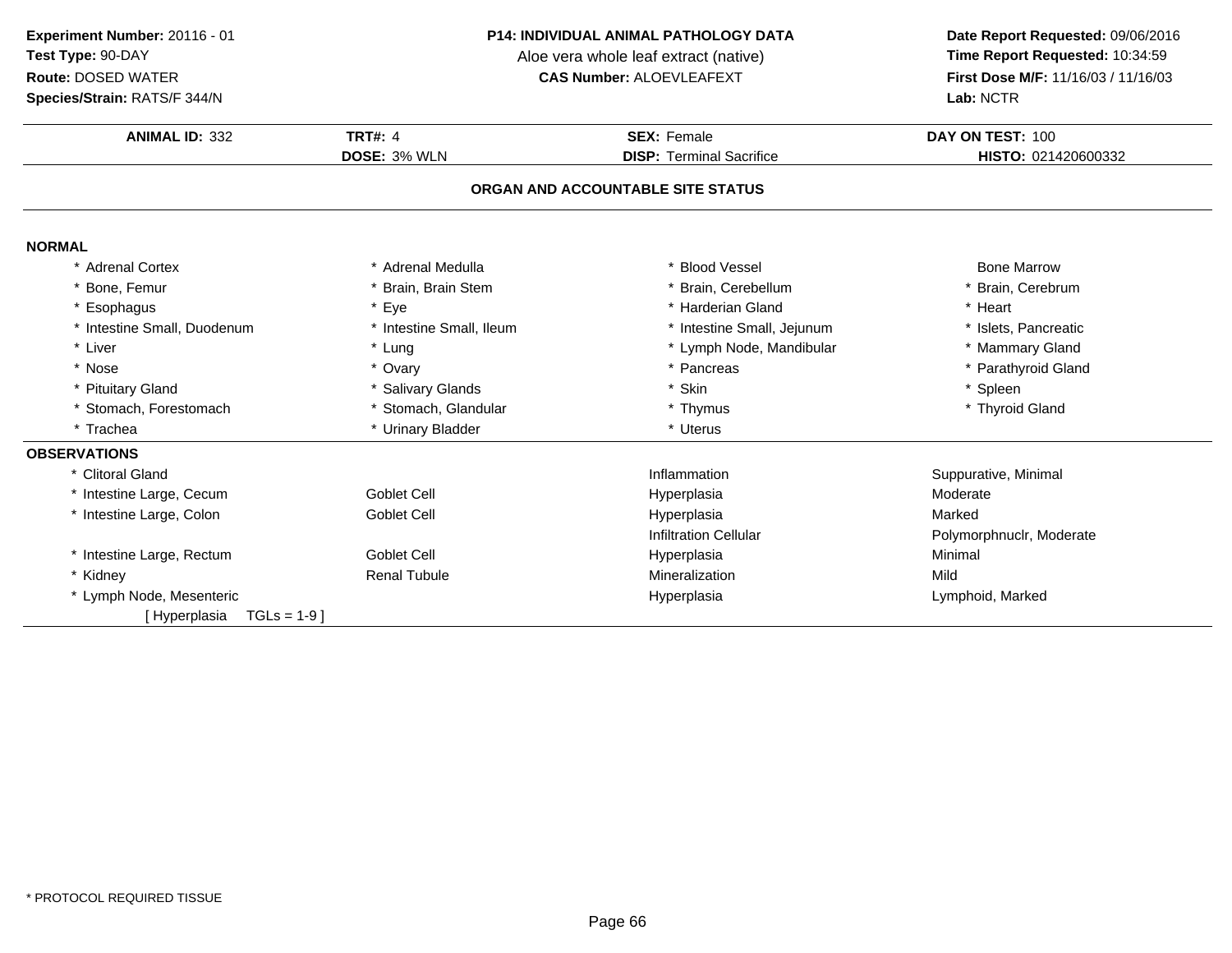**ANIMAL ID:** <sup>341</sup> **TRT#:** <sup>4</sup> **SEX:** Female **DAY ON TEST:** <sup>26</sup> **DOSE:** 3% WLN **DISP:** Moribund Sacrifice **HISTO:** <sup>021420600341</sup> **ORGAN AND ACCOUNTABLE SITE STATUSNORMAL** \* Adrenal Cortex\* Adrenal Medulla<br>\* Brain, Cerebellum a the second vessel that the second vertex  $\sim$  \* Bone, Femur \* Brain, Brain Stem \* Brain, Cerebellum \* Brain, Cerebrum \* Esophagus \* Eyee the second of the second term in the second term in the second term in the second term in the second term in the second term in the second term in the second term in the second term in the second term in the second term \* Intestine Small, Ileum \* Intestine Large, Colon\* Intestine Large, Rectum<br>\* Islets, Pancreatic \* Intestine Small, Duodenum \* \* Intest<br>\* Kidney \* \* Liver \* Intestine Small, Jejunum \* Islets, Pancreatic \* Kidney \* Liver \* Lung\* Lymph Node, Mandibular \* 1990 \* Lymph Node, Mesenteric \* \* Nose \* Nose \* Parathyroid Gland \* Saliva \* Pancreas \* Parathyroid Gland\* Pituitary Gland<br>
\* Stomach, Glandular<br>
\* Thyroid Gland<br>
\* Thyroid Gland \* Skinn the stormach, Glandular the stormach of the stormach of the stormach, Glandular the stormach of the stormach \* Trachea \* Urinary Bladder **MISSING** \* Mammary Gland \* Thymus **OBSERVATIONS** Bone Marroww metal control of the Hypocellularity and the Moderate Moderate Moderate \* Clitoral GlandInflammation **Suppurative**, Minimal \* Mammary Gl Note: Wet tissue attempted**Mesentery**  Note: Wet tissue attempted\* Ovaryy and the contract of the contract of the contract of the contract of the contract of the contract of the contract of the contract of the contract of the contract of the contract of the contract of the contract of the cont Hypoplasia Moderate [ Hypoplasia TGLs = 1-11 ]\* Spleen Note: TGL 3 - NCL \* Stomach, Forestomachh ann an t-ainmeile ann an t-ainmeile ann an t-ainmeile an t-ainmeile an t-ainmeile an t-ainmeile an t-ainmeil \* Thymus Note: Wet tissue attempted**Experiment Number:** 20116 - 01 **P14: INDIVIDUAL ANIMAL PATHOLOGY DATA Date Report Requested:** 09/06/2016 **Test Type:** 90-DAYAloe vera whole leaf extract (native)<br>**CAS Number:** ALOEVLEAFEXT **Route:** DOSED WATER**First Dose M/F:** 11/16/03 / 11/16/03<br>**Lab:** NCTR **Species/Strain:** RATS/F 344/N**Lab:** NCTR

\* UterusHypoplasia

PRIMARY CAUSE OF DEATH- UNCERTAIN

[ Hypoplasia TGLs = 2-11 ]

Hypoplasia Moderate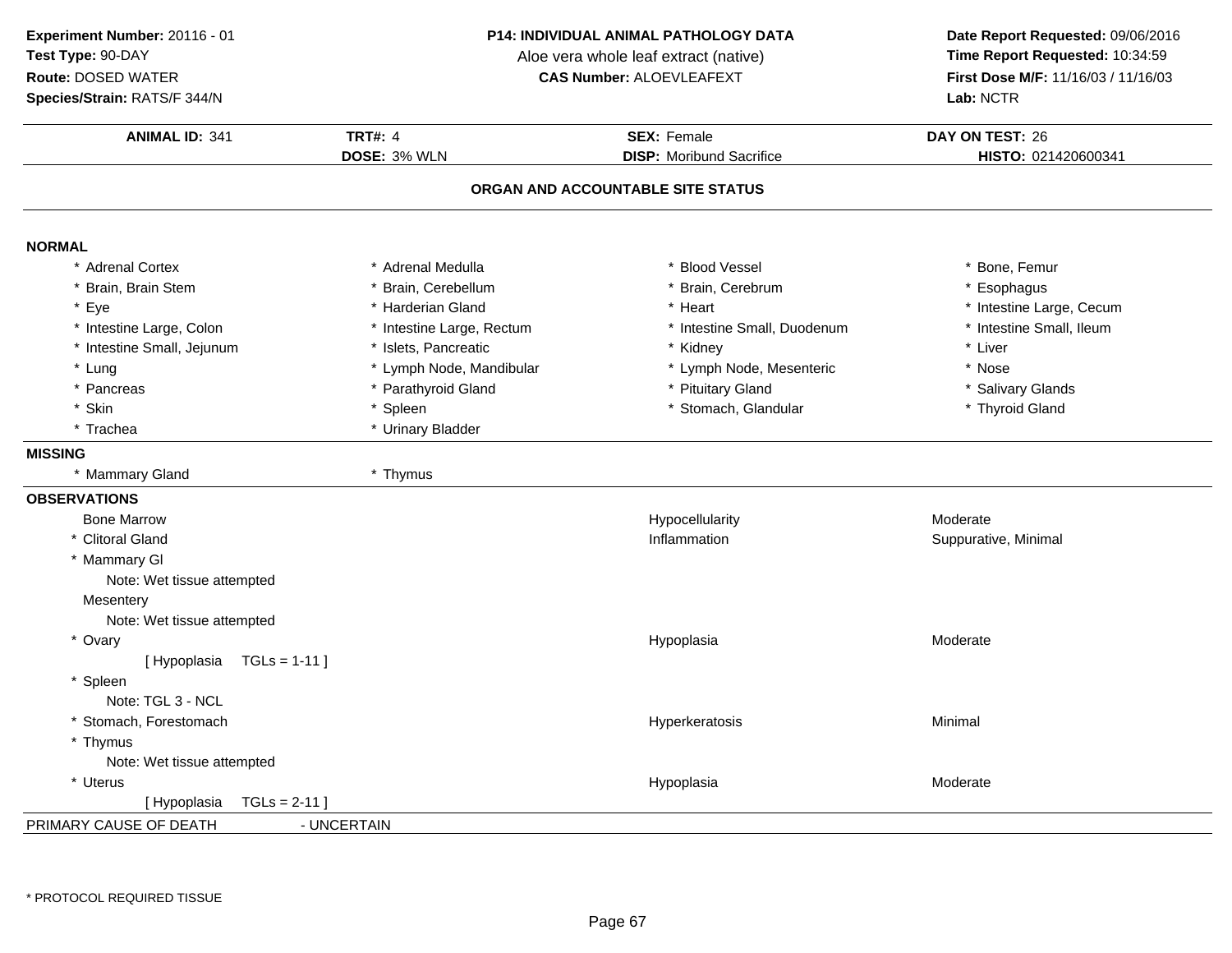#### **Species/Strain:** RATS/F 344/N

#### **P14: INDIVIDUAL ANIMAL PATHOLOGY DATA**

Aloe vera whole leaf extract (native)<br>**CAS Number:** ALOEVLEAFEXT

| <b>ANIMAL ID: 342</b>                | <b>TRT#: 4</b>            | <b>SEX: Female</b>              | DAY ON TEST: 31          |  |
|--------------------------------------|---------------------------|---------------------------------|--------------------------|--|
|                                      | DOSE: 3% WLN              | <b>DISP:</b> Moribund Sacrifice | HISTO: 021420600342      |  |
| ORGAN AND ACCOUNTABLE SITE STATUS    |                           |                                 |                          |  |
| <b>NORMAL</b>                        |                           |                                 |                          |  |
| * Adrenal Cortex                     | * Adrenal Medulla         | * Blood Vessel                  | * Bone, Femur            |  |
| * Brain, Brain Stem                  | * Brain, Cerebellum       | * Brain, Cerebrum               | * Esophagus              |  |
| * Eye                                | * Harderian Gland         | * Heart                         | * Intestine Large, Cecum |  |
| * Intestine Large, Colon             | * Intestine Large, Rectum | * Intestine Small, Duodenum     | * Intestine Small, Ileum |  |
| * Intestine Small, Jejunum           | * Islets, Pancreatic      | * Liver                         | * Lung                   |  |
| * Lymph Node, Mandibular             | * Mammary Gland           | * Nose                          | * Pancreas               |  |
| * Parathyroid Gland                  | * Pituitary Gland         | * Salivary Glands               | * Skin                   |  |
| * Spleen                             | * Stomach, Forestomach    | * Stomach, Glandular            | * Thyroid Gland          |  |
| * Trachea                            | * Urinary Bladder         |                                 |                          |  |
| <b>MISSING</b>                       |                           |                                 |                          |  |
| * Lymph Node, Mesenteric             |                           |                                 |                          |  |
| <b>OBSERVATIONS</b>                  |                           |                                 |                          |  |
| <b>Bone Marrow</b>                   |                           | Hypocellularity                 | Moderate                 |  |
| * Clitoral Gland                     |                           | Inflammation                    | Suppurative, Marked      |  |
| [Inflammation TGLs = 1-11]           |                           |                                 |                          |  |
| * Int Lg Colon                       |                           |                                 |                          |  |
| Note: Located on slide 8             |                           |                                 |                          |  |
| * Int Sm Ileum                       |                           |                                 |                          |  |
| Note: Located on slide 9A            |                           |                                 |                          |  |
| * Kidney                             | <b>Renal Tubule</b>       | Mineralization                  | Mild                     |  |
| * Lym Node Mesen                     |                           |                                 |                          |  |
| Note: Wet tissue attempted           |                           |                                 |                          |  |
| * Ovary                              |                           | Hypoplasia                      | Minimal                  |  |
| * Thymus                             |                           | Atrophy                         | Marked                   |  |
| * Uterus                             |                           | Hypoplasia                      | Minimal                  |  |
| Vagina                               | Lumen                     | Dilatation                      | Moderate                 |  |
| $TGLs = 2-14$<br><b>I</b> Dilatation |                           |                                 |                          |  |
| PRIMARY CAUSE OF DEATH               | - UNCERTAIN               |                                 |                          |  |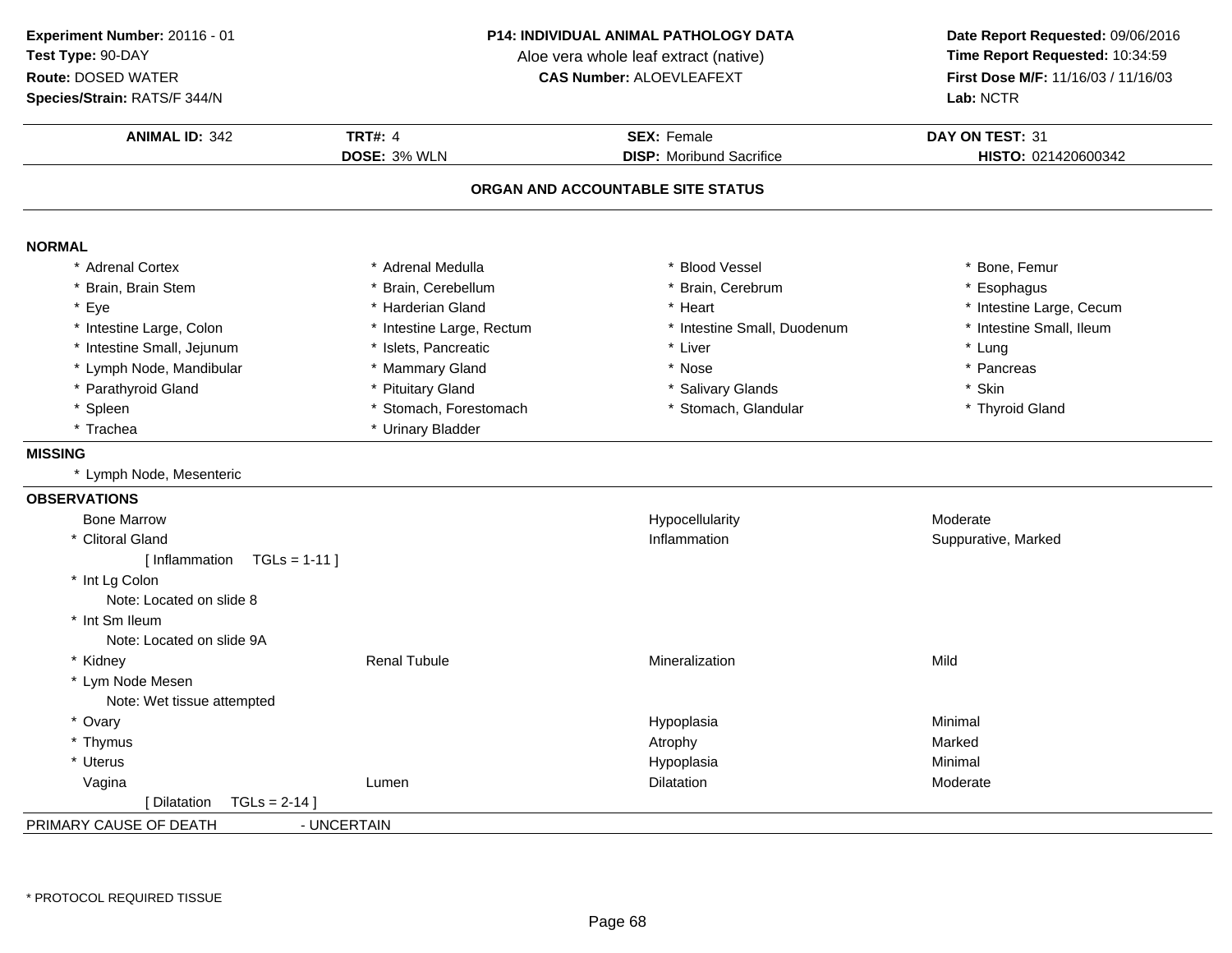**Species/Strain:** RATS/F 344/N

#### **P14: INDIVIDUAL ANIMAL PATHOLOGY DATA**

Aloe vera whole leaf extract (native)<br>**CAS Number:** ALOEVLEAFEXT

| <b>ANIMAL ID: 351</b>      | <b>TRT#: 4</b>            | <b>SEX: Female</b>                | DAY ON TEST: 31          |
|----------------------------|---------------------------|-----------------------------------|--------------------------|
|                            | DOSE: 3% WLN              | <b>DISP:</b> Moribund Sacrifice   | HISTO: 021420600351      |
|                            |                           | ORGAN AND ACCOUNTABLE SITE STATUS |                          |
| <b>NORMAL</b>              |                           |                                   |                          |
| * Adrenal Cortex           | * Adrenal Medulla         | * Blood Vessel                    | * Bone, Femur            |
| * Brain, Brain Stem        | * Brain, Cerebellum       | * Brain, Cerebrum                 | * Esophagus              |
| * Eye                      | * Harderian Gland         | * Heart                           | * Intestine Large, Cecum |
| * Intestine Large, Colon   | * Intestine Large, Rectum | * Intestine Small, Duodenum       | * Intestine Small, Ileum |
| * Intestine Small, Jejunum | * Islets, Pancreatic      | * Kidney                          | * Liver                  |
| * Lung                     | * Lymph Node, Mandibular  | * Lymph Node, Mesenteric          | * Nose                   |
| * Pancreas                 | * Parathyroid Gland       | * Pituitary Gland                 | * Salivary Glands        |
| * Skin                     | * Spleen                  | * Stomach, Forestomach            | * Stomach, Glandular     |
| * Thyroid Gland            | * Trachea                 | * Urinary Bladder                 |                          |
| <b>MISSING</b>             |                           |                                   |                          |
| * Mammary Gland            |                           |                                   |                          |
| <b>OBSERVATIONS</b>        |                           |                                   |                          |
| <b>Bone Marrow</b>         |                           | Hypocellularity                   | Moderate                 |
| * Clitoral Gland           |                           | Inflammation                      | Suppurative, Moderate    |
| * Mammary GI               |                           |                                   |                          |
| Note: Wet tissue attempted |                           |                                   |                          |
| * Ovary                    |                           | Hypoplasia                        | Moderate                 |
| * Thymus                   |                           | Atrophy                           | Marked                   |
| * Uterus                   |                           | Hypoplasia                        | Moderate                 |
| PRIMARY CAUSE OF DEATH     | - UNCERTAIN               |                                   |                          |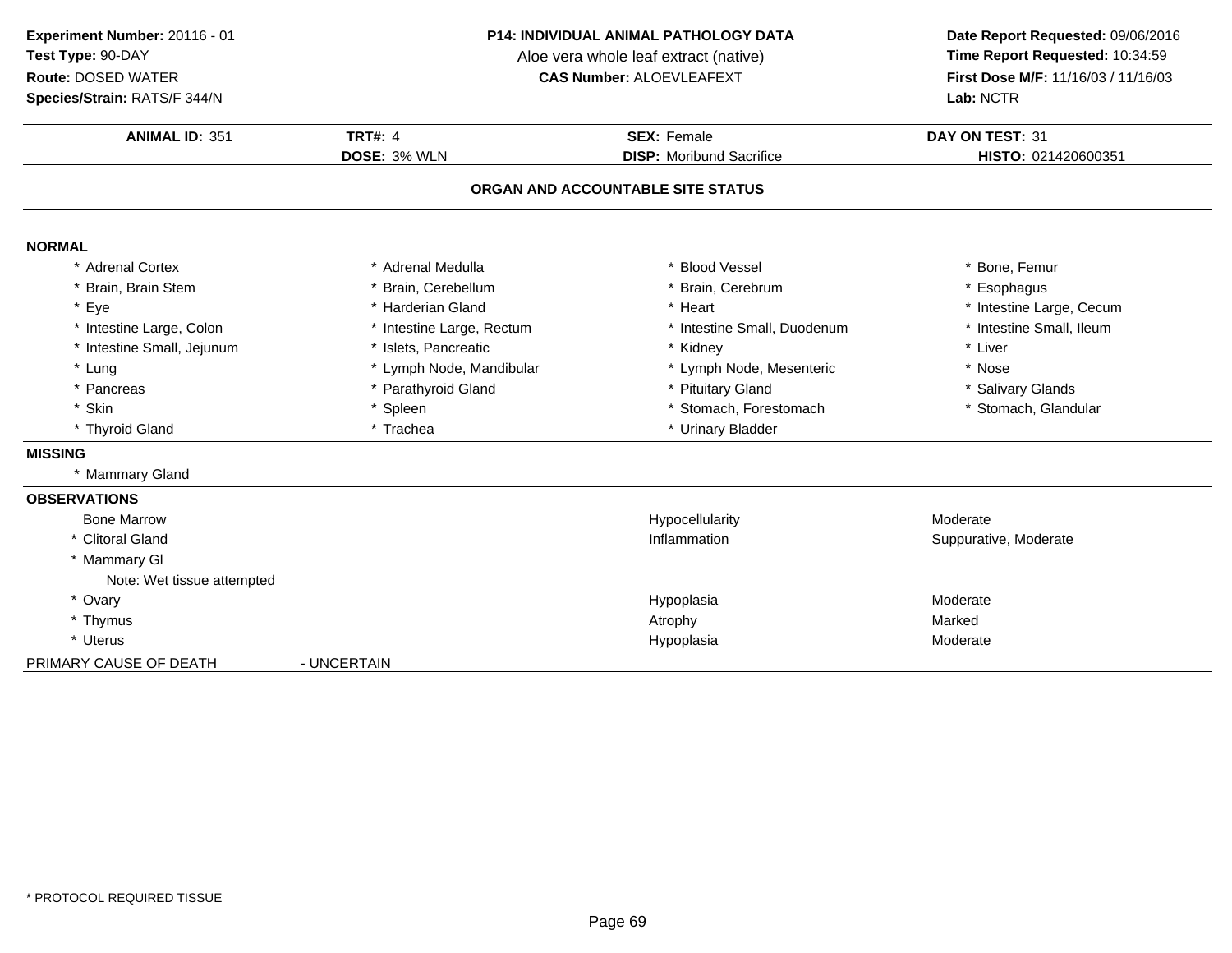### **Species/Strain:** RATS/F 344/N

#### **P14: INDIVIDUAL ANIMAL PATHOLOGY DATA**

Aloe vera whole leaf extract (native)<br>**CAS Number:** ALOEVLEAFEXT

| Species/Strain: RATS/F 344/N |                           |                                   | Lab: NCTR                |
|------------------------------|---------------------------|-----------------------------------|--------------------------|
| <b>ANIMAL ID: 352</b>        | <b>TRT#: 4</b>            | <b>SEX: Female</b>                | DAY ON TEST: 31          |
|                              | DOSE: 3% WLN              | <b>DISP:</b> Moribund Sacrifice   | HISTO: 021420600352      |
|                              |                           | ORGAN AND ACCOUNTABLE SITE STATUS |                          |
| <b>NORMAL</b>                |                           |                                   |                          |
| * Adrenal Cortex             | * Adrenal Medulla         | * Blood Vessel                    | * Bone, Femur            |
| * Brain, Brain Stem          | * Brain, Cerebellum       | * Brain, Cerebrum                 | * Esophagus              |
| * Eye                        | * Harderian Gland         | * Heart                           | * Intestine Large, Cecum |
| * Intestine Large, Colon     | * Intestine Large, Rectum | * Intestine Small, Duodenum       | * Intestine Small, Ileum |
| * Intestine Small, Jejunum   | * Islets. Pancreatic      | * Liver                           | * Lung                   |
| * Lymph Node, Mandibular     | * Lymph Node, Mesenteric  | * Mammary Gland                   | * Nose                   |
| * Ovary                      | * Pancreas                | * Parathyroid Gland               | * Pituitary Gland        |
| * Salivary Glands            | * Skin                    | * Spleen                          | * Stomach, Forestomach   |
| * Stomach, Glandular         | * Thyroid Gland           | * Trachea                         | * Urinary Bladder        |
| * Uterus                     |                           |                                   |                          |
| <b>OBSERVATIONS</b>          |                           |                                   |                          |
| <b>Bone Marrow</b>           |                           | Hypocellularity                   | Marked                   |
| * Clitoral Gland             |                           | Inflammation                      | Suppurative, Moderate    |
| * Kidney                     | <b>Renal Tubule</b>       | Mineralization                    | Moderate                 |
| * Thymus                     |                           | Atrophy                           | Moderate                 |
| PRIMARY CAUSE OF DEATH       | - UNCERTAIN               |                                   |                          |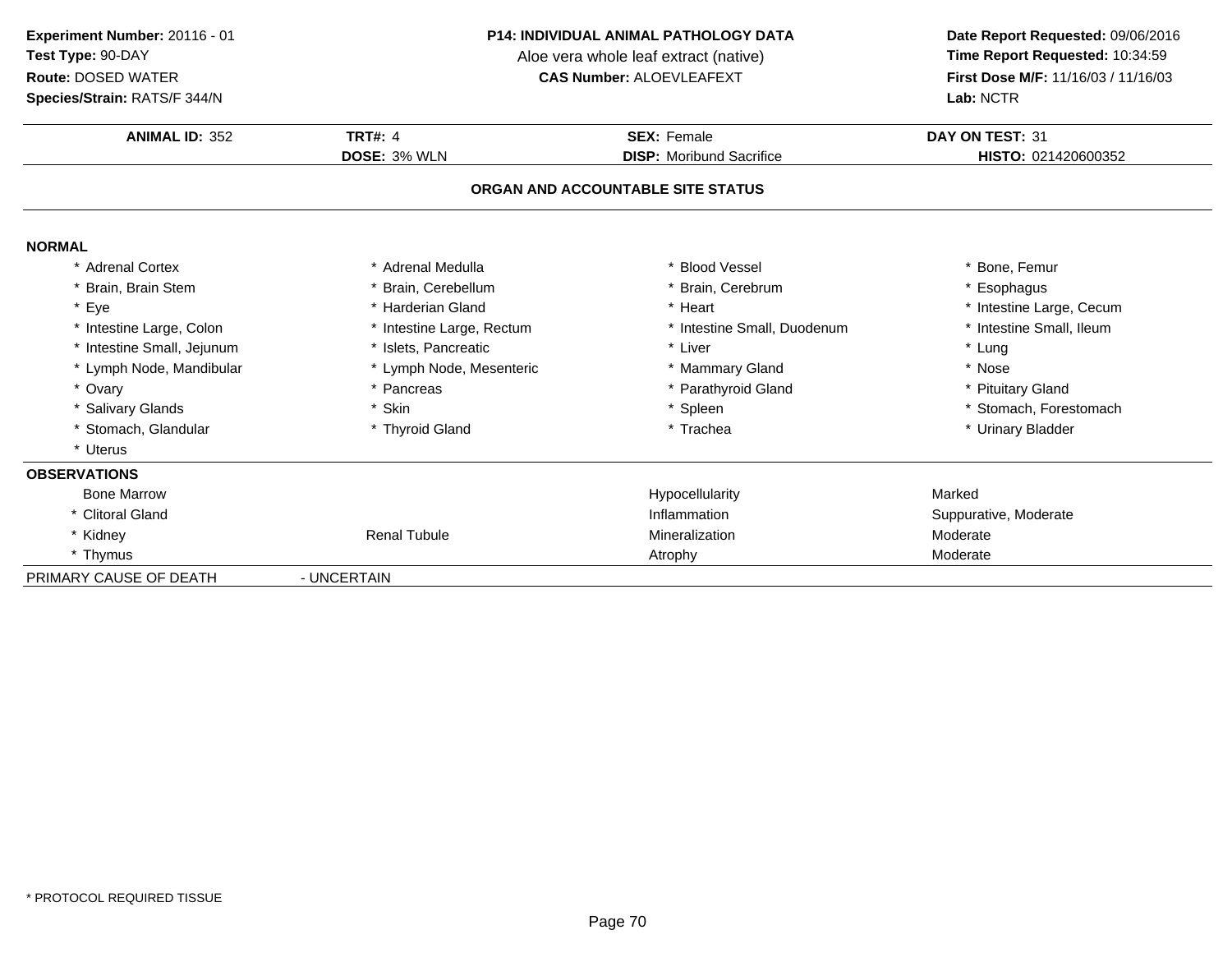**Experiment Number:** 20116 - 01**Test Type:** 90-DAY

### **Route:** DOSED WATER

**Species/Strain:** RATS/F 344/N

#### **P14: INDIVIDUAL ANIMAL PATHOLOGY DATA**

Aloe vera whole leaf extract (native)<br>**CAS Number:** ALOEVLEAFEXT

| <b>ANIMAL ID: 361</b>        | <b>TRT#: 4</b><br>DOSE: 3% WLN | <b>SEX: Female</b><br><b>DISP:</b> Moribund Sacrifice | DAY ON TEST: 34          |
|------------------------------|--------------------------------|-------------------------------------------------------|--------------------------|
|                              |                                |                                                       | HISTO: 021420600361      |
|                              |                                | ORGAN AND ACCOUNTABLE SITE STATUS                     |                          |
| <b>NORMAL</b>                |                                |                                                       |                          |
| * Adrenal Cortex             | * Adrenal Medulla              | * Blood Vessel                                        | * Bone, Femur            |
| * Brain, Brain Stem          | * Brain, Cerebellum            | * Brain, Cerebrum                                     | * Esophagus              |
| Eye                          | * Harderian Gland              | * Heart                                               | * Intestine Large, Cecum |
| * Intestine Large, Colon     | * Intestine Large, Rectum      | * Intestine Small, Duodenum                           | * Intestine Small, Ileum |
| Intestine Small, Jejunum     | * Islets, Pancreatic           | * Kidney                                              | * Lung                   |
| * Lymph Node, Mandibular     | * Lymph Node, Mesenteric       | * Nose                                                | * Pancreas               |
| * Parathyroid Gland          | * Pituitary Gland              | * Salivary Glands                                     | * Skin                   |
| * Spleen                     | * Stomach, Forestomach         | * Stomach, Glandular                                  | * Thyroid Gland          |
| * Trachea                    | * Urinary Bladder              |                                                       |                          |
| <b>MISSING</b>               |                                |                                                       |                          |
| * Mammary Gland              |                                |                                                       |                          |
| <b>OBSERVATIONS</b>          |                                |                                                       |                          |
| <b>Bone Marrow</b>           |                                | Hypocellularity                                       | Moderate                 |
| * Clitoral Gland             |                                | Inflammation                                          | Suppurative, Mild        |
| * Liver                      |                                | Hepatodiaphragmatic Nodule                            |                          |
| [ Hepatodiaphragmatic Nodule | $TGLS = 2-4$ ]                 |                                                       |                          |
| * Mammary GI                 |                                |                                                       |                          |
| Note: Recut attempted        |                                |                                                       |                          |
| * Ovary                      |                                | Hypoplasia                                            | Moderate                 |
| * Spleen                     |                                |                                                       |                          |
| Note: TGL 3 - NCL            |                                |                                                       |                          |
| * Thymus                     |                                | Atrophy                                               | Mild                     |
| * Uterus                     |                                | Hypoplasia                                            | Moderate                 |
| $TGLs = 1-11$<br>[Hypoplasia |                                |                                                       |                          |
| PRIMARY CAUSE OF DEATH       | - UNCERTAIN                    |                                                       |                          |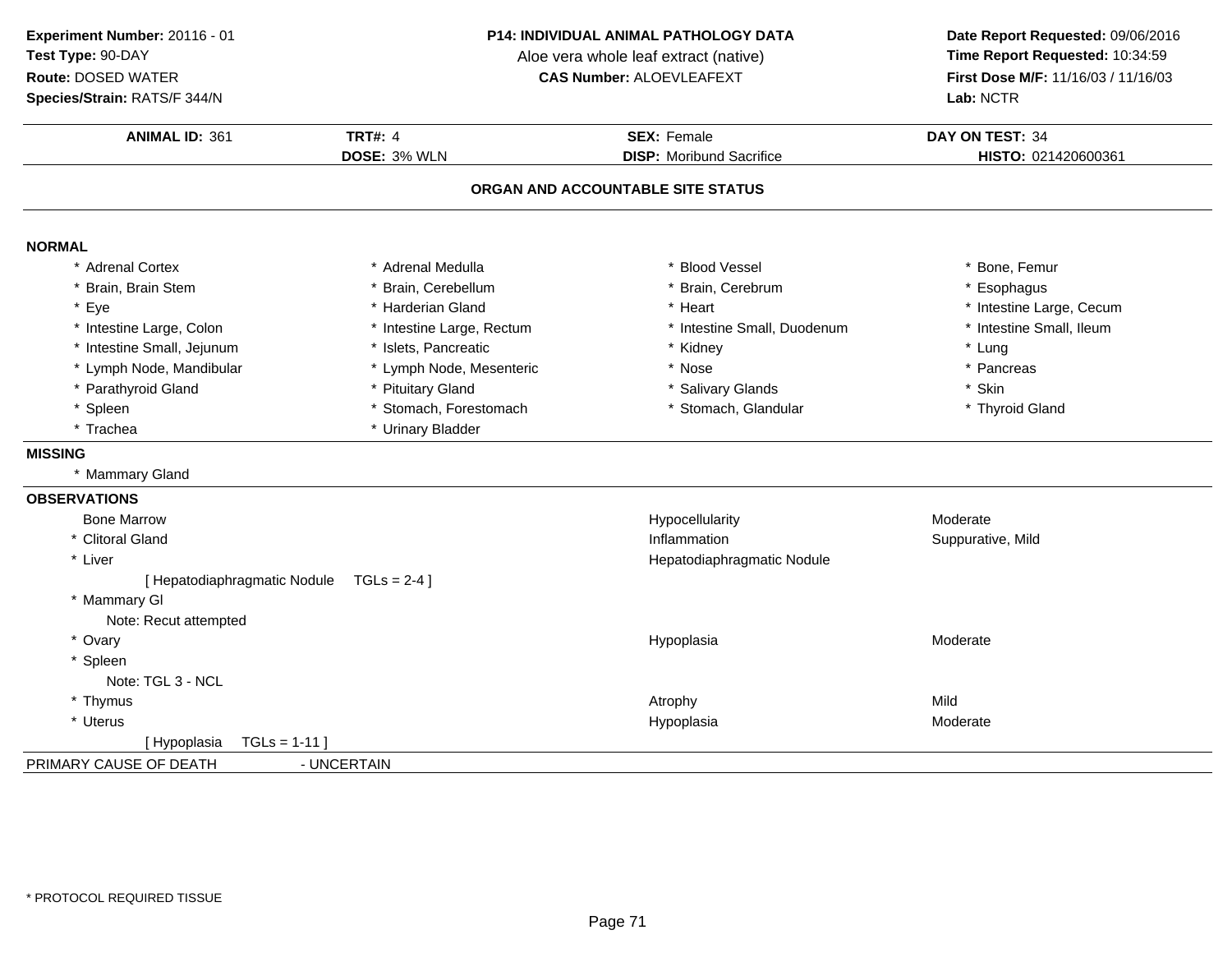**Species/Strain:** RATS/F 344/N

#### **P14: INDIVIDUAL ANIMAL PATHOLOGY DATA**

Aloe vera whole leaf extract (native)<br>**CAS Number:** ALOEVLEAFEXT

| <b>ANIMAL ID: 362</b>        | <b>TRT#: 4</b>             | <b>SEX: Female</b>                | DAY ON TEST: 34             |
|------------------------------|----------------------------|-----------------------------------|-----------------------------|
|                              | <b>DOSE: 3% WLN</b>        | <b>DISP:</b> Moribund Sacrifice   | HISTO: 021420600362         |
|                              |                            | ORGAN AND ACCOUNTABLE SITE STATUS |                             |
| <b>NORMAL</b>                |                            |                                   |                             |
| * Adrenal Cortex             | Adrenal Medulla            | * Blood Vessel                    | * Bone, Femur               |
| Brain, Brain Stem            | * Brain, Cerebellum        | * Brain, Cerebrum                 | * Clitoral Gland            |
| Esophagus                    | * Eye                      | * Harderian Gland                 | * Heart                     |
| * Intestine Large, Cecum     | * Intestine Large, Colon   | * Intestine Large, Rectum         | * Intestine Small, Duodenum |
| * Intestine Small, Ileum     | * Intestine Small, Jejunum | * Islets. Pancreatic              | * Kidney                    |
| * Liver                      | * Lung                     | * Lymph Node, Mandibular          | * Lymph Node, Mesenteric    |
| * Mammary Gland              | * Nose                     | * Pancreas                        | * Parathyroid Gland         |
| <b>Pituitary Gland</b>       | * Salivary Glands          | * Skin                            | * Spleen                    |
| * Stomach, Glandular         | * Thyroid Gland            | * Trachea                         | * Urinary Bladder           |
| <b>OBSERVATIONS</b>          |                            |                                   |                             |
| <b>Bone Marrow</b>           |                            | Hypocellularity                   | Mild                        |
| * Ovary                      |                            | Hypoplasia                        | Moderate                    |
| * Stomach. Forestomach       |                            | Hyperkeratosis                    | Minimal                     |
| * Thymus                     |                            | Atrophy                           | Mild                        |
| * Uterus                     |                            | Hypoplasia                        | Moderate                    |
| $TGLs = 1-11$<br>[Hypoplasia |                            |                                   |                             |
| PRIMARY CAUSE OF DEATH       | - UNCERTAIN                |                                   |                             |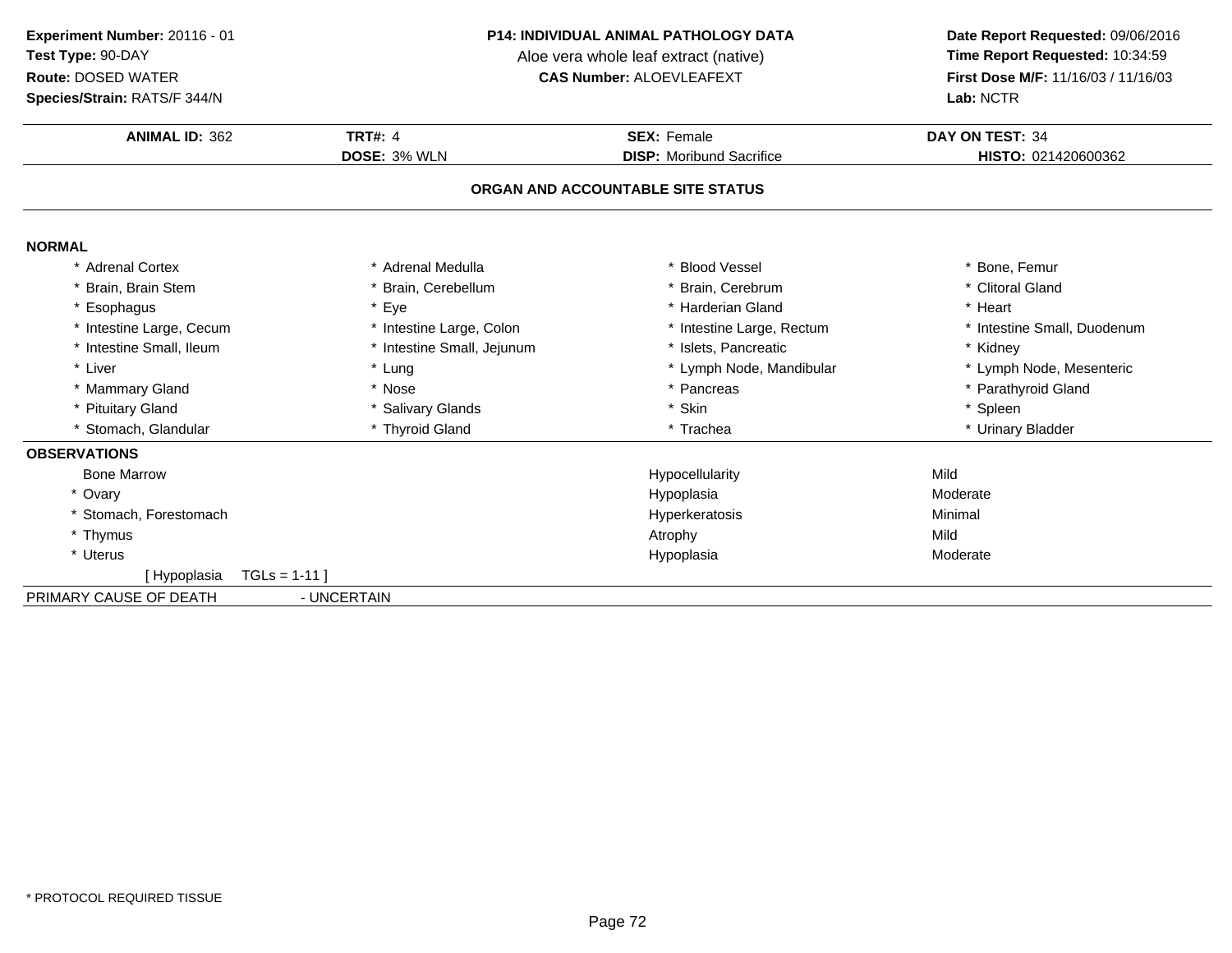| Experiment Number: 20116 - 01<br>Test Type: 90-DAY<br><b>Route: DOSED WATER</b><br>Species/Strain: RATS/F 344/N | <b>P14: INDIVIDUAL ANIMAL PATHOLOGY DATA</b><br>Aloe vera whole leaf extract (native)<br><b>CAS Number: ALOEVLEAFEXT</b> |                                   | Date Report Requested: 09/06/2016<br>Time Report Requested: 10:34:59<br>First Dose M/F: 11/16/03 / 11/16/03<br>Lab: NCTR |  |
|-----------------------------------------------------------------------------------------------------------------|--------------------------------------------------------------------------------------------------------------------------|-----------------------------------|--------------------------------------------------------------------------------------------------------------------------|--|
| <b>ANIMAL ID: 371</b>                                                                                           | <b>TRT#: 2</b>                                                                                                           | <b>SEX: Female</b>                | DAY ON TEST: 100                                                                                                         |  |
|                                                                                                                 | <b>DOSE: 1% WLN</b>                                                                                                      | <b>DISP: Terminal Sacrifice</b>   | HISTO: 021420600371                                                                                                      |  |
|                                                                                                                 |                                                                                                                          | ORGAN AND ACCOUNTABLE SITE STATUS |                                                                                                                          |  |
| <b>NORMAL</b>                                                                                                   |                                                                                                                          |                                   |                                                                                                                          |  |
| Liver                                                                                                           |                                                                                                                          |                                   |                                                                                                                          |  |
| <b>OBSERVATIONS</b>                                                                                             |                                                                                                                          |                                   |                                                                                                                          |  |
| * Intestine Large, Cecum                                                                                        | Goblet Cell                                                                                                              | Hyperplasia                       | Minimal                                                                                                                  |  |
| * Intestine Large, Colon                                                                                        | Goblet Cell                                                                                                              | Hyperplasia                       | Minimal                                                                                                                  |  |
| * Kidney                                                                                                        | <b>Renal Tubule</b>                                                                                                      | Mineralization                    | Mild                                                                                                                     |  |
|                                                                                                                 |                                                                                                                          | Nephropathy                       | Chronic, Minimal                                                                                                         |  |
| * Spleen                                                                                                        |                                                                                                                          | Inflammation                      | Chronic Active, Marked                                                                                                   |  |
| Inflammation                                                                                                    | $TGLS = 1-4$                                                                                                             |                                   |                                                                                                                          |  |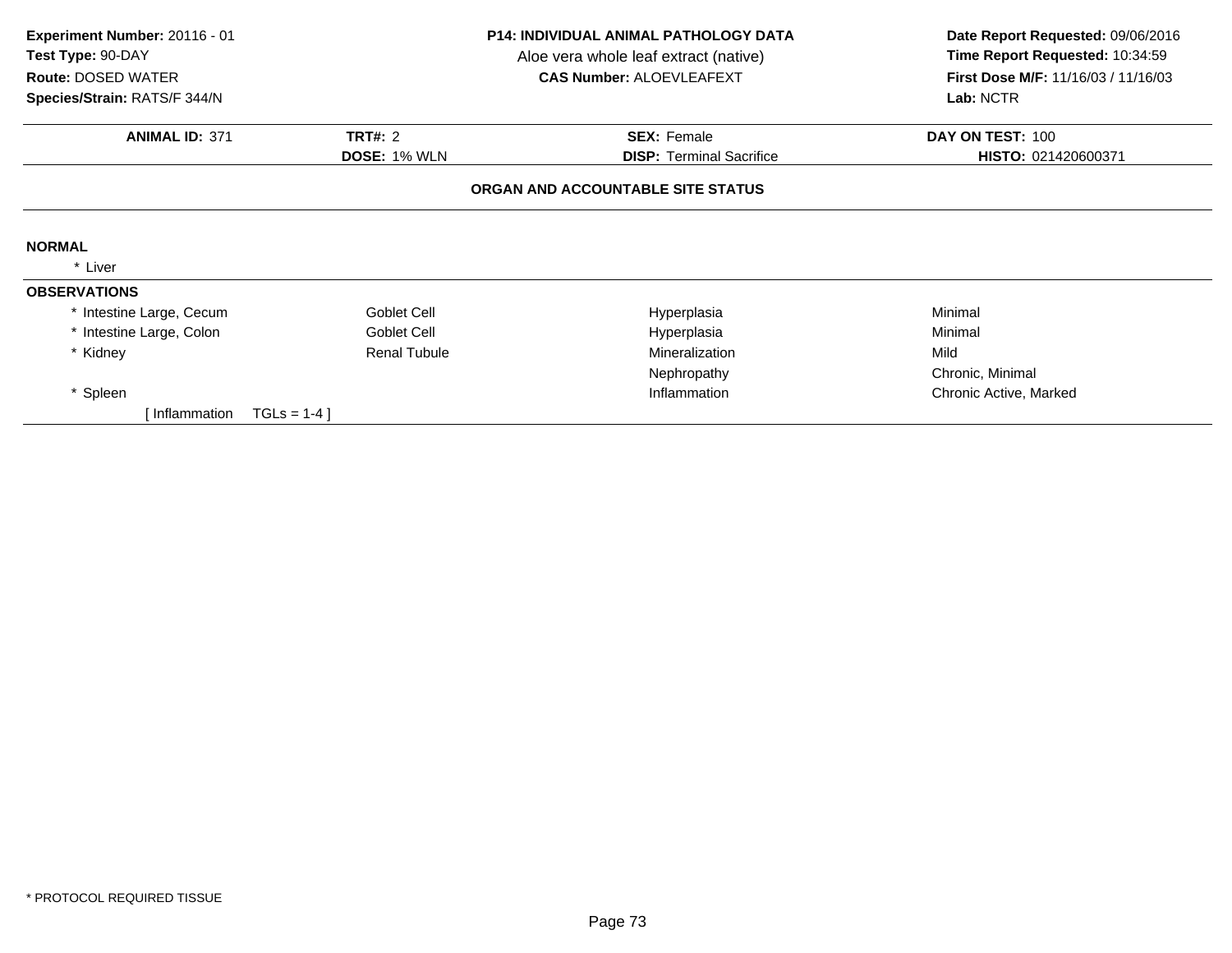| Experiment Number: 20116 - 01<br>Test Type: 90-DAY<br><b>Route: DOSED WATER</b><br>Species/Strain: RATS/F 344/N |                     | <b>P14: INDIVIDUAL ANIMAL PATHOLOGY DATA</b><br>Aloe vera whole leaf extract (native)<br><b>CAS Number: ALOEVLEAFEXT</b> | Date Report Requested: 09/06/2016<br>Time Report Requested: 10:34:59<br>First Dose M/F: 11/16/03 / 11/16/03<br>Lab: NCTR |
|-----------------------------------------------------------------------------------------------------------------|---------------------|--------------------------------------------------------------------------------------------------------------------------|--------------------------------------------------------------------------------------------------------------------------|
| <b>ANIMAL ID: 372</b>                                                                                           | <b>TRT#: 2</b>      | <b>SEX: Female</b>                                                                                                       | DAY ON TEST: 100                                                                                                         |
|                                                                                                                 | <b>DOSE: 1% WLN</b> | <b>DISP: Terminal Sacrifice</b>                                                                                          | HISTO: 021420600372                                                                                                      |
|                                                                                                                 |                     | ORGAN AND ACCOUNTABLE SITE STATUS                                                                                        |                                                                                                                          |
| <b>NORMAL</b>                                                                                                   |                     |                                                                                                                          |                                                                                                                          |
| * Intestine Large, Cecum                                                                                        | * Liver             | * Spleen                                                                                                                 |                                                                                                                          |
| <b>OBSERVATIONS</b>                                                                                             |                     |                                                                                                                          |                                                                                                                          |
| * Intestine Large, Colon                                                                                        | Goblet Cell         | Hyperplasia                                                                                                              | Minimal                                                                                                                  |
| * Kidney                                                                                                        | <b>Renal Tubule</b> | Mineralization                                                                                                           | Mild                                                                                                                     |
|                                                                                                                 |                     | Nephropathy                                                                                                              | Chronic, Minimal                                                                                                         |
|                                                                                                                 |                     |                                                                                                                          |                                                                                                                          |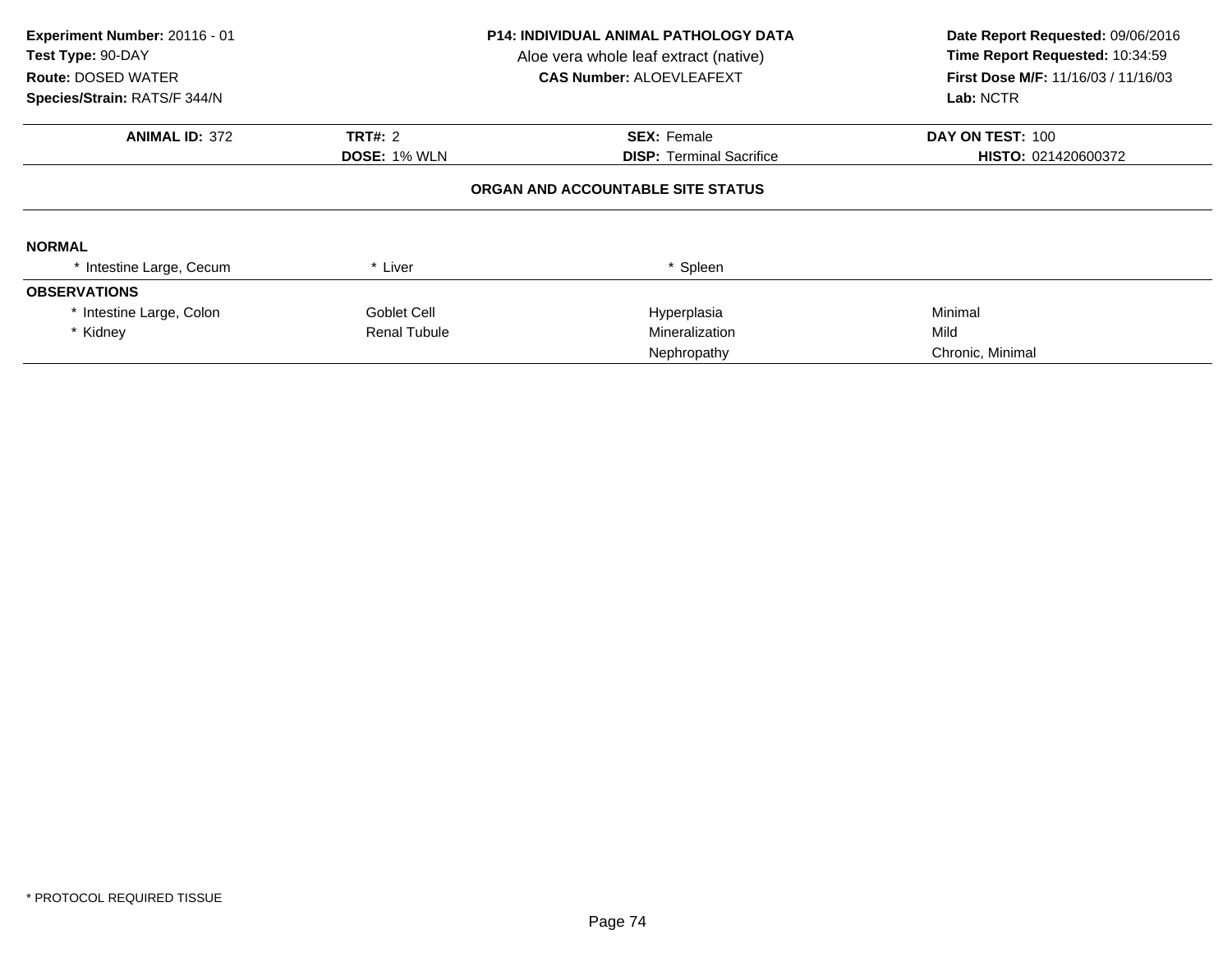| Experiment Number: 20116 - 01<br>Test Type: 90-DAY        |                     | <b>P14: INDIVIDUAL ANIMAL PATHOLOGY DATA</b><br>Aloe vera whole leaf extract (native) | Date Report Requested: 09/06/2016<br>Time Report Requested: 10:34:59 |  |
|-----------------------------------------------------------|---------------------|---------------------------------------------------------------------------------------|----------------------------------------------------------------------|--|
| <b>Route: DOSED WATER</b><br>Species/Strain: RATS/F 344/N |                     | <b>CAS Number: ALOEVLEAFEXT</b>                                                       | First Dose M/F: 11/16/03 / 11/16/03<br>Lab: NCTR                     |  |
|                                                           |                     |                                                                                       |                                                                      |  |
| <b>ANIMAL ID: 381</b>                                     | <b>TRT#: 2</b>      | <b>SEX: Female</b>                                                                    | DAY ON TEST: 100                                                     |  |
|                                                           | <b>DOSE: 1% WLN</b> | <b>DISP: Terminal Sacrifice</b>                                                       | HISTO: 021420600381                                                  |  |
|                                                           |                     | ORGAN AND ACCOUNTABLE SITE STATUS                                                     |                                                                      |  |
| <b>NORMAL</b>                                             |                     |                                                                                       |                                                                      |  |
| Spleen                                                    |                     |                                                                                       |                                                                      |  |
| <b>OBSERVATIONS</b>                                       |                     |                                                                                       |                                                                      |  |
| * Intestine Large, Cecum                                  | Goblet Cell         | Hyperplasia                                                                           | Moderate                                                             |  |
| * Intestine Large, Colon                                  | Goblet Cell         | Hyperplasia                                                                           | Moderate                                                             |  |
| * Kidney                                                  | <b>Renal Tubule</b> | Mineralization                                                                        | Mild                                                                 |  |
| * Liver                                                   |                     | Deformity                                                                             |                                                                      |  |
| [Deformity $TGLs = 2-4$ ]                                 |                     |                                                                                       |                                                                      |  |
| Lymph Node, Mesenteric                                    |                     | Hyperplasia                                                                           | Lymphoid, Marked                                                     |  |
| $TGLs = 1-9$<br>[ Hyperplasia                             |                     |                                                                                       |                                                                      |  |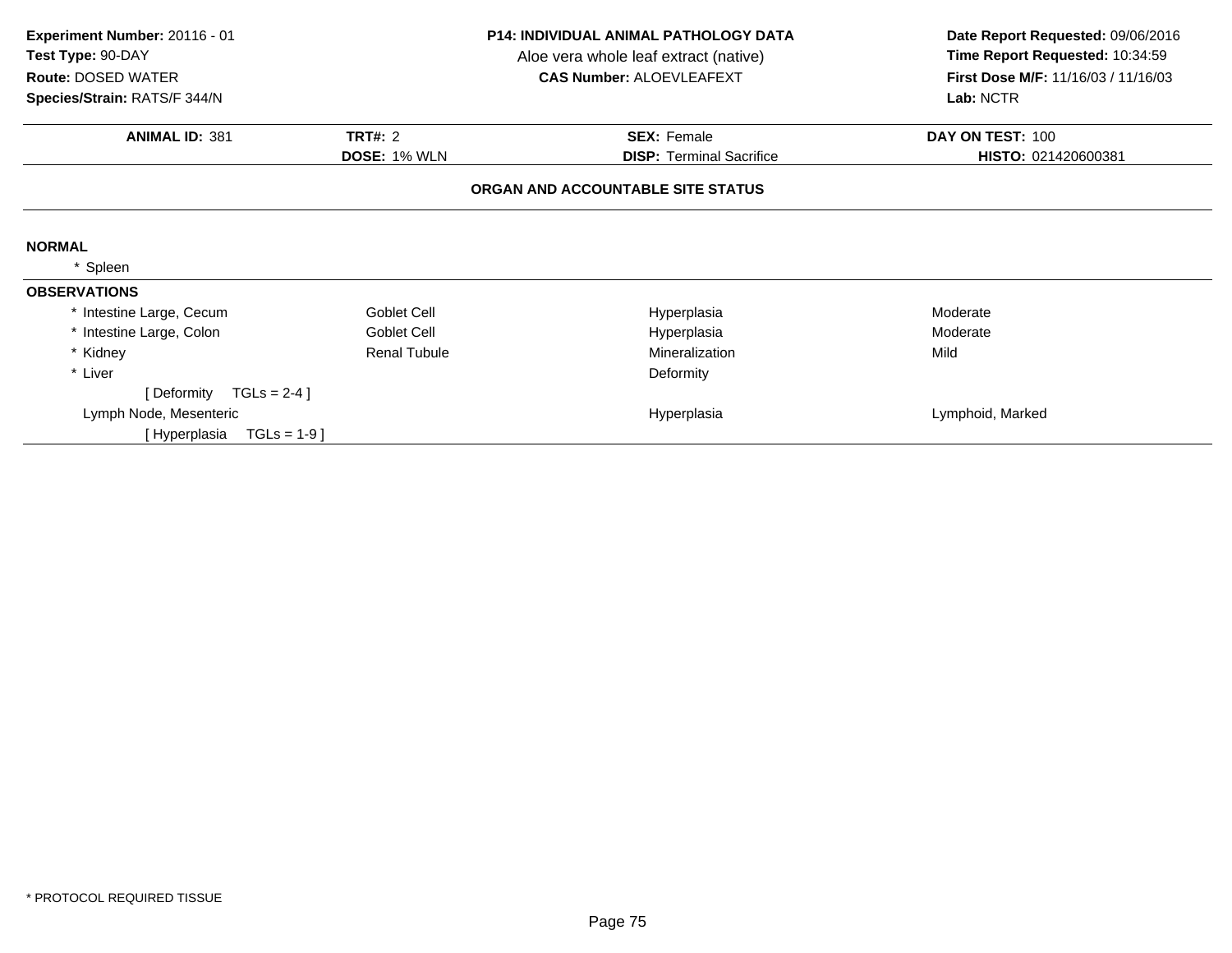| Experiment Number: 20116 - 01<br>Test Type: 90-DAY<br><b>Route: DOSED WATER</b><br>Species/Strain: RATS/F 344/N |                     | <b>P14: INDIVIDUAL ANIMAL PATHOLOGY DATA</b><br>Aloe vera whole leaf extract (native)<br><b>CAS Number: ALOEVLEAFEXT</b> | Date Report Requested: 09/06/2016<br>Time Report Requested: 10:34:59<br><b>First Dose M/F: 11/16/03 / 11/16/03</b><br>Lab: NCTR |  |
|-----------------------------------------------------------------------------------------------------------------|---------------------|--------------------------------------------------------------------------------------------------------------------------|---------------------------------------------------------------------------------------------------------------------------------|--|
| <b>ANIMAL ID: 382</b>                                                                                           | <b>TRT#: 2</b>      | <b>SEX: Female</b>                                                                                                       | DAY ON TEST: 100                                                                                                                |  |
|                                                                                                                 | <b>DOSE: 1% WLN</b> | <b>DISP: Terminal Sacrifice</b>                                                                                          | HISTO: 021420600382                                                                                                             |  |
|                                                                                                                 |                     | ORGAN AND ACCOUNTABLE SITE STATUS                                                                                        |                                                                                                                                 |  |
| <b>NORMAL</b>                                                                                                   |                     |                                                                                                                          |                                                                                                                                 |  |
| * Liver                                                                                                         | Spleen              |                                                                                                                          |                                                                                                                                 |  |
| <b>OBSERVATIONS</b>                                                                                             |                     |                                                                                                                          |                                                                                                                                 |  |
| * Intestine Large, Cecum                                                                                        | Goblet Cell         | Hyperplasia                                                                                                              | Minimal                                                                                                                         |  |
| * Intestine Large, Colon                                                                                        | Goblet Cell         | Hyperplasia                                                                                                              | Minimal                                                                                                                         |  |
| * Kidney                                                                                                        | <b>Renal Tubule</b> | Mineralization                                                                                                           | Moderate                                                                                                                        |  |
| <b>Uterus</b>                                                                                                   | Lumen               | <b>Dilatation</b>                                                                                                        | Marked                                                                                                                          |  |
| Dilatation<br>$TGLs = 1-12$                                                                                     |                     |                                                                                                                          |                                                                                                                                 |  |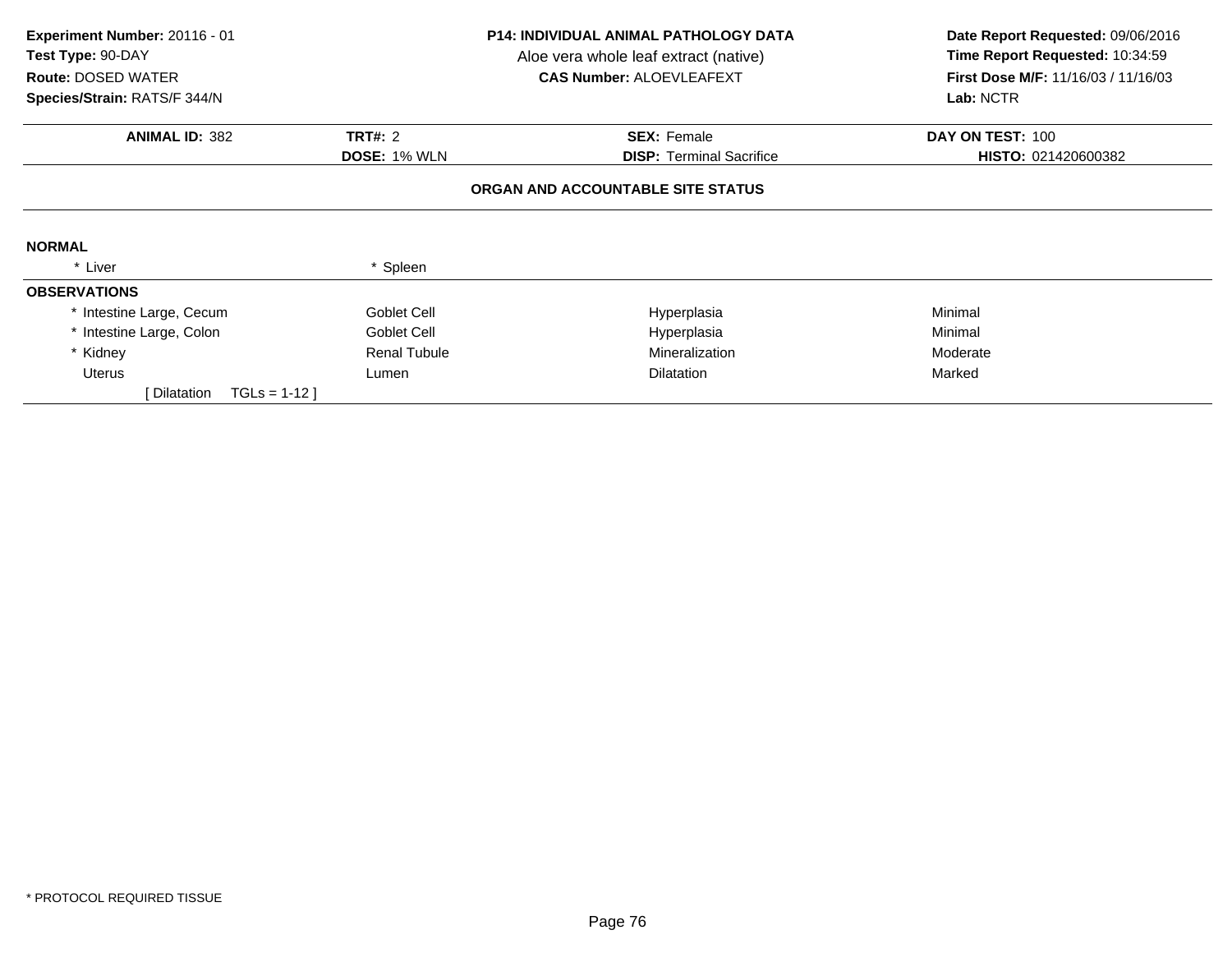| Experiment Number: 20116 - 01<br>Test Type: 90-DAY<br><b>Route: DOSED WATER</b> | <b>P14: INDIVIDUAL ANIMAL PATHOLOGY DATA</b><br>Aloe vera whole leaf extract (native)<br><b>CAS Number: ALOEVLEAFEXT</b> |                                   | Date Report Requested: 09/06/2016<br>Time Report Requested: 10:34:59<br><b>First Dose M/F: 11/16/03 / 11/16/03</b> |  |
|---------------------------------------------------------------------------------|--------------------------------------------------------------------------------------------------------------------------|-----------------------------------|--------------------------------------------------------------------------------------------------------------------|--|
| Species/Strain: RATS/F 344/N                                                    |                                                                                                                          |                                   | Lab: NCTR                                                                                                          |  |
| <b>ANIMAL ID: 391</b>                                                           | <b>TRT#: 2</b>                                                                                                           | <b>SEX: Female</b>                | DAY ON TEST: 100                                                                                                   |  |
|                                                                                 | <b>DOSE: 1% WLN</b>                                                                                                      | <b>DISP: Terminal Sacrifice</b>   | HISTO: 021420600391                                                                                                |  |
|                                                                                 |                                                                                                                          | ORGAN AND ACCOUNTABLE SITE STATUS |                                                                                                                    |  |
| <b>NORMAL</b>                                                                   |                                                                                                                          |                                   |                                                                                                                    |  |
| * Intestine Large, Cecum                                                        | * Intestine Large, Colon                                                                                                 | * Liver                           | * Spleen                                                                                                           |  |
| <b>OBSERVATIONS</b>                                                             |                                                                                                                          |                                   |                                                                                                                    |  |
| * Kidney                                                                        | <b>Renal Tubule</b>                                                                                                      | <b>Mineralization</b>             | Mild                                                                                                               |  |
|                                                                                 |                                                                                                                          | Nephropathy                       | Chronic, Minimal                                                                                                   |  |
| * Spleen                                                                        |                                                                                                                          |                                   |                                                                                                                    |  |
| Note: TGL 1 - NCL                                                               |                                                                                                                          |                                   |                                                                                                                    |  |
| Uterus                                                                          | Lumen                                                                                                                    | <b>Dilatation</b>                 | Marked                                                                                                             |  |
| $TGLS = 2-12$<br>Dilatation                                                     |                                                                                                                          |                                   |                                                                                                                    |  |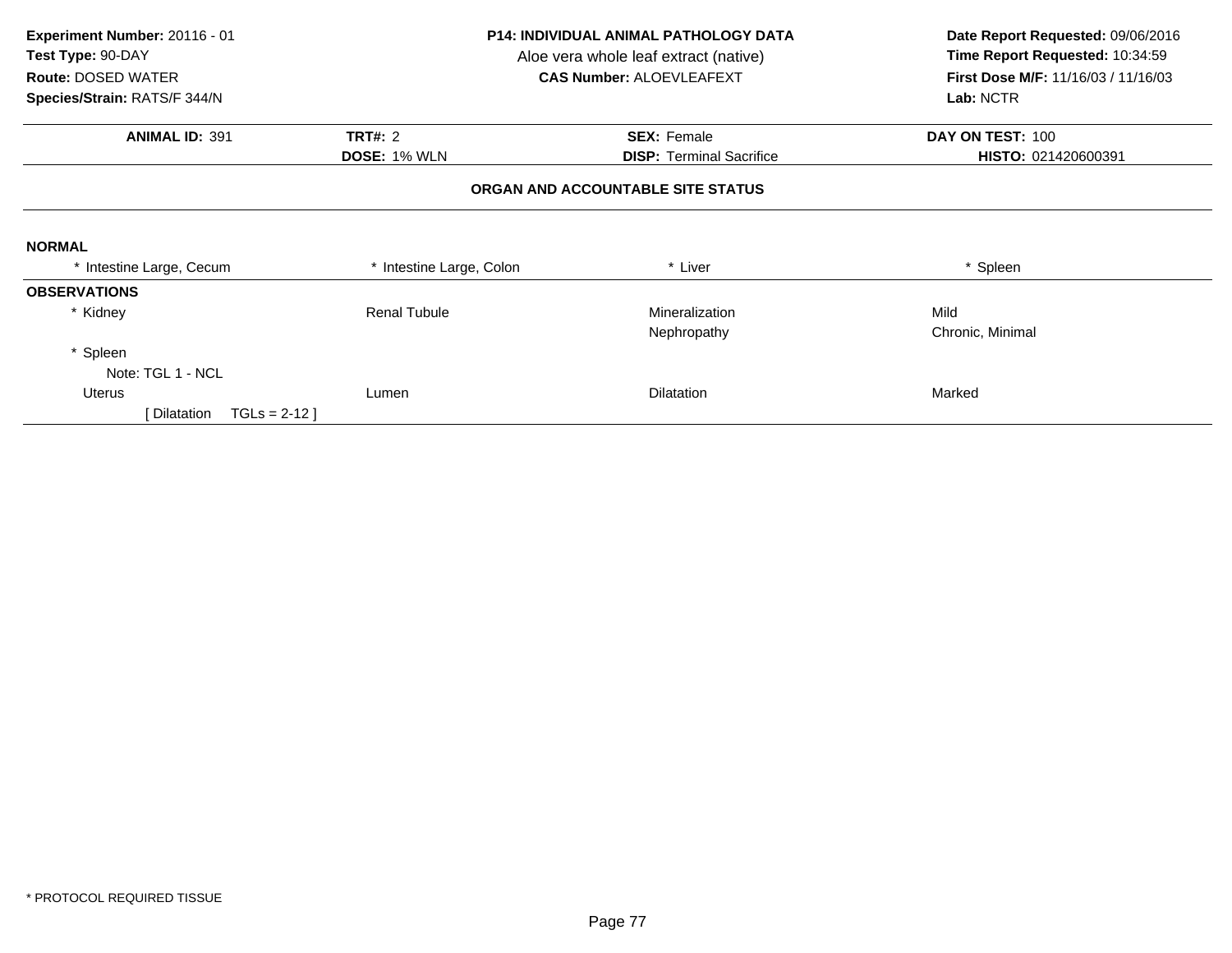| Experiment Number: 20116 - 01<br>Test Type: 90-DAY |                     | <b>P14: INDIVIDUAL ANIMAL PATHOLOGY DATA</b><br>Aloe vera whole leaf extract (native) | Date Report Requested: 09/06/2016<br>Time Report Requested: 10:34:59 |  |
|----------------------------------------------------|---------------------|---------------------------------------------------------------------------------------|----------------------------------------------------------------------|--|
| <b>Route: DOSED WATER</b>                          |                     | <b>CAS Number: ALOEVLEAFEXT</b>                                                       | First Dose M/F: 11/16/03 / 11/16/03                                  |  |
| Species/Strain: RATS/F 344/N                       |                     |                                                                                       | Lab: NCTR                                                            |  |
| <b>ANIMAL ID: 392</b>                              | <b>TRT#: 2</b>      | <b>SEX: Female</b>                                                                    | DAY ON TEST: 100                                                     |  |
|                                                    | <b>DOSE: 1% WLN</b> | <b>DISP:</b> Terminal Sacrifice                                                       | HISTO: 021420600392                                                  |  |
|                                                    |                     | ORGAN AND ACCOUNTABLE SITE STATUS                                                     |                                                                      |  |
| <b>NORMAL</b>                                      |                     |                                                                                       |                                                                      |  |
| * Intestine Large, Cecum                           | * Liver             | * Spleen                                                                              |                                                                      |  |
| <b>OBSERVATIONS</b>                                |                     |                                                                                       |                                                                      |  |
| * Intestine Large, Colon                           | Goblet Cell         | Hyperplasia                                                                           | Mild                                                                 |  |
|                                                    |                     | <b>Infiltration Cellular</b>                                                          | Polymorphnuclr, Mild                                                 |  |
| * Kidney                                           | <b>Renal Tubule</b> | Mineralization                                                                        | Mild                                                                 |  |
|                                                    |                     | Nephropathy                                                                           | Chronic, Minimal                                                     |  |
| Lymph Node, Mesenteric                             |                     | Hyperplasia                                                                           | Lymphoid, Marked                                                     |  |
| [Hyperplasia<br>$TGLs = 1-9$                       |                     |                                                                                       |                                                                      |  |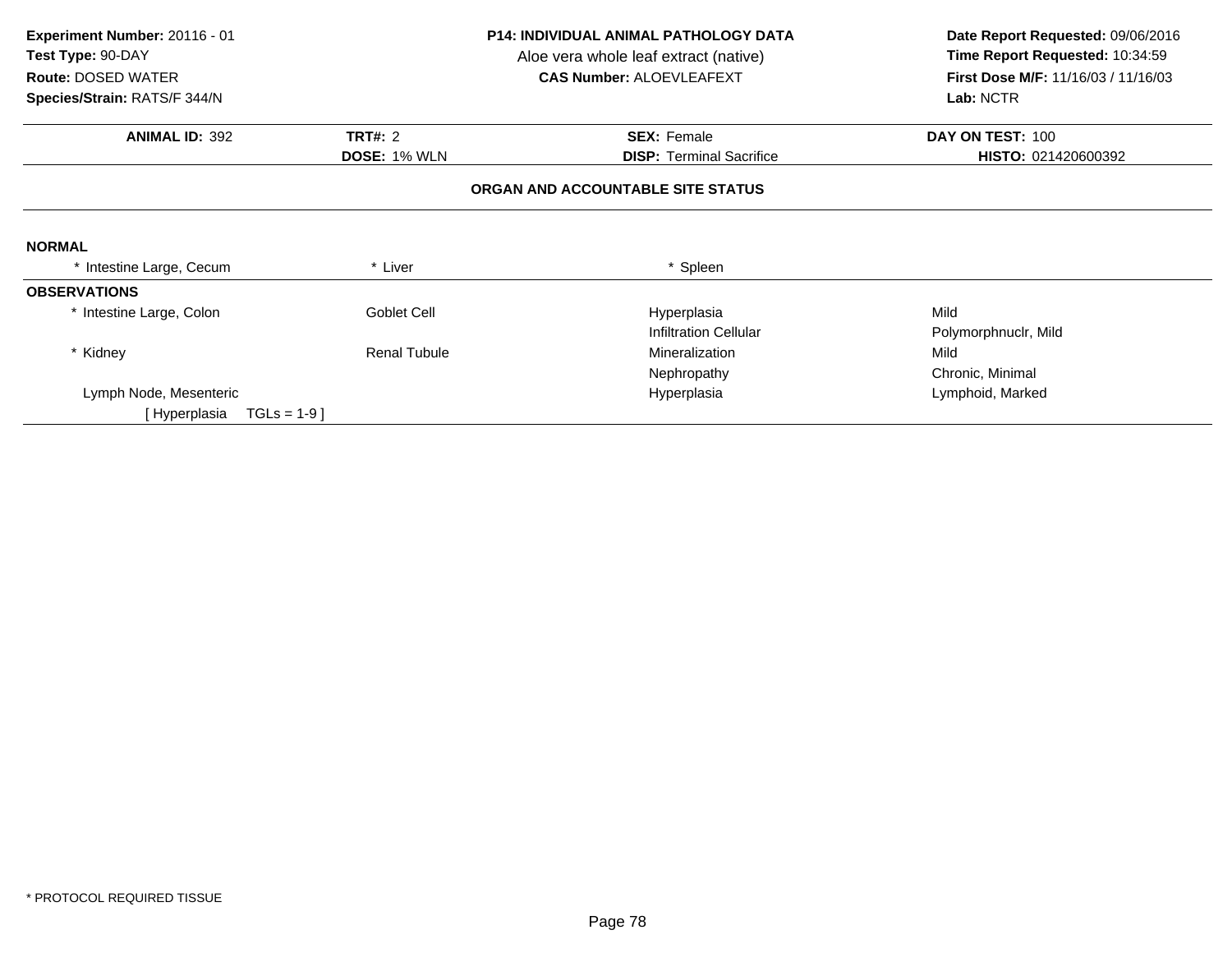| Experiment Number: 20116 - 01<br><b>Test Type: 90-DAY</b><br><b>Route: DOSED WATER</b><br>Species/Strain: RATS/F 344/N |                     | <b>P14: INDIVIDUAL ANIMAL PATHOLOGY DATA</b><br>Aloe vera whole leaf extract (native)<br><b>CAS Number: ALOEVLEAFEXT</b> | Date Report Requested: 09/06/2016<br>Time Report Requested: 10:34:59<br>First Dose M/F: 11/16/03 / 11/16/03<br>Lab: NCTR |  |
|------------------------------------------------------------------------------------------------------------------------|---------------------|--------------------------------------------------------------------------------------------------------------------------|--------------------------------------------------------------------------------------------------------------------------|--|
|                                                                                                                        |                     |                                                                                                                          |                                                                                                                          |  |
| <b>ANIMAL ID: 401</b>                                                                                                  | <b>TRT#: 2</b>      | <b>SEX: Female</b>                                                                                                       | DAY ON TEST: 101                                                                                                         |  |
|                                                                                                                        | <b>DOSE: 1% WLN</b> | <b>DISP: Terminal Sacrifice</b>                                                                                          | HISTO: 021420600401                                                                                                      |  |
| <b>NORMAL</b>                                                                                                          |                     | ORGAN AND ACCOUNTABLE SITE STATUS                                                                                        |                                                                                                                          |  |
| * Liver                                                                                                                | * Spleen            |                                                                                                                          |                                                                                                                          |  |
| <b>OBSERVATIONS</b>                                                                                                    |                     |                                                                                                                          |                                                                                                                          |  |
| * Intestine Large, Cecum                                                                                               | Goblet Cell         | Hyperplasia                                                                                                              | Mild                                                                                                                     |  |
| * Intestine Large, Colon                                                                                               | Goblet Cell         | Hyperplasia                                                                                                              | Minimal                                                                                                                  |  |
| * Kidney                                                                                                               | <b>Renal Tubule</b> | <b>Mineralization</b>                                                                                                    | Moderate                                                                                                                 |  |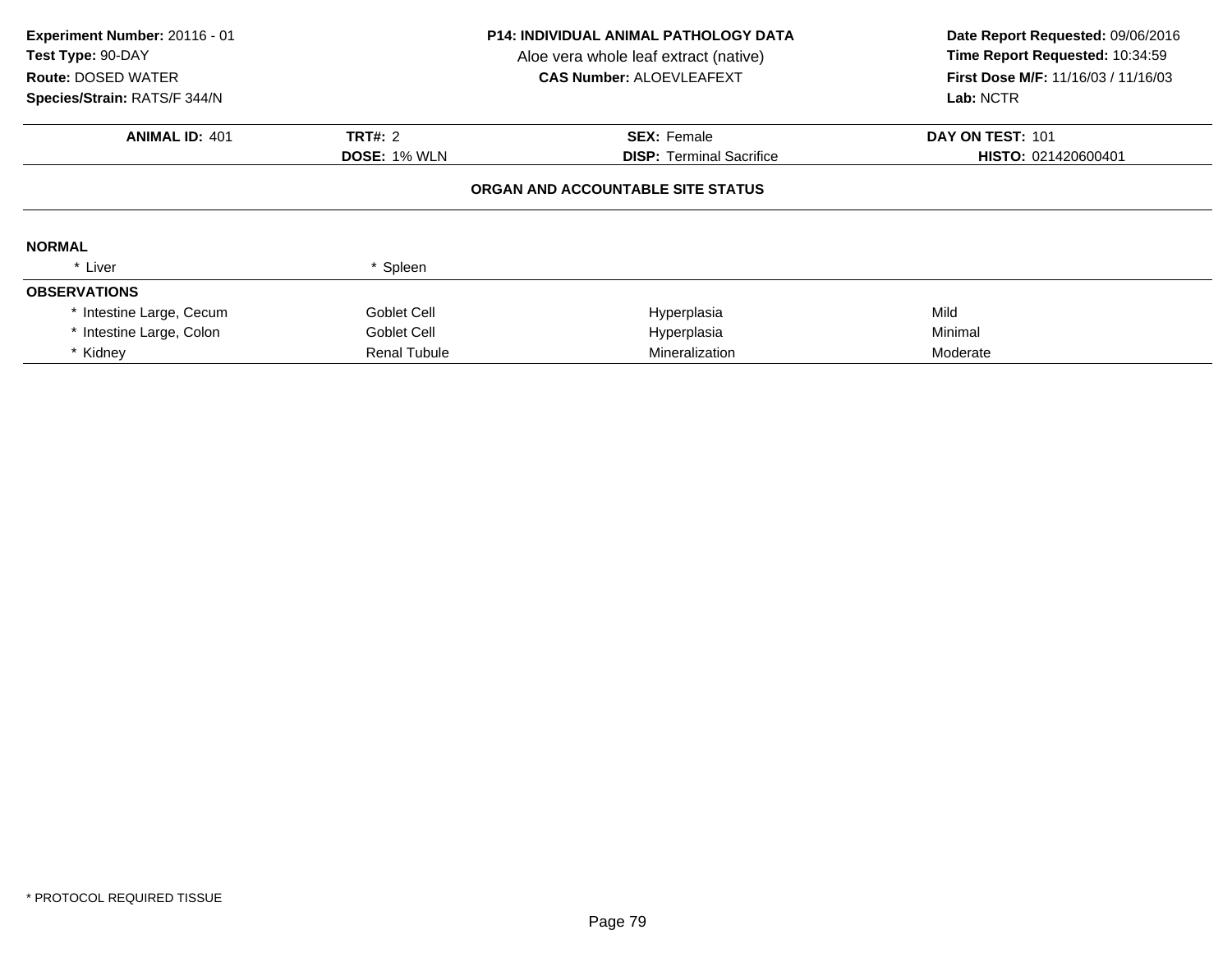| Experiment Number: 20116 - 01<br>Test Type: 90-DAY<br><b>Route: DOSED WATER</b><br>Species/Strain: RATS/F 344/N | P14: INDIVIDUAL ANIMAL PATHOLOGY DATA<br>Aloe vera whole leaf extract (native)<br><b>CAS Number: ALOEVLEAFEXT</b> |                                   | Date Report Requested: 09/06/2016<br>Time Report Requested: 10:34:59<br><b>First Dose M/F: 11/16/03 / 11/16/03</b><br>Lab: NCTR |  |
|-----------------------------------------------------------------------------------------------------------------|-------------------------------------------------------------------------------------------------------------------|-----------------------------------|---------------------------------------------------------------------------------------------------------------------------------|--|
| <b>ANIMAL ID: 402</b>                                                                                           | <b>TRT#: 2</b>                                                                                                    | <b>SEX: Female</b>                | DAY ON TEST: 101                                                                                                                |  |
|                                                                                                                 | <b>DOSE: 1% WLN</b><br><b>DISP: Terminal Sacrifice</b>                                                            |                                   | HISTO: 021420600402                                                                                                             |  |
|                                                                                                                 |                                                                                                                   | ORGAN AND ACCOUNTABLE SITE STATUS |                                                                                                                                 |  |
| <b>NORMAL</b>                                                                                                   |                                                                                                                   |                                   |                                                                                                                                 |  |
| Intestine Large, Cecum                                                                                          | Intestine Large, Colon                                                                                            | * Liver                           | * Spleen                                                                                                                        |  |
| <b>OBSERVATIONS</b>                                                                                             |                                                                                                                   |                                   |                                                                                                                                 |  |
| * Kidney                                                                                                        | <b>Renal Tubule</b>                                                                                               | Mineralization                    | Mild                                                                                                                            |  |
|                                                                                                                 |                                                                                                                   | Nephropathy                       | Chronic, Minimal                                                                                                                |  |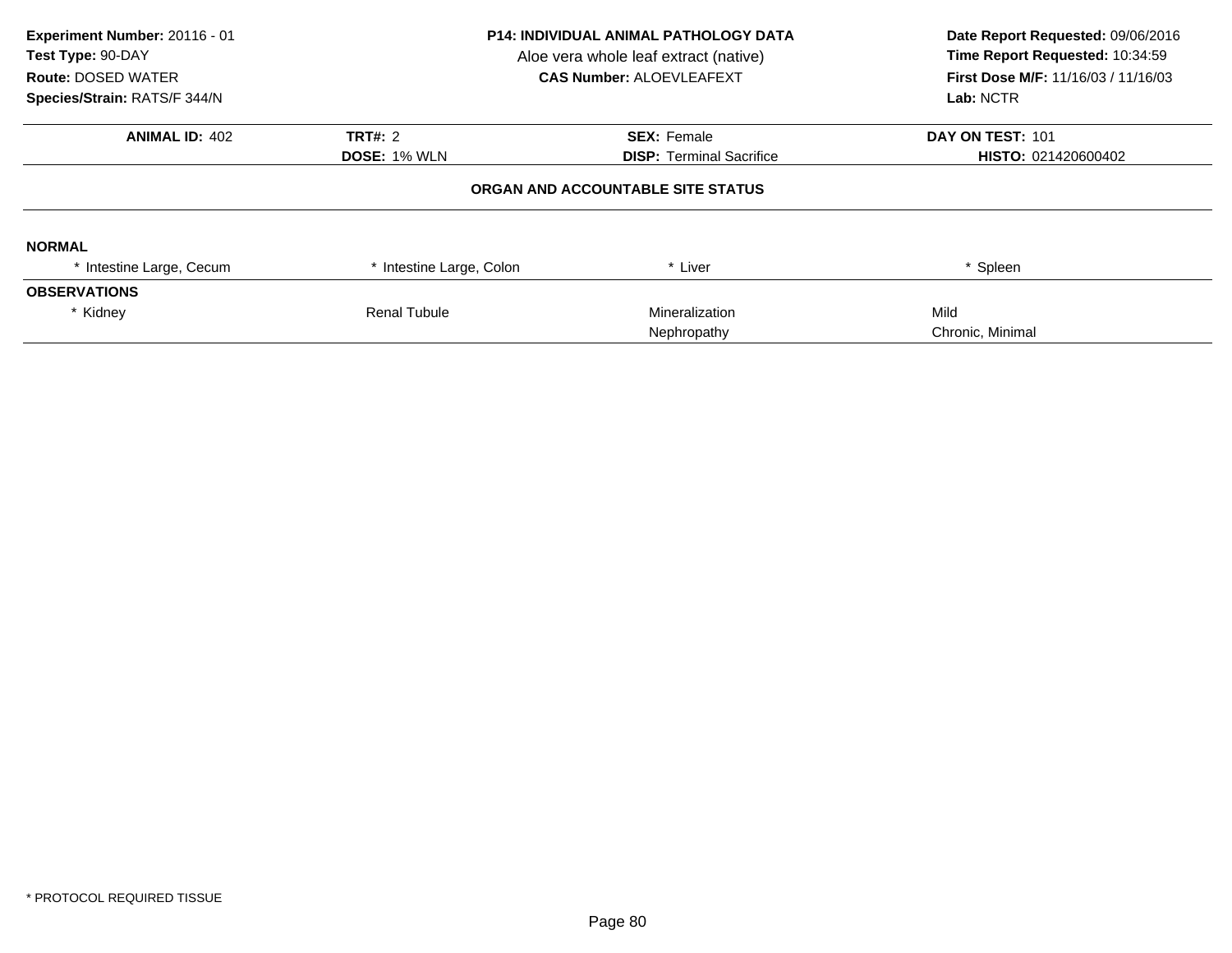| Experiment Number: 20116 - 01<br>Test Type: 90-DAY<br><b>Route: DOSED WATER</b><br>Species/Strain: RATS/F 344/N | <b>P14: INDIVIDUAL ANIMAL PATHOLOGY DATA</b><br>Aloe vera whole leaf extract (native)<br><b>CAS Number: ALOEVLEAFEXT</b> |                                   | Date Report Requested: 09/06/2016<br>Time Report Requested: 10:34:59<br>First Dose M/F: 11/16/03 / 11/16/03<br>Lab: NCTR |
|-----------------------------------------------------------------------------------------------------------------|--------------------------------------------------------------------------------------------------------------------------|-----------------------------------|--------------------------------------------------------------------------------------------------------------------------|
| <b>ANIMAL ID: 411</b>                                                                                           | <b>TRT#: 2</b>                                                                                                           | <b>SEX: Female</b>                | DAY ON TEST: 101                                                                                                         |
|                                                                                                                 | <b>DOSE: 1% WLN</b>                                                                                                      | <b>DISP: Terminal Sacrifice</b>   | HISTO: 021420600411                                                                                                      |
|                                                                                                                 |                                                                                                                          | ORGAN AND ACCOUNTABLE SITE STATUS |                                                                                                                          |
| <b>NORMAL</b>                                                                                                   |                                                                                                                          |                                   |                                                                                                                          |
| Spleen                                                                                                          |                                                                                                                          |                                   |                                                                                                                          |
| <b>OBSERVATIONS</b>                                                                                             |                                                                                                                          |                                   |                                                                                                                          |
| * Intestine Large, Cecum                                                                                        | Goblet Cell                                                                                                              | Hyperplasia                       | Minimal                                                                                                                  |
|                                                                                                                 |                                                                                                                          | <b>Infiltration Cellular</b>      | Polymorphnuclr, Minimal                                                                                                  |
| * Intestine Large, Colon                                                                                        | <b>Goblet Cell</b>                                                                                                       | Hyperplasia                       | Mild                                                                                                                     |
|                                                                                                                 |                                                                                                                          | <b>Infiltration Cellular</b>      | Polymorphnuclr, Minimal                                                                                                  |
| * Kidney                                                                                                        | Renal Tubule                                                                                                             | <b>Mineralization</b>             | Mild                                                                                                                     |
|                                                                                                                 |                                                                                                                          | Nephropathy                       | Chronic, Minimal                                                                                                         |
| * Liver                                                                                                         |                                                                                                                          | Vacuolization Cytoplasmic         | Minimal                                                                                                                  |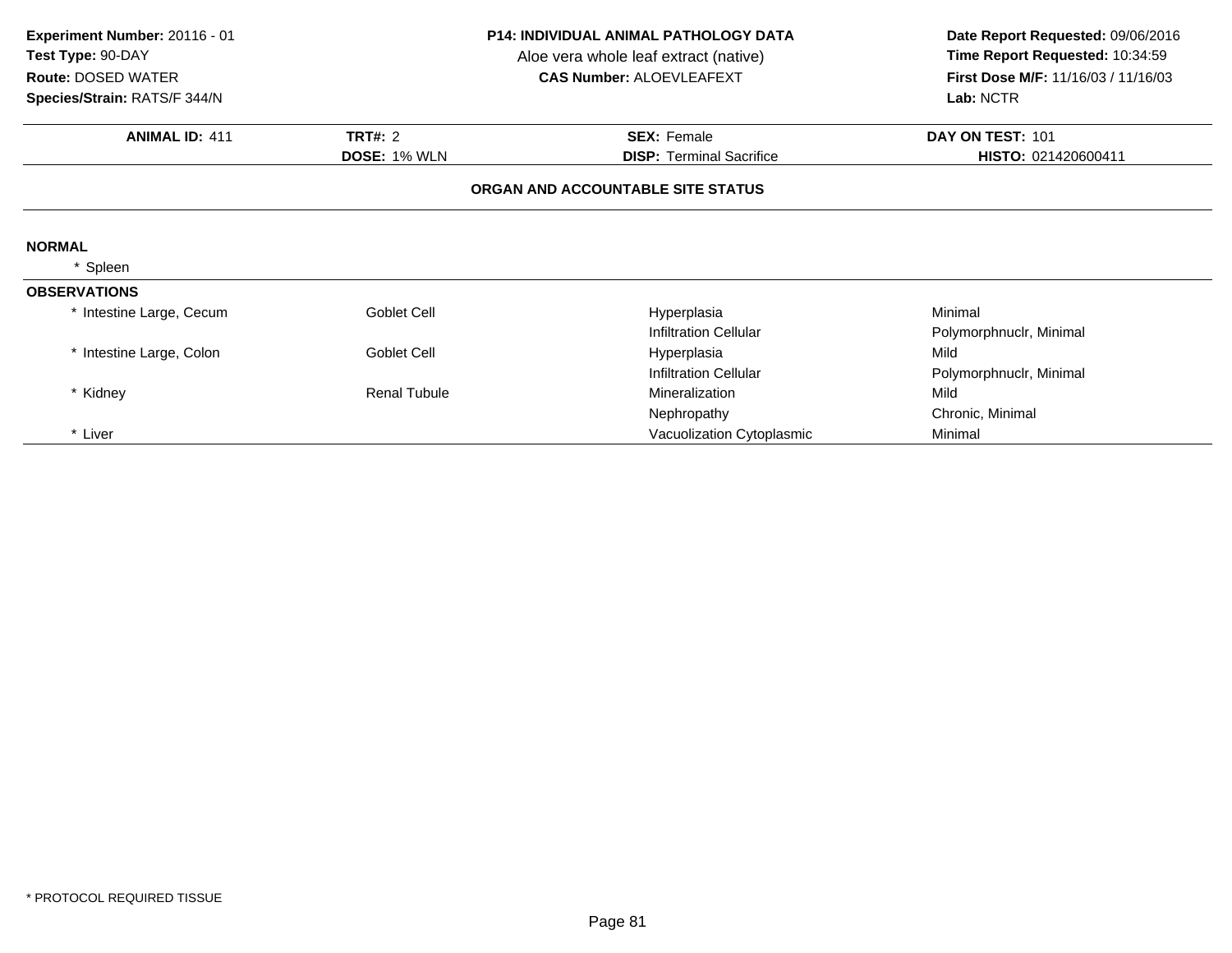| Experiment Number: 20116 - 01<br>Test Type: 90-DAY<br><b>Route: DOSED WATER</b><br>Species/Strain: RATS/F 344/N |                          | <b>P14: INDIVIDUAL ANIMAL PATHOLOGY DATA</b><br>Aloe vera whole leaf extract (native)<br><b>CAS Number: ALOEVLEAFEXT</b> | Date Report Requested: 09/06/2016<br>Time Report Requested: 10:34:59<br><b>First Dose M/F: 11/16/03 / 11/16/03</b><br>Lab: NCTR |  |
|-----------------------------------------------------------------------------------------------------------------|--------------------------|--------------------------------------------------------------------------------------------------------------------------|---------------------------------------------------------------------------------------------------------------------------------|--|
| <b>ANIMAL ID: 412</b>                                                                                           | <b>TRT#: 2</b>           | <b>SEX: Female</b>                                                                                                       | DAY ON TEST: 101                                                                                                                |  |
|                                                                                                                 | <b>DOSE: 1% WLN</b>      | <b>DISP:</b> Terminal Sacrifice                                                                                          | HISTO: 021420600412                                                                                                             |  |
|                                                                                                                 |                          | ORGAN AND ACCOUNTABLE SITE STATUS                                                                                        |                                                                                                                                 |  |
| <b>NORMAL</b>                                                                                                   |                          |                                                                                                                          |                                                                                                                                 |  |
| * Intestine Large, Cecum                                                                                        | * Intestine Large, Colon | * Liver                                                                                                                  | * Spleen                                                                                                                        |  |
| <b>OBSERVATIONS</b>                                                                                             |                          |                                                                                                                          |                                                                                                                                 |  |
| * Kidney                                                                                                        | <b>Renal Tubule</b>      | Mineralization                                                                                                           | Moderate                                                                                                                        |  |
|                                                                                                                 |                          | Nephropathy                                                                                                              | Chronic, Minimal                                                                                                                |  |
| Lymph Node, Mesenteric                                                                                          |                          | Hyperplasia                                                                                                              | Lymphoid, Marked                                                                                                                |  |
| $TGLs = 1-9$<br>[ Hyperplasia                                                                                   |                          |                                                                                                                          |                                                                                                                                 |  |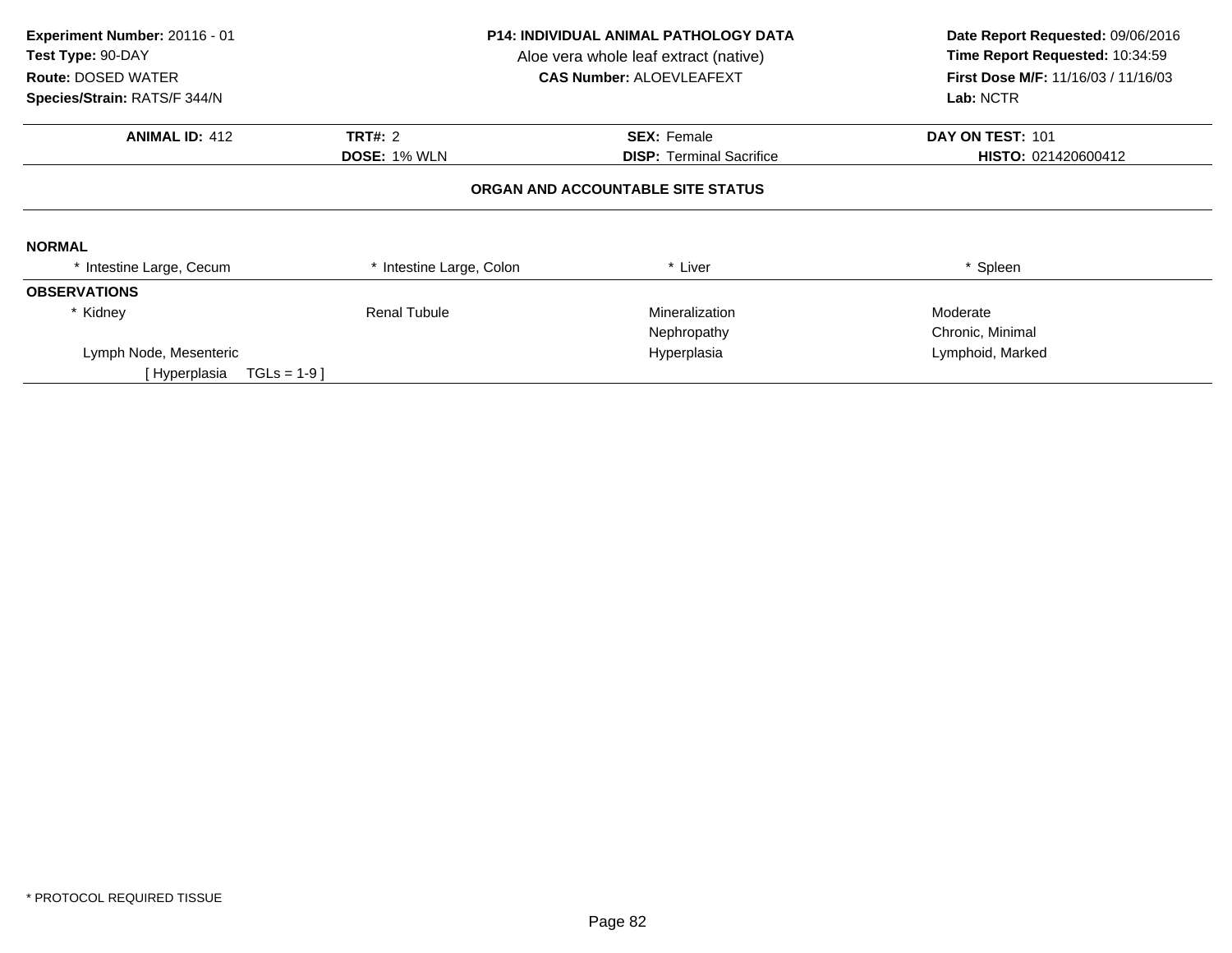| Experiment Number: 20116 - 01<br><b>Test Type: 90-DAY</b><br><b>Route: DOSED WATER</b><br>Species/Strain: RATS/F 344/N |                     | <b>P14: INDIVIDUAL ANIMAL PATHOLOGY DATA</b><br>Aloe vera whole leaf extract (native)<br><b>CAS Number: ALOEVLEAFEXT</b> | Date Report Requested: 09/06/2016<br>Time Report Requested: 10:34:59<br>First Dose M/F: 11/16/03 / 11/16/03<br>Lab: NCTR |
|------------------------------------------------------------------------------------------------------------------------|---------------------|--------------------------------------------------------------------------------------------------------------------------|--------------------------------------------------------------------------------------------------------------------------|
|                                                                                                                        |                     |                                                                                                                          |                                                                                                                          |
| <b>ANIMAL ID: 421</b>                                                                                                  | <b>TRT#: 2</b>      | <b>SEX: Female</b>                                                                                                       | DAY ON TEST: 101                                                                                                         |
|                                                                                                                        | <b>DOSE: 1% WLN</b> | <b>DISP:</b> Terminal Sacrifice                                                                                          | HISTO: 021420600421                                                                                                      |
| <b>NORMAL</b>                                                                                                          |                     | ORGAN AND ACCOUNTABLE SITE STATUS                                                                                        |                                                                                                                          |
| * Liver                                                                                                                | * Spleen            |                                                                                                                          |                                                                                                                          |
| <b>OBSERVATIONS</b>                                                                                                    |                     |                                                                                                                          |                                                                                                                          |
| * Intestine Large, Cecum                                                                                               | Goblet Cell         | Hyperplasia                                                                                                              | Minimal                                                                                                                  |
| * Intestine Large, Colon                                                                                               | Goblet Cell         | Hyperplasia                                                                                                              | Minimal                                                                                                                  |
| * Kidney                                                                                                               | <b>Renal Tubule</b> | Mineralization                                                                                                           | Mild                                                                                                                     |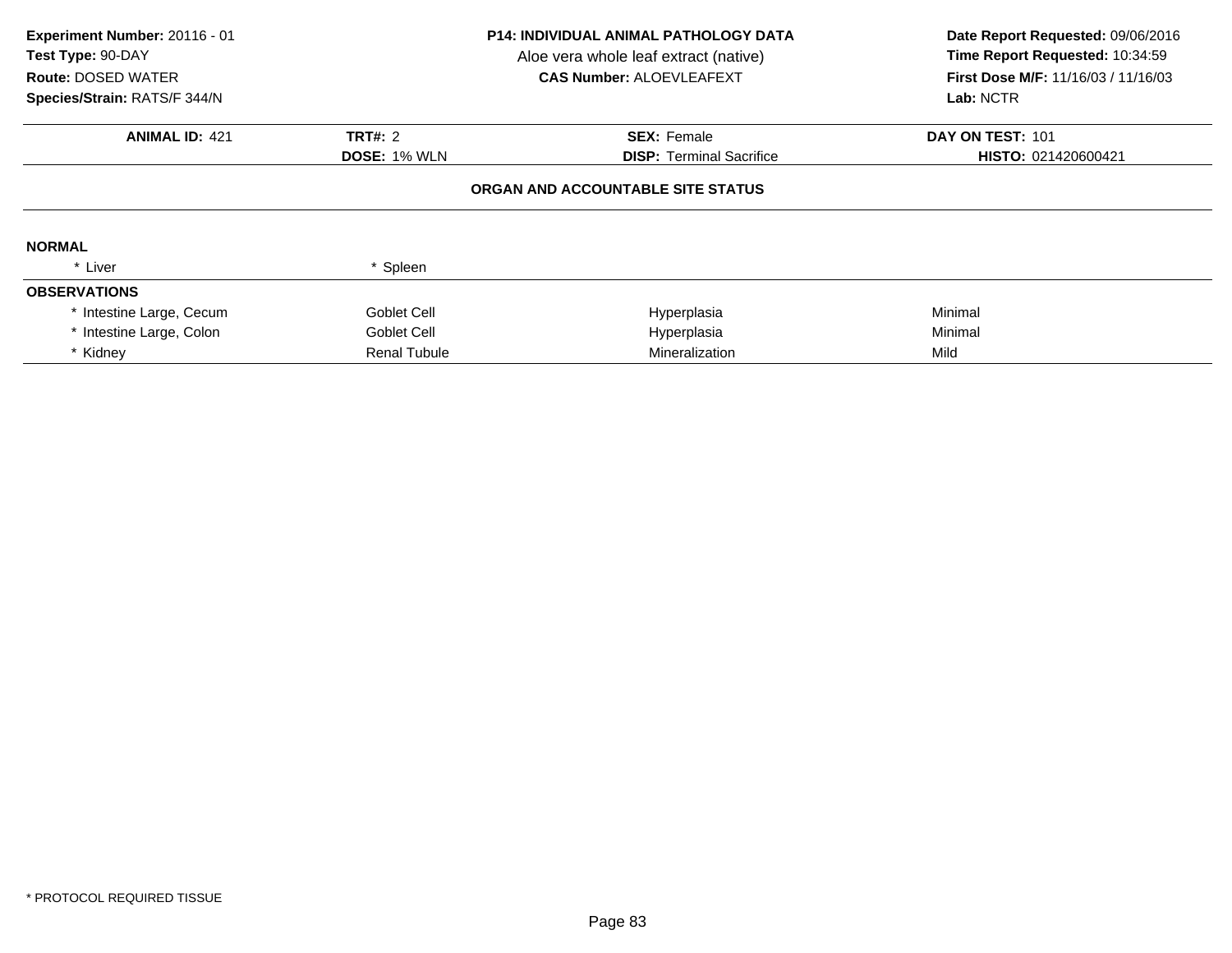| Experiment Number: 20116 - 01<br>Test Type: 90-DAY<br><b>Route: DOSED WATER</b><br>Species/Strain: RATS/F 344/N | <b>P14: INDIVIDUAL ANIMAL PATHOLOGY DATA</b><br>Aloe vera whole leaf extract (native)<br><b>CAS Number: ALOEVLEAFEXT</b> |                                   | Date Report Requested: 09/06/2016<br>Time Report Requested: 10:34:59<br>First Dose M/F: 11/16/03 / 11/16/03<br>Lab: NCTR |  |
|-----------------------------------------------------------------------------------------------------------------|--------------------------------------------------------------------------------------------------------------------------|-----------------------------------|--------------------------------------------------------------------------------------------------------------------------|--|
| <b>ANIMAL ID: 422</b>                                                                                           | TRT#: 2                                                                                                                  | <b>SEX: Female</b>                | DAY ON TEST: 101                                                                                                         |  |
|                                                                                                                 | <b>DOSE: 1% WLN</b>                                                                                                      | <b>DISP:</b> Terminal Sacrifice   | HISTO: 021420600422                                                                                                      |  |
|                                                                                                                 |                                                                                                                          | ORGAN AND ACCOUNTABLE SITE STATUS |                                                                                                                          |  |
| <b>NORMAL</b>                                                                                                   |                                                                                                                          |                                   |                                                                                                                          |  |
| * Intestine Large, Cecum                                                                                        | Intestine Large, Colon                                                                                                   | * Liver                           | * Spleen                                                                                                                 |  |
| <b>OBSERVATIONS</b>                                                                                             |                                                                                                                          |                                   |                                                                                                                          |  |
| * Kidney                                                                                                        | <b>Renal Tubule</b>                                                                                                      | Mineralization                    | Mild                                                                                                                     |  |
| Lymph Node, Mesenteric                                                                                          | Hyperplasia                                                                                                              |                                   | Lymphoid, Marked                                                                                                         |  |
| $TGLs = 1-9$<br>[Hyperplasia                                                                                    |                                                                                                                          |                                   |                                                                                                                          |  |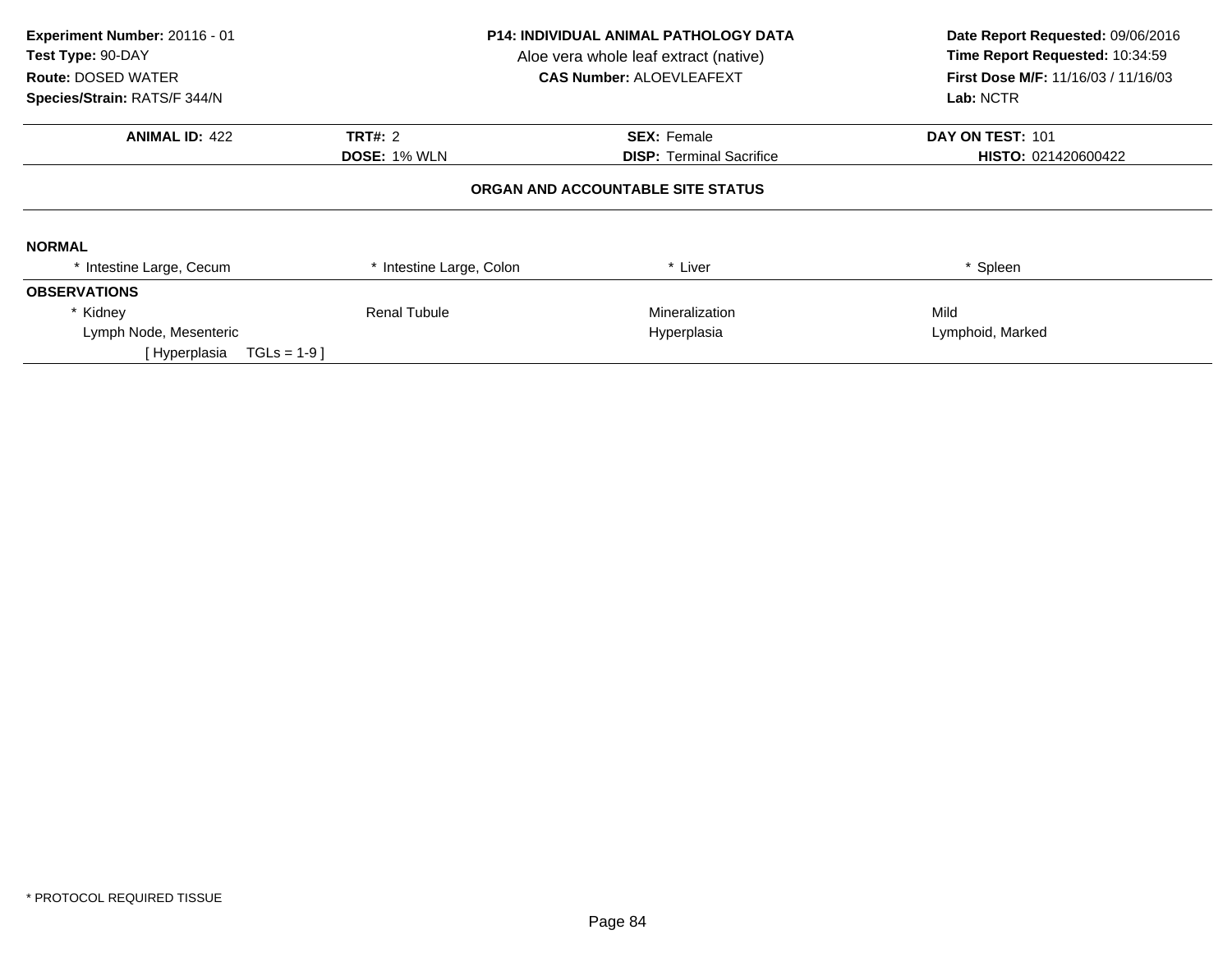**Species/Strain:** RATS/F 344/N

### **P14: INDIVIDUAL ANIMAL PATHOLOGY DATA**

Aloe vera whole leaf extract (native)<br>**CAS Number:** ALOEVLEAFEXT

| <b>ANIMAL ID: 431</b>            | <b>TRT#: 3</b>             | <b>SEX: Female</b>                | DAY ON TEST: 100            |
|----------------------------------|----------------------------|-----------------------------------|-----------------------------|
|                                  | DOSE: 2% WLN               | <b>DISP: Terminal Sacrifice</b>   | HISTO: 021420600431         |
|                                  |                            |                                   |                             |
|                                  |                            | ORGAN AND ACCOUNTABLE SITE STATUS |                             |
| <b>NORMAL</b>                    |                            |                                   |                             |
| * Adrenal Cortex                 | * Adrenal Medulla          | * Blood Vessel                    | <b>Bone Marrow</b>          |
| * Bone, Femur                    | * Brain, Brain Stem        | * Brain, Cerebellum               | * Brain, Cerebrum           |
| * Esophagus                      | * Eye                      | * Heart                           | * Intestine Small, Duodenum |
| * Intestine Small, Ileum         | * Intestine Small, Jejunum | * Islets, Pancreatic              | * Liver                     |
| * Lung                           | * Lymph Node, Mandibular   | * Mammary Gland                   | * Nose                      |
| * Ovary                          | * Pancreas                 | * Parathyroid Gland               | * Pituitary Gland           |
| * Salivary Glands                | * Skin                     | * Spleen                          | * Stomach, Forestomach      |
| * Stomach, Glandular             | * Thymus                   | * Thyroid Gland                   | * Trachea                   |
| * Urinary Bladder                | * Uterus                   |                                   |                             |
| <b>OBSERVATIONS</b>              |                            |                                   |                             |
| * Clitoral Gland                 | Duct                       | <b>Dilatation</b>                 | Mild                        |
|                                  |                            | Inflammation                      | Suppurative, Mild           |
| [Dilatation TGLs = 1-12]         |                            |                                   |                             |
| [Inflammation $TGLs = 1-12$ ]    |                            |                                   |                             |
| * Harderian Gland                |                            | <b>Infiltration Cellular</b>      | Lymphoid, Mild              |
| * Intestine Large, Cecum         | <b>Goblet Cell</b>         | Hyperplasia                       | Moderate                    |
| * Intestine Large, Colon         | Goblet Cell                | Hyperplasia                       | Mild                        |
|                                  |                            | <b>Infiltration Cellular</b>      | Polymorphnuclr, Minimal     |
| * Intestine Large, Rectum        | Goblet Cell                | Hyperplasia                       | Moderate                    |
|                                  | Anus                       | Hyperplasia                       | Squamous, Moderate          |
|                                  | Anus                       | Inflammation                      | Chronic Active, Moderate    |
| * Kidney                         | <b>Renal Tubule</b>        | Mineralization                    | Moderate                    |
| * Lymph Node, Mesenteric         |                            | Degeneration                      | Cystic, Marked              |
|                                  |                            | Hyperplasia                       | Lymphoid, Marked            |
| [ Degeneration<br>$TGLs = 2-9$ ] |                            |                                   |                             |
| [Hyperplasia<br>$TGLs = 2-9$ ]   |                            |                                   |                             |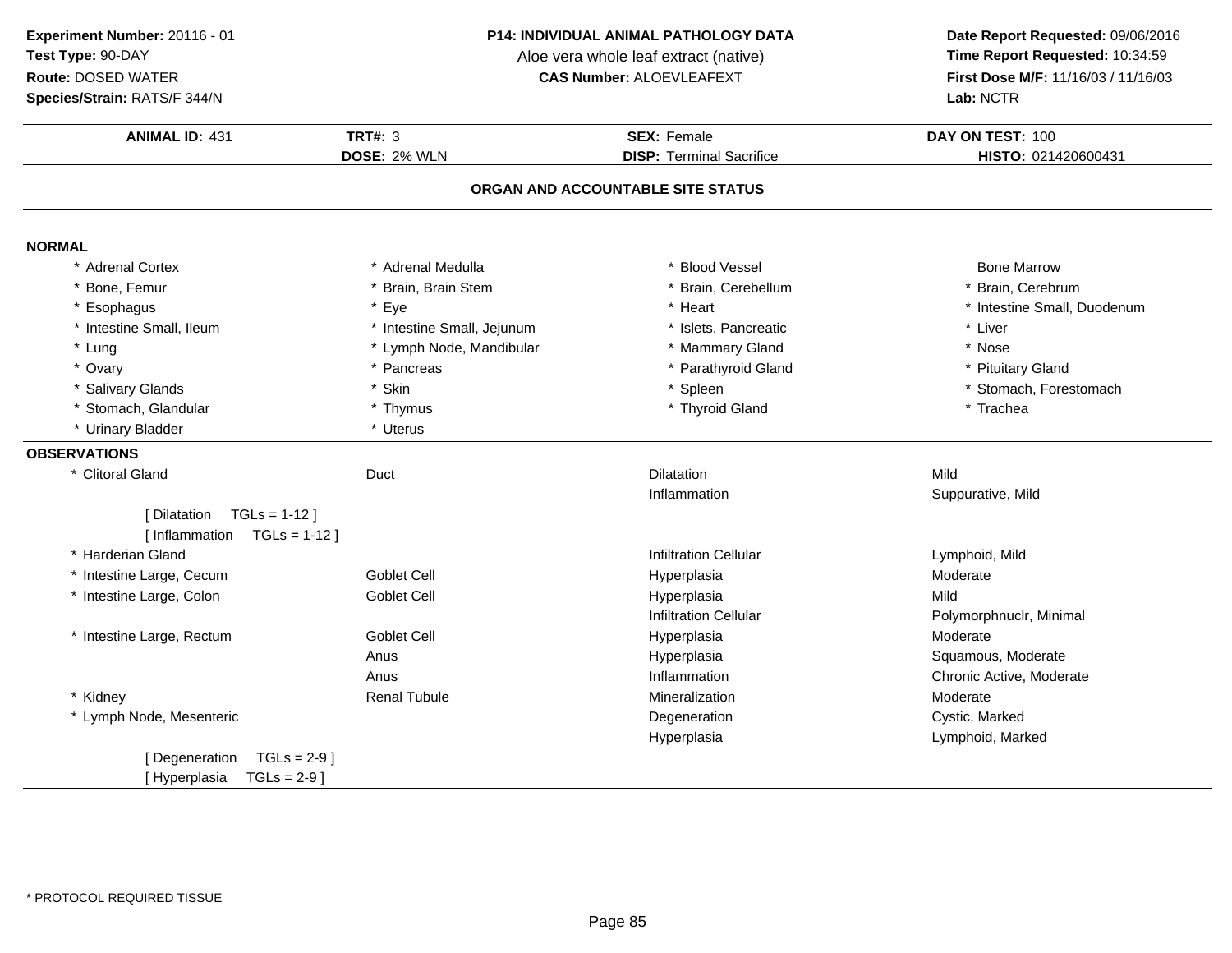**Experiment Number:** 20116 - 01**Test Type:** 90-DAY

### **Route:** DOSED WATER

**Species/Strain:** RATS/F 344/N

#### **P14: INDIVIDUAL ANIMAL PATHOLOGY DATA**

Aloe vera whole leaf extract (native)<br>**CAS Number:** ALOEVLEAFEXT

| <b>ANIMAL ID: 432</b>       | TRT#: $3$                   | <b>SEX: Female</b>                | DAY ON TEST: 100           |
|-----------------------------|-----------------------------|-----------------------------------|----------------------------|
|                             | DOSE: 2% WLN                | <b>DISP: Terminal Sacrifice</b>   | HISTO: 021420600432        |
|                             |                             | ORGAN AND ACCOUNTABLE SITE STATUS |                            |
| <b>NORMAL</b>               |                             |                                   |                            |
| * Adrenal Cortex            | * Adrenal Medulla           | * Blood Vessel                    | <b>Bone Marrow</b>         |
| * Bone, Femur               | * Brain, Brain Stem         | * Brain, Cerebellum               | * Brain, Cerebrum          |
| * Clitoral Gland            | * Esophagus                 | * Eye                             | * Harderian Gland          |
| * Heart                     | * Intestine Small, Duodenum | * Intestine Small, Ileum          | * Intestine Small, Jejunum |
| * Islets, Pancreatic        | * Liver                     | * Lung                            | * Lymph Node, Mandibular   |
| * Mammary Gland             | * Nose                      | * Ovary                           | * Pancreas                 |
| * Parathyroid Gland         | * Pituitary Gland           | * Salivary Glands                 | * Skin                     |
| * Spleen                    | * Stomach, Forestomach      | * Stomach, Glandular              | * Thymus                   |
| * Thyroid Gland             | * Trachea                   | * Urinary Bladder                 |                            |
| <b>OBSERVATIONS</b>         |                             |                                   |                            |
| * Intestine Large, Cecum    | <b>Goblet Cell</b>          | Hyperplasia                       | Minimal                    |
| * Intestine Large, Colon    | <b>Goblet Cell</b>          | Hyperplasia                       | Mild                       |
| * Intestine Large, Rectum   | <b>Goblet Cell</b>          | Hyperplasia                       | Minimal                    |
| * Kidney                    | <b>Renal Tubule</b>         | Mineralization                    | Mild                       |
|                             |                             | Nephropathy                       | Chronic, Minimal           |
| * Lymph Node, Mesenteric    |                             | Hyperplasia                       | Lymphoid, Marked           |
| * Uterus                    | Lumen                       | <b>Dilatation</b>                 | Moderate                   |
| [Dilatation<br>$TGLs = 1-9$ |                             |                                   |                            |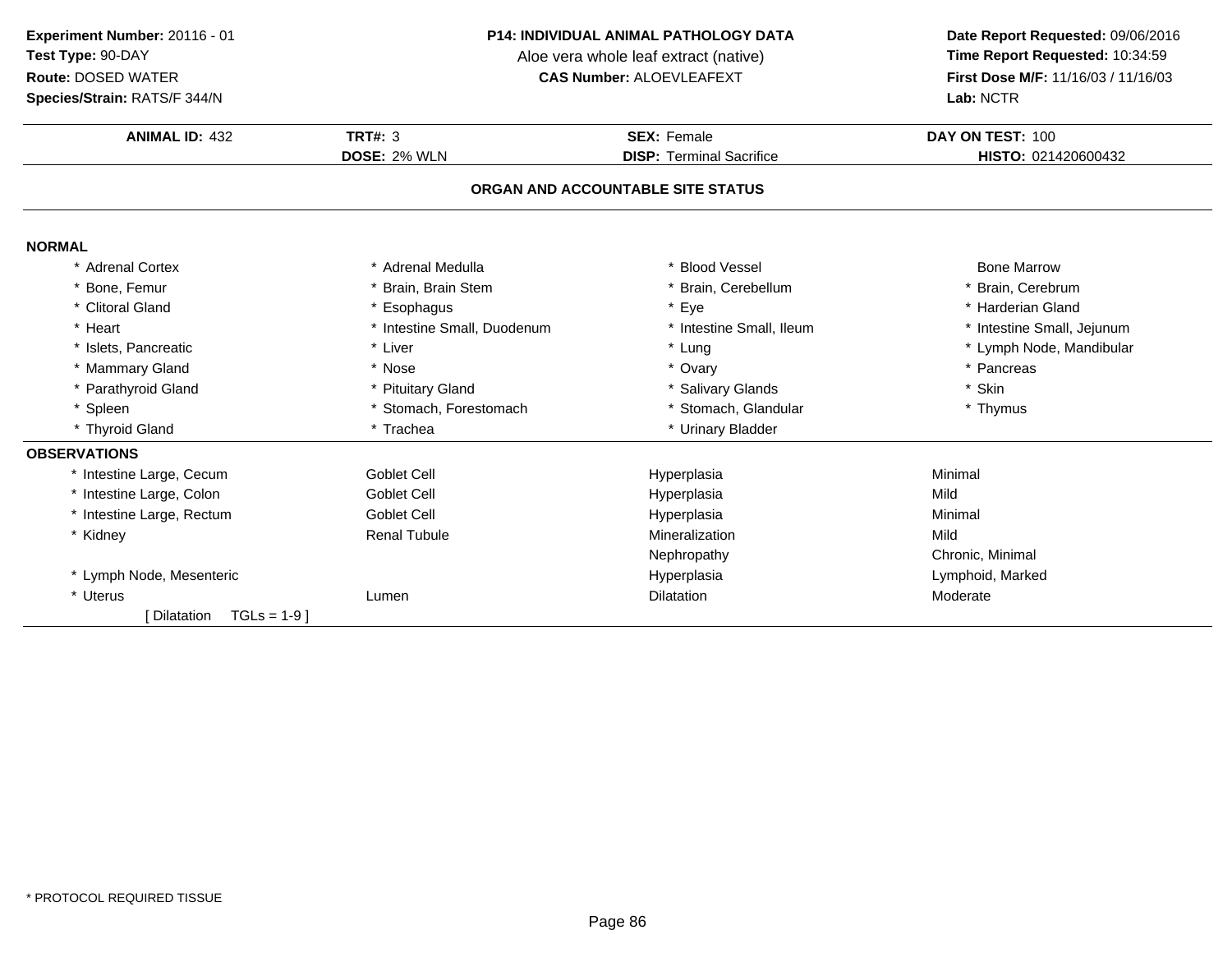#### **P14: INDIVIDUAL ANIMAL PATHOLOGY DATA**

Aloe vera whole leaf extract (native)<br>**CAS Number:** ALOEVLEAFEXT

| Species/Strain: RATS/F 344/N |                           | Lab: NCTR                         |                          |  |
|------------------------------|---------------------------|-----------------------------------|--------------------------|--|
| <b>ANIMAL ID: 441</b>        | <b>TRT#: 3</b>            | <b>SEX: Female</b>                | DAY ON TEST: 100         |  |
|                              | DOSE: 2% WLN              | <b>DISP: Terminal Sacrifice</b>   | HISTO: 021420600441      |  |
|                              |                           | ORGAN AND ACCOUNTABLE SITE STATUS |                          |  |
| <b>NORMAL</b>                |                           |                                   |                          |  |
| * Adrenal Cortex             | * Adrenal Medulla         | <b>Blood Vessel</b>               | <b>Bone Marrow</b>       |  |
| Bone, Femur                  | * Brain, Brain Stem       | Brain, Cerebellum                 | * Brain, Cerebrum        |  |
| * Clitoral Gland             | * Esophagus               | * Eye                             | * Harderian Gland        |  |
| * Heart                      | * Intestine Large, Rectum | * Intestine Small, Duodenum       | * Intestine Small, Ileum |  |
| * Intestine Small, Jejunum   | * Islets, Pancreatic      | * Liver                           | * Lung                   |  |
| * Lymph Node, Mandibular     | * Mammary Gland           | * Nose                            | * Ovary                  |  |
| * Pancreas                   | * Parathyroid Gland       | * Pituitary Gland                 | * Salivary Glands        |  |
| * Skin                       | * Spleen                  | * Stomach, Forestomach            | * Stomach, Glandular     |  |
| * Thymus                     | * Thyroid Gland           | * Trachea                         | * Urinary Bladder        |  |
| * Uterus                     |                           |                                   |                          |  |
| <b>OBSERVATIONS</b>          |                           |                                   |                          |  |
| * Intestine Large, Cecum     | <b>Goblet Cell</b>        | Hyperplasia                       | Marked                   |  |
| * Intestine Large, Colon     | <b>Goblet Cell</b>        | Hyperplasia                       | Marked                   |  |
|                              |                           | <b>Infiltration Cellular</b>      | Polymorphnuclr, Minimal  |  |
| * Kidney                     | <b>Renal Tubule</b>       | Mineralization                    | Mild                     |  |
| * Lymph Node, Mesenteric     |                           | Hyperplasia                       | Lymphoid, Moderate       |  |
| $TGLs = 1-9$<br>[Hyperplasia |                           |                                   |                          |  |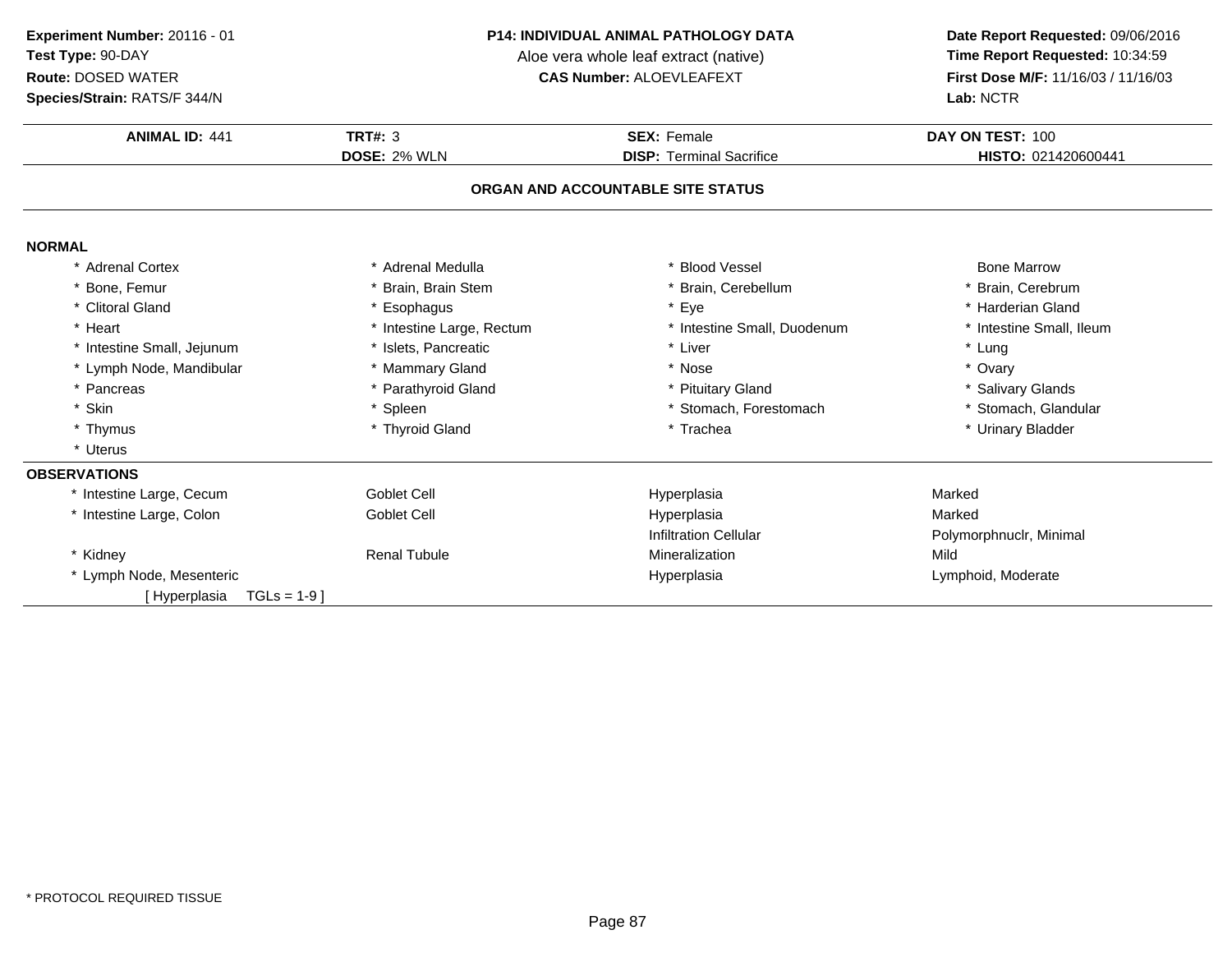**ANIMAL ID:** <sup>442</sup> **TRT#:** <sup>3</sup> **SEX:** Female **DAY ON TEST:** <sup>31</sup> **DOSE:** 2% WLN **DISP:** Moribund Sacrifice **HISTO:** <sup>021420600442</sup> **ORGAN AND ACCOUNTABLE SITE STATUSNORMAL** \* Adrenal Cortex\* Adrenal Medulla<br>\* Brain, Cerebellum a the second vessel that the second vertex  $\sim$  \* Bone, Femur \* Brain, Brain Stem \* Brain, Cerebellum \* Brain, Cerebrum \* Clitoral Gland \* Esophaguss \* Eye e the settlement of the state of the state of the state of the state of the state of the state of the state of the state of the state of the state of the state of the state of the state of the state of the state of the sta \* Intestine Large, Cecumm and the state of the state of the state of the state of the state of the state of the state of the state of the state of the state of the state of the state of the state of the state of the state of the state of the stat \* Intestine Small, Ileum\* Intestine Small, Jejunum \* 1990 \* 1991 \* Islets, Pancreatic \* The many \* Kidney \* Kidney<br>
\* Lung \* Lymph Nome, Mandibular \* Kymph Node, Mesenteric \* Liver Liver \* Lung \* Lymph Node, Mandibular \* Lymph Node, Mesenteric \* Mammary Gland \* Nose \* Ovary \* Pancreas \* Pituitary Gland \* Salivary Glands \* Skin \* Spleen \* Stomach, Glandular **\*** Thyroid Gland \* Thyroid Gland **And Trackea \* Trachea \* Trachea** \* Trachea \* Ninary Bladder \* Uterus**MISSING** \* Parathyroid Gland**OBSERVATIONS** Bone Marroww Research Marked Marked School (New York 1990) and Hypocellularity Marked Marked Marked School (New York 1990) and Marked School (New York 1990) and Marked School (New York 1990) and Marked School (New York 1990) and Mark \* Int Sm Ileum Note: Located on slide 9\* Int Sm Jejunum Note: Located on slide 8\* Parathyroid Gl Note: Two slides sent for complete section; Per pathologist no recut requested\* Stomach, Forestomachh ann an t-ainmeile ann an t-ainmeile ann an t-ainmeile an t-ainmeile an t-ainmeile an t-ainmeile an t-ainmeil \* Thymus Atrophy Marked**Experiment Number:** 20116 - 01 **P14: INDIVIDUAL ANIMAL PATHOLOGY DATA Date Report Requested:** 09/06/2016 **Test Type:** 90-DAYAloe vera whole leaf extract (native)<br>**CAS Number:** ALOEVLEAFEXT **Route:** DOSED WATER**First Dose M/F:** 11/16/03 / 11/16/03<br>**Lab:** NCTR **Species/Strain:** RATS/F 344/N**Lab:** NCTR

PRIMARY CAUSE OF DEATH

- UNCERTAIN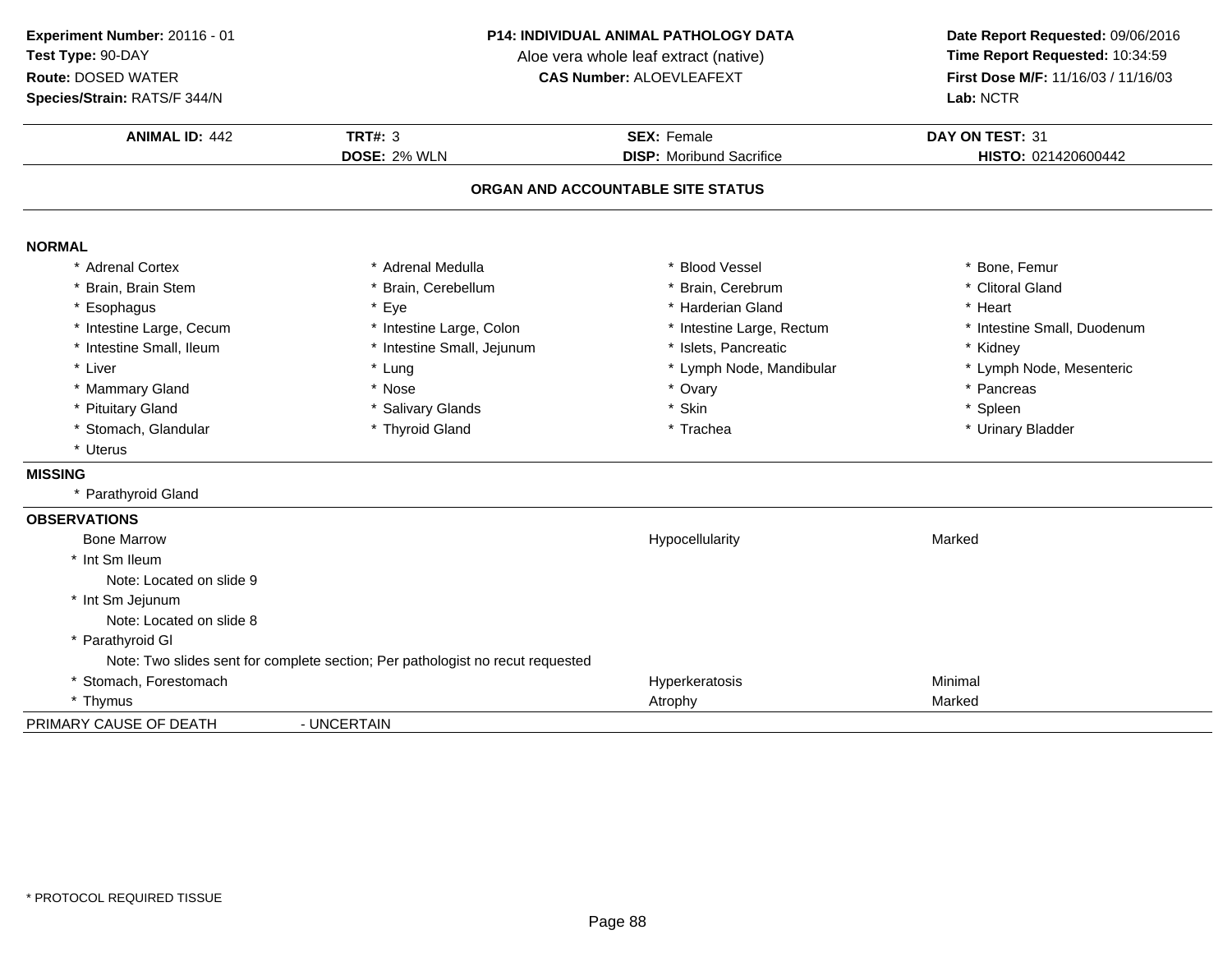**Species/Strain:** RATS/F 344/N

#### **P14: INDIVIDUAL ANIMAL PATHOLOGY DATA**

Aloe vera whole leaf extract (native)<br>**CAS Number:** ALOEVLEAFEXT

| <b>ANIMAL ID: 451</b>       | <b>TRT#: 3</b><br><b>DOSE: 2% WLN</b> | <b>SEX: Female</b><br><b>DISP:</b> Moribund Sacrifice | DAY ON TEST: 46<br>HISTO: 021420600451 |
|-----------------------------|---------------------------------------|-------------------------------------------------------|----------------------------------------|
|                             |                                       | ORGAN AND ACCOUNTABLE SITE STATUS                     |                                        |
|                             |                                       |                                                       |                                        |
| <b>NORMAL</b>               |                                       |                                                       |                                        |
| * Adrenal Cortex            | * Adrenal Medulla                     | * Blood Vessel                                        | * Bone, Femur                          |
| * Brain, Brain Stem         | * Brain, Cerebellum                   | * Brain, Cerebrum                                     | * Eye                                  |
| * Harderian Gland           | * Heart                               | * Intestine Large, Cecum                              | * Intestine Large, Rectum              |
| * Intestine Small, Duodenum | * Intestine Small, Ileum              | * Intestine Small, Jejunum                            | * Islets, Pancreatic                   |
| * Liver                     | * Lung                                | * Lymph Node, Mandibular                              | * Lymph Node, Mesenteric               |
| * Mammary Gland             | * Nose                                | * Pancreas                                            | * Pituitary Gland                      |
| * Salivary Glands           | * Skin                                | * Spleen                                              | * Stomach, Forestomach                 |
| * Stomach, Glandular        | * Urinary Bladder                     |                                                       |                                        |
| <b>MISSING</b>              |                                       |                                                       |                                        |
| * Esophagus                 | * Parathyroid Gland                   | * Thyroid Gland                                       | * Trachea                              |
| <b>OBSERVATIONS</b>         |                                       |                                                       |                                        |
| <b>Bone Marrow</b>          |                                       | Hypocellularity                                       | Mild                                   |
| * Clitoral Gland            |                                       | Inflammation                                          | Suppurative, Mild                      |
| Esophagus                   |                                       |                                                       |                                        |
| Note: Wet tissue attempted  |                                       |                                                       |                                        |
| * Intestine Large, Colon    | <b>Goblet Cell</b>                    | Hyperplasia                                           | Mild                                   |
|                             |                                       | <b>Infiltration Cellular</b>                          | Lymphoid, Mild                         |
| * Kidney                    | <b>Renal Tubule</b>                   | Mineralization                                        | Mild                                   |
| * Ovary                     |                                       | Hypoplasia                                            | Mild                                   |
| * Parathyroid GI            |                                       |                                                       |                                        |
| Note: Wet tissue attempted  |                                       |                                                       |                                        |
| * Thymus                    |                                       | Atrophy                                               | Mild                                   |
| * Thyroid Gl                |                                       |                                                       |                                        |
| Note: Wet tissue attempted  |                                       |                                                       |                                        |
| * Trachea                   |                                       |                                                       |                                        |
| Note: Wet tissue attempted  |                                       |                                                       |                                        |
| * Uterus                    |                                       | Hypoplasia                                            | Mild                                   |
| PRIMARY CAUSE OF DEATH      | - UNCERTAIN                           |                                                       |                                        |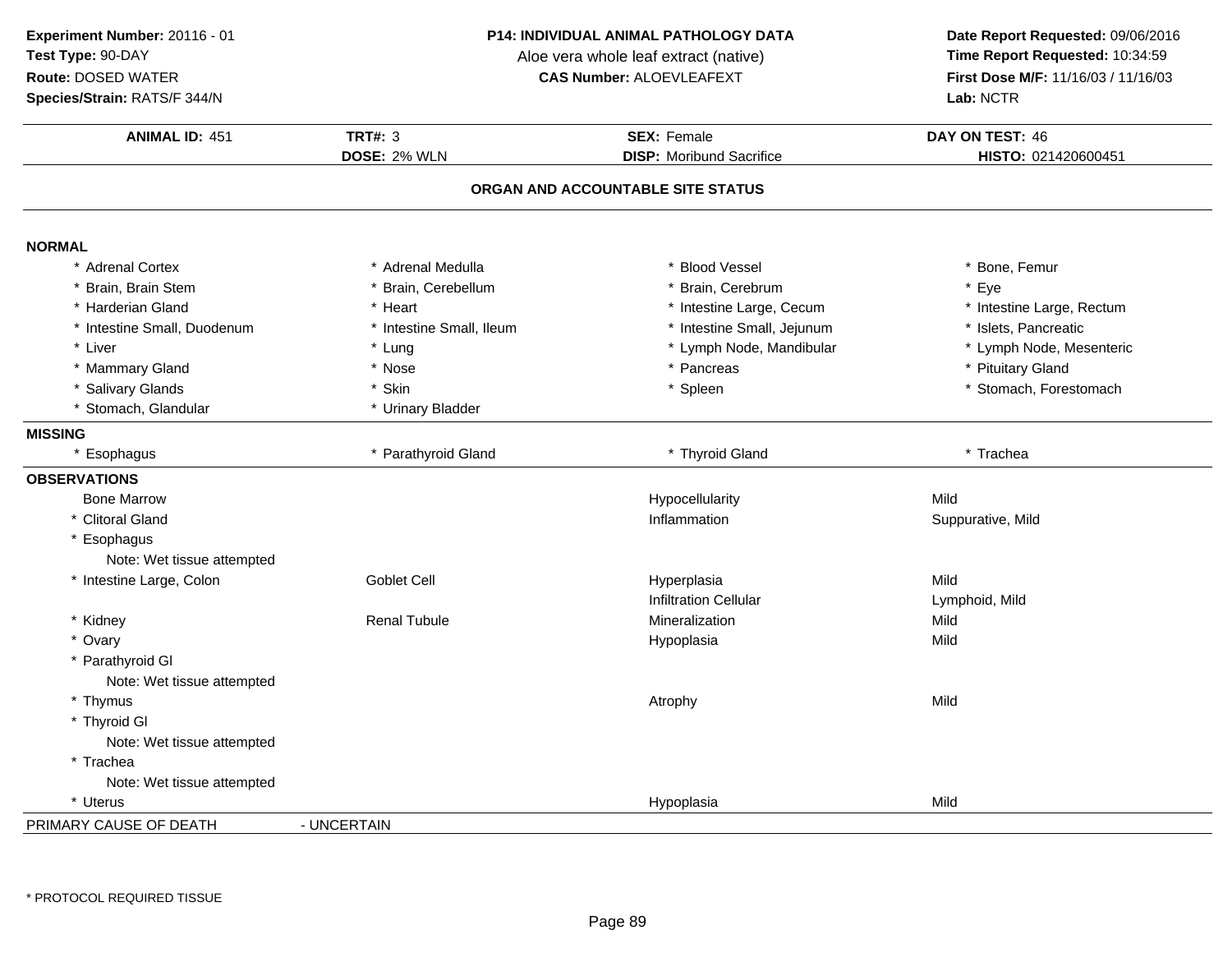**Species/Strain:** RATS/F 344/N

#### **P14: INDIVIDUAL ANIMAL PATHOLOGY DATA**

Aloe vera whole leaf extract (native)<br>**CAS Number:** ALOEVLEAFEXT

| <b>ANIMAL ID: 452</b>        | <b>TRT#: 3</b>           | <b>SEX: Female</b>                | DAY ON TEST: 100       |
|------------------------------|--------------------------|-----------------------------------|------------------------|
|                              | DOSE: 2% WLN             | <b>DISP: Terminal Sacrifice</b>   | HISTO: 021420600452    |
|                              |                          | ORGAN AND ACCOUNTABLE SITE STATUS |                        |
| <b>NORMAL</b>                |                          |                                   |                        |
| * Adrenal Cortex             | * Adrenal Medulla        | * Blood Vessel                    | <b>Bone Marrow</b>     |
| * Bone, Femur                | * Brain, Brain Stem      | * Brain, Cerebellum               | * Brain, Cerebrum      |
| * Clitoral Gland             | * Esophagus              | * Eye                             | * Harderian Gland      |
| * Intestine Small, Duodenum  | * Intestine Small, Ileum | * Intestine Small, Jejunum        | * Islets, Pancreatic   |
| * Liver                      | * Lung                   | * Lymph Node, Mandibular          | * Mammary Gland        |
| * Nose                       | * Ovary                  | * Pancreas                        | * Parathyroid Gland    |
| * Pituitary Gland            | * Salivary Glands        | Skin                              | * Spleen               |
| * Stomach, Forestomach       | * Stomach, Glandular     | * Thyroid Gland                   | * Trachea              |
| * Urinary Bladder            | * Uterus                 |                                   |                        |
| <b>OBSERVATIONS</b>          |                          |                                   |                        |
| * Heart                      |                          | Inflammation                      | Chronic Active, Marked |
|                              |                          | Polyarteritis                     | Marked                 |
| * Intestine Large, Cecum     | Goblet Cell              | Hyperplasia                       | Moderate               |
| * Intestine Large, Colon     | <b>Goblet Cell</b>       | Hyperplasia                       | Mild                   |
| * Intestine Large, Rectum    | <b>Goblet Cell</b>       | Hyperplasia                       | Minimal                |
| * Kidney                     | <b>Renal Tubule</b>      | Mineralization                    | Mild                   |
| * Lymph Node, Mesenteric     |                          | Hyperplasia                       | Lymphoid, Moderate     |
| $TGLs = 1-9$<br>[Hyperplasia |                          |                                   |                        |
| * Thymus                     |                          | Atrophy                           | Mild                   |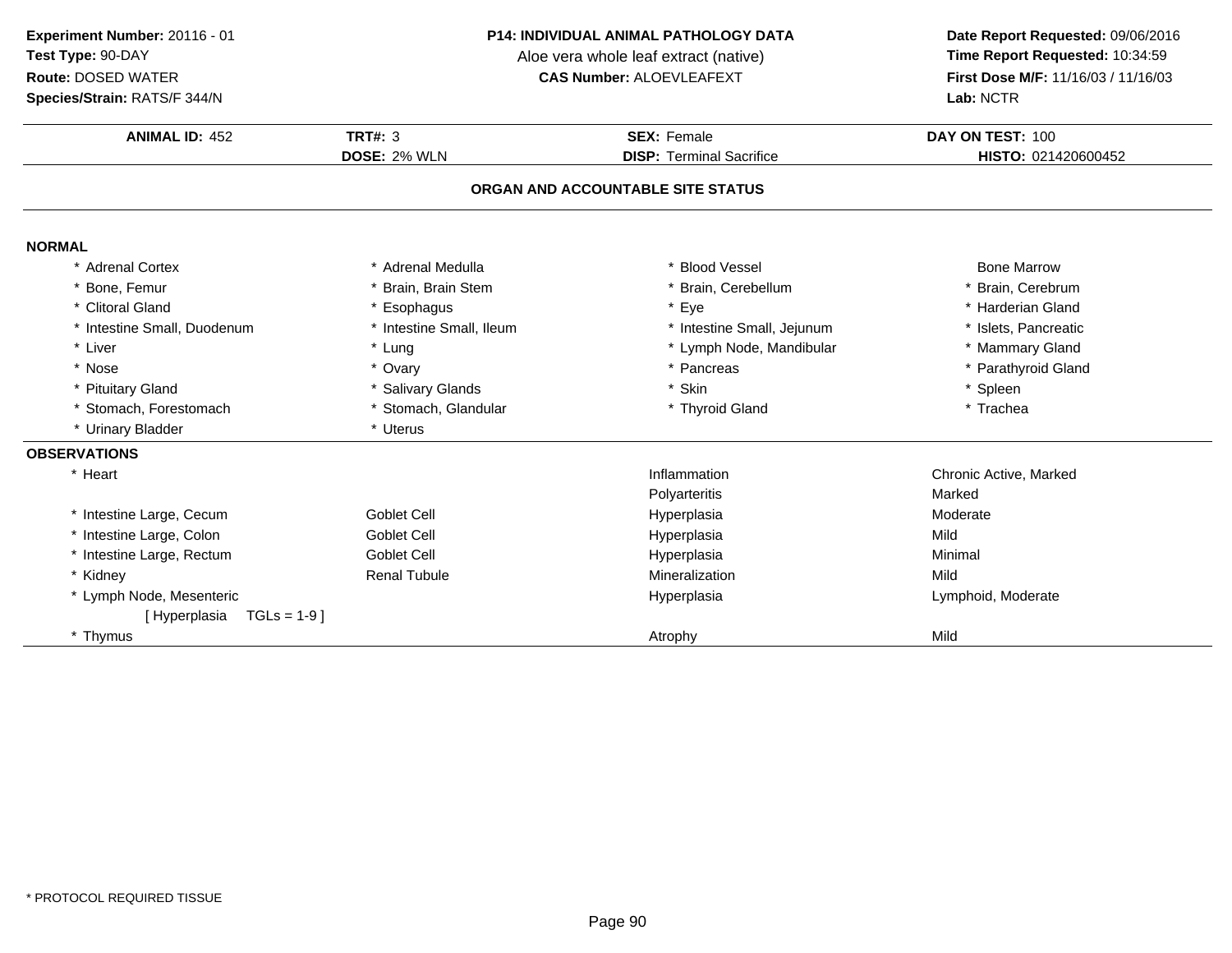**Species/Strain:** RATS/F 344/N

#### **P14: INDIVIDUAL ANIMAL PATHOLOGY DATA**

Aloe vera whole leaf extract (native)<br>**CAS Number:** ALOEVLEAFEXT

| <b>TRT#: 3</b><br><b>ANIMAL ID: 461</b><br><b>SEX: Female</b><br>DAY ON TEST: 31<br>DOSE: 2% WLN<br><b>DISP:</b> Moribund Sacrifice<br>HISTO: 021420600461<br>ORGAN AND ACCOUNTABLE SITE STATUS<br>* Adrenal Cortex<br>* Blood Vessel<br>* Bone, Femur<br>* Adrenal Medulla<br>* Brain, Cerebellum<br>* Brain, Cerebrum<br>* Brain, Brain Stem<br>* Esophagus<br>* Eye<br>* Harderian Gland<br>* Heart<br>* Intestine Large, Cecum<br>* Intestine Large, Colon<br>* Intestine Small, Ileum<br>* Intestine Large, Rectum<br>* Intestine Small, Duodenum<br>* Intestine Small, Jejunum<br>* Islets, Pancreatic<br>* Liver<br>* Lung<br>* Lymph Node, Mandibular<br>* Lymph Node, Mesenteric<br>* Mammary Gland<br>* Nose<br>* Ovary<br>* Parathyroid Gland<br>* Pancreas<br>* Pituitary Gland<br>* Stomach, Glandular<br>* Salivary Glands<br>* Skin<br>* Spleen<br>* Trachea<br>* Urinary Bladder<br>* Thymus<br>* Thyroid Gland<br>* Uterus<br><b>Bone Marrow</b><br>Hypocellularity<br>Moderate<br>* Clitoral Gland<br><b>Dilatation</b><br>Marked<br>Duct<br>Inflammation<br>Suppurative, Marked<br>$TGLs = 1-11$<br>[ Dilatation<br>[Inflammation $TGLs = 1-11$ ]<br>* Kidney<br><b>Renal Tubule</b><br>Mineralization<br>Mild<br>* Lym Node Mesen<br>Note: TGL 3 - NCL<br>Lymph Node<br>Lumbar<br>Hyperplasia<br>Lymphoid, Minimal | Species/Strain: RATS/F 344/N    |  | Lab: NCTR |  |  |
|----------------------------------------------------------------------------------------------------------------------------------------------------------------------------------------------------------------------------------------------------------------------------------------------------------------------------------------------------------------------------------------------------------------------------------------------------------------------------------------------------------------------------------------------------------------------------------------------------------------------------------------------------------------------------------------------------------------------------------------------------------------------------------------------------------------------------------------------------------------------------------------------------------------------------------------------------------------------------------------------------------------------------------------------------------------------------------------------------------------------------------------------------------------------------------------------------------------------------------------------------------------------------------------------------------------------------------------|---------------------------------|--|-----------|--|--|
|                                                                                                                                                                                                                                                                                                                                                                                                                                                                                                                                                                                                                                                                                                                                                                                                                                                                                                                                                                                                                                                                                                                                                                                                                                                                                                                                        |                                 |  |           |  |  |
|                                                                                                                                                                                                                                                                                                                                                                                                                                                                                                                                                                                                                                                                                                                                                                                                                                                                                                                                                                                                                                                                                                                                                                                                                                                                                                                                        |                                 |  |           |  |  |
|                                                                                                                                                                                                                                                                                                                                                                                                                                                                                                                                                                                                                                                                                                                                                                                                                                                                                                                                                                                                                                                                                                                                                                                                                                                                                                                                        |                                 |  |           |  |  |
|                                                                                                                                                                                                                                                                                                                                                                                                                                                                                                                                                                                                                                                                                                                                                                                                                                                                                                                                                                                                                                                                                                                                                                                                                                                                                                                                        | <b>NORMAL</b>                   |  |           |  |  |
|                                                                                                                                                                                                                                                                                                                                                                                                                                                                                                                                                                                                                                                                                                                                                                                                                                                                                                                                                                                                                                                                                                                                                                                                                                                                                                                                        |                                 |  |           |  |  |
|                                                                                                                                                                                                                                                                                                                                                                                                                                                                                                                                                                                                                                                                                                                                                                                                                                                                                                                                                                                                                                                                                                                                                                                                                                                                                                                                        |                                 |  |           |  |  |
|                                                                                                                                                                                                                                                                                                                                                                                                                                                                                                                                                                                                                                                                                                                                                                                                                                                                                                                                                                                                                                                                                                                                                                                                                                                                                                                                        |                                 |  |           |  |  |
|                                                                                                                                                                                                                                                                                                                                                                                                                                                                                                                                                                                                                                                                                                                                                                                                                                                                                                                                                                                                                                                                                                                                                                                                                                                                                                                                        |                                 |  |           |  |  |
|                                                                                                                                                                                                                                                                                                                                                                                                                                                                                                                                                                                                                                                                                                                                                                                                                                                                                                                                                                                                                                                                                                                                                                                                                                                                                                                                        |                                 |  |           |  |  |
|                                                                                                                                                                                                                                                                                                                                                                                                                                                                                                                                                                                                                                                                                                                                                                                                                                                                                                                                                                                                                                                                                                                                                                                                                                                                                                                                        |                                 |  |           |  |  |
|                                                                                                                                                                                                                                                                                                                                                                                                                                                                                                                                                                                                                                                                                                                                                                                                                                                                                                                                                                                                                                                                                                                                                                                                                                                                                                                                        |                                 |  |           |  |  |
|                                                                                                                                                                                                                                                                                                                                                                                                                                                                                                                                                                                                                                                                                                                                                                                                                                                                                                                                                                                                                                                                                                                                                                                                                                                                                                                                        |                                 |  |           |  |  |
|                                                                                                                                                                                                                                                                                                                                                                                                                                                                                                                                                                                                                                                                                                                                                                                                                                                                                                                                                                                                                                                                                                                                                                                                                                                                                                                                        |                                 |  |           |  |  |
|                                                                                                                                                                                                                                                                                                                                                                                                                                                                                                                                                                                                                                                                                                                                                                                                                                                                                                                                                                                                                                                                                                                                                                                                                                                                                                                                        |                                 |  |           |  |  |
|                                                                                                                                                                                                                                                                                                                                                                                                                                                                                                                                                                                                                                                                                                                                                                                                                                                                                                                                                                                                                                                                                                                                                                                                                                                                                                                                        | <b>OBSERVATIONS</b>             |  |           |  |  |
|                                                                                                                                                                                                                                                                                                                                                                                                                                                                                                                                                                                                                                                                                                                                                                                                                                                                                                                                                                                                                                                                                                                                                                                                                                                                                                                                        |                                 |  |           |  |  |
|                                                                                                                                                                                                                                                                                                                                                                                                                                                                                                                                                                                                                                                                                                                                                                                                                                                                                                                                                                                                                                                                                                                                                                                                                                                                                                                                        |                                 |  |           |  |  |
|                                                                                                                                                                                                                                                                                                                                                                                                                                                                                                                                                                                                                                                                                                                                                                                                                                                                                                                                                                                                                                                                                                                                                                                                                                                                                                                                        |                                 |  |           |  |  |
|                                                                                                                                                                                                                                                                                                                                                                                                                                                                                                                                                                                                                                                                                                                                                                                                                                                                                                                                                                                                                                                                                                                                                                                                                                                                                                                                        |                                 |  |           |  |  |
|                                                                                                                                                                                                                                                                                                                                                                                                                                                                                                                                                                                                                                                                                                                                                                                                                                                                                                                                                                                                                                                                                                                                                                                                                                                                                                                                        |                                 |  |           |  |  |
|                                                                                                                                                                                                                                                                                                                                                                                                                                                                                                                                                                                                                                                                                                                                                                                                                                                                                                                                                                                                                                                                                                                                                                                                                                                                                                                                        |                                 |  |           |  |  |
|                                                                                                                                                                                                                                                                                                                                                                                                                                                                                                                                                                                                                                                                                                                                                                                                                                                                                                                                                                                                                                                                                                                                                                                                                                                                                                                                        |                                 |  |           |  |  |
|                                                                                                                                                                                                                                                                                                                                                                                                                                                                                                                                                                                                                                                                                                                                                                                                                                                                                                                                                                                                                                                                                                                                                                                                                                                                                                                                        |                                 |  |           |  |  |
|                                                                                                                                                                                                                                                                                                                                                                                                                                                                                                                                                                                                                                                                                                                                                                                                                                                                                                                                                                                                                                                                                                                                                                                                                                                                                                                                        |                                 |  |           |  |  |
|                                                                                                                                                                                                                                                                                                                                                                                                                                                                                                                                                                                                                                                                                                                                                                                                                                                                                                                                                                                                                                                                                                                                                                                                                                                                                                                                        | [Hyperplasia<br>$TGLs = 2-14$ ] |  |           |  |  |
| * Stomach, Forestomach<br>Hyperkeratosis<br>Mild                                                                                                                                                                                                                                                                                                                                                                                                                                                                                                                                                                                                                                                                                                                                                                                                                                                                                                                                                                                                                                                                                                                                                                                                                                                                                       |                                 |  |           |  |  |
| - UNCERTAIN                                                                                                                                                                                                                                                                                                                                                                                                                                                                                                                                                                                                                                                                                                                                                                                                                                                                                                                                                                                                                                                                                                                                                                                                                                                                                                                            | PRIMARY CAUSE OF DEATH          |  |           |  |  |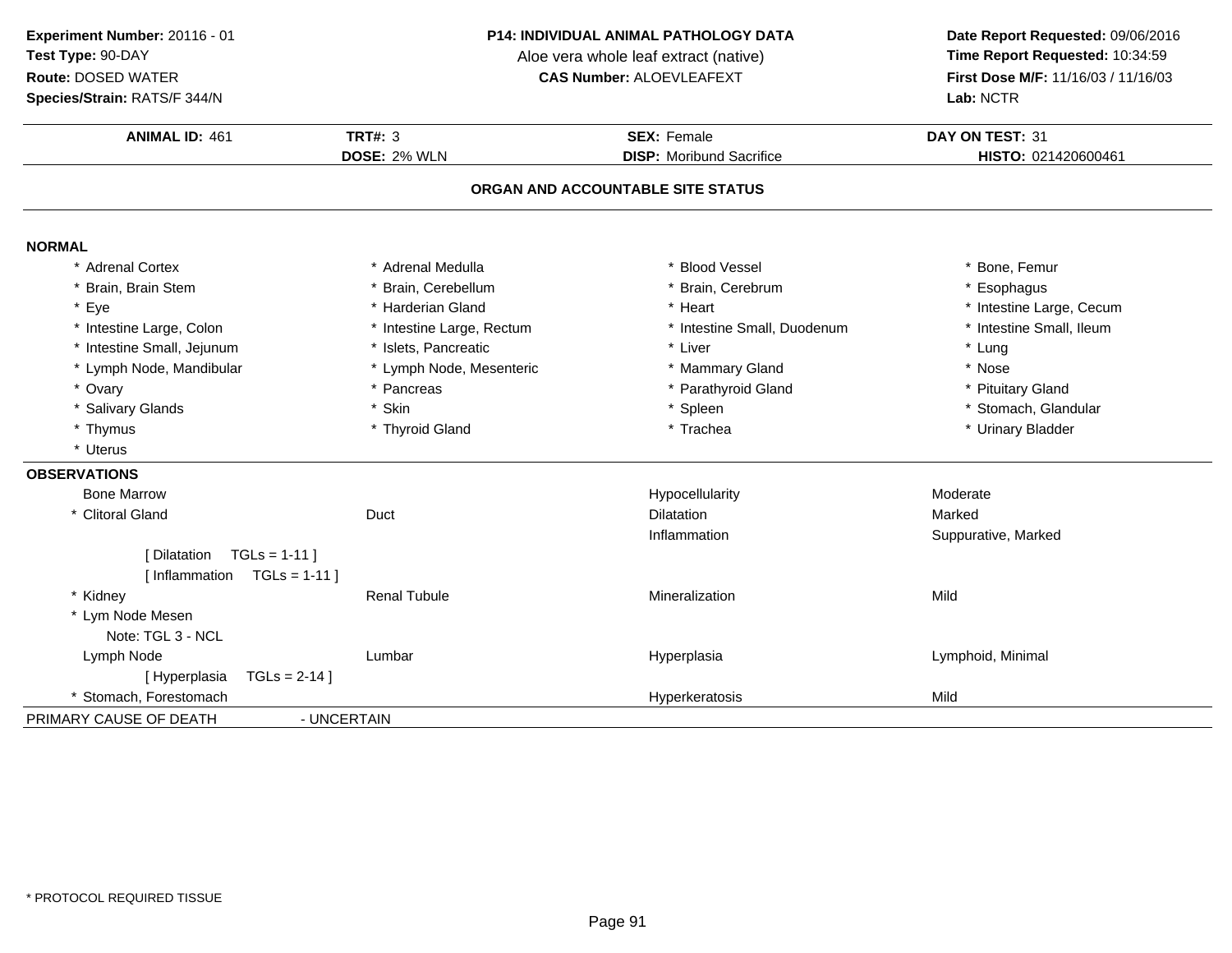**Species/Strain:** RATS/F 344/N

#### **P14: INDIVIDUAL ANIMAL PATHOLOGY DATA**

Aloe vera whole leaf extract (native)<br>**CAS Number:** ALOEVLEAFEXT

| <b>ANIMAL ID: 462</b>             | TRT#: $3$                | <b>SEX: Female</b>              | DAY ON TEST: 101     |  |  |
|-----------------------------------|--------------------------|---------------------------------|----------------------|--|--|
|                                   | DOSE: 2% WLN             | <b>DISP: Terminal Sacrifice</b> | HISTO: 021420600462  |  |  |
| ORGAN AND ACCOUNTABLE SITE STATUS |                          |                                 |                      |  |  |
| <b>NORMAL</b>                     |                          |                                 |                      |  |  |
| * Adrenal Cortex                  | * Adrenal Medulla        | * Blood Vessel                  | <b>Bone Marrow</b>   |  |  |
| * Bone, Femur                     | * Brain, Brain Stem      | * Brain, Cerebellum             | * Brain, Cerebrum    |  |  |
| * Esophagus                       | * Eye                    | * Harderian Gland               | * Heart              |  |  |
| * Intestine Small, Duodenum       | * Intestine Small, Ileum | * Intestine Small, Jejunum      | * Islets, Pancreatic |  |  |
| * Liver                           | * Lung                   | * Lymph Node, Mandibular        | * Mammary Gland      |  |  |
| * Nose                            | * Ovary                  | * Pancreas                      | * Parathyroid Gland  |  |  |
| * Pituitary Gland                 | * Salivary Glands        | Skin                            | * Spleen             |  |  |
| * Stomach, Forestomach            | * Stomach, Glandular     | * Thymus                        | * Thyroid Gland      |  |  |
| * Trachea                         | * Urinary Bladder        | * Uterus                        |                      |  |  |
| <b>OBSERVATIONS</b>               |                          |                                 |                      |  |  |
| * Clitoral Gland                  |                          | Inflammation                    | Suppurative, Mild    |  |  |
| * Intestine Large, Cecum          | Goblet Cell              | Hyperplasia                     | Minimal              |  |  |
| * Intestine Large, Colon          | <b>Goblet Cell</b>       | Hyperplasia                     | Moderate             |  |  |
|                                   |                          | <b>Infiltration Cellular</b>    | Polymorphnuclr, Mild |  |  |
| * Intestine Large, Rectum         | <b>Goblet Cell</b>       | Hyperplasia                     | Minimal              |  |  |
| * Kidney                          | <b>Renal Tubule</b>      | Mineralization                  | Moderate             |  |  |
|                                   |                          | Nephropathy                     | Chronic, Minimal     |  |  |
| * Lymph Node, Mesenteric          |                          | Hyperplasia                     | Lymphoid, Marked     |  |  |
| $TGLs = 1-9$<br>[Hyperplasia      |                          |                                 |                      |  |  |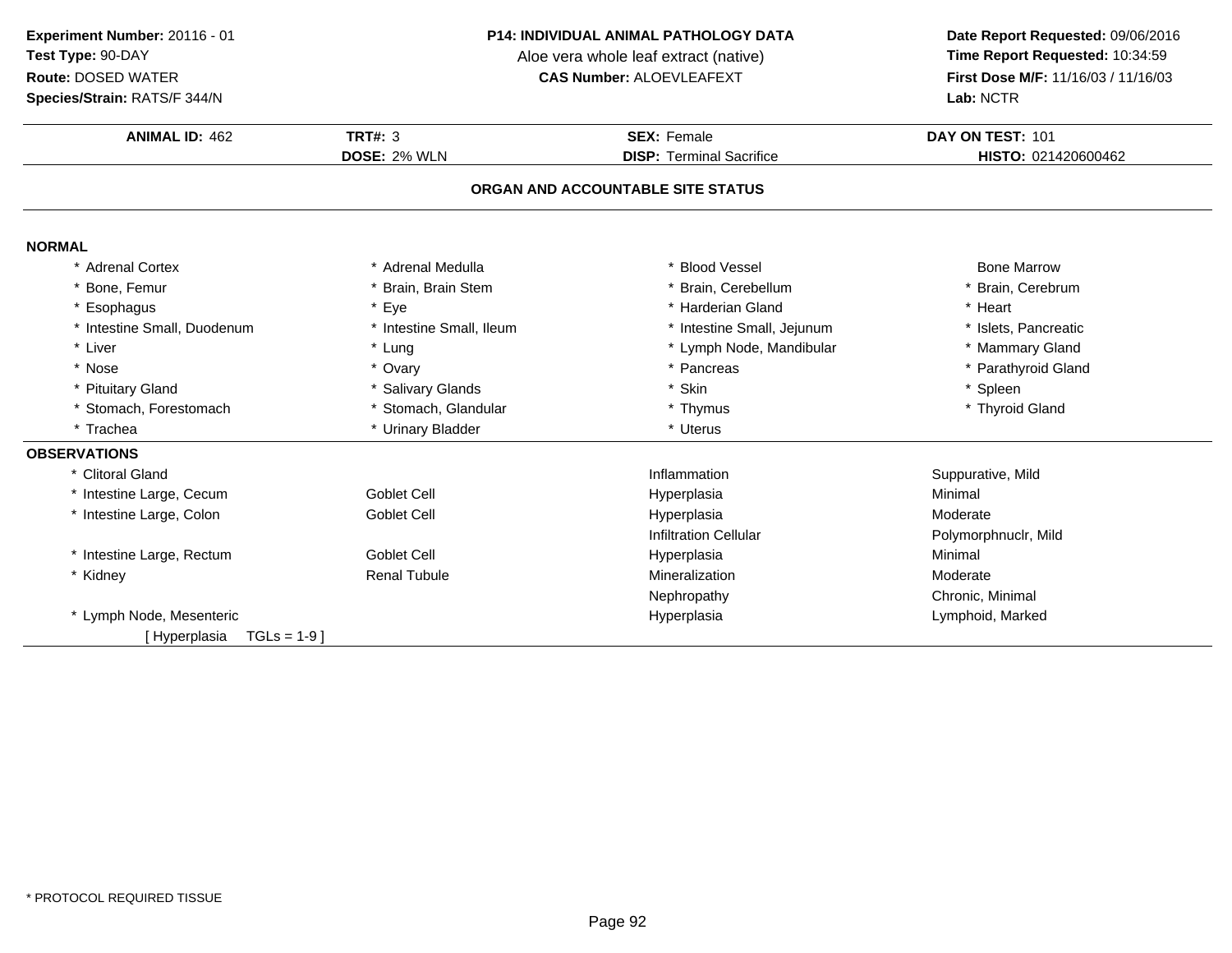**ANIMAL ID:** <sup>471</sup> **TRT#:** <sup>3</sup> **SEX:** Female **DAY ON TEST:** <sup>31</sup> **DOSE:** 2% WLN **DISP:** Moribund Sacrifice **HISTO:** <sup>021420600471</sup> **ORGAN AND ACCOUNTABLE SITE STATUSNORMAL** \* Adrenal Cortex\* Adrenal Medulla<br>\* Brain, Cerebellum a the second vessel that the second vertex  $\sim$  \* Bone, Femur \* Brain, Brain Stem \* Brain, Cerebellum \* Brain, Cerebrum \* Esophagus \* Eyee the second of the second term in the second term in the second term in the second term in the second term in the second term in the second term in the second term in the second term in the second term in the second term \* Intestine Small, Ileum \* Intestine Large, Colon\* Intestine Large, Rectum<br>\* Islets, Pancreatic \* Intestine Small, Duodenum \* \* Intest<br>\* Kidney \* \* Liver \* Intestine Small, Jejunum \* Islets, Pancreatic \* Kidney \* Liver \* Lung\* Lymph Node, Mandibular \* Mammary Gland \* Lymph Node, Mesenteric \* \* Mammary Gland<br>\* Pancreas \* Parathyroid Gland \* \* Salivary Glands \* Nosee the second of the second of the second of the second vertex  $\ast$  Parathyroid Gland  $\ast$  Salivary Glands \* Skinn that is the set of the Spleen term in the store of the store of the store of the store of the store of the store of the store of the store of the store of the store of the store of the store of the store of the store of \* Thymus \* Thyroid Gland\* Trachea \* \* Urinary Bladder **MISSING** \* Pituitary Gland**OBSERVATIONS** Bone Marroww the contract of the Hypocellularity that the Marked Marked Street and Marked Street and Marked Street and Marked Street and Marked Street and Marked Street and Marked Street and Marked Street and Marked Street and Marked \* Clitoral Glandd chronic Active, Mild \* Ovaryy and the contract of the contract of the contract of the contract of the contract of the contract of the contract of the contract of the contract of the contract of the contract of the contract of the contract of the cont Hypoplasia Moderate \* Pituitary Gl Note: Wet tissue attempted\* Uterus Hypoplasiaa Mild PRIMARY CAUSE OF DEATH - UNCERTAIN **Experiment Number:** 20116 - 01 **P14: INDIVIDUAL ANIMAL PATHOLOGY DATA Date Report Requested:** 09/06/2016 **Test Type:** 90-DAYAloe vera whole leaf extract (native)<br>**CAS Number:** ALOEVLEAFEXT **Route:** DOSED WATER**First Dose M/F:** 11/16/03 / 11/16/03<br>**Lab:** NCTR **Species/Strain:** RATS/F 344/N**Lab:** NCTR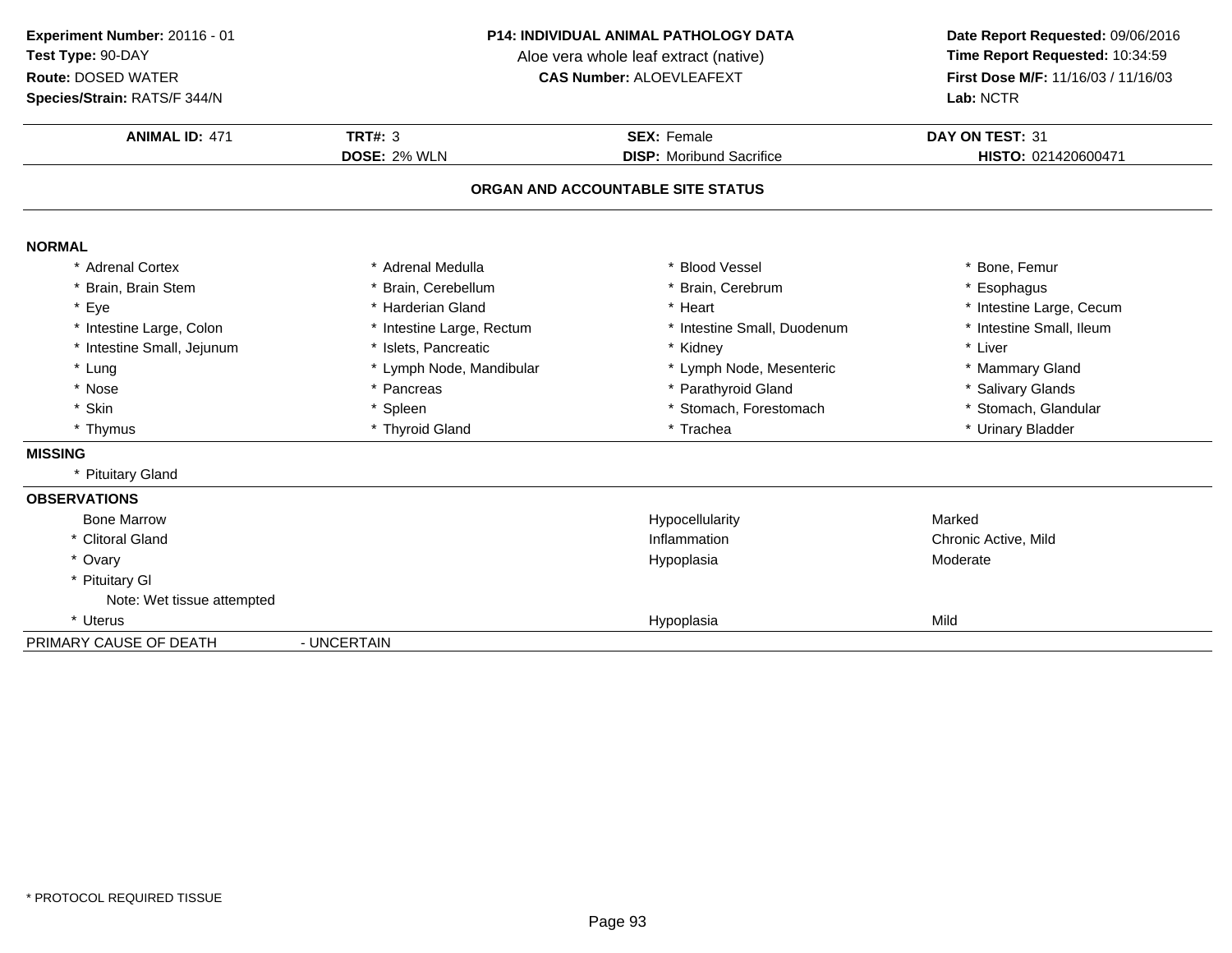**Experiment Number:** 20116 - 01**Test Type:** 90-DAY

### **Route:** DOSED WATER

**Species/Strain:** RATS/F 344/N

#### **P14: INDIVIDUAL ANIMAL PATHOLOGY DATA**

Aloe vera whole leaf extract (native)<br>**CAS Number:** ALOEVLEAFEXT

| <b>ANIMAL ID: 472</b>          | <b>TRT#: 3</b>              | <b>SEX: Female</b>                | DAY ON TEST: 101           |
|--------------------------------|-----------------------------|-----------------------------------|----------------------------|
|                                | DOSE: 2% WLN                | <b>DISP: Terminal Sacrifice</b>   | HISTO: 021420600472        |
|                                |                             | ORGAN AND ACCOUNTABLE SITE STATUS |                            |
|                                |                             |                                   |                            |
| <b>NORMAL</b>                  |                             |                                   |                            |
| * Adrenal Cortex               | * Adrenal Medulla           | * Blood Vessel                    | <b>Bone Marrow</b>         |
| * Bone, Femur                  | Brain, Brain Stem           | * Brain, Cerebellum               | * Brain, Cerebrum          |
| * Clitoral Gland               | Esophagus                   | * Eye                             | * Harderian Gland          |
| * Heart                        | * Intestine Small, Duodenum | * Intestine Small, Ileum          | * Intestine Small, Jejunum |
| * Islets, Pancreatic           | * Liver                     | * Lung                            | * Lymph Node, Mandibular   |
| * Mammary Gland                | * Nose                      | * Pancreas                        | * Parathyroid Gland        |
| * Pituitary Gland              | * Salivary Glands           | * Skin                            | * Spleen                   |
| * Stomach, Forestomach         | * Stomach, Glandular        | * Thyroid Gland                   | * Trachea                  |
| * Urinary Bladder              | * Uterus                    |                                   |                            |
| <b>OBSERVATIONS</b>            |                             |                                   |                            |
| * Intestine Large, Cecum       | Goblet Cell                 | Hyperplasia                       | Moderate                   |
| * Intestine Large, Colon       | Goblet Cell                 | Hyperplasia                       | Moderate                   |
| * Intestine Large, Rectum      | <b>Goblet Cell</b>          | Hyperplasia                       | Mild                       |
|                                | Anus                        | Hyperplasia                       | Squamous, Mild             |
|                                | Anus                        | Inflammation                      | Chronic Active, Mild       |
| * Kidney                       | <b>Renal Tubule</b>         | Mineralization                    | Mild                       |
| * Lymph Node, Mesenteric       |                             | Hyperplasia                       | Lymphoid, Marked           |
| $TGLs = 1-9$ ]<br>[Hyperplasia |                             |                                   |                            |
| * Ovary                        | <b>Interstit Cell</b>       | Hyperplasia                       | Minimal                    |
| * Thymus                       |                             | Atrophy                           | Moderate                   |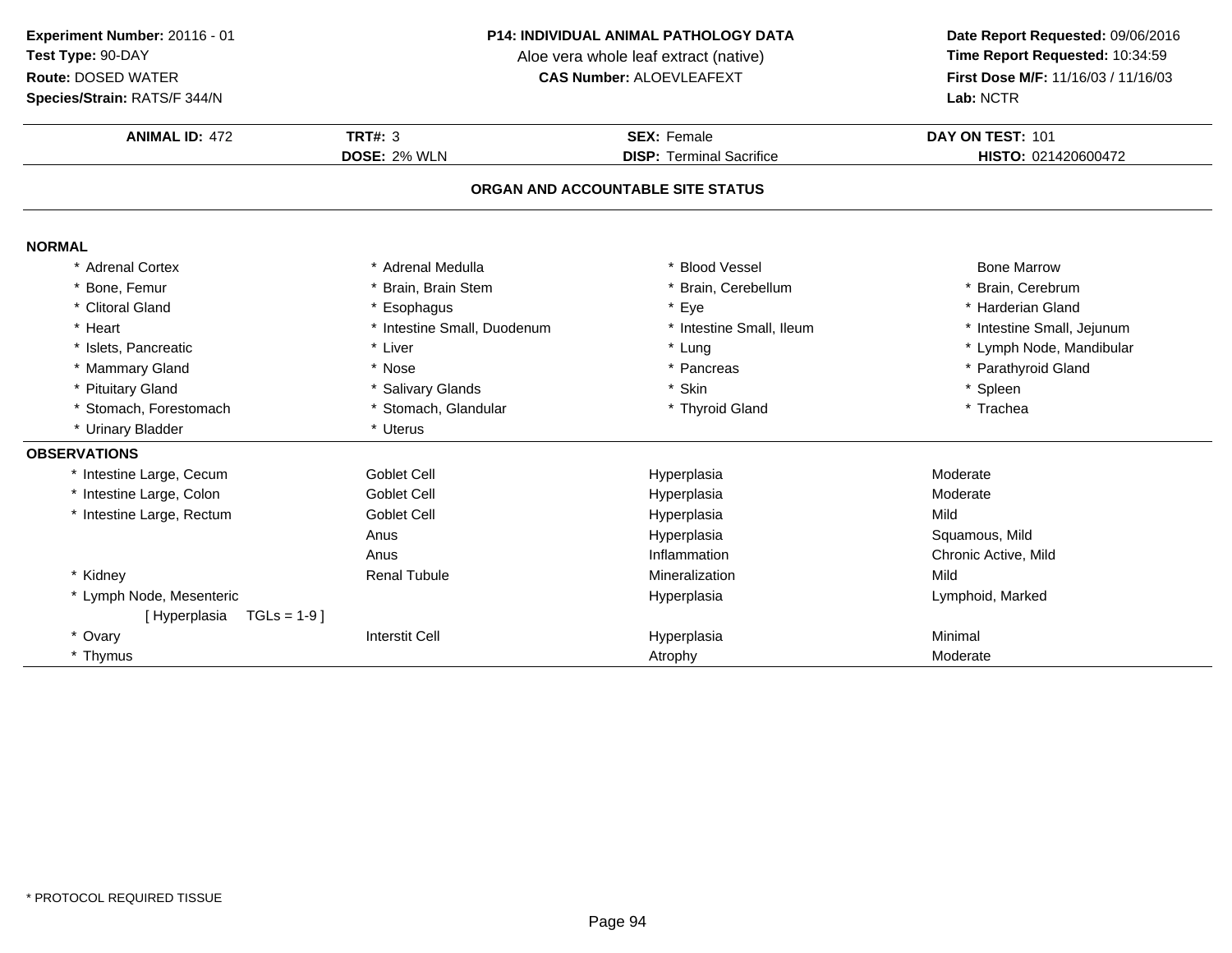**Species/Strain:** RATS/F 344/N

### **P14: INDIVIDUAL ANIMAL PATHOLOGY DATA**

Aloe vera whole leaf extract (native)<br>**CAS Number:** ALOEVLEAFEXT

| Species/Strain: RATS/F 344/N |                            |                                   | Lab: NCTR                   |
|------------------------------|----------------------------|-----------------------------------|-----------------------------|
| <b>ANIMAL ID: 481</b>        | <b>TRT#: 3</b>             | <b>SEX: Female</b>                | DAY ON TEST: 101            |
|                              | <b>DOSE: 2% WLN</b>        | <b>DISP: Terminal Sacrifice</b>   | HISTO: 021420600481         |
|                              |                            | ORGAN AND ACCOUNTABLE SITE STATUS |                             |
| <b>NORMAL</b>                |                            |                                   |                             |
| <b>Adrenal Cortex</b>        | * Adrenal Medulla          | <b>Blood Vessel</b>               | <b>Bone Marrow</b>          |
| * Bone, Femur                | * Brain, Brain Stem        | * Brain, Cerebellum               | * Brain, Cerebrum           |
| * Esophagus                  | * Eye                      | * Heart                           | * Intestine Small, Duodenum |
| * Intestine Small, Ileum     | * Intestine Small, Jejunum | * Islets, Pancreatic              | * Liver                     |
| * Lung                       | * Lymph Node, Mandibular   | * Mammary Gland                   | * Nose                      |
| * Pancreas                   | * Parathyroid Gland        | * Pituitary Gland                 | * Salivary Glands           |
| * Skin                       | * Spleen                   | * Stomach, Forestomach            | * Stomach, Glandular        |
| * Thymus                     | * Thyroid Gland            | * Trachea                         | * Urinary Bladder           |
| * Uterus                     |                            |                                   |                             |
| <b>OBSERVATIONS</b>          |                            |                                   |                             |
| * Clitoral Gland             |                            | Inflammation                      | Suppurative, Minimal        |
| * Harderian Gland            |                            | <b>Infiltration Cellular</b>      | Lymphoid, Minimal           |
| * Intestine Large, Cecum     | <b>Goblet Cell</b>         | Hyperplasia                       | Minimal                     |
| * Intestine Large, Colon     | <b>Goblet Cell</b>         | Hyperplasia                       | Minimal                     |
| * Intestine Large, Rectum    | <b>Goblet Cell</b>         | Hyperplasia                       | Minimal                     |
| * Kidney                     |                            | Nephropathy                       | Chronic, Minimal            |
| * Lymph Node, Mesenteric     |                            | Hyperplasia                       | Lymphoid, Marked            |
| * Ovary                      | <b>Interstit Cell</b>      | Hyperplasia                       | Minimal                     |